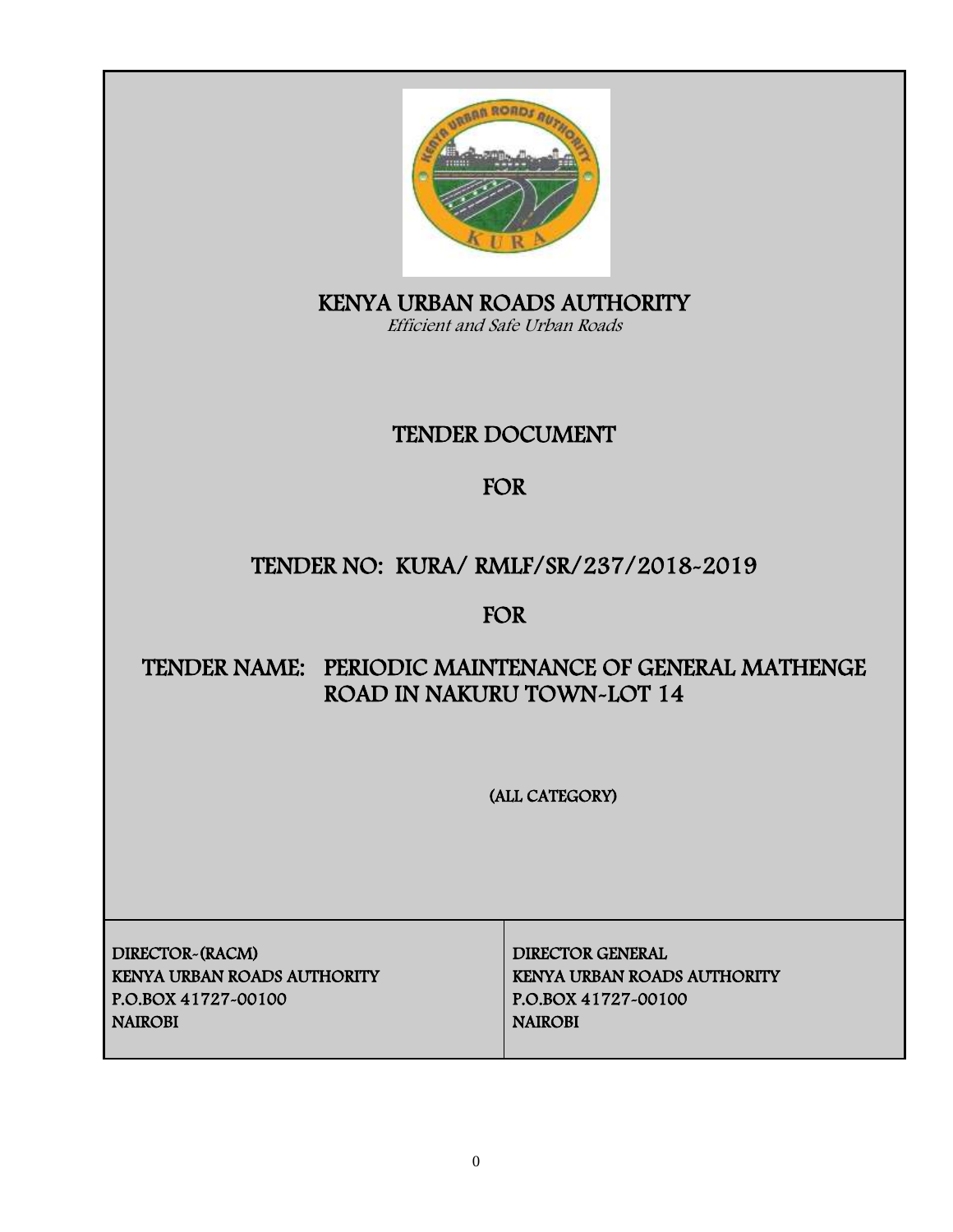# TABLE OF CONTENTS

| <b>SECTION I: INVITATION TO TENDER.</b>                              |       |
|----------------------------------------------------------------------|-------|
| SECTION II: INSTRUCTIONS TO TENDERERS AND CONDITIONS OF TENDER       |       |
| <b>TABLE OF CONTENTS</b>                                             | 5     |
| Appendix to Instruction to Tenderers                                 | 28    |
|                                                                      |       |
|                                                                      |       |
|                                                                      |       |
| <b>SECTION V: SPECIAL SPECIFICATIONS</b>                             |       |
| SECTION VI: SUPERVISION AND CONTRACT EVALUATION MANUAL 2012 113      |       |
| SECTION VII: DRAWINGS.                                               |       |
|                                                                      |       |
| SECTION IX: BILLS OF QUANTITIES.                                     |       |
| SECTION X: STANDARD FORMS.                                           | .122  |
| Appendix to Form of Bid.                                             | . 125 |
| Form of Bid Security.                                                | 127   |
|                                                                      | 130   |
| SECTION XII: FORM OF AGREEMENT.                                      | 149   |
| SECTION XIII: FORM OF PERFORMANCE BANK GUARANTEE (UNCONDITIONAL) 152 |       |

 Issued by the Kenya Urban Roads Authority – April 2019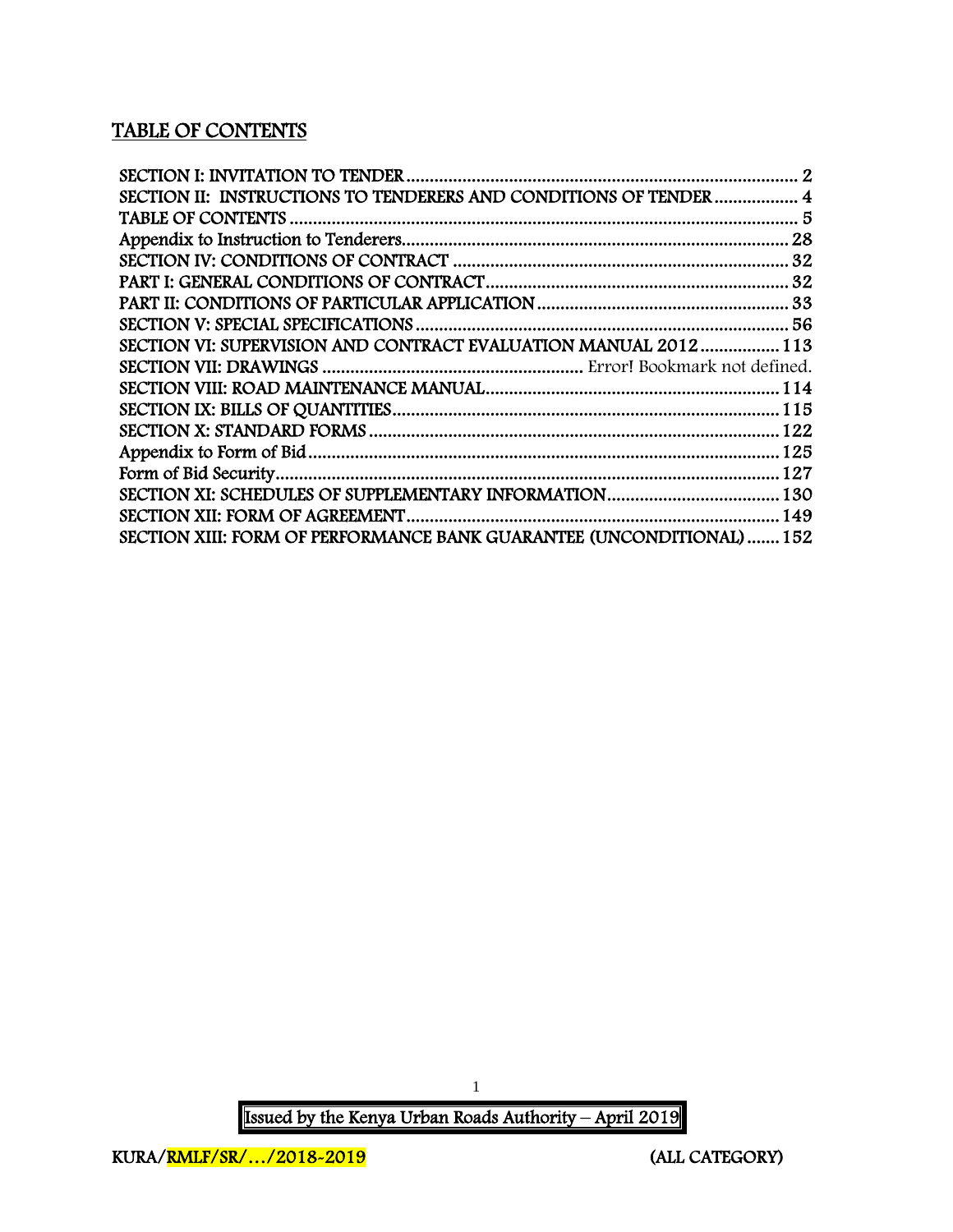# <span id="page-2-0"></span>SECTION I: INVITATION TO TENDER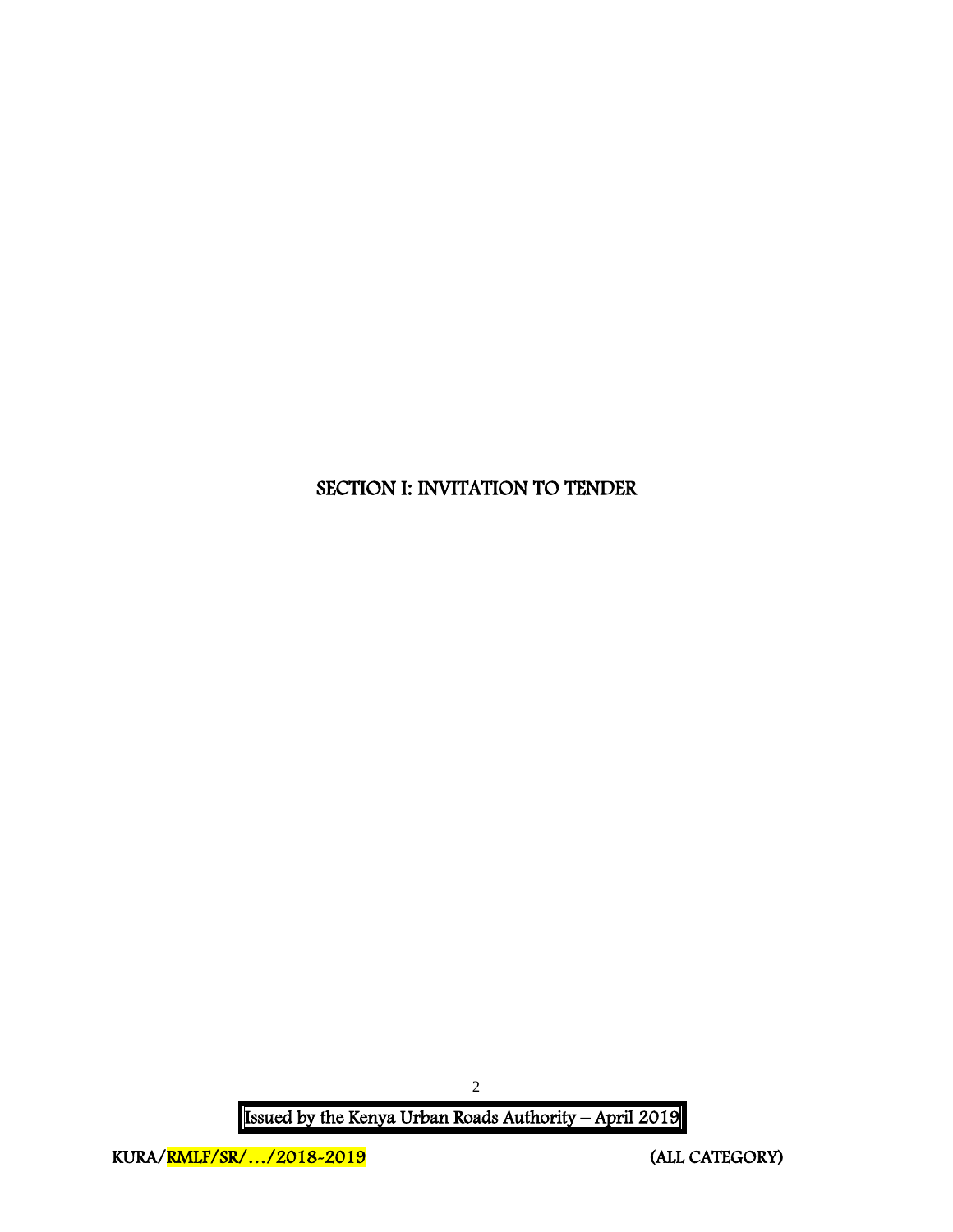(www.kura.go.ke/Tenders\*)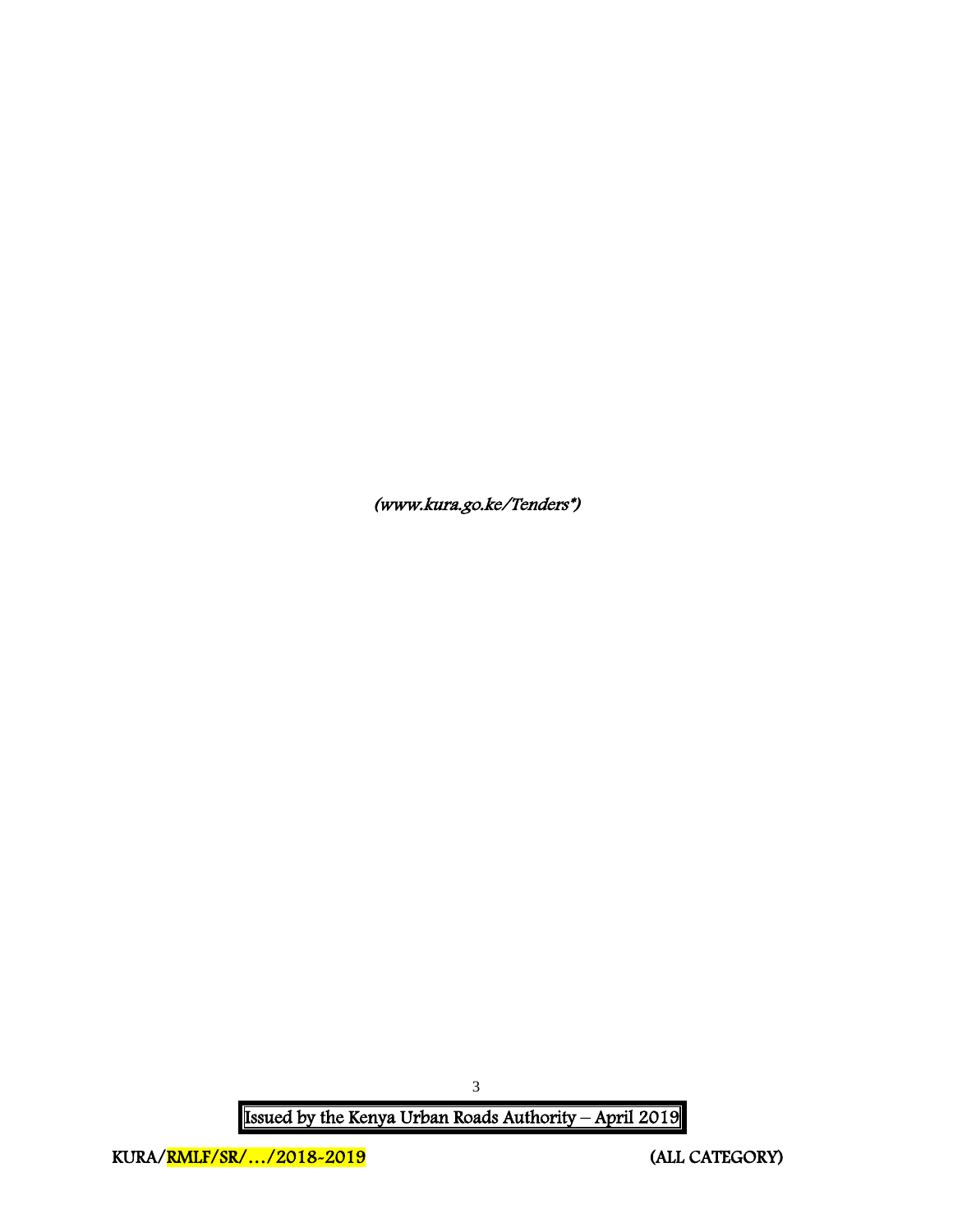<span id="page-4-0"></span>SECTION II: INSTRUCTIONS TO TENDERERS AND CONDITIONS OF TENDER

Issued by the Kenya Urban Roads Authority – April 2019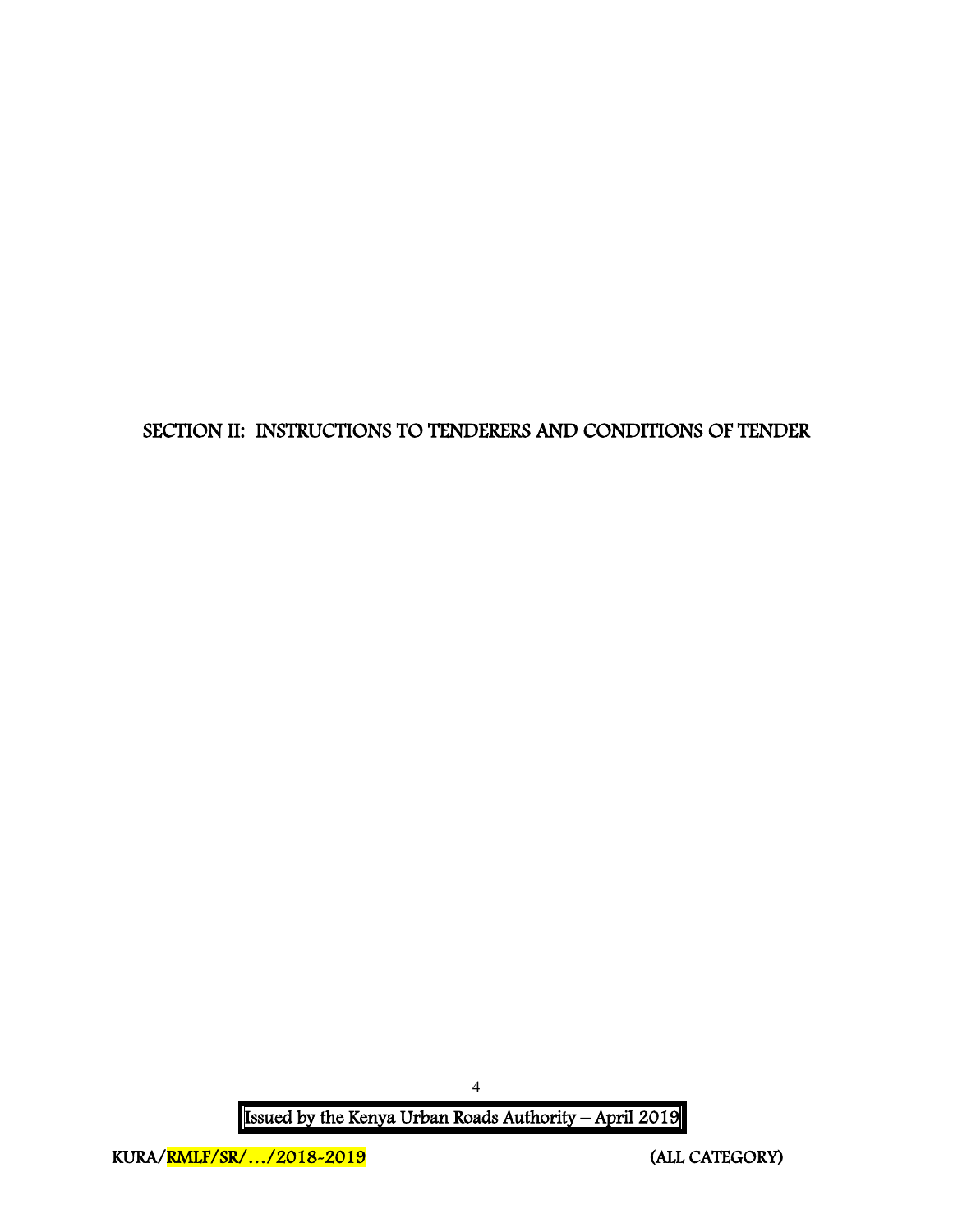# TABLE OF CONTENTS

<span id="page-5-0"></span>

| A.        |    | <b>GENERAL</b>                                                       |  |
|-----------|----|----------------------------------------------------------------------|--|
|           | 1  |                                                                      |  |
|           | 2  |                                                                      |  |
|           | 3  |                                                                      |  |
|           | 4  |                                                                      |  |
|           | 5  |                                                                      |  |
|           | 6  |                                                                      |  |
|           | 7  |                                                                      |  |
|           | 8  |                                                                      |  |
| <b>B.</b> |    |                                                                      |  |
|           | 9  |                                                                      |  |
|           | 10 |                                                                      |  |
|           | 11 |                                                                      |  |
| C.        |    |                                                                      |  |
|           | 12 |                                                                      |  |
|           | 13 |                                                                      |  |
|           | 14 |                                                                      |  |
|           | 15 |                                                                      |  |
|           | 16 |                                                                      |  |
|           | 17 |                                                                      |  |
|           | 18 |                                                                      |  |
|           | 19 |                                                                      |  |
|           | 20 |                                                                      |  |
| D.        |    |                                                                      |  |
|           | 21 |                                                                      |  |
|           | 22 |                                                                      |  |
|           | 23 |                                                                      |  |
|           | 24 |                                                                      |  |
| E.        |    |                                                                      |  |
|           | 25 |                                                                      |  |
|           | 26 |                                                                      |  |
|           | 27 |                                                                      |  |
|           | 28 |                                                                      |  |
|           | 29 |                                                                      |  |
|           | 30 |                                                                      |  |
|           | 31 |                                                                      |  |
| F.        |    |                                                                      |  |
| G.        |    |                                                                      |  |
|           | 32 | Award                                                                |  |
|           | 33 | employer's right to accept any bid and to reject any or all bids  18 |  |
|           | 34 |                                                                      |  |
|           | 35 |                                                                      |  |
|           | 36 |                                                                      |  |
|           | 37 |                                                                      |  |
|           | 5. |                                                                      |  |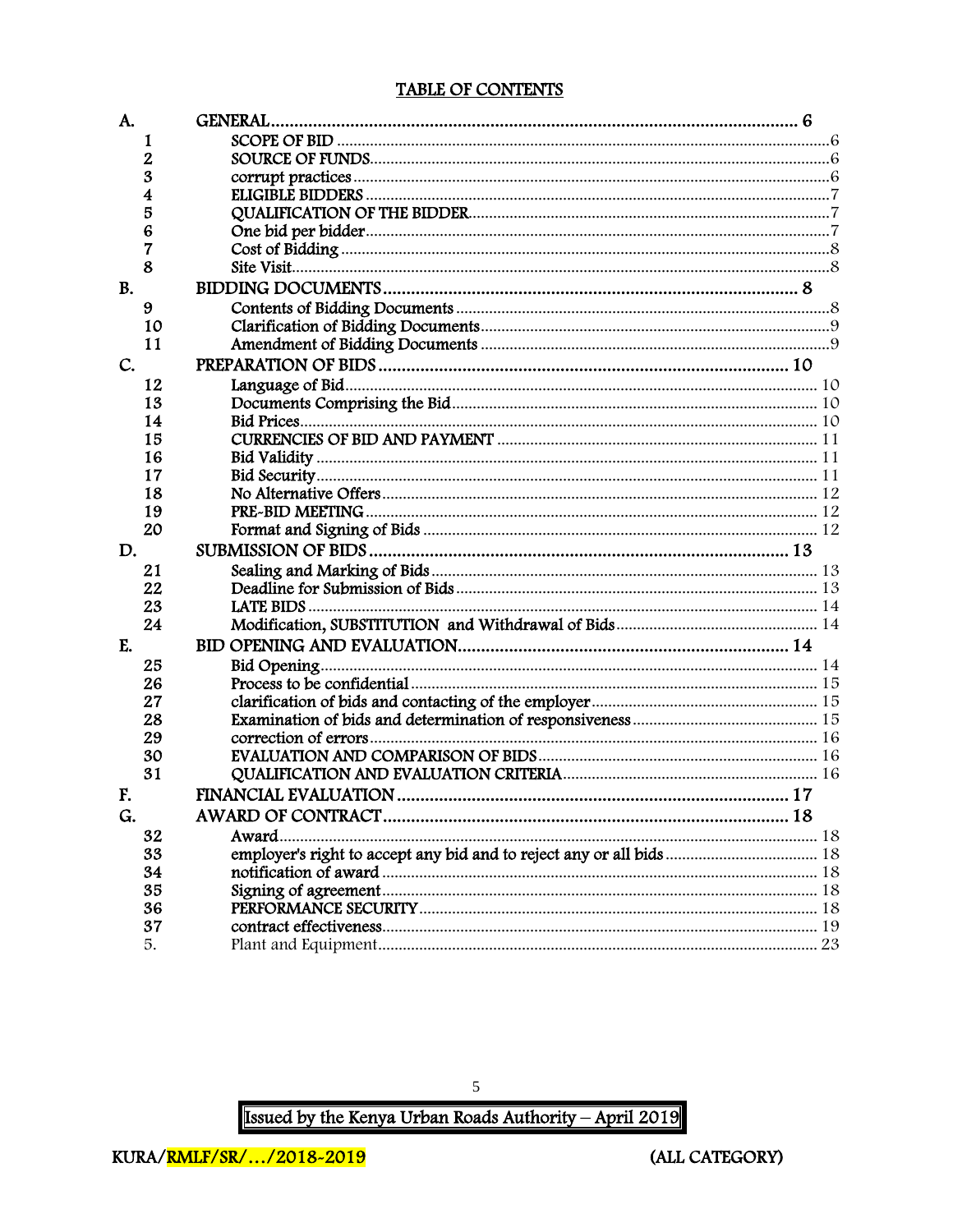# INSTRUCTIONS TO TENDERERS AND CONDITIONS OF TENDER

# A. GENERAL

# 1 SCOPE OF BID

- 1.1 The Employer, as defined in the Conditions of Contract Part II hereinafter "the Employer" wishes to receive bids for the construction of works as described in Section 1, clause 102 of the Special Specifications –"Location and extent of the Works")
- 1.2 The successful bidder will be expected to complete the Works within the period stated in the Appendix to Form of Bid from the date of commencement of the Works.
- 1.3 Throughout these bidding documents, the terms bid and tender and their derivatives (bidder/tenderer, bid/tendered, bidding/tendering etc.) are synonymous, and day means calendar day. Singular also means plural.

# 2 SOURCE OF FUNDS

2.1 The source of funding is the Government of Kenya through the Road Maintenance Levy Fund.

# 3 CORRUPT PRACTICES

3.1 The government requires that the bidders, suppliers, sub-contractors and supervisors observe the highest standards of ethics during the execution of such contracts. In this pursuit of this policy, the government;

Defines for the purpose of this provision, the terms set forth below as follows:

- i) "corrupt practice" means the offering, giving ,receiving, or soliciting of anything of value to influence the action of the public official in the procurement process or in the execution, and
- ii) "fraudulent practice" means a misrepresentation of facts in order to influence a procurement process or the execution of a contract to the detriment of the employer, and includes collusive practices among bidders (prior to or after bid submission) designed to establish bid prices at artificial, non-competitive levels and to deprive the employer the benefits of free and open competition

Will reject a proposal for award if it determines that the bidder recommended for award has engaged in corrupt or fraudulent practices in competing for the contract, and

Will declare a firm ineligible, either indefinitely or for a stated period of time, to be awarded a government contract if it at any time it is determined that the firm has engaged in corrupt or fraudulent practices in competing for, or in executing, a government financed contract

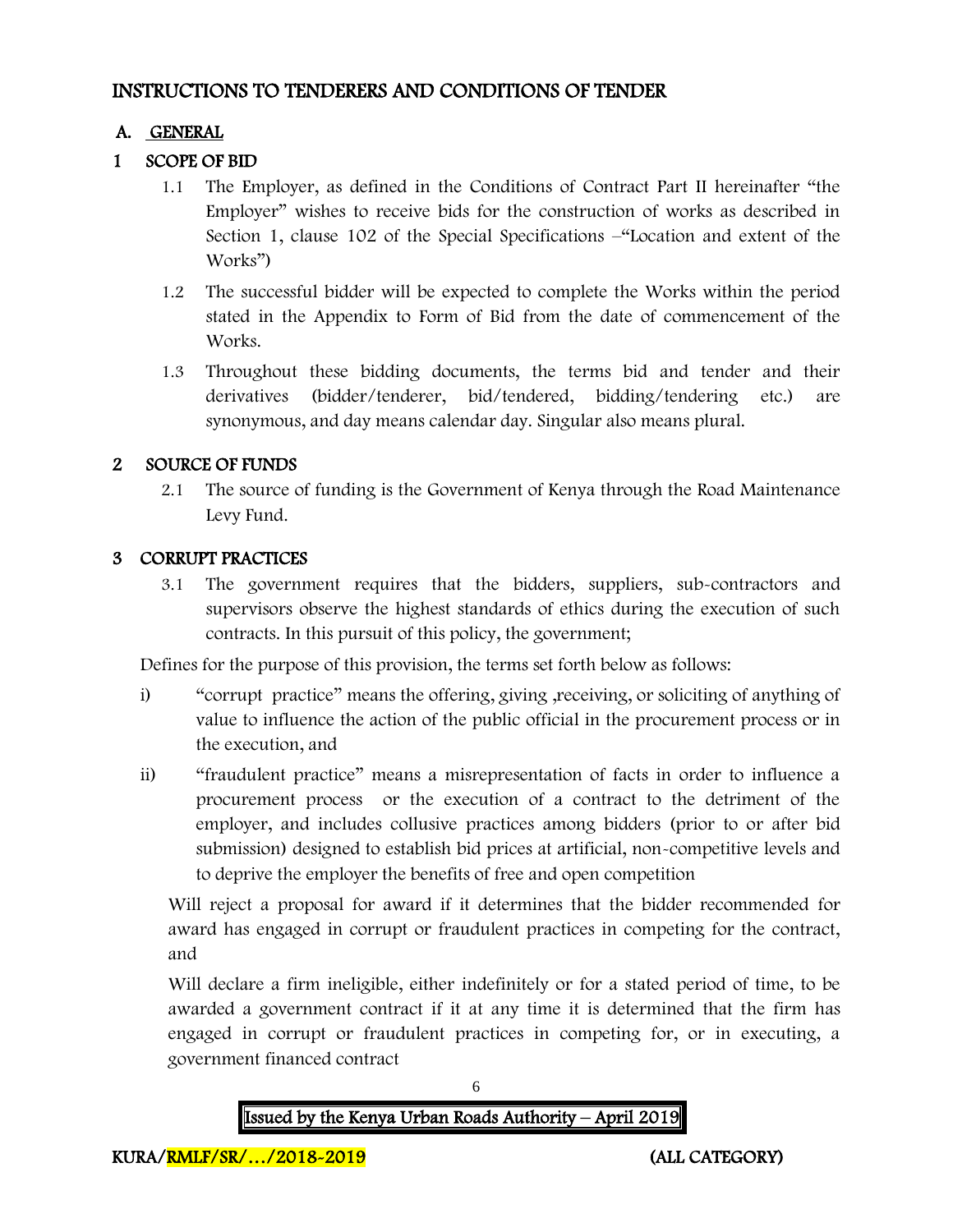#### ELIGIBLE BIDDERS

- 3.2 This invitation to bid is open to all bidders who are legally registered or incorporated in the Republic of Kenya as of the time of bid submission. Registration with National Construction Authority (NCA) as a contractor is mandatory.
- 3.3 Bidders shall not have a conflict of interest. Bidders shall be considered to have conflict of interest, if they participated as a consultant in the preparation of the design, documentation or technical specifications of the works that are the subject of this bidding other than as far as required by the Employer.
- 3.4 A firm that is under a declaration of eligibility by the Employer in accordance with clause 3, at the date of submission of the Bid or thereafter, shall be disqualified.
- 3.5 Bidders shall provide such evidence of their continued eligibility satisfactory to the Employer as the Employer shall reasonably request.

#### 4 QUALIFICATION OF THE BIDDER

- 4.1 Bidders shall as part of their bid:
- (a) Submit a written power of attorney authorizing the signatory of the bid to commit the bidder; and
- (b) Update any information submitted with their bids and update in any case the information indicated in the schedules and continue to meet the minimum threshold criteria set out in the bid documents.
	- 4.2 As a minimum, bidders shall update the following information:
- (a) evidence of access to lines of credit from a bank and availability of other financial resources
- (b) financial predictions for the current year and the two subsequent years, including the effect of known commitments
- (c) work commitments
- (d) current litigation information; and
- (e) availability of critical equipment
	- 4.3 Bidders shall also submit proposals of work methods and schedule in sufficient detail to demonstrate the adequacy of the bidders' proposals to meet the technical specifications and the completion time referred to in Clause 1.2 above.

#### 5 ONE BID PER BIDDER

5.1 Each bidder shall submit only one bid. A bidder who submits or participates in more than one bid will be disqualified.

> Issued by the Kenya Urban Roads Authority – April 2019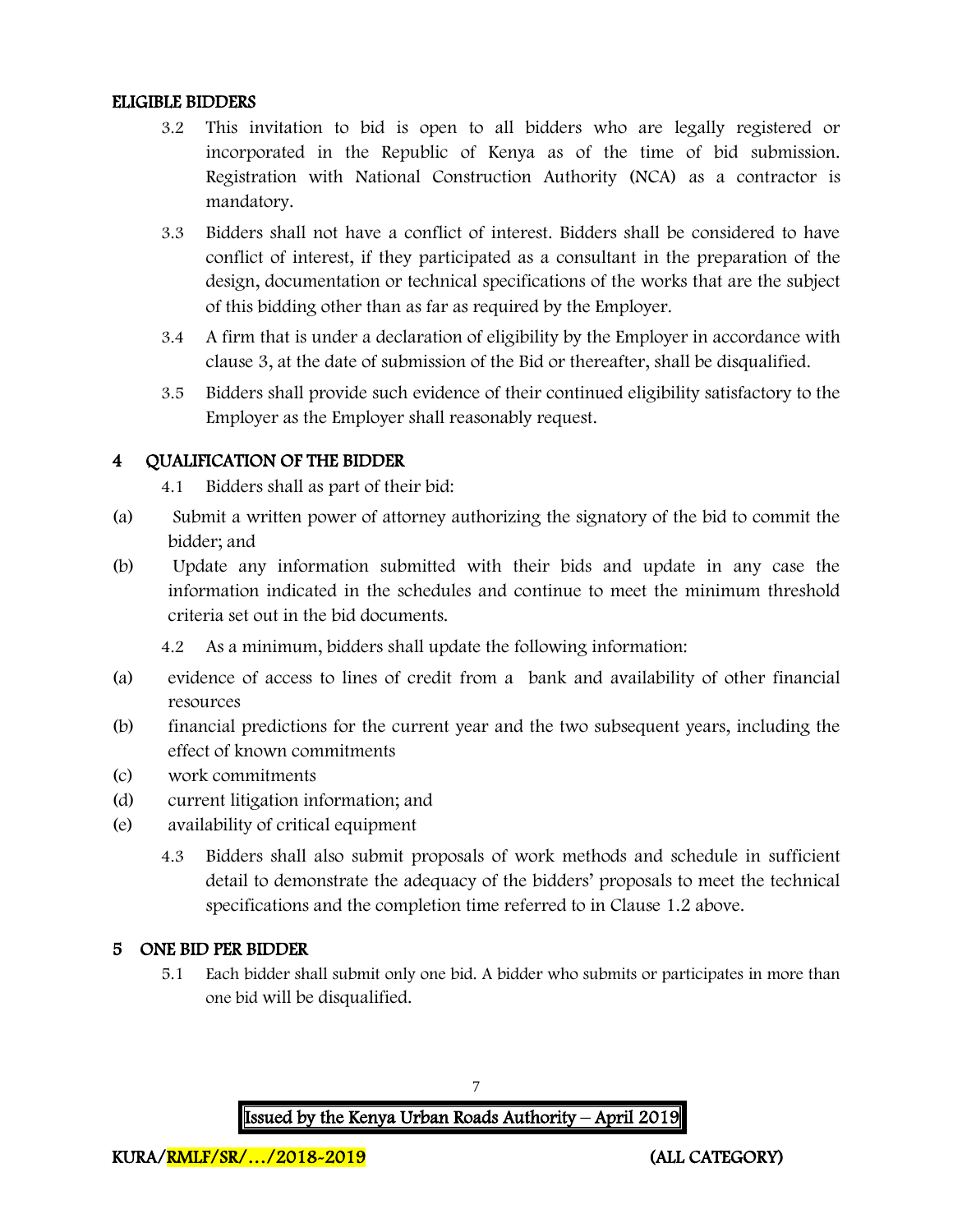#### 6 COST OF BIDDING

6.1 The bidder shall bear all costs associated with the preparation and submission of his bid and the Employer will in no case be responsible or liable for those costs, regardless of the conduct or outcome of the bidding process.

# 7 SITE VISIT

- 8.1 The tenderer is advised to visit and examine the site and its surroundings and obtain for himself on his own responsibility, all information that may be necessary for preparing the tender and entering into a contract. The costs of visiting the site shall be the tenderer's own responsibility.
	- 7.2 The tenderer and any of his personnel or agents will be granted permission by the Employer to enter upon premises and lands for the purpose of such inspection, but only upon the express condition that the tenderer, his personnel or agents, will release and indemnify the Employer from and against all liability in respect of, and will be responsible for personal injury (whether fatal or otherwise), loss of or damage to property and any other loss, damage, costs and expenses however caused, which but for the exercise of such permission, would not have arisen.
	- 7.3 A Mandatory pre-tender site meeting shall be held as specified in the tender notice. A representative of the Employer will be available to meet the intending tenderers at the venue.
	- 7.4 The Employer will conduct a Site Visit concurrently with the pre-bid meeting referred to in Clause 18, attendance for which is necessary for all bidders. Attendance by the tenderers shall be as specified in the tender notice.
	- 7.5 Tenderers must provide their own transport. The representative will not be available at any other time for site inspection visits.
	- 7.6 Each tenderer shall complete the Certificate of Tenderer's Visit to the Site, whether he in fact visits the Site at the time of the organized site visit or by himself at some other time.

#### B. BIDDING DOCUMENTS

#### 8 CONTENTS OF BIDDING DOCUMENTS

- 8.1 The set of documents comprising the tender includes the following together with any addenda issued in accordance with Clause 10:
- (a) Invitation to Bid
- (b) Instructions to Bidders and Conditions of Tender
- (c) Appendix to Instruction to Tenderers
- (d) Conditions of Contract Part I
- (e) Conditions of Contract Part II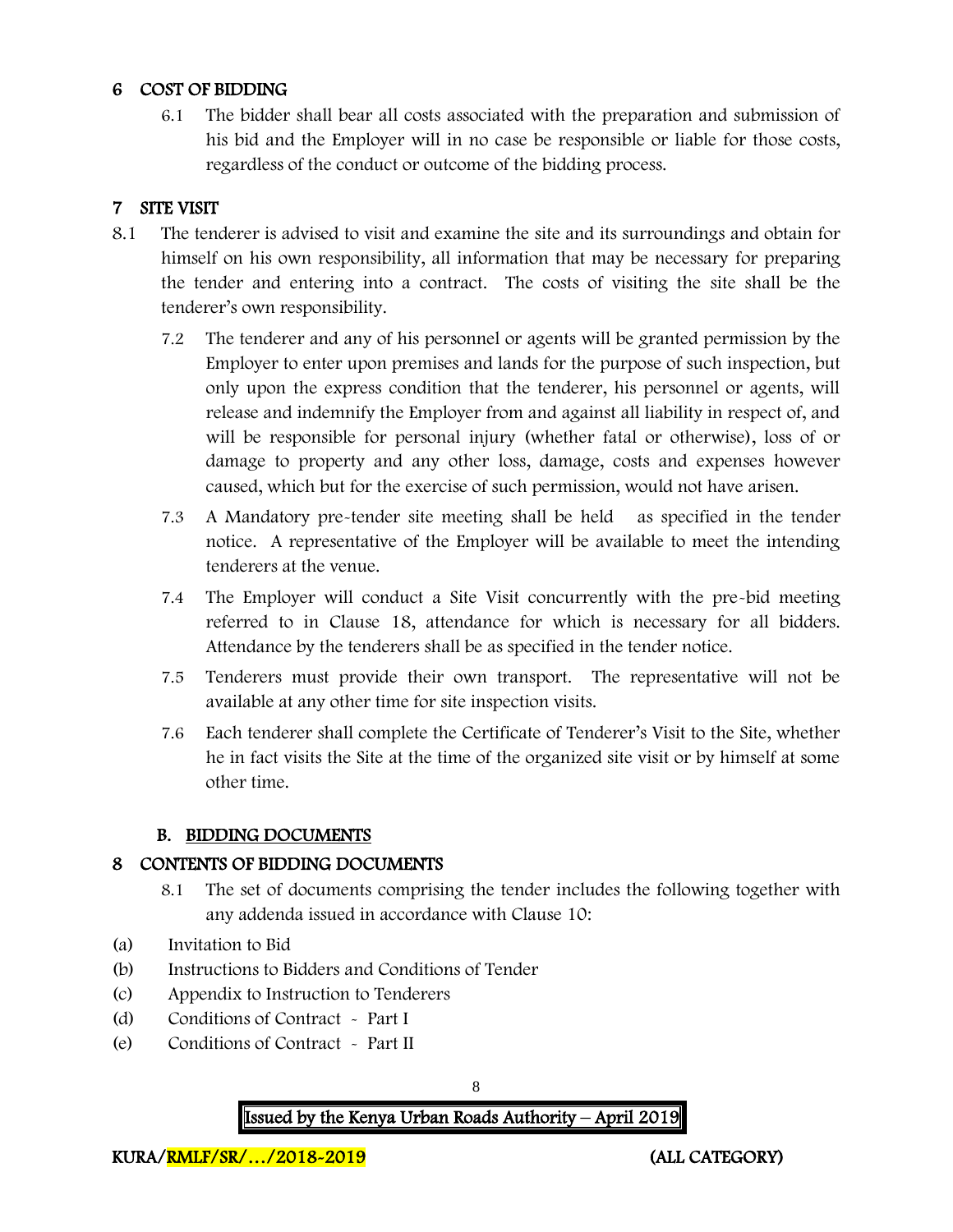- (f) Road Maintenance Manual (May 2010 Edition)
- (g) Standard Specifications
- (h) Special Specifications
- (i) Form of Bid, Appendix to Form of Bid and Bid Security
- (j) Bills of Quantities
- (k) Schedules of Supplementary information
- (l) Form of Contract Agreement
- (m) Form of Performance Security
- (n) Drawings
- (o) BID Addenda (BID Notices)
- (p) Declaration Form
	- 8.2 The bidder is expected to examine carefully all instructions, conditions, forms, terms, specifications and drawings in the bidding documents. Failure to comply with the requirements of bid submission will be at the bidder's own risk. Bids that are not substantially responsive to the requirements of the bidding documents will be rejected.
	- 8.3 All recipients of the documents for the proposed Contract for the purpose of submitting a tender (whether they submit a tender or not) shall treat the details of the documents as "private and confidential".

## 9 CLARIFICATION OF BIDDING DOCUMENTS

- 9.1 The prospective bidder requiring any clarification of the bidding documents may notify the Employer in writing, cable or by e-mail (hereinafter the term cable is deemed to include telex and facsimile) at the Employer's mailing address indicated in the Bidding Data.
- 9.2 The Employer will respond in writing to any request for clarification that he receives earlier than 7 days prior to the deadline for the submission of bids. Copies of the Employer's response to queries raised by bidders (including an explanation of the query but without identifying the sources of the inquiry) will be sent to all prospective bidders who will have purchased the bidding documents.

#### 10 AMENDMENT OF BIDDING DOCUMENTS

- 10.1 At any time prior to the deadline for submission of bids, the Employer may, for any reason, whether at his own initiative or in response to a clarification requested by a prospective bidder, modify the bidding documents by issuing subsequent Addenda.
- 10.2 The Addendum thus issued shall be part of the bidding documents pursuant to Sub-Clause 9.1 and shall be communicated in writing or cable to all purchasers of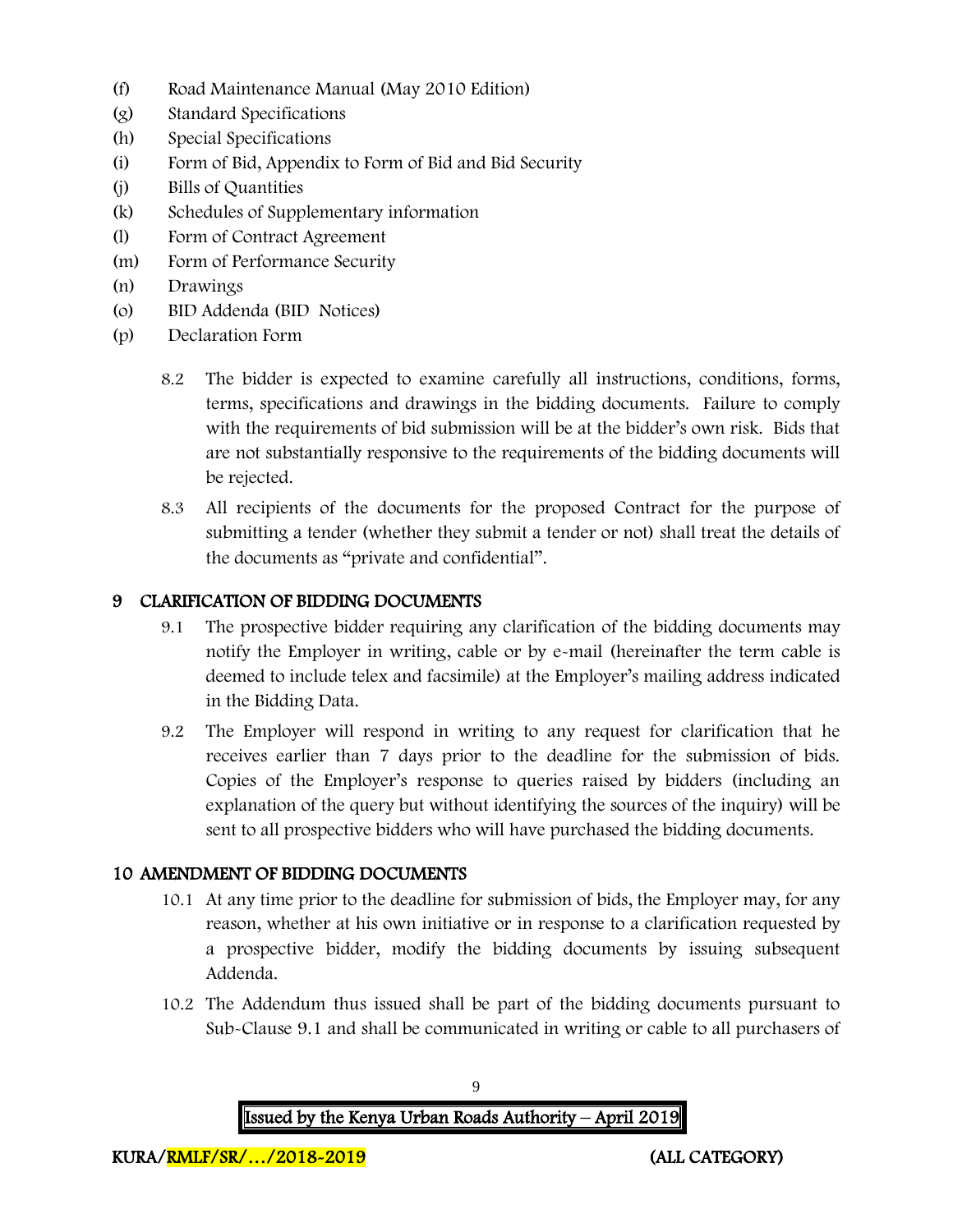the bidding documents. Prospective bidders shall promptly acknowledge receipt of each Addendum in writing or by cable to the Employer.

10.3 In order to afford prospective bidders reasonable time in which to take an Addendum into account in preparing their bids, the Employer may, at his discretion, extend the deadline for the submission of bids in accordance with Clause 16.2.

# C. PREPARATION OF BIDS

# 11 LANGUAGE OF BID

11.1 The bid prepared by the bidder and all correspondences and documents relating to the bid exchanged by the bidder and the Employer shall be written in the English Language. Supporting documents and printed literature furnished by the bidder may be in another language provided they are accompanied by an appropriate translation of pertinent passages in the above stated language. For the purpose of interpretation of the bid, the English language shall prevail.

# 12 DOCUMENTS COMPRISING THE BID

12.1 The bid to be prepared by the bidder shall comprise:

- (a) Duly filled-in Form of Bid and Appendix to form of bid;
- (b) Bid security;
- (c) Priced Bills of Quantities;
- (d) Schedules of information
- (e) Qualification criteria
- (f) Any other materials required to be completed and submitted in accordance with the Instructions to Bidders embodied in these bidding documents.
	- 12.2 These Forms, Bills of Quantities and Schedules provided in these bidding documents shall be used without exception (subject to extensions of the Schedules in the same format).

# 13 BID PRICES

- 13.1 Unless explicitly stated otherwise in the bidding documents, the contract shall be for the whole works as described in Sub-Clause 1.1, based on the basic unit rates and prices in the Bill of Quantities submitted by the bidder.
- 13.2 The bidder shall fill in rates and prices for all items of Works described in the Bills of Quantities, whether quantities are stated or not.
- 13.3 All duties, taxes (including VAT) and other levies payable by the Contractor under the Contract, or for any other cause as of the date 7 days prior to the deadline for submission of bids, shall be included in the rates and prices and the total Bid Price submitted by the bidder.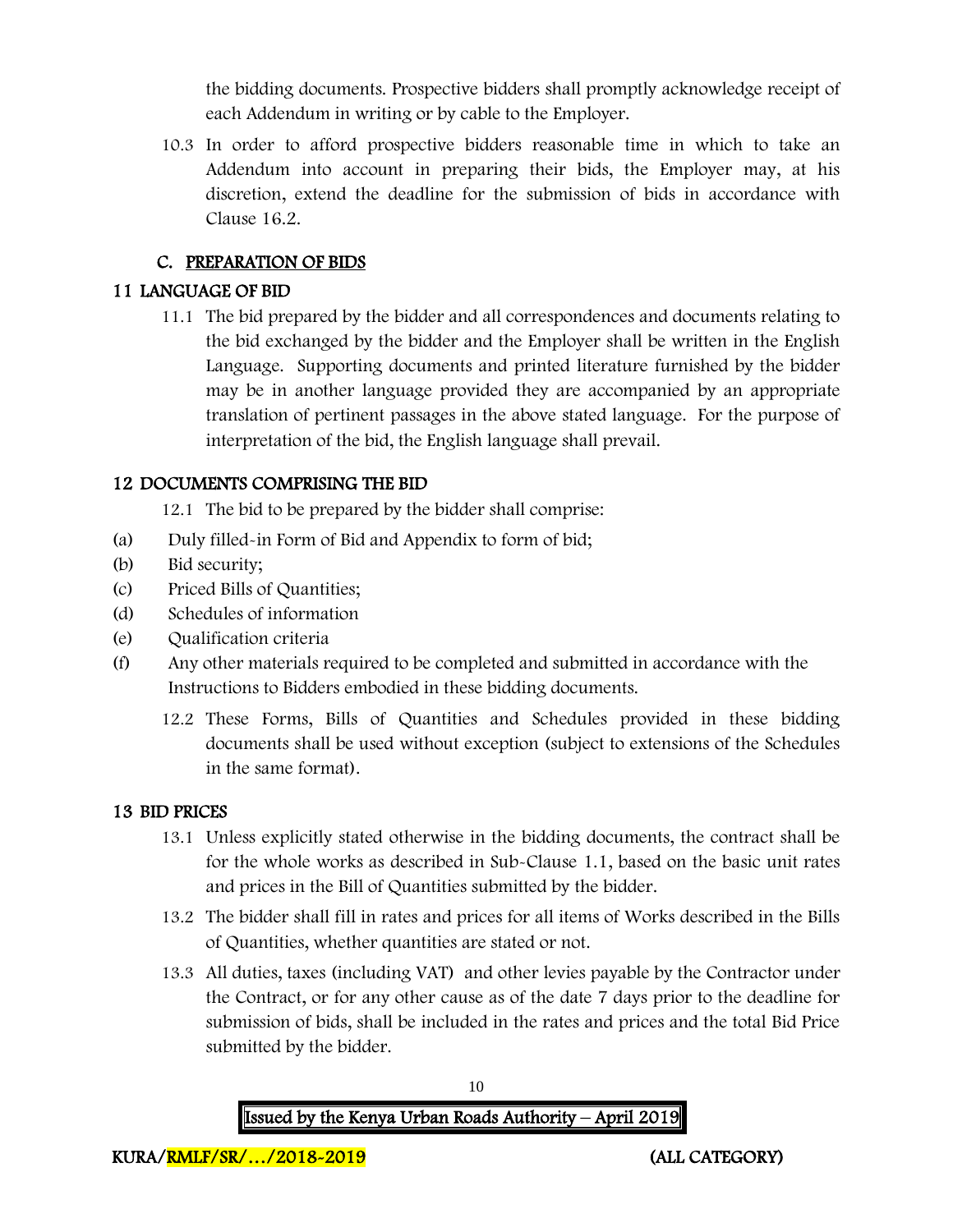13.4 Unless otherwise provided in the Bidding Data and Conditions of Particular Application the rates and prices quoted by the bidder are subject to adjustment during the performance of the contract in accordance with the provisions of Clause 70 of the Conditions of Contract.

# 14 CURRENCIES OF BID AND PAYMENT

14.1 Bids shall be priced in Kenya Shillings.

#### 15 BID VALIDITY

- 15.1 The bid shall remain valid and open for acceptance for a period of 90 calendar days from the specified date of bid opening specified in Clause 22.
- 15.2 In exceptional circumstances prior to expiry of the original bid validity period, the Employer may request that the bidders extend the period of validity for a specified additional period. The request and the responses thereto shall be made in writing or by cable. A bidder may refuse the request without forfeiting his bid security. A bidder agreeing to the request will not be required nor permitted to modify his bid, but will be required to extend the validity of his bid security for the period of the extension, and in compliance with Clause 16 in all respects.

#### 16 BID SECURITY

- 16.1 The bidder shall furnish, as part of his bid, a bid security in the amount shown in the Appendix to instruction to tenderers. The bid security must be in form of unconditional Bank guarantee.
- 16.2 The bid security shall be in the form of unconditional bank guarantee from a reputable bank selected by the bidder and located in Kenya. The format of the bank guarantee shall be in accordance with bid security included in Section 3. The bid security shall remain valid for a period of thirty (30) days beyond the original validity period for the bid, and beyond any period of extension subsequently requested under Sub-Clause 15.2.
- 16.3 Any bid not accompanied by an acceptable bid security will be rejected by the Employer as non-responsive.
- 16.4 The bid securities of unsuccessful bidders will be discharged/ returned as promptly as possible as but not later than 30 days after the expiration of the period of bid security validity.
- 16.5 The bid security of the successful bidder will be discharged upon the bidder signing the Contract Agreement and furnishing the required performance security.
- 16.6 The bid security may be forfeited:
- (a) if a bidder withdraws his bid, except as provided in Sub-Clause 23.2.

# Issued by the Kenya Urban Roads Authority – April 2019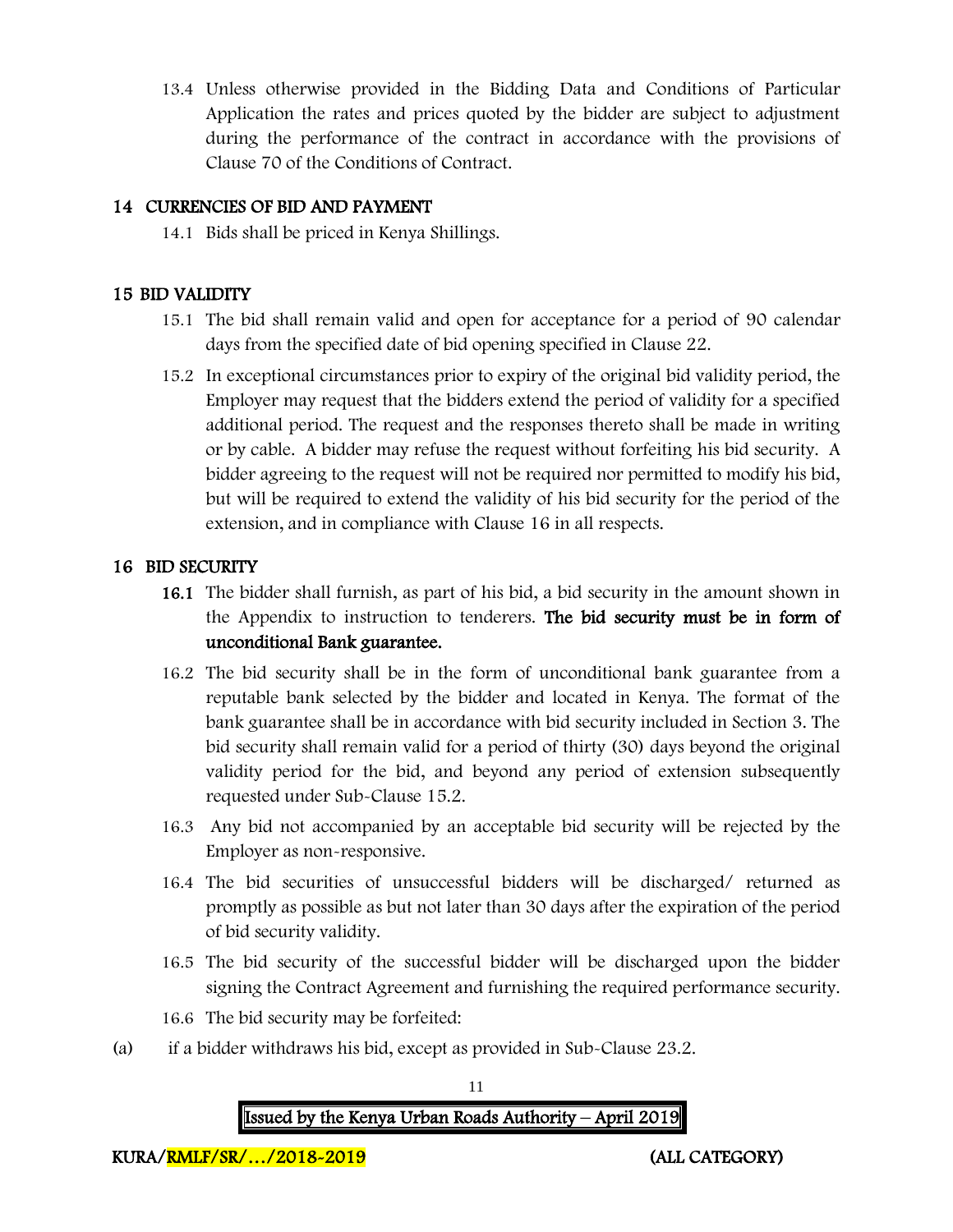- (b) if the bidder does not accept the correction of any errors, pursuant to Sub-Clause 28.2 or
- (c) in the case of a successful bidder, if he fails within the specified time limit to:
	- (i) sign the Contract Agreement or
	- (ii) furnish the necessary performance security

## 17 NO ALTERNATIVE OFFERS

- 17.1 The bidder shall submit one offer, which complies fully with the requirements of the bidding documents.
- 17.2 The bid submitted shall be solely on behalf of the bidder. A bidder who submits or participates in more than one bid will be disqualified.
- 17.3 A price or rate shall be entered in indelible ink against every item in the Bills of Quantities with the exception of items which already have Prime Cost or Provisional sums affixed thereto. The bidders are reminded that no "nil" or "included" rates or "lump-sum" discounts will be accepted. The rates for various items should include discounts if any. Bidders who fail to comply will be disqualified.

## 18 PRE-BID MEETING

- 18.1 The bidder's designated representative is invited to attend a mandatory pre-bid meeting, which will take place as specified in the Tender notice. The purpose of the meeting will be to clarify issues and to answer questions on any matter that may be raised at that stage.
- 18.2 The bidder is requested as far as possible to submit any questions in writing or by cable, to reach the Employer not later than one week before the meeting. It may not be practicable at the meeting to answer questions received late, but questions and responses will be transmitted in accordance with the Minutes of the meeting, including the text of the questions raised and the responses given together with any responses prepared after the meeting, will be transmitted without delay to all purchasers of the bidding documents. Any modification of the bidding documents listed in Sub-Clause 9.1, which may become necessary as a result of the pre-bid meeting shall be made by the Employer exclusively through the issue of an Addendum pursuant to Clause 10 or through the minutes of the pre-bid meeting.

# 19 FORMAT AND SIGNING OF BIDS

19.1 The bidder shall prepare one original of the documents comprising the bid as described in Clause 12 of these Instructions to Bidders, bound with the section containing the Form of Bid and Appendix to Bid, and clearly marked "ORIGINAL". In addition, the bidder shall submit another copy of the bid clearly marked "COPY OF ORIGINAL". In the event of discrepancy between them, the original shall prevail.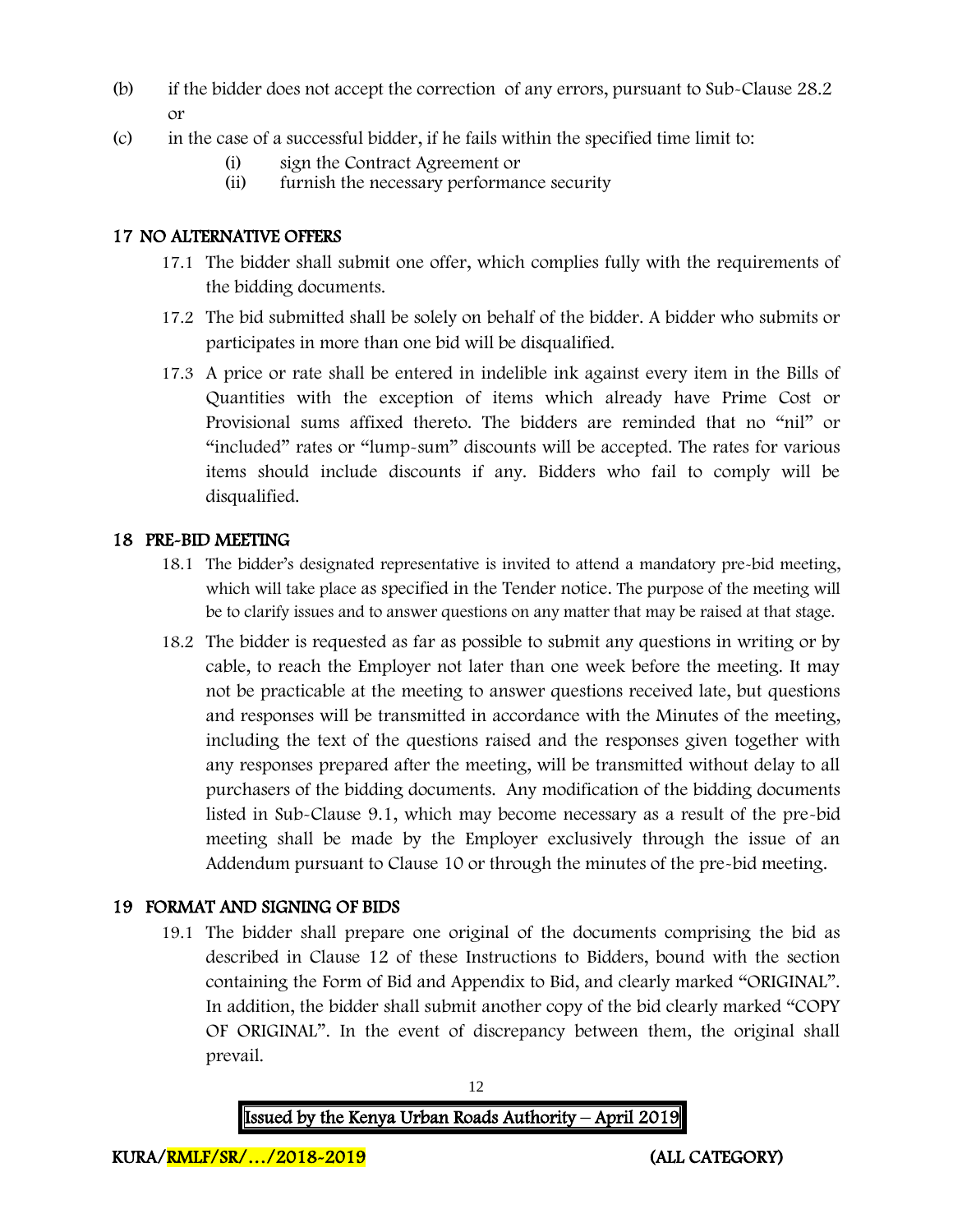- 19.2 The original and copies of the bid shall be typed or written in indelible ink (in the case of copies, photocopies are also acceptable) and shall be signed by a person or persons duly authorized to sign on behalf of the bidder pursuant to Sub-Clause 4.1(a) OR 4.3 (c) as the case may be. The person or persons signing the bid shall initial all pages of the bid where entries or amendments have been made.
- 19.3 The bid shall be without alterations, omissions or conditions except as necessary to correct errors made by the bidder, in which case such corrections shall be initialled by the person or persons signing the bid.

## D. SUBMISSION OF BIDS

## 20 SEALING AND MARKING OF BIDS

- 20.1 The bidder shall seal the original and each copy of the bid in separate envelopes duly marking the envelopes "ORIGINAL" and "COPY". The envelopes shall then be sealed in an outer separate envelope.
- 20.2 The inner and outer envelopes shall be:
- (a) Addressed to the Employer at the address provided in the Appendix to Form of Bid.
- (b) Bear the name and identification number of the contract. In addition to the identification required in sub-Clause 20.2, the inner envelopes shall indicate the name and address of the bidder to enable the bid to be returned unopened in case it is declared "late" pursuant to Clause 22.1, and for matching purposes under Clause 23.
- 20.3 If the outer envelope is not sealed and marked as instructed above, the Employer will assume no responsibility for the misplacement or premature opening of the bid. If the outer envelope discloses the bidder's identity the Employer will not guarantee the anonymity of the bid submission, but this shall not constitute grounds for rejection of the bid.

# 21 DEADLINE FOR SUBMISSION OF BIDS

21.1 Bids must be received by the Employer at the address specified in Sub Clause 20.2 not later than the date indicated in the tender notice.

Tenders delivered by hand must be placed in the "tender box" provided in the office of the employer.

Proof of posting will not be accepted as proof of delivery and any tender delivered after the above stipulated time, from whatever cause arising will not be considered.

21.2 The Employer may, at his discretion, extend the deadline for the submission of bids through the issue of an Addendum in accordance with Clause 10 in which case all rights and obligations of the Employer and the bidders previously subject to the original deadline shall thereafter be subject to the new deadline as extended.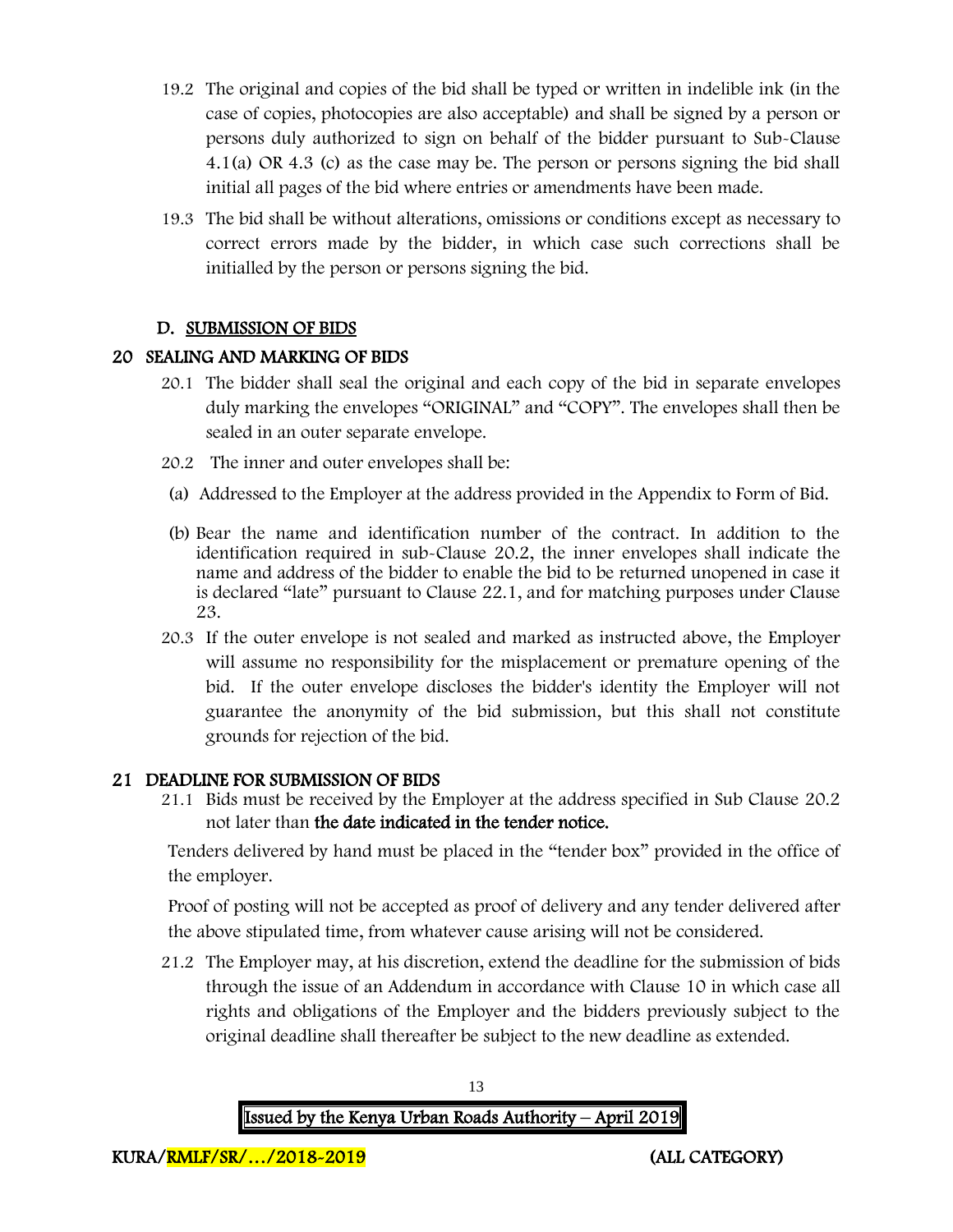#### 22 LATE BIDS

22.1 Any bid received by the Employer after the deadline for submission of bids prescribed in Clause 21 will be returned unopened to the bidder.

#### 23 MODIFICATION, SUBSTITUTION AND WITHDRAWAL OF BIDS

- 23.1 The bidder may modify, substitute or withdraw his bid after bid submission, provided that written notice of modification or withdrawal is received by the Employer prior to the prescribed deadline for submission of bids.
- 23.2 The bidder's modification, substitution or withdrawal notice shall be prepared, sealed, marked and delivered in accordance with the provisions of Clause 20, with the outer and inner envelopes additionally marked "MODIFICATION" or "WITHDRAWAL" as appropriate.
- 23.3 No bid may be modified subsequent to the deadline for submission of bids, except in accordance with Sub-Clause 29.2.
- 23.4 Any withdrawal of a bid during the interval between the deadline for submission of bids and expiration of the period of bid validity specified in Clause 16 may result in the forfeiture of the bid security pursuant to Sub-Clause 16.6.

#### E. BID OPENING AND EVALUATION

#### 24 BID OPENING

- 24.1 The Employer will open the bids, including withdrawals and modifications made pursuant to Clause 24, in the presence of bidders' designated representatives who choose to attend, at the time, date, and location stipulated in the letter of invitation. The bidders' representatives who are present shall sign a register evidencing their attendance.
- 24.2 Envelopes marked "WITHDRAWAL" and "SUBSTITUTION" shall be opened first and the name of the bidder shall be read out. Bids for which an acceptable notice of withdrawal has been submitted pursuant to Clause 23 shall not be opened.
- 24.3 The bidder's name, the Bid Prices, including any bid modifications and withdrawals, the presence (or absence) of bid security, and any such details as the Employer may consider appropriate, will be announced by the Employer at the opening. Subsequently, all envelopes marked "MODIFICATION" shall be opened and the submissions therein read out in appropriate detail. No bid shall be rejected at bid opening except for late bids pursuant to Clause 22.
- 24.4 The Employer shall prepare minutes of the bid opening, including the information disclosed to those present in accordance with Sub-Clause 24.3.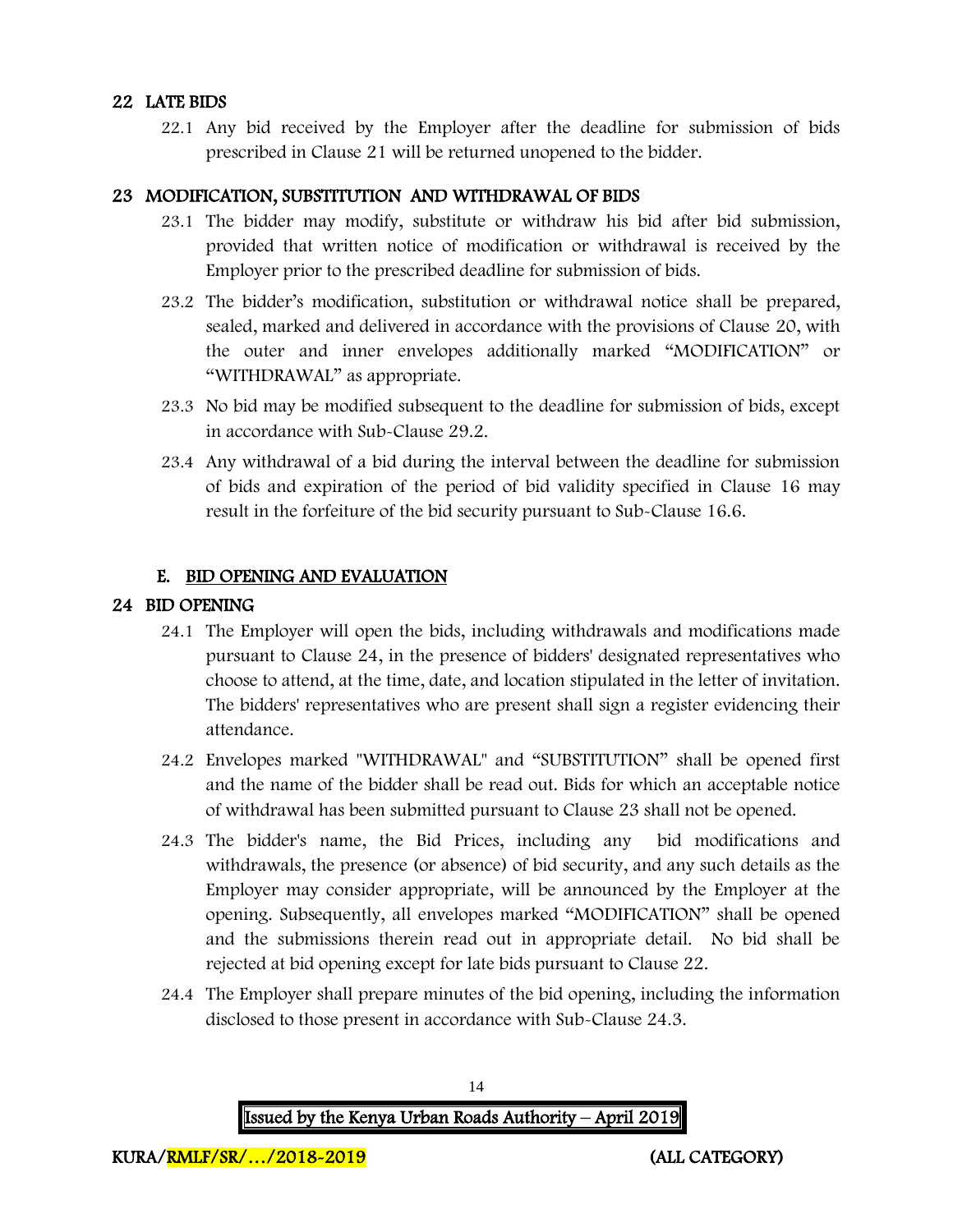24.5 Bids not opened and read out at bid opening shall not be considered further for evaluation, irrespective of the circumstances.

# 25 PROCESS TO BE CONFIDENTIAL

25.1 Information relating to the examination, evaluation and comparison of bids, and recommendations for the award of contract shall not be disclosed to bidders or any other persons not officially concerned with such process until the award to the successful bidder has been announced. Any effort by a bidder to influence the Employer's processing of bids or award decisions may result in the rejection of the bidder's bid.

## 26 CLARIFICATION OF BIDS AND CONTACTING OF THE EMPLOYER

- 26.1 To assist in the examination, evaluation, and comparison of bids, the Employer may, at its discretion, ask any bidder for clarification of its bid, including breakdowns of unit rates. The request for clarification and the response shall be in writing or by cable, but no change in the price or substance of the bid shall be sought, offered, or permitted except as required to confirm the correction of arithmetic errors discovered by the Employer in the evaluation of the bids in accordance with Clause 29.
- 26.2 Subject to Sub-Clause 26.1, no bidder shall contact the Employer on any matter relating to its bid from the time of the bid opening to the time the contract is awarded. If the bidder wishes to bring additional information to the notice of the Employer, should do so in writing.
- 26.3 Any effort by the bidder to influence the Employer in the Employer's bid evaluation, bid comparison or contract award decisions may result in the rejection of the bidder's bid.

# 27 EXAMINATION OF BIDS AND DETERMINATION OF RESPONSIVENESS

- 27.1 Prior to the detailed evaluation of bids, the Employer will determine whether each bid (a) has been properly signed; (b) is accompanied by the required securities; (c) is substantially responsive to the requirements of the bidding documents; and (d) provides any clarification and/or substantiation that the Employer may require to determine responsiveness pursuant to Sub-Clause 28.2.
- 27.2 A substantially responsive bid is one that conforms to all the terms, conditions, and specifications of the bidding documents without material deviation or reservation and has a valid tender bank guarantee. A material deviation or reservation is one

(a) Which affects in any substantial way the scope, quality, or performance of the works;

(b) Which limits in any substantial way, inconsistent with the bidding documents, the Employer's rights or the bidder's obligations under the contract; or

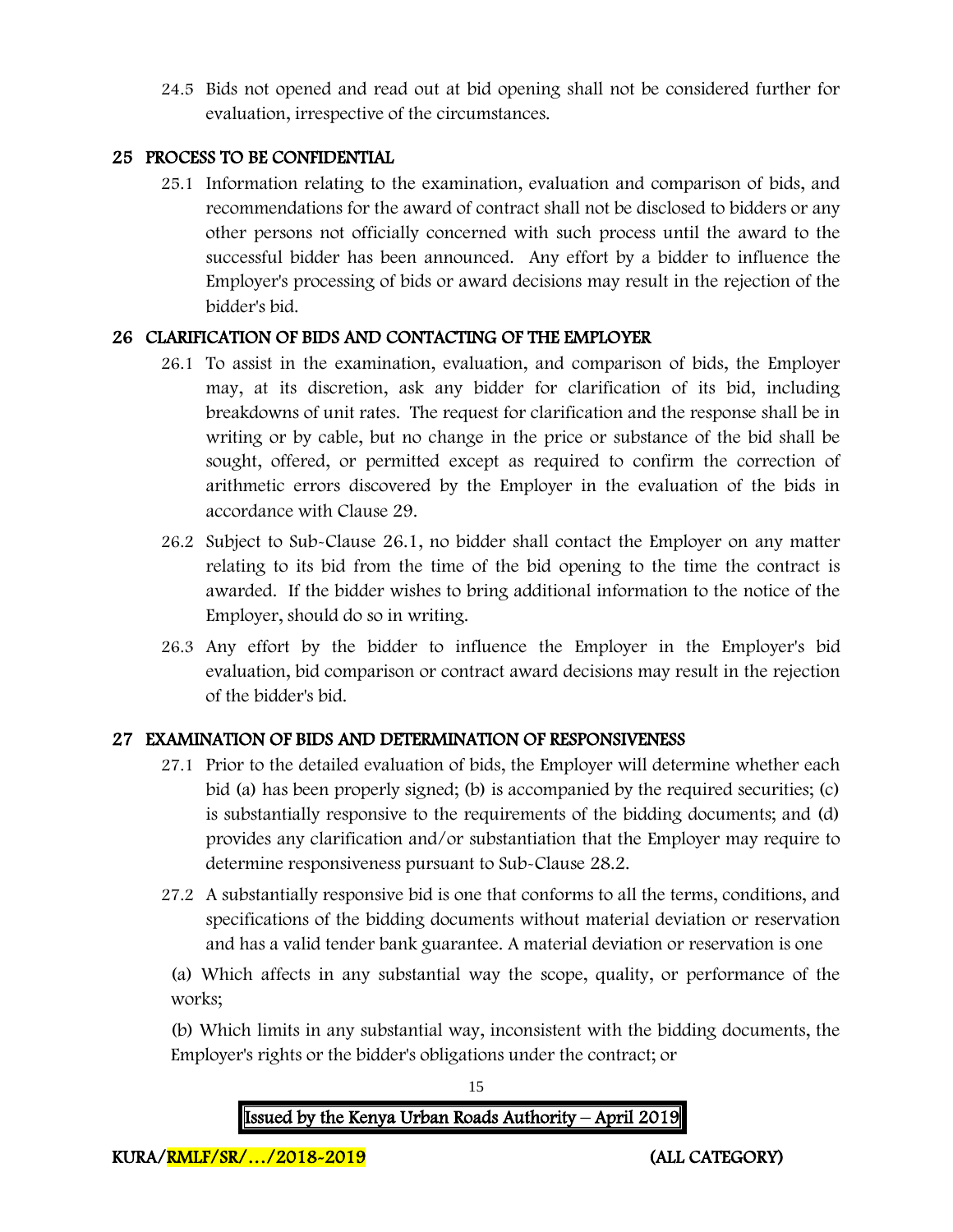(c) Whose rectification would affect unfairly the competitive position of other bidders presenting substantially responsive bids.

27.3 If a bid is not substantially responsive, it will be rejected by the Employer and may not subsequently be made responsive by correction or withdrawal of the nonconforming deviation or reservation.

#### 28 CORRECTION OF ERRORS

(a) Errors in the BOQ shall not be corrected, any correction in the BOQ leads to disqualifications.

## 29 EVALUATION AND COMPARISON OF BIDS

- 29.1 The Employer will carry out evaluation of details and information provided in post-Qualification Questionnaire and any bidder who does not qualify shall not have his/her bid evaluated further.
- 29.2 The Employer will then evaluate and compare only the bids determined to be substantially responsive in accordance with Clauses 27 and 28.
	- 29.3 The procuring entity may at any time terminate procurement proceedings before contract award and shall not be liable to any person for the termination.
	- 29.4 A tenderer who gives false information in the tender document about its qualification or who refuses to enter into a contract after notification of contract award shall be considered for debarment from participating in future public procurement.

# 30 QUALIFICATION AND EVALUATION CRITERIA

31.1 Post-qualification will be based on meeting all of the following minimum point scale criteria regarding the Applicant's general and particular experience, personnel and equipment capabilities as well as financial position. The Employer reserves the right to waive minor deviations, if they do not materially affect the capacity of an applicant to perform the contract. Subcontractor's experience and resources shall not be taken into account in determining the Applicant's compliance with qualifying criteria.

# 31.2 General Experience.

The Applicant shall meet the following minimum criteria: -

- (a) Average annual turnover for the last  $2$  years  $-$  KShs.8, 700,000/ $\sim$ .
- (b) Successful completion as a prime contractor or sub-contractor in the execution of at least two roads rehabilitation/new construction projects of a similar nature and comparable in complexity to the proposed contract within the last three years, for which at least one was located in an urban environment in Kenya.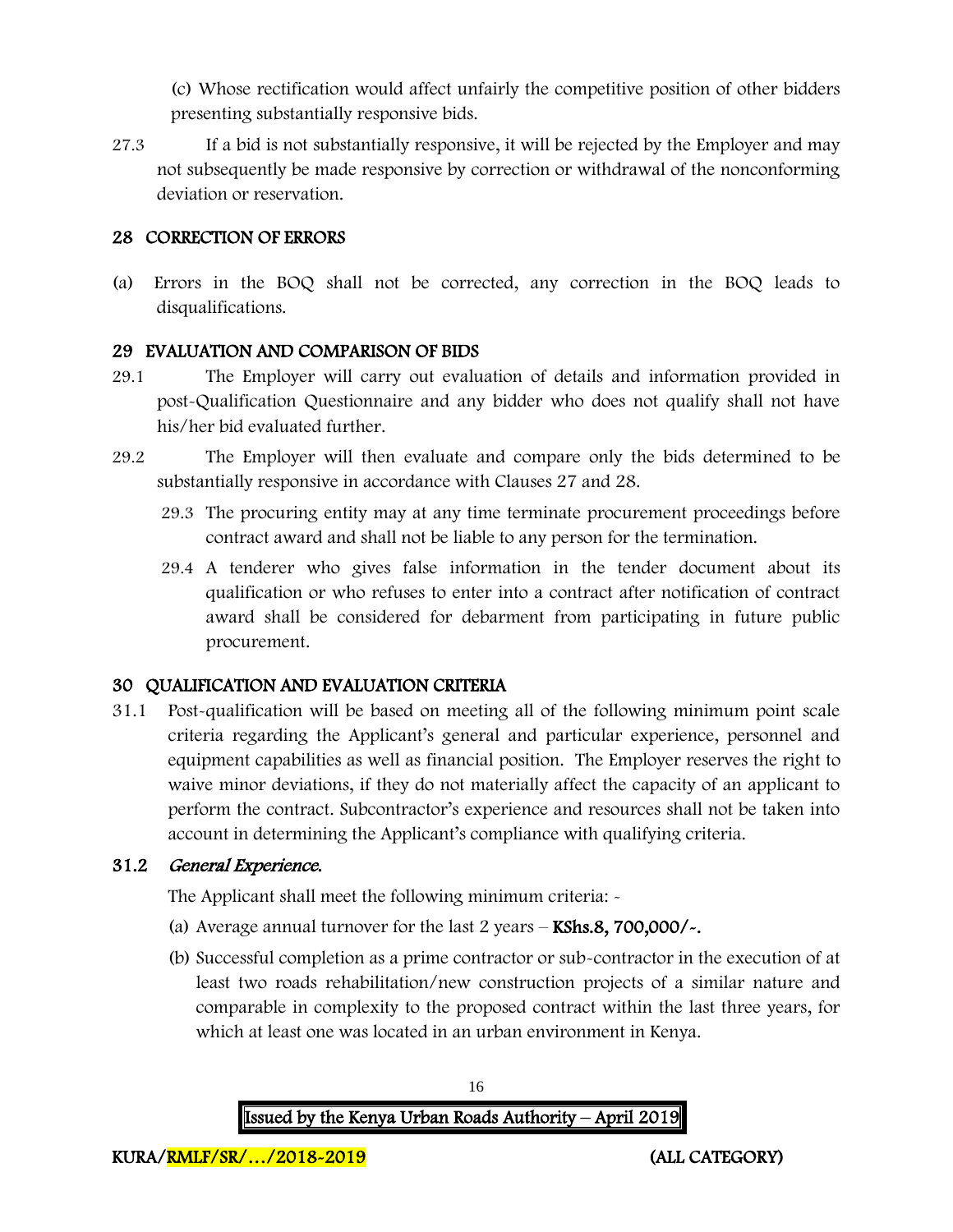- 31.3 **Personnel Capabilities.** The Applicant should list down personnel of minimum qualification of HND in Civil Engineering for Site Agent, Ordinary Diploma for the surveyor and other supervisory staff.
- 31.4 *Equipment Capabilities.* The Applicant should list down, the plants and equipment that are in his ownership and the ones proposed for hire which should be suitable for executing contract works. – Applicants must attaché evidence of ownership or hiring arrangements.
- 31.5 **Cash flow statement**. The Applicant should demonstrate that the firm has access to or has available, liquid assets, unencumbered real assets, lines or credit, and other financial means sufficient to meet the construction cash flow for a period of 2 months, estimated at 20% of the estimated tender sum.
- 31.6 Balance Sheets. Signed and stamped Audited balance sheets for the last two years should be submitted and must demonstrate the soundness of the Applicant's financial position, availability of working capital and net worth.
- 31.7 Financial position/Ratios. The applicant's financial information will be assessed in terms of ROCE, current ratio and return on equity, and the point scale criteria on their financial position given on this basis. Where necessary, the Employer may make inquiries with the Applicant's bankers.
- 31.8 Litigation History. The Applicant should provide accurate information on any litigation or arbitration resulting from contracts complete or under execution by him over the last five years. A consistent history of litigation against the Applicant may result in failure of the application.
- 31.9 Post-qualification criteria are as provided in the Appendix to instruction to tenderers. The bidders who pass the technical criteria will be subjected to financial evaluation.

# F. FINANCIAL EVALUATION

30.8 Comparison of major rates of items of construction & credibility of tenderers rates

The Employer will compare the tenderers' rates with the Engineer's estimates for major items of construction. If some bids are seriously unbalanced or front loaded in relation to the Engineer's estimates for the major items of work to be performed under the contract, the Employer may require the bidder to produce detailed price analyses for any or all items of the Bills of Quantities, to demonstrate the internal consistency of those prices with the construction methods and schedule proposed. After evaluation of the price analyses, taking into consideration the schedule of estimated contract payments, the Employer may require that the amount of the Performance Security set forth in Clause 35 be increased at the expense of the bidder to a level sufficient to protect the Employer against financial loss in the event of default of the successful bidder under the contract.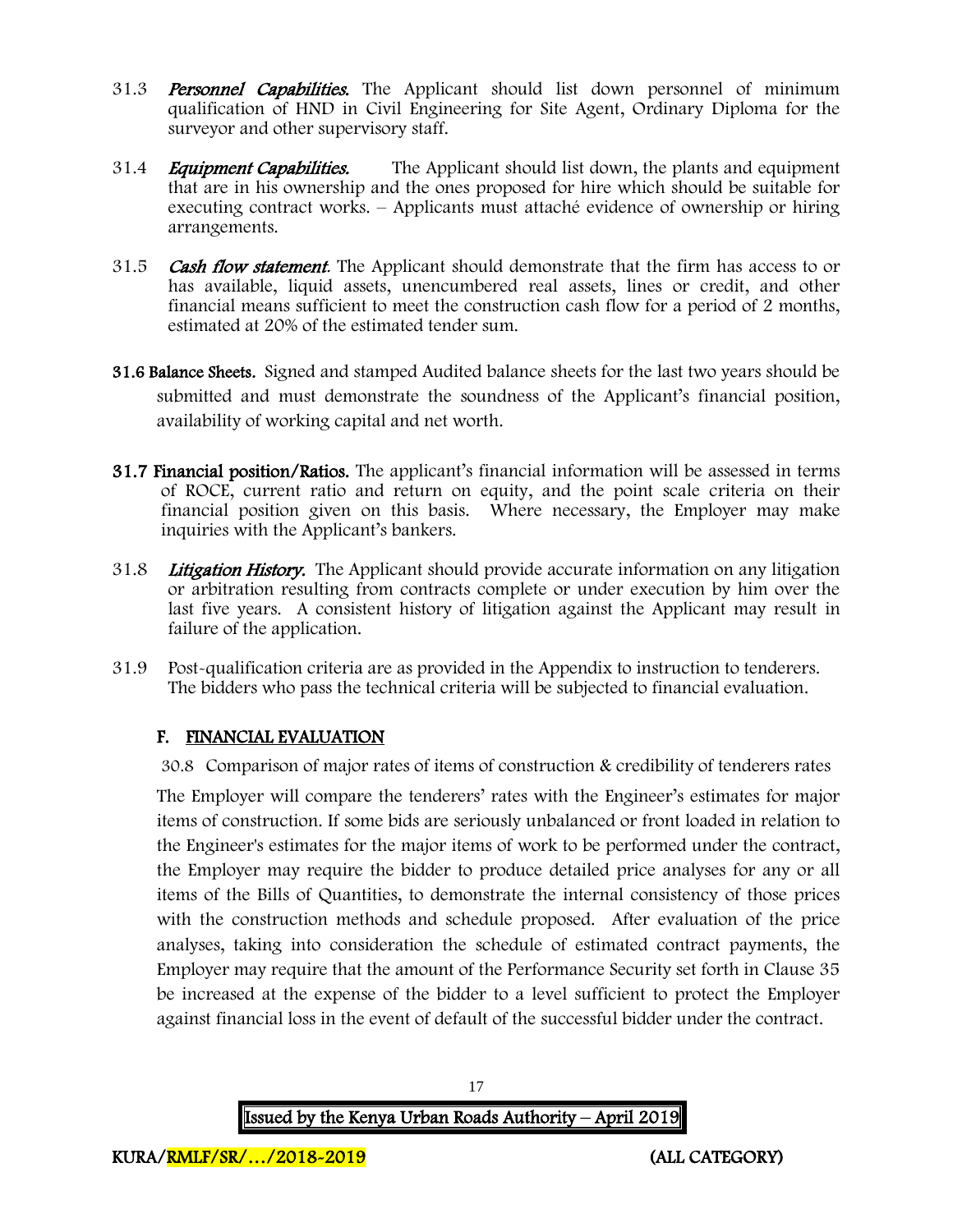# G. AWARD OF CONTRACT

# 31 AWARD

31.1 Subject to Clause 32, the Employer will award the contract to the bidder whose bid has been determined to be substantially responsive to the bidding documents and who has offered the lowest Evaluated Bid Price pursuant to Clause 29, provided that such bidder has been determined to be (a) eligible in accordance with the provisions of Sub-Clause 3.1, and (b) qualified in accordance with the provisions of Clause 4.

## 32 EMPLOYER'S RIGHT TO ACCEPT ANY BID AND TO REJECT ANY OR ALL BIDS

32.1 The Employer reserves the right to accept or reject any bid, and to annul the bidding process and reject all bids, at any time prior to award of contract, without thereby incurring any liability to the affected bidder or bidders or any obligation to inform the affected bidder or bidders of the grounds for the Employer's action.

## 33 NOTIFICATION OF AWARD

- 33.1 Prior to expiration of the period of bid validity prescribed by the Employer, the Employer will notify the successful bidder in writing or by cable confirmed by registered letter that its bid has been accepted. This letter (hereinafter and in the Conditions of Contract called "Letter of Acceptance") shall specify the sum, which the Employer will pay the Contractor in consideration of the execution and completion of the works and the remedying of any defects therein by the Contractor as prescribed by the contract (hereinafter and in the Conditions of Contract called "the Contract Price").
- 33.2 At the same time that the Employer notifies the successful bidder that his bid has been accepted, the Employer shall notify the other bidders that their bids have been unsuccessful and that their bid security will be returned as promptly as possible, in accordance with sub clause 17.4.

# 34 SIGNING OF AGREEMENT

34.1 Within 21 days of receipt of the Notification of Award, the successful bidder shall sign the Form of Agreement and return it to the Employer, together with the required performance security.

#### 35 PERFORMANCE SECURITY

- 35.1 Within 14 days of receipt of the Letter of Acceptance from the Employer, the successful bidder shall furnish to the Employer a performance security in the form stipulated in the Conditions of contract. The form of performance security provided in Section 9 of the bidding documents shall be used.
- 35.2 The successful bidder shall provide a performance security in the form of an Unconditional Bank Guarantee from a reputable bank located in Kenya.

 Issued by the Kenya Urban Roads Authority – April 2019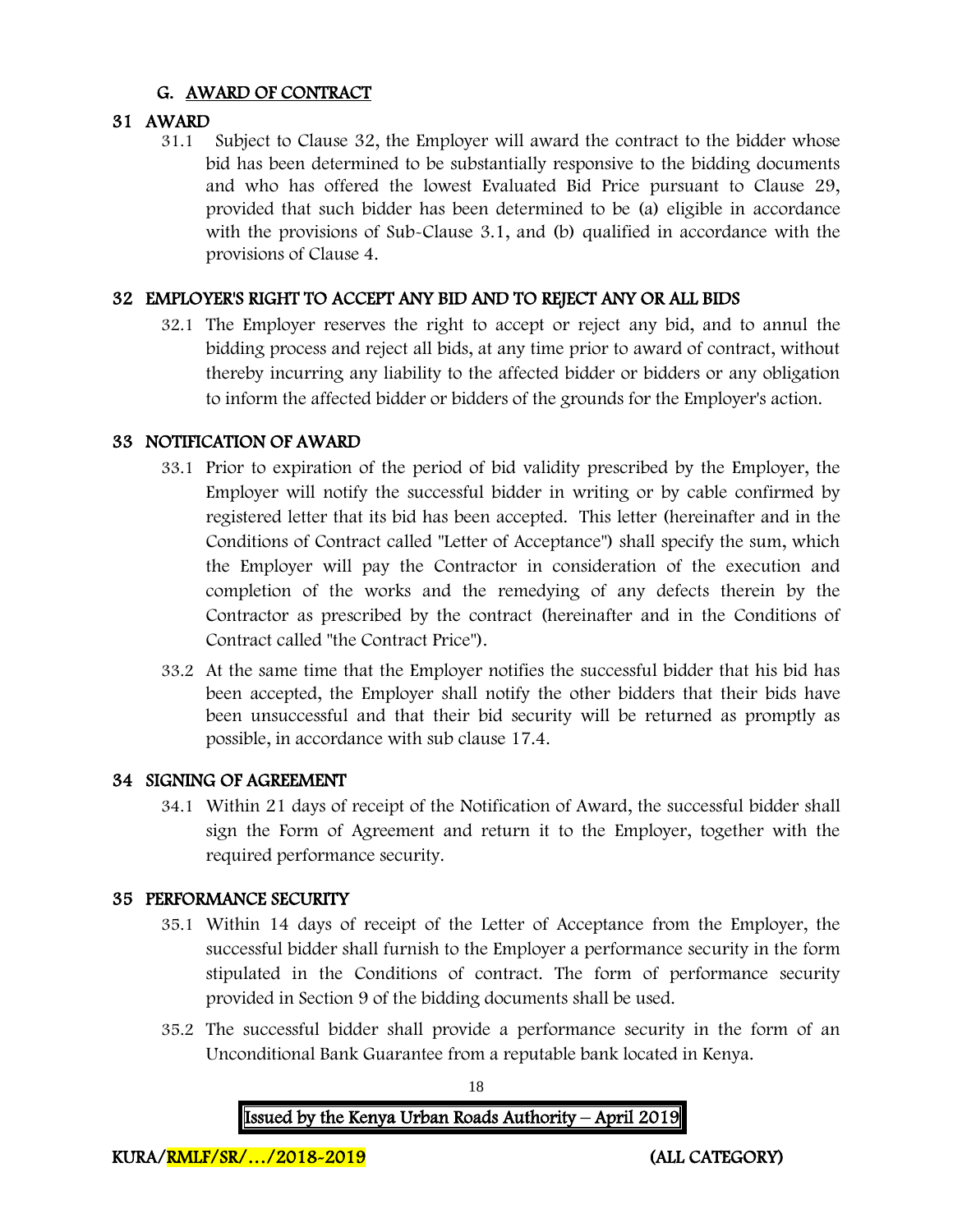35.3 Failure by successful bidder to lodge the required performance Guarantee within 14 days of the receipt of the letter of Acceptance shall constitute sufficient grounds for annulment of the award and forfeiture of the bid surety; in which event the Employer may make the award to another bidder or call for new bids.

## 36 CONTRACT EFFECTIVENESS

36.1 The Contract will be effective only upon signature of the Agreement between the Contractor and the Employer.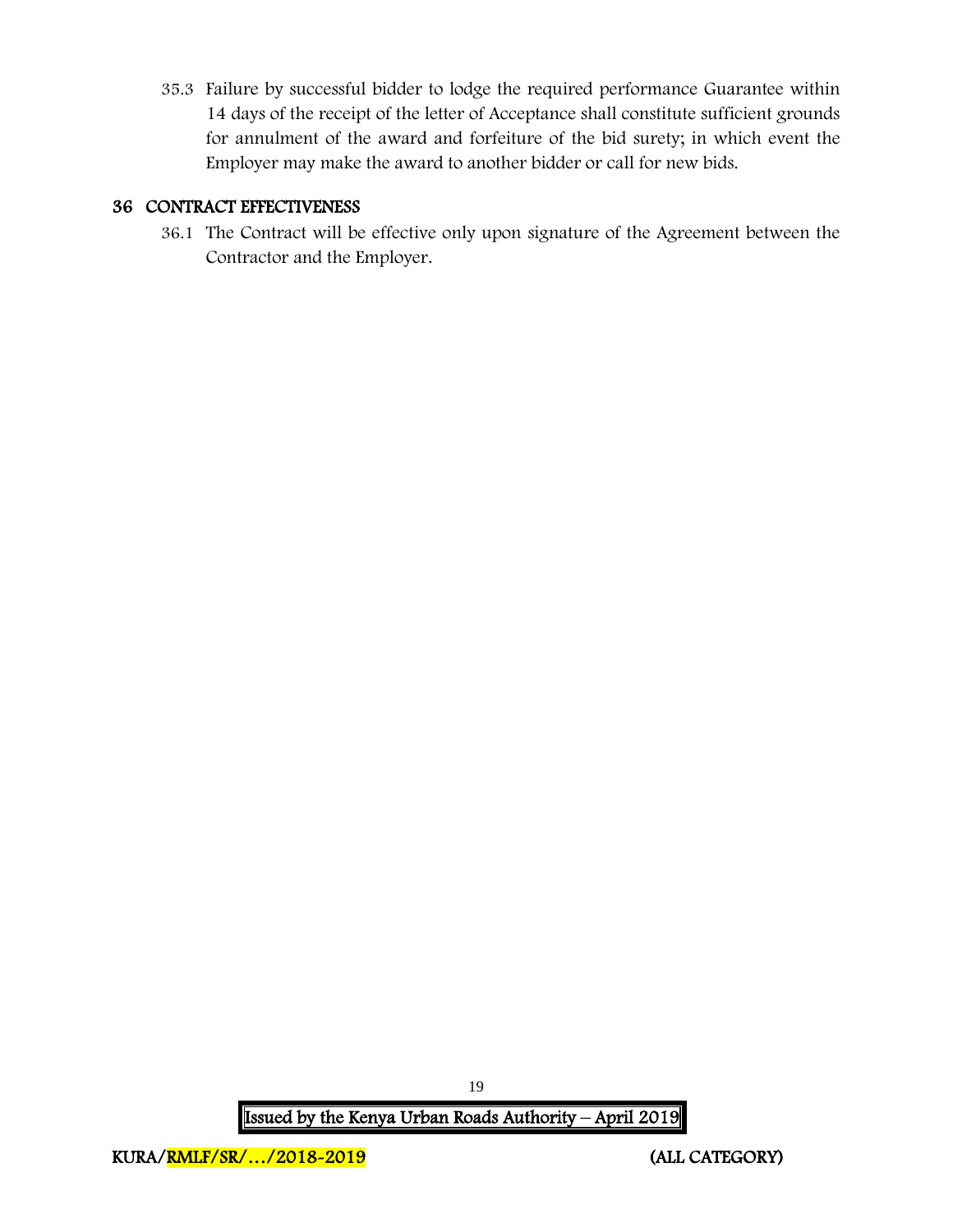# QUALIFICATION CRITERIA

<span id="page-20-0"></span>This Section contains all the factors, methods and criteria that the Employer shall use to evaluate applications. The information to be provided in relation to each factor and the definitions of the corresponding terms are included in the respective Application Forms.

#### **Contents**

| 7. Schedule of the Major Items of Plant/Equipment Available for Proposed Contract 20 |  |
|--------------------------------------------------------------------------------------|--|

Issued by the Kenya Urban Roads Authority – April 2019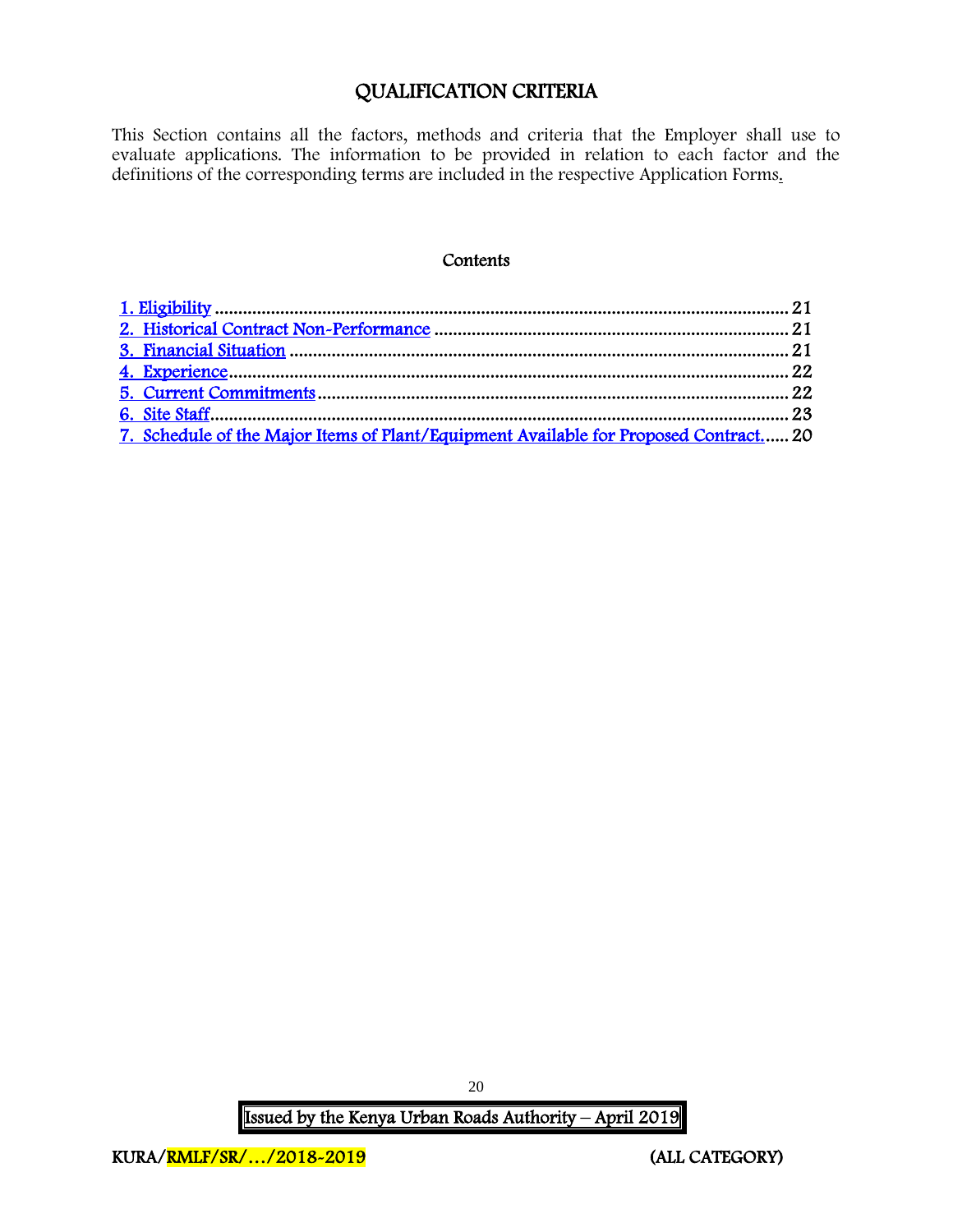<span id="page-21-0"></span>

| No.            | Subject                                    | Requirement                                                                                                                                                                                                                                                                                                                                                                                                                                                                  | Bidder                | Submission<br>Requirements |
|----------------|--------------------------------------------|------------------------------------------------------------------------------------------------------------------------------------------------------------------------------------------------------------------------------------------------------------------------------------------------------------------------------------------------------------------------------------------------------------------------------------------------------------------------------|-----------------------|----------------------------|
| 1. Eligibility |                                            |                                                                                                                                                                                                                                                                                                                                                                                                                                                                              |                       |                            |
| 1.1            | Eligibility                                | Nationality in accordance with<br>Sub-Clause 4.1.                                                                                                                                                                                                                                                                                                                                                                                                                            | Must meet requirement | Section 2, Schedule 1      |
| 1.2            | Conflict of Interest                       | No conflicts of interest in Sub-<br>Clause 4.2.                                                                                                                                                                                                                                                                                                                                                                                                                              | Must meet requirement | Section 2, Schedule 1      |
| 1.3            | Debarment                                  | Not having been declared<br>ineligible by the Employer, as<br>described in Sub-Clause 4.3.                                                                                                                                                                                                                                                                                                                                                                                   | Must meet requirement | Section 2, Schedule 11     |
| 1.4            | Incorporation &<br>Registration            | Pursuant to sub-clause 4.1 the<br>following shall be provided;<br>- Copy of Certificate of<br>incorporation certified by a<br>Commissioner of Oaths or<br>issuing authority to show that<br>the applicant is a registered<br>company and legally authorised<br>to do business in Kenya<br>- Proof of registration with the<br>National Construction Authority<br>(NCA) in the categories<br>indicated in the tender notice.                                                  | Must meet requirement | Section 2, Schedule 1      |
|                | 2. Historical Contract Non-Performance     |                                                                                                                                                                                                                                                                                                                                                                                                                                                                              |                       |                            |
| 2.1            | History of Non-<br>Performing<br>Contracts | Non-performance of a contract<br>did not occur within the last<br>two (2) years prior to the<br>deadline for application<br>submission based on all<br>information on fully settled<br>disputes or litigation. A fully<br>settled dispute or litigation is<br>one that has been resolved in<br>accordance with the Dispute<br>Resolution Mechanism under<br>the respective contract, and<br>where all appeal instances<br>available to the applicant have<br>been exhausted. | Must meet requirement | Section 2, Schedule 5      |
| 2.2            | Pending Litigation                         | All pending litigation shall in<br>total not represent more than<br>fifty percent (50%)] of the<br>Applicant's net worth and shall<br>be treated as resolved against<br>the Applicant.                                                                                                                                                                                                                                                                                       | Must meet requirement | Section 2, Schedule 10     |
|                | 3. Financial Situation                     |                                                                                                                                                                                                                                                                                                                                                                                                                                                                              |                       |                            |

<span id="page-21-2"></span><span id="page-21-1"></span>Issued by the Kenya Urban Roads Authority – April 2019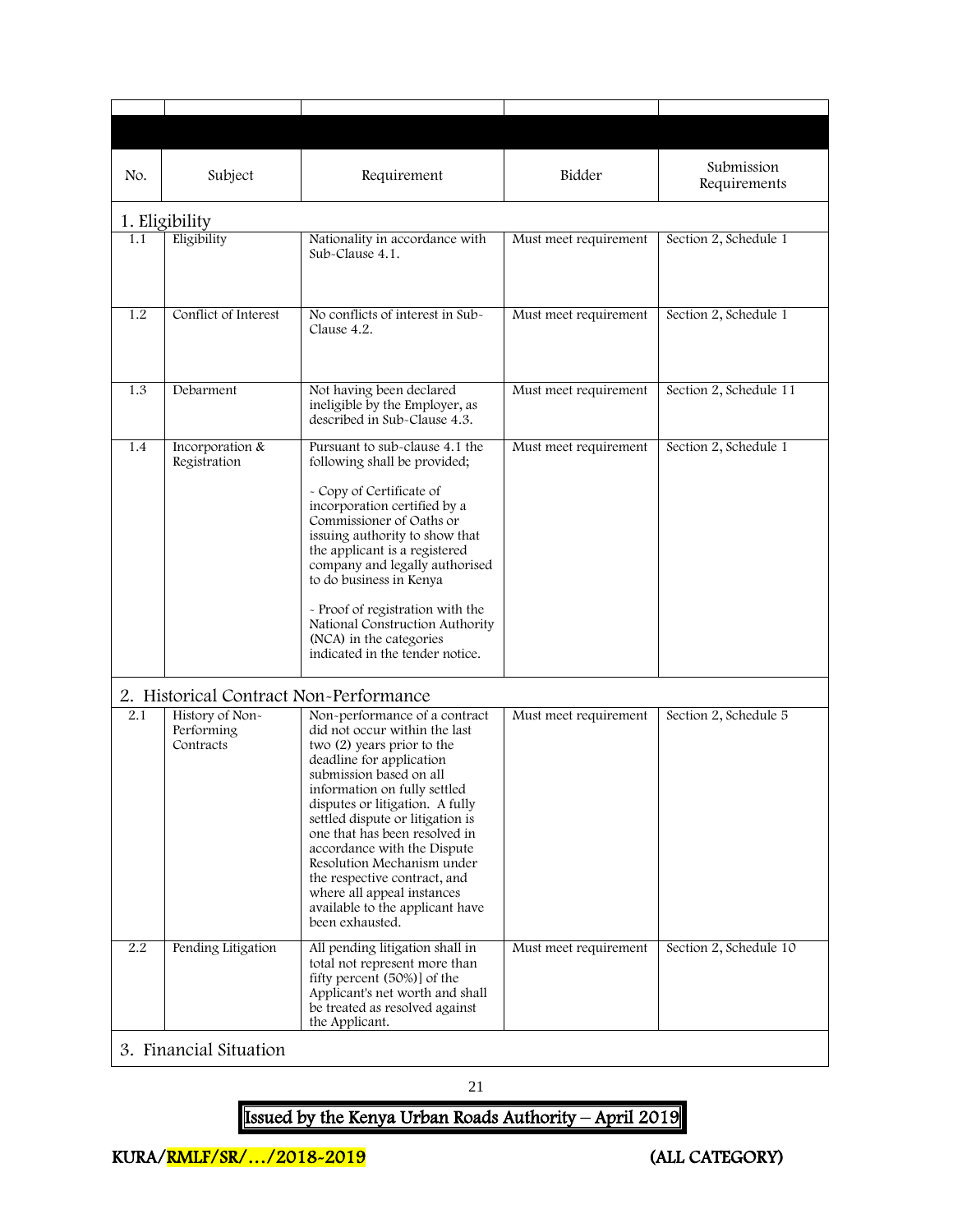<span id="page-22-0"></span>

| No.              | Subject                                    | Requirement                                                                                                                                                                                                                                                                                                                                                                                                                                                                                                    | Bidder                                                                                                                              | Submission<br>Requirements                                                                                                                                                                                                                                                                                                                                                                                                                                                 |  |  |  |
|------------------|--------------------------------------------|----------------------------------------------------------------------------------------------------------------------------------------------------------------------------------------------------------------------------------------------------------------------------------------------------------------------------------------------------------------------------------------------------------------------------------------------------------------------------------------------------------------|-------------------------------------------------------------------------------------------------------------------------------------|----------------------------------------------------------------------------------------------------------------------------------------------------------------------------------------------------------------------------------------------------------------------------------------------------------------------------------------------------------------------------------------------------------------------------------------------------------------------------|--|--|--|
| 3.1              | Financial<br>Performance                   | (a) Submission of audited<br>balance sheets or other financial<br>statements acceptable to the<br>Employer, for the last two [2]<br>years and authenticated bank<br>statement for the last six $(6)$<br>months to demonstrate:<br>(b) the current soundness of the<br>applicants financial position<br>and its prospective long term<br>profitability, and<br>(c) capacity to have a cash flow<br>equivalent to 20% of the tender<br>sum                                                                       | Must submit as<br>required and bidders<br>who meet the<br>requirement are<br>marked YES, those<br>that do not meet are<br>marked NO | Attach evidence on the<br>requirement of Section 2,<br>Schedule 8<br>a) All pages must be<br>initialized and stamped by<br>both a practicing Auditor<br>registered with ICPAK and<br>one of the Directors.<br>Auditor's practicing<br>membership number from<br>ICPAC must be indicated.<br>Non-adherence to this to<br>part a, b and c leads to<br>disqualification.<br>(b) All pages in the bank<br>statement must be<br>initialized and stamped by<br>the issuing bank. |  |  |  |
| $\overline{3.2}$ | Average Annual<br>Construction<br>Turnover | (d) Average annual<br>construction turnover of<br>KShs.15 Million [fifteen]<br>Million], calculated as total<br>certified payments received for<br>contracts in progress or<br>completed, within the last two<br>$[(2)]$ years                                                                                                                                                                                                                                                                                 | Must submit as<br>required and bidders<br>who meet the<br>requirement are<br>marked YES, those<br>that do not meet are<br>marked NO | Section 2, Schedule 8                                                                                                                                                                                                                                                                                                                                                                                                                                                      |  |  |  |
|                  | 4. Experience                              |                                                                                                                                                                                                                                                                                                                                                                                                                                                                                                                |                                                                                                                                     |                                                                                                                                                                                                                                                                                                                                                                                                                                                                            |  |  |  |
| 4.1(a)           | General<br>Construction<br>Experience      | Experience under construction<br>contracts in the role as a main<br>contractor or subcontractor for<br>at least the last two [2] years<br>prior to the applications<br>submission deadline                                                                                                                                                                                                                                                                                                                     | Must submit as<br>required and bidders<br>who meet the<br>requirement are<br>marked YES, those<br>that do not meet are<br>marked NO | Section 2, Schedule 6A                                                                                                                                                                                                                                                                                                                                                                                                                                                     |  |  |  |
| 4.2(b)           | Specific<br>Construction<br>Experience     | Participation as a roads<br>contractor, management<br>contractor or subcontractor, in<br>at least two (2) each with a<br>value of at least<br>KShs. 8.7MMillion (8 Million<br>seven hundred thousand),<br>successfully and substantially<br>completed. One (1) of the<br>contracts should be in a City<br>and that are similar to the<br>proposed works. The similarity<br>shall be based on the physical<br>size, complexity,<br>methods/technology or other<br>characteristics as described in<br>Section 2. | Must submit as<br>required and bidders<br>who meet the<br>requirement are<br>marked YES, those<br>that do not meet are<br>marked NO | Section 2, Schedule6A<br>Submit Award letters and<br>substantial or completion<br>certificates which must be<br>certified by the issuing<br>authority.                                                                                                                                                                                                                                                                                                                     |  |  |  |
|                  | 5. Current Commitments                     |                                                                                                                                                                                                                                                                                                                                                                                                                                                                                                                |                                                                                                                                     |                                                                                                                                                                                                                                                                                                                                                                                                                                                                            |  |  |  |

<span id="page-22-1"></span>22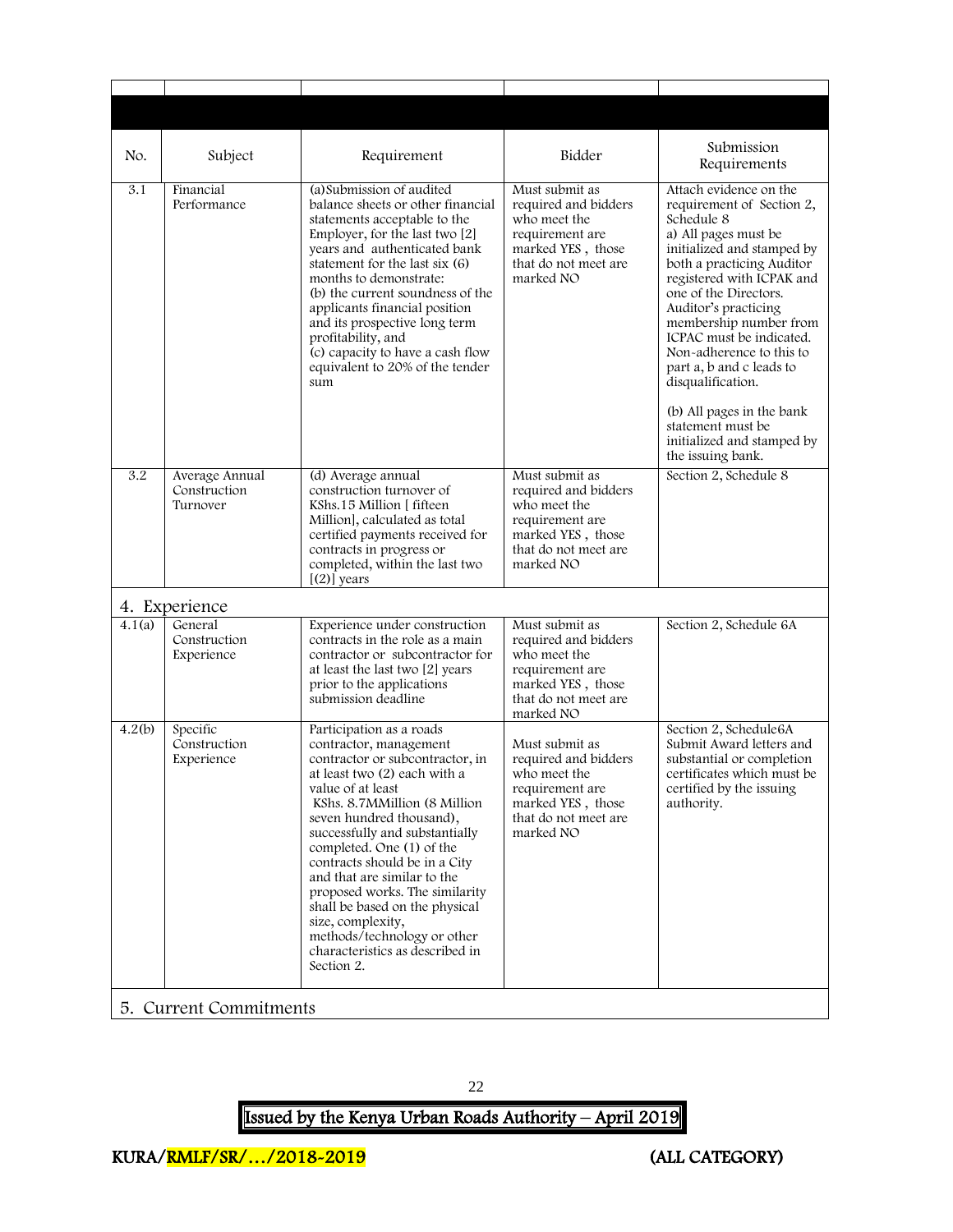<span id="page-23-0"></span>

| No. | Subject                                | Requirement                                                                                                                                      | Bidder                                                                                                                              | Submission<br>Requirements |
|-----|----------------------------------------|--------------------------------------------------------------------------------------------------------------------------------------------------|-------------------------------------------------------------------------------------------------------------------------------------|----------------------------|
| 5.1 | On-going contracts                     | The total value of outstanding<br>works on the on-going<br>contracts should not exceed the<br>average annual turnover for the<br>last two years. | Must submit as<br>required and bidders<br>who meet the<br>requirement are<br>marked YES, those<br>that do not meet are<br>marked NO | Section 2, Schedule 6B     |
|     | 6. Site Staff                          |                                                                                                                                                  |                                                                                                                                     |                            |
|     | HQ Staff                               | The site staff shall posses<br>minimum levels of<br>qualifications set below;<br>Qualification $=$<br>Diploma in Civil                           | Must submit current                                                                                                                 | Section 2, Schedule 5      |
|     |                                        | Engineering/Building<br>construction                                                                                                             | CVs and academic<br>certificates as required<br>and bidders who meet<br>the requirement are                                         |                            |
|     | Site Agent                             | Qualification $=$<br>Diplomain Civil Engineering                                                                                                 | marked YES, those<br>that do not meet are<br>marked NO                                                                              |                            |
|     | Foreman                                | General Experience<br>Specific Experience                                                                                                        |                                                                                                                                     |                            |
|     |                                        | $Qualification = Dip. Civil$<br>Engineering<br>General Experience = 5 yrs<br>Specific Experience $=$ 3 Yrs                                       | Must submit as<br>required and bidders<br>who meet the                                                                              |                            |
|     | Site Surveyor                          | Qualification = $Diploma$ in<br>Survey<br>General Experience $=$ 3 yrs<br>Specific Experience $= 2$ Yrs                                          | requirement are<br>marked YES, those<br>that do not meet are<br>marked NO                                                           |                            |
| 5.  | PLANT AND EQUIPMENT                    |                                                                                                                                                  |                                                                                                                                     |                            |
|     | See description<br>below in Schedule 7 |                                                                                                                                                  |                                                                                                                                     |                            |
| 6.  | Work Methodology                       | Submission of a brief work<br>methodology in accordance with<br>sub-clause 5.3                                                                   | Must submit as<br>required and bidders<br>who meet the<br>requirement are<br>marked YES, those<br>that do not meet are<br>marked NO | Section 2                  |
| 7.  | Business permit and<br>office location | Should have a physical address<br>and Current business Permit                                                                                    | Must submit as<br>required and bidders<br>who meet the<br>requirement are<br>marked YES, those<br>that do not meet are<br>marked NO | Section 2, Schedule 1      |

23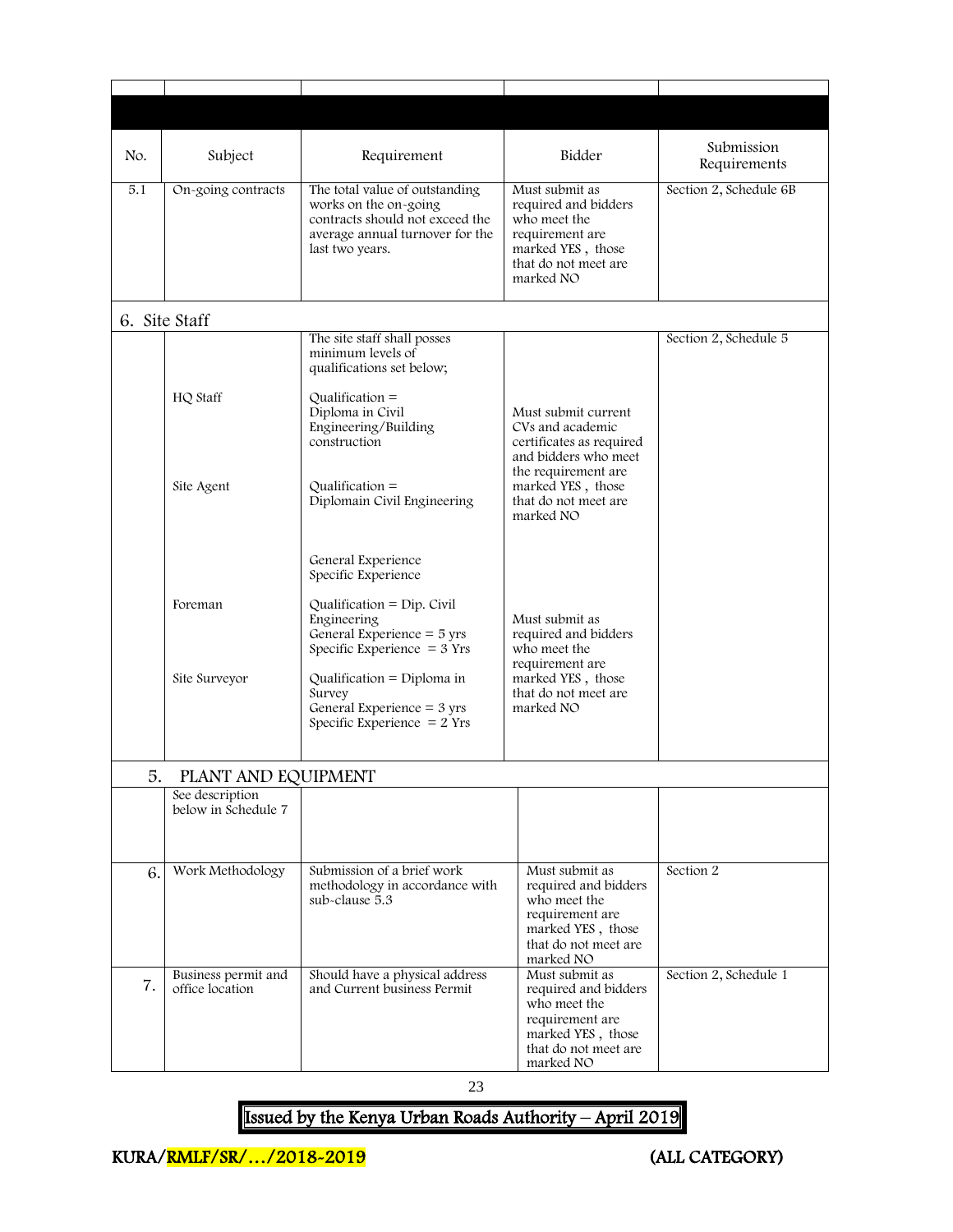| No. | Subject            | Requirement                                                         | Bidder                                                                                                                              | Submission<br>Requirements |
|-----|--------------------|---------------------------------------------------------------------|-------------------------------------------------------------------------------------------------------------------------------------|----------------------------|
| 8.  | Litigation History | The applicant to provide a valid<br>Sworn affidavit for the tender. | Must submit as<br>required and bidders<br>who meet the<br>requirement are<br>marked YES, those<br>that do not meet are<br>marked NO | Section 2, Schedule 10     |

## 7. Schedule of the Major Items of Plant/Equipment Available for Proposed Contract.

The Bidder must indicate the core plant and equipment considered by the company to be necessary for undertaking the project together with proof of ownership or lease of the same. The lease must be current i.e. dated from April 2019. Leases which are out dated will not be accepted. (\* Mandatory minimum number of equipment required by the Employer for the execution of the project that the bidder must make available for the Contract).

| Item<br>No.   | <b>Equipment Details</b>                  | *Minimum<br>Number<br>Required<br>for the<br>Contract<br>Execution | Compliance<br>Requirement | No of<br>Equipment<br>Owned by<br>the Bidder | No. of<br>equipment<br>to be<br>hired/<br>purchased<br>by the<br><b>Bidder</b> | No. of<br>equipment<br>to be made<br>available for<br>the Contract<br>by the<br><b>Bidder</b> |
|---------------|-------------------------------------------|--------------------------------------------------------------------|---------------------------|----------------------------------------------|--------------------------------------------------------------------------------|-----------------------------------------------------------------------------------------------|
| A             | <b>General Plant</b>                      |                                                                    |                           |                                              |                                                                                |                                                                                               |
|               | Asphalt Concrete patching<br>plant        | optional                                                           |                           |                                              |                                                                                |                                                                                               |
| B             | Milling Machine                           |                                                                    |                           |                                              |                                                                                |                                                                                               |
|               | Asphalt Milling Machine                   | optional                                                           |                           |                                              |                                                                                |                                                                                               |
| $\mathcal{C}$ | <b>Bituminous Plants</b>                  |                                                                    |                           |                                              |                                                                                |                                                                                               |
|               | Bitumen Pressure distributor              | optional                                                           |                           |                                              |                                                                                |                                                                                               |
|               | Asphalt concrete paver                    | optional                                                           |                           |                                              |                                                                                |                                                                                               |
| $\mathbf D$   | Compactors                                |                                                                    |                           |                                              |                                                                                |                                                                                               |
|               | Vibrating compaction plate<br>300 mm wide | optional                                                           |                           |                                              |                                                                                |                                                                                               |
|               | Vibrating compaction plate<br>600 mm wide | optional                                                           |                           |                                              |                                                                                |                                                                                               |
| E             | Pot hole repair machines                  |                                                                    |                           |                                              |                                                                                |                                                                                               |
|               | Colas Sprayer                             | $\mathcal{O}$                                                      |                           |                                              |                                                                                |                                                                                               |

24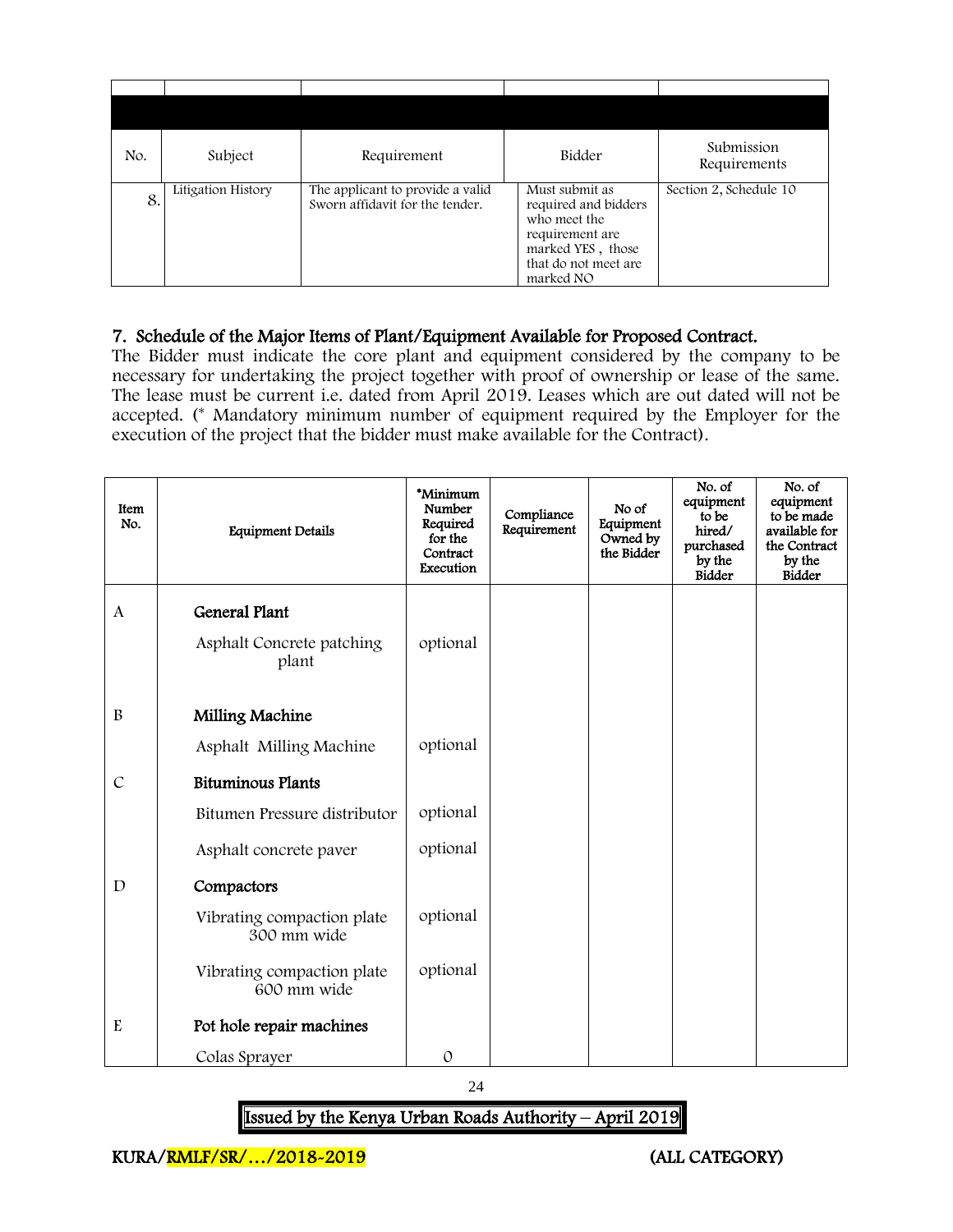| Item<br>No.               | <b>Equipment Details</b>                                | *Minimum<br>Number<br>Required<br>for the<br>Contract<br>Execution | Compliance<br>Requirement | No of<br>Equipment<br>Owned by<br>the Bidder | No. of<br>equipment<br>to be<br>hired/<br>purchased<br>by the<br><b>Bidder</b> | No. of<br>equipment<br>to be made<br>available for<br>the Contract<br>by the<br>Bidder |
|---------------------------|---------------------------------------------------------|--------------------------------------------------------------------|---------------------------|----------------------------------------------|--------------------------------------------------------------------------------|----------------------------------------------------------------------------------------|
|                           | Pavement Cutter Machine                                 | $\mathcal{O}$                                                      |                           |                                              |                                                                                |                                                                                        |
|                           | Paver Braker Machine                                    | $\mathcal{O}$                                                      |                           |                                              |                                                                                |                                                                                        |
|                           | Pedestrian Roller                                       | $\mathcal{O}$                                                      |                           |                                              |                                                                                |                                                                                        |
| $\boldsymbol{\mathrm{F}}$ | Concrete Equipment                                      |                                                                    |                           |                                              |                                                                                |                                                                                        |
|                           | Mobile concrete mixers                                  | $\mathbf{1}$                                                       | Yes/no                    |                                              |                                                                                |                                                                                        |
|                           | Concrete vibrators                                      | $\mathbf{1}$                                                       | Yes/no                    |                                              |                                                                                |                                                                                        |
| $\mathsf G$               | Transport (Tippers,<br>dumpers, water tankers)          |                                                                    |                           |                                              |                                                                                |                                                                                        |
|                           | $4X2$ tippers payload $7 - 12$<br>tonnes                |                                                                    |                           |                                              |                                                                                |                                                                                        |
|                           | 6X4 tippers payload $16 - 20$<br>tonnes                 |                                                                    |                           |                                              |                                                                                |                                                                                        |
|                           | 8X4 tippers payload $16 - 20$<br>tonnes                 |                                                                    |                           |                                              |                                                                                |                                                                                        |
|                           | Flat bed lorries                                        |                                                                    |                           |                                              |                                                                                |                                                                                        |
|                           | Subtotal for $G$ – tippers &<br>dumpers                 | 3                                                                  | Yes/no                    |                                              |                                                                                |                                                                                        |
|                           | Water tankers $(18,000 -$<br>20,000 litres<br>capacity) | optional                                                           |                           |                                              |                                                                                |                                                                                        |
| H                         | Earth – Moving Equipment                                |                                                                    |                           |                                              |                                                                                |                                                                                        |
|                           | Wheeled loaders                                         |                                                                    |                           |                                              |                                                                                |                                                                                        |
|                           | Motor graders (93 -<br>205kW)                           |                                                                    |                           |                                              |                                                                                |                                                                                        |
|                           | Trench excavator                                        |                                                                    |                           |                                              |                                                                                |                                                                                        |
|                           | Subtotal for $H$ – Earth<br>moving equipment            | $\mathbf{1}$                                                       | Yes/no                    |                                              |                                                                                |                                                                                        |
|                           |                                                         | $\sim$ $\sim$                                                      |                           |                                              |                                                                                |                                                                                        |

25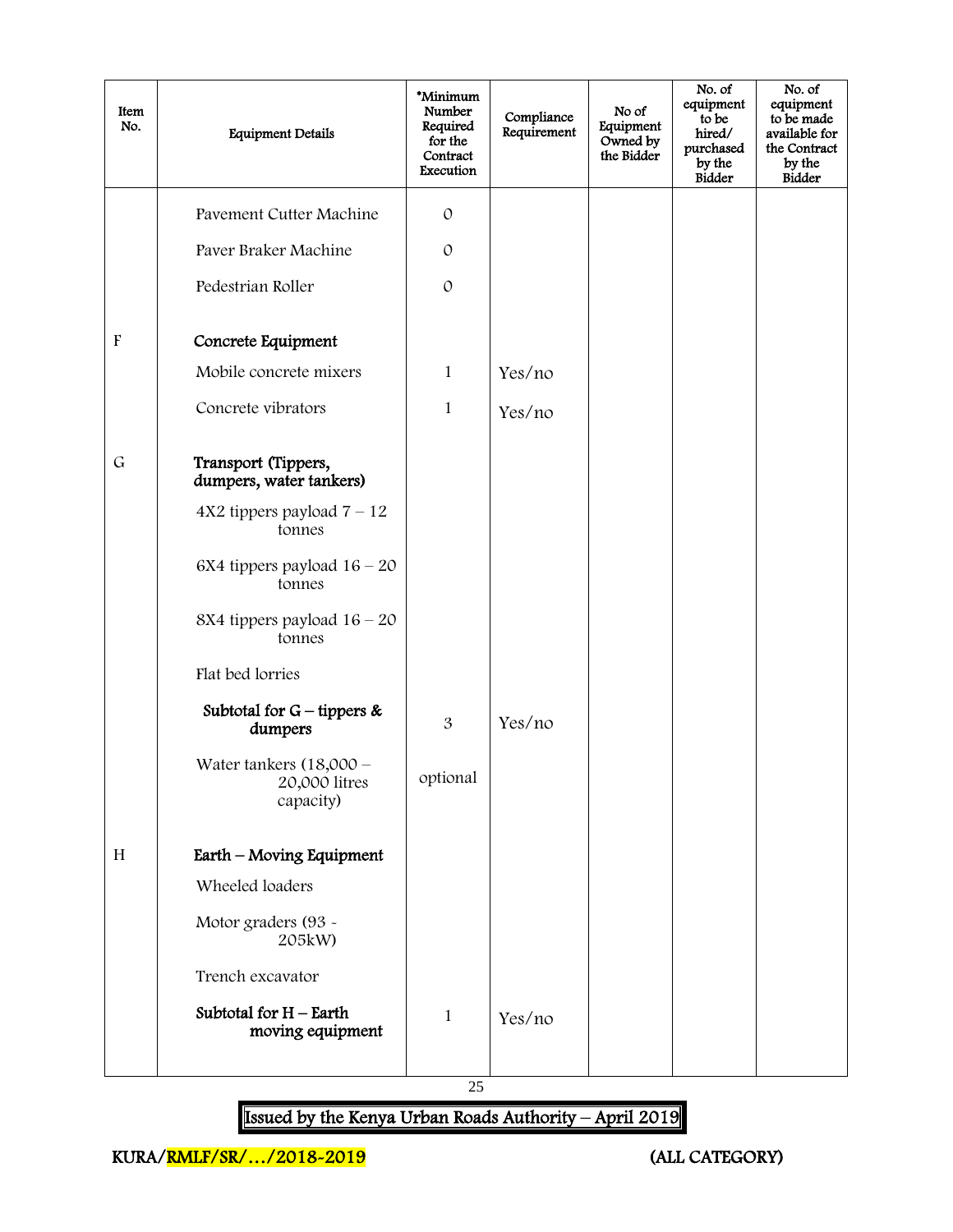| Item<br>No. | <b>Equipment Details</b>                                                                                                                                                                                                                                                                                                                                                                                                                                                                                                                                                                                                                                                                                                                        | *Minimum<br>Number<br>Required<br>for the<br>Contract<br>Execution | Compliance<br>Requirement  | No of<br>Equipment<br>Owned by<br>the Bidder | No. of<br>equipment<br>to be<br>hired/<br>purchased<br>by the<br>Bidder | No. of<br>equipment<br>to be made<br>available for<br>the Contract<br>by the<br><b>Bidder</b> |
|-------------|-------------------------------------------------------------------------------------------------------------------------------------------------------------------------------------------------------------------------------------------------------------------------------------------------------------------------------------------------------------------------------------------------------------------------------------------------------------------------------------------------------------------------------------------------------------------------------------------------------------------------------------------------------------------------------------------------------------------------------------------------|--------------------------------------------------------------------|----------------------------|----------------------------------------------|-------------------------------------------------------------------------|-----------------------------------------------------------------------------------------------|
| I<br>J      | Excavators<br>Hydraulic crawler mounted<br>$(7 - 10 \text{ tonnes}) - 0.25 - 0.4$<br>m <sup>3</sup> SAE bucket.<br>Hydraulic crawler mounted<br>$(10 - 16 \text{ tonnes}) - 0.40 -$<br>0.60 m <sup>3</sup> SAE bucket.<br>Hydraulic wheel mounted<br>$(7 - 10 \text{ tonnes}) - 0.25 - 0.4$<br>m <sup>3</sup> SAE bucket.<br>Hydraulic wheel mounted<br>$(10 - 16 \text{ tonnes}) - 0.40 -$<br>0.6 m <sup>3</sup> SAE bucket.<br>Hydraulic wheel mounted<br>backloader $(7 - 10 \text{ tonnes})$<br>$-0.25 - 0.4$ m <sup>3</sup> SAE bucket.<br>Subtotal for I (Excavators)<br>Rollers<br>Self-propelled single drum<br>vibrating (various types)<br>Pneumatic rubber tyre (1-2)<br>tonnes/wheel)<br>Double drum vibrating<br>pedestrian roller | $\mathbf{1}$<br>$\mathbf{1}$<br>$\mathbf{1}$<br>Optional           | Yes/no<br>Yes/no<br>Yes/no |                                              |                                                                         |                                                                                               |
|             |                                                                                                                                                                                                                                                                                                                                                                                                                                                                                                                                                                                                                                                                                                                                                 |                                                                    |                            |                                              |                                                                         |                                                                                               |

Issued by the Kenya Urban Roads Authority – April 2019

 $\bar{\mathbf{v}}$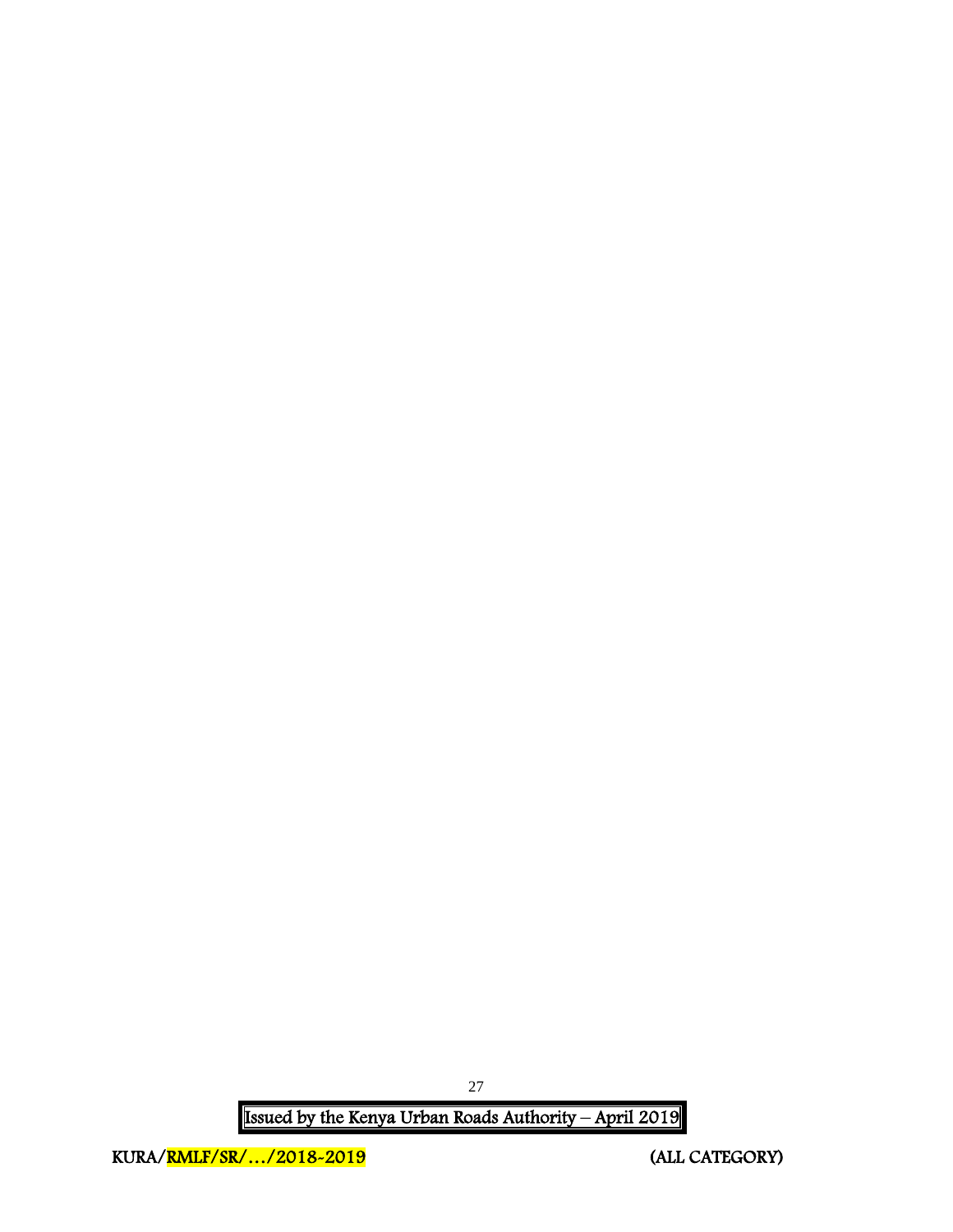# Appendix to Instruction to Tenderers

# Table 1: Pre- Qualification Checklist for Completeness and Responsiveness.

| S/No. | Completeness and<br>Responsiveness<br>Criteria                | References                                   | Requirement                                                                                                                        |
|-------|---------------------------------------------------------------|----------------------------------------------|------------------------------------------------------------------------------------------------------------------------------------|
| 1.    | Form of Bid                                                   | Section II<br>Clause 20.2                    | - Amount must be indicated<br>- Properly stamped, filled and signed                                                                |
| 2.    | Appendix to Form of<br>Bid                                    | Section II<br>Clause 20.2                    | Properly stamped, filled and signed                                                                                                |
| 3.    | <b>Bid Security</b>                                           | Section II<br>Clause 17                      | Unconditional bank guarantee<br>In the format provided with all<br>conditions<br>- must be valid for 30 days after bid<br>validity |
| 4.    | <b>Confidential Business</b><br>Questionnaire                 | Section IX;<br>Schedule 1                    | - Properly filled, stamped and signed<br>- Provide all required information                                                        |
| 5.    | Form of Power of<br>Attorney                                  | Section IX;<br>Schedule 2<br>Clause $5.1(a)$ | Properly filled, stamped and signed                                                                                                |
| 6.    | Tax Compliance<br>Certificate                                 | Tender notice                                | - Provide valid tax compliance certificate                                                                                         |
| 7.    | Registration with<br>National Construction<br>Authority (NCA) | Tender notice<br>Item 1.4 of QC              | - Copy of valid certificate and practicing<br>license                                                                              |
| 8.    | Certificate of<br>Incorporation                               | Tender notice<br>Item 1.4 of $QC$            | Copy of certificate Certified by<br>Commissioner for Oaths                                                                         |
| 9.    | Priced Bill of<br>Quantities                                  | Clause 14.1<br>Section IX                    | - Fill all rates, prices and amounts and<br>counter sign any alteration(s)<br>Stamp and initial all pages of BOQ's                 |
| 10.   | Eligibility                                                   | Section II;<br>Schedule 1<br>Clause 4.1      | - Legible copies of National ID or passport<br>for all directors<br>- System generated Form CR12 (12<br>months)                    |
| 11.   | Conflict of interest                                          | Section II;<br>Schedule 1<br>Clause 4.2      | - to state explicitly                                                                                                              |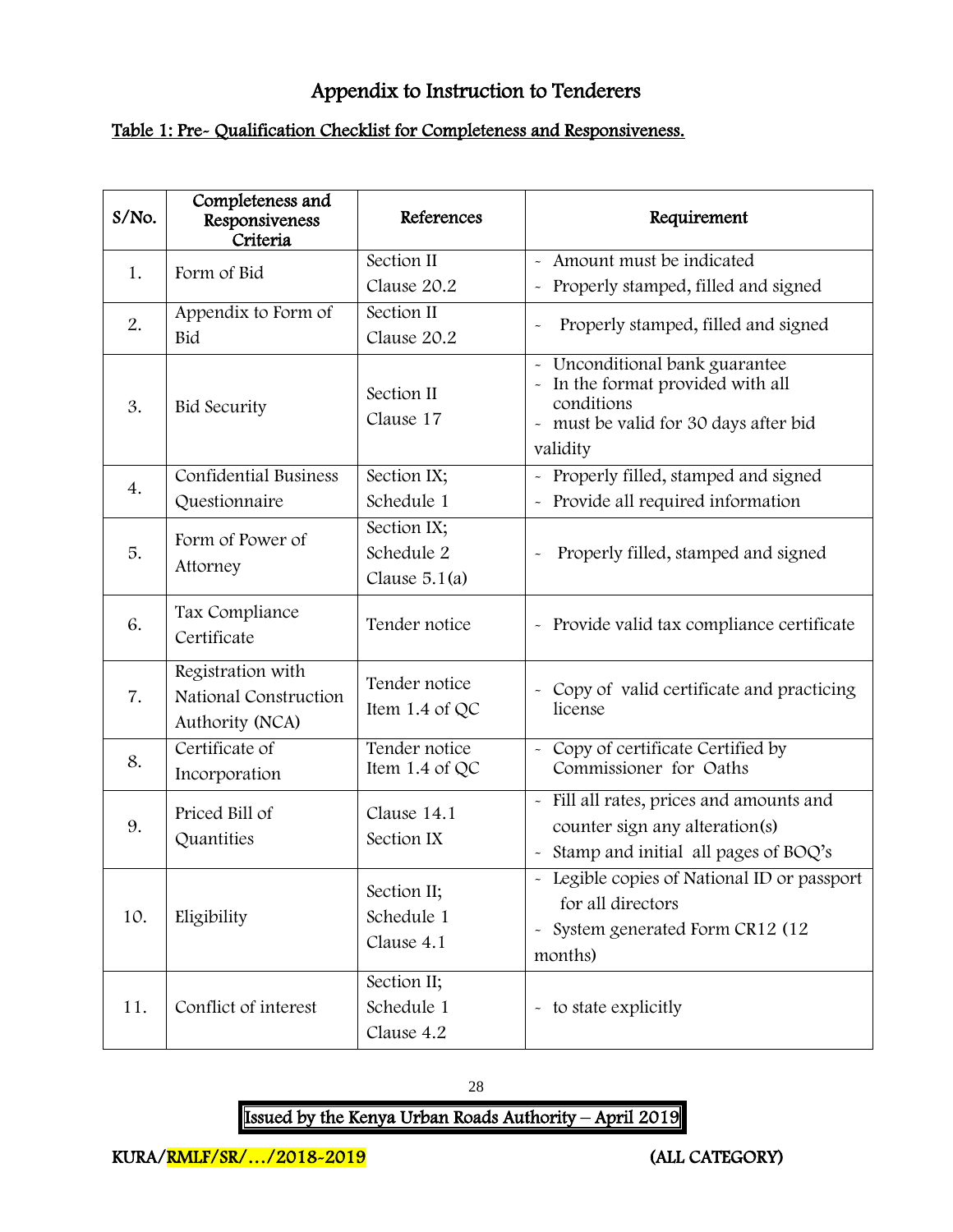| 12.     | Debarment                                                                  | Section II<br>Clause 30.4;<br>Schedule 11<br>Item 1.3 of QC | Properly filled, stamped and signed                                                                                                       |
|---------|----------------------------------------------------------------------------|-------------------------------------------------------------|-------------------------------------------------------------------------------------------------------------------------------------------|
| 13.     | Pending Litigation                                                         | Item $2.2$ of QC                                            | Provide original sworn affidavit for the<br>$\sim$<br>specific tender                                                                     |
| 14.     | Litigation History                                                         | Section II Clause<br>31.8; Schedule 10                      | Properly filled, stamped and signed                                                                                                       |
| 15.     | History of Non<br>performance                                              | Schedule 6B<br>Item 2.1 of QC                               | - Fill information on non-completed<br>works                                                                                              |
| 16.     | Certificate of<br>Tenderers Visit to Site                                  | Section II;<br>Clause 8.3                                   | - Attend pre-bid meeting/visit<br>Certificate must be signed and stamped<br>$\widetilde{\phantom{m}}$<br>by the Employer's representative |
| 17.     | Schedule of Major<br>Items of Plant                                        | Section XI<br>Item 5 of QC;<br>Schedule 7                   | Properly filled, stamped and signed<br>$\ddot{\phantom{1}}$                                                                               |
| 18.     | Schedule of Key<br>Personnel                                               | Section XI<br>Item 6 of QC;<br>Schedule 5                   | Properly filled, stamped and signed                                                                                                       |
| 19.     | Roadwork Completed<br>Satisfactorily                                       | Section XI;<br>Item 4 of QC<br>Schedule 6A                  | Properly filled, stamped and signed                                                                                                       |
| 20.     | Schedule of Ongoing<br>Projects                                            | Section XI;<br>Item 5.1 of QC<br>Schedule 7                 | Properly filled, stamped and signed                                                                                                       |
| 21.     | Schedule of other<br>Supplementary<br>Information /<br>Financial Standings | Section XI;<br>Item 5.1 of QC<br>Schedule 9                 | Properly filled, stamped and signed                                                                                                       |
| 22      | Declaration form for<br>bankrupt or insolvent                              | Schedule 11                                                 | Properly filled, stamped and signed<br>$\ddot{\phantom{0}}$                                                                               |
| 23      | Anti-corruption form                                                       | Schedule 12                                                 | Properly filled, stamped and signed<br>$\tilde{\phantom{a}}$                                                                              |
| 24.     | Serialization                                                              | <b>Tender Notice</b>                                        | All pages in the tender documents<br>should be sequentially serialized                                                                    |
| 25      | Copy of Bid Document                                                       | Clause 20.1<br>Clause 13.1/20.2                             | Replica of the original<br>$\ddot{\phantom{0}}$<br>-Bid document to be complete, properly<br>filled and signed                            |
| Remarks |                                                                            |                                                             |                                                                                                                                           |

Key: QC – Qualification Criteria

29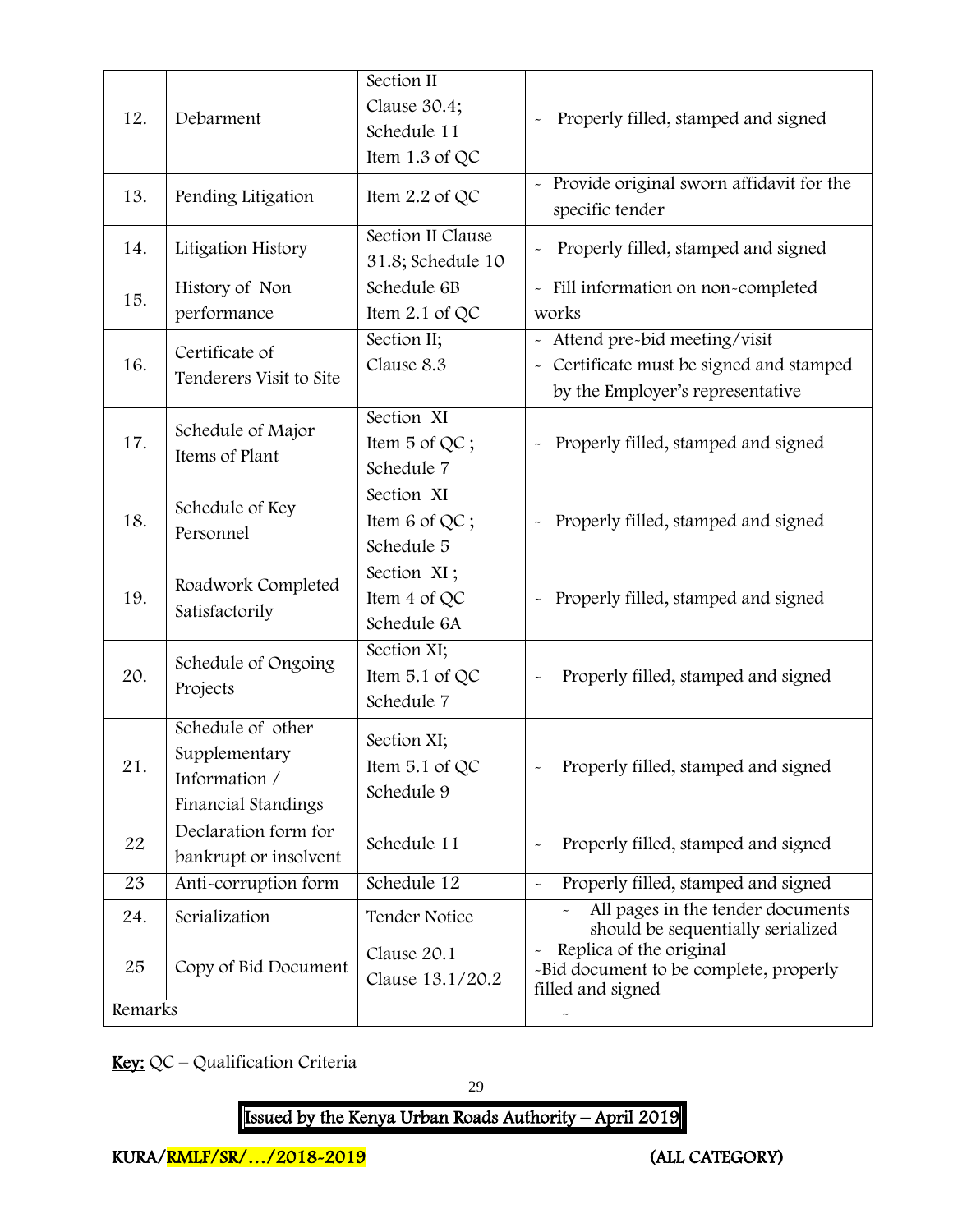Issued by the Kenya Urban Roads Authority – April 2019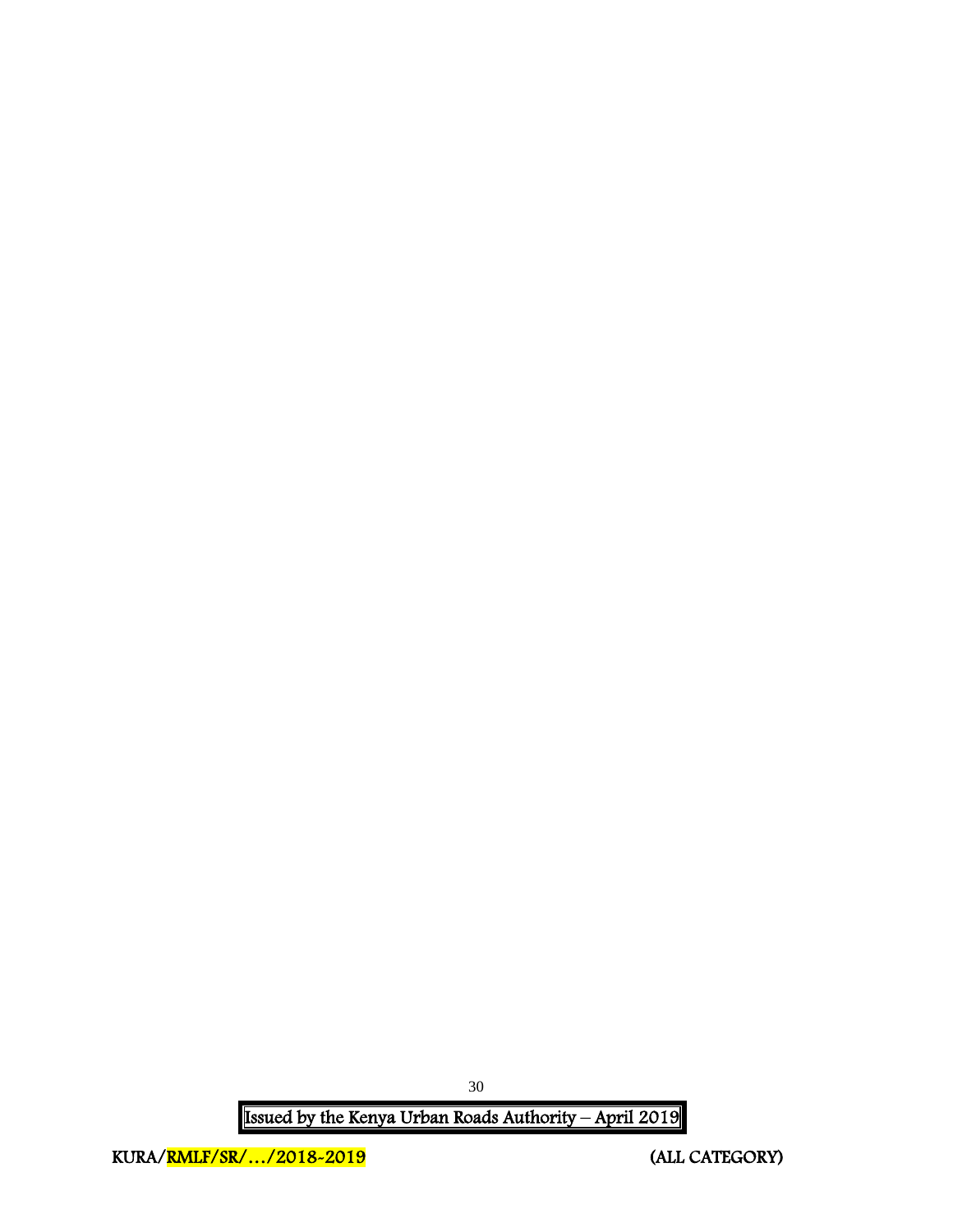#### Table 2: Post- qualification Score

| <b>ITEM</b>              |               | <b>DESCRIPTION</b>                   | <b>MUST</b>     | <b>MEET</b> |
|--------------------------|---------------|--------------------------------------|-----------------|-------------|
|                          |               |                                      | <b>CRITERIA</b> |             |
| $\mathbf{1}$             |               | <b>FINANCIAL CAPACITY</b>            |                 |             |
|                          | a             | <b>Audited Statements</b>            | YES/NO          |             |
|                          | b             | Cash flow statement (forecasts)      | YES/NO          |             |
|                          | $\mathcal{C}$ | Financial position/Ratios            | YES/NO          |             |
|                          | d             | Turnover                             | YES/NO          |             |
| $\overline{2}$           |               | <b>EXPERIENCE</b>                    |                 |             |
|                          |               | General Experience                   | YES/NO          |             |
|                          |               | Specific experience in related works | YES/NO          |             |
| 3                        |               | <b>CURRENT COMMITMENTS</b>           |                 |             |
|                          |               | On-going works                       | YES/NO          |             |
| $\overline{\mathcal{A}}$ |               | <b>KEY PERSONNEL</b>                 |                 |             |
|                          |               | HQ Staff                             | YES/NO          |             |
|                          |               | Site Agent                           | YES/NO          |             |
|                          |               | Surveyor                             | YES/NO          |             |
|                          |               | Foreman                              | YES/NO          |             |
| 5                        |               | PLANT AND EQUIPMENT                  |                 |             |
|                          |               | Equipment capabilities               | YES/NO          |             |
| 6                        |               | WORK METHODOLOGY                     | YES/NO          |             |
| $\overline{7}$           |               | LITIGATION HISTORY                   | YES/NO          |             |
| 8                        |               | Business permit and office location  | YES/NO          |             |
|                          |               | <b>REMARKS</b>                       | YES/NO          |             |

- Bidders must achieve YES in all the measured parameters to qualify.
- The bidders who pass the technical criteria will be subjected to financial evaluation

Issued by the Kenya Urban Roads Authority – April 2019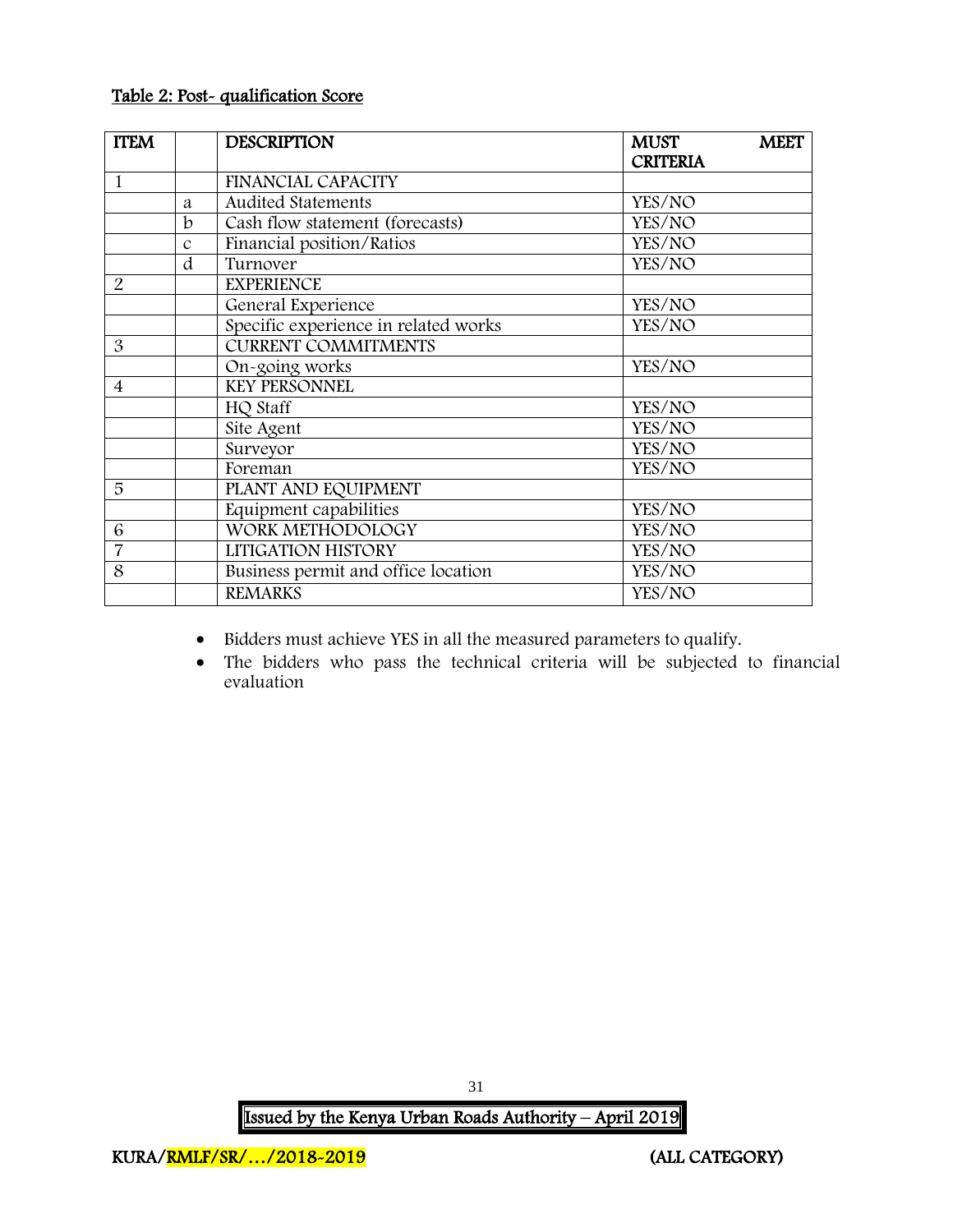# <span id="page-32-1"></span><span id="page-32-0"></span>SECTION IV: CONDITIONS OF CONTRACT

# PART I: GENERAL CONDITIONS OF CONTRACT

The Conditions Of Contract Part  $1$  – General Conditions shall be those forming Part 1 of the Conditions Of Contract for works of Civil engineering construction Fourth Edition 1987, reprinted in 1992 with further amendments, prepared by the Federation Internationale des Ingenieurs Conseils (FIDIC)

Copies of the FIDIC Conditions of Contract can be obtained from:

FIDIC Secretariat P.O.Box 86 1000 Lausanne 12 Switzerland<br>Fax: Fax: 41 21 653 5432 Telephone: 41 21 653 5003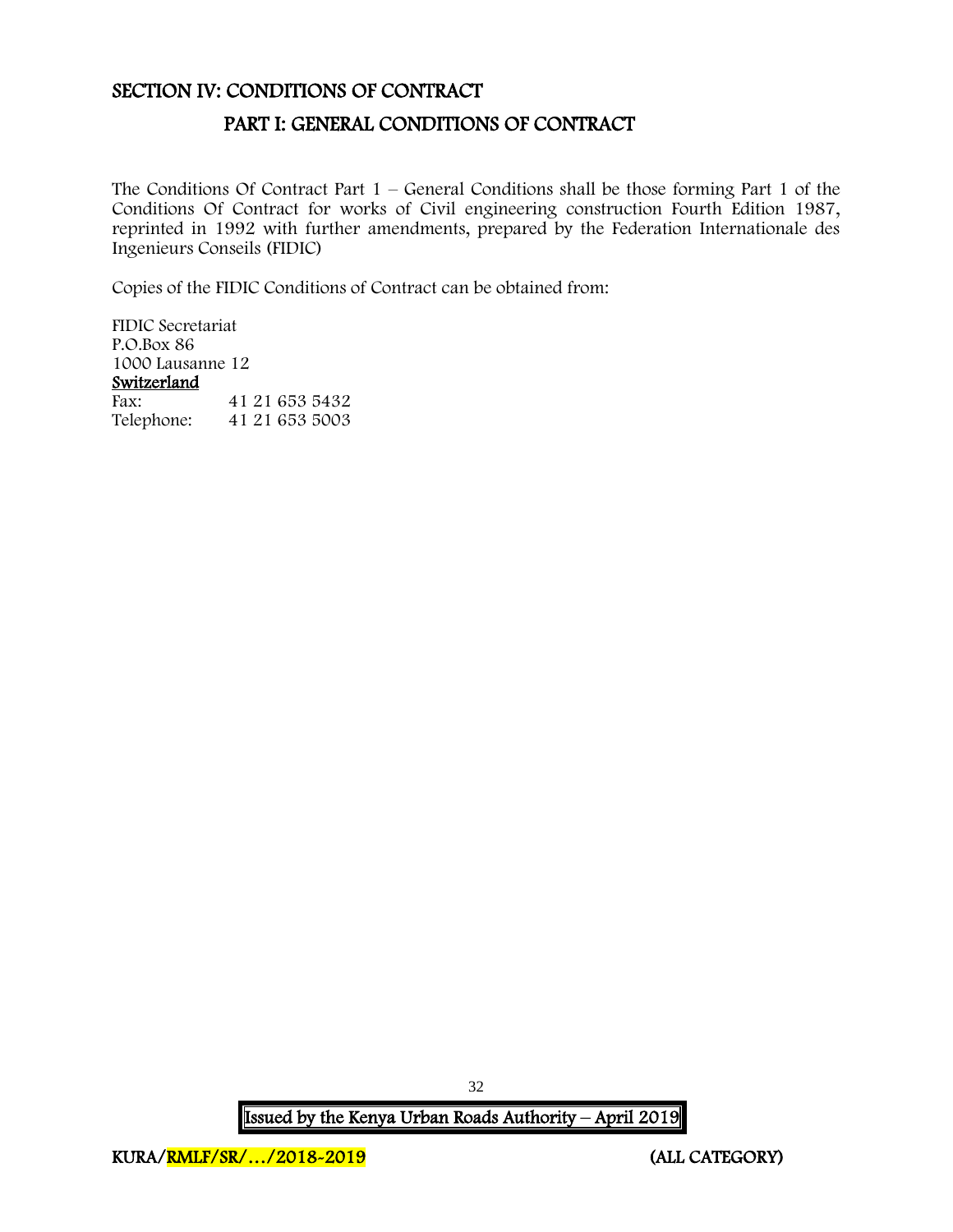# PART II: CONDITIONS OF PARTICULAR APPLICATION

<span id="page-33-0"></span>The following Conditions of Particular Application shall supplement the General Conditions of Contract. Whenever there is a conflict, the provisions herein shall prevail over those in the General Conditions of Contract. The Particular Condition is preceded by the corresponding clause number of the General Conditions to which it relates.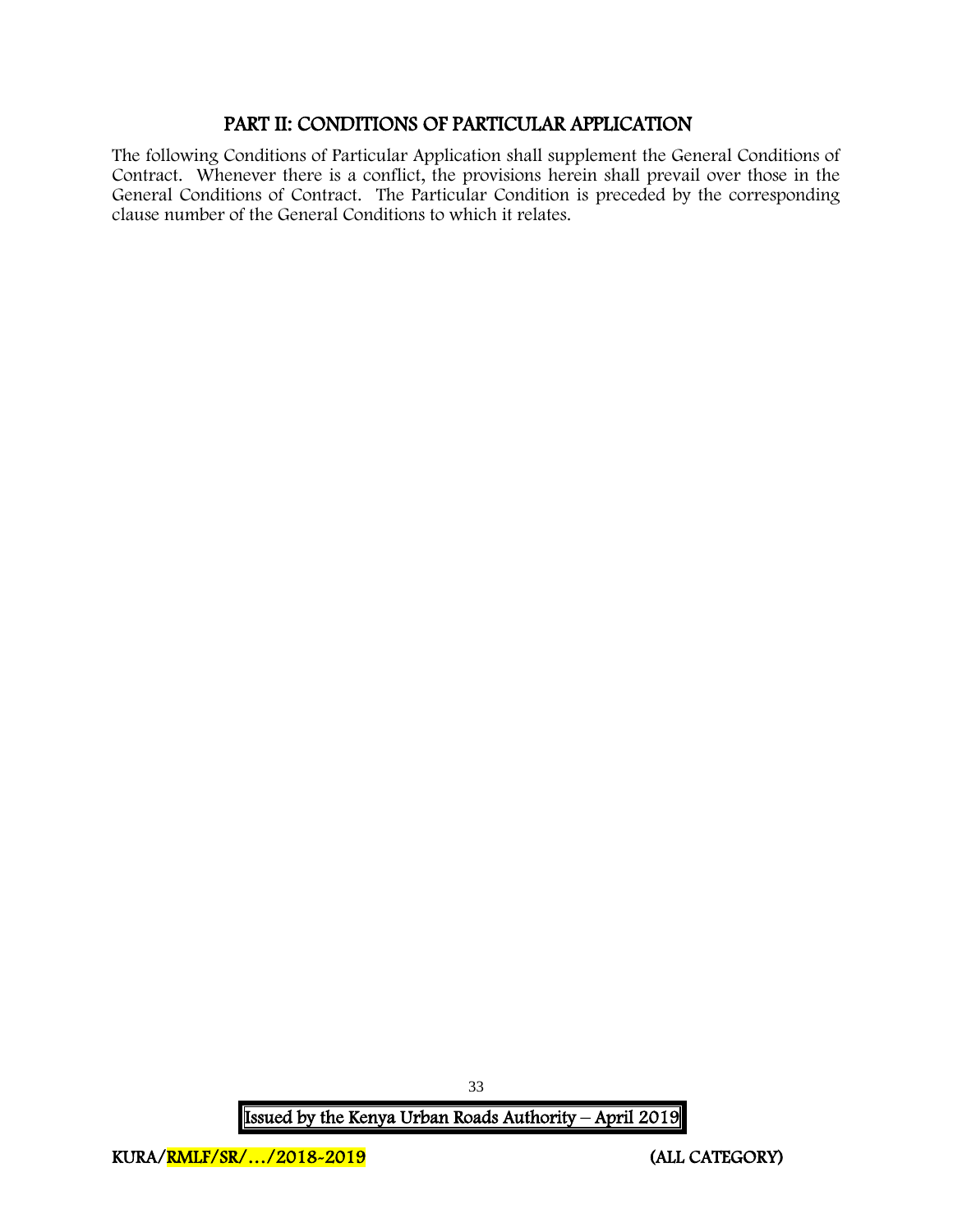**CONTENTS** 

| SUBCLAUSE 8.2 - SITE OPERATIONS AND METHODS OF CONSTRUCTION  37        |  |
|------------------------------------------------------------------------|--|
|                                                                        |  |
|                                                                        |  |
|                                                                        |  |
|                                                                        |  |
|                                                                        |  |
|                                                                        |  |
|                                                                        |  |
|                                                                        |  |
| SUBCLAUSE 15.2~ LANGUAGE ABILITY AND QUALIFICATIONS OF CONTRACTOR'S    |  |
|                                                                        |  |
|                                                                        |  |
|                                                                        |  |
|                                                                        |  |
| SUBCLAUSE 19.1 - SAFETY, SECURITY AND PROTECTION OF THE ENVIRONMENT 40 |  |
|                                                                        |  |
| SUBCLAUSE 21.1 - INSURANCE OF WORKS AND CONTRACTOR 'S EQUIPMENT  41    |  |
|                                                                        |  |
|                                                                        |  |
|                                                                        |  |
|                                                                        |  |
|                                                                        |  |
|                                                                        |  |
|                                                                        |  |
|                                                                        |  |
| SUBCLAUSE 29.2 - REINSTATEMENT AND COMPENSATION FOR DAMAGES TO PERSONS |  |
|                                                                        |  |
| SUBCLAUSE 34.2 - CONDITIONS OF EMPLOYMENT OF LABOUR  43                |  |
|                                                                        |  |
|                                                                        |  |
|                                                                        |  |
|                                                                        |  |
|                                                                        |  |
|                                                                        |  |
|                                                                        |  |
| SUBCLAUSE 39.2 - DEFAULT OF CONTRACTOR IN COMPLIANCE 45                |  |
|                                                                        |  |
|                                                                        |  |
|                                                                        |  |
|                                                                        |  |
|                                                                        |  |

34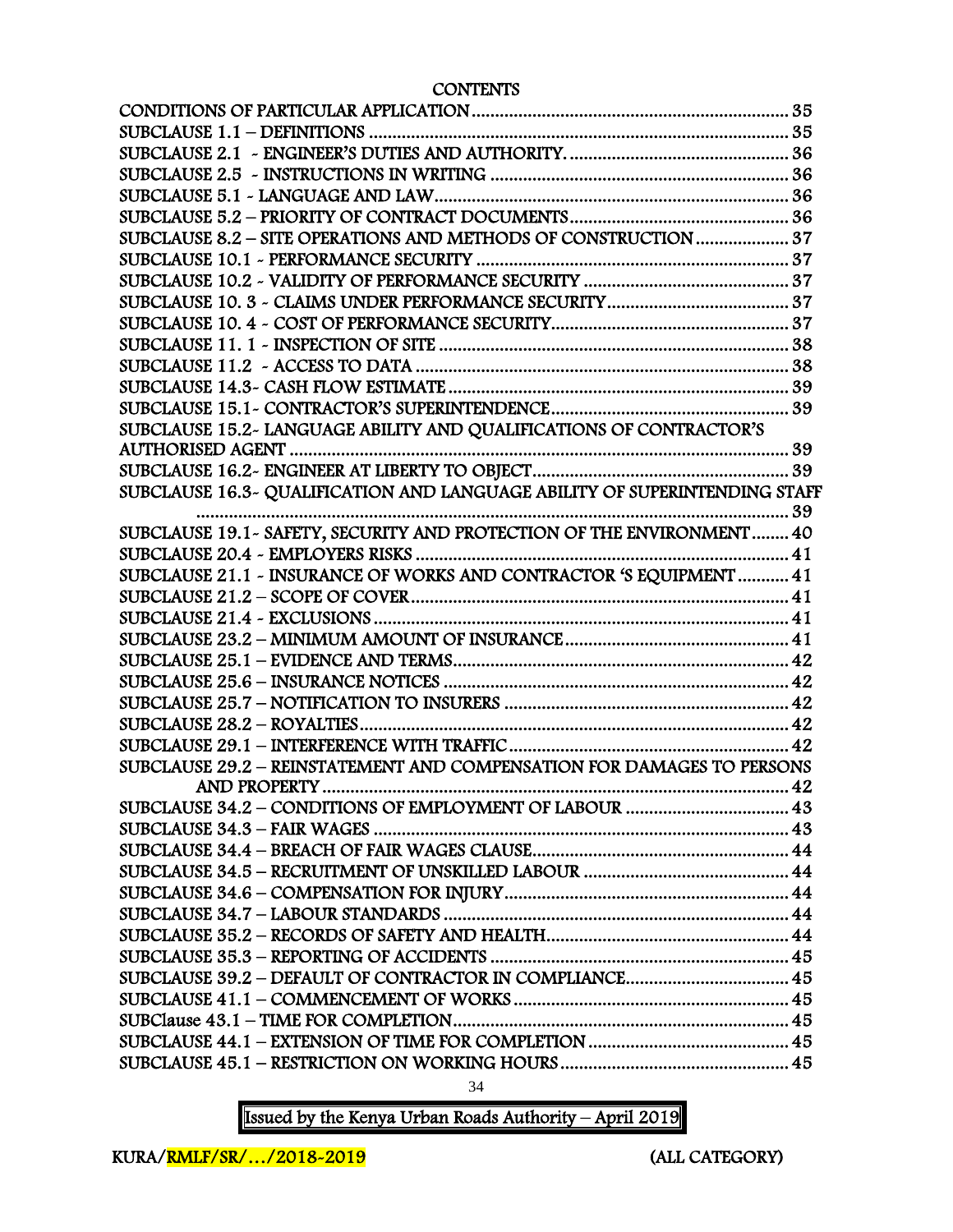| SUBCLAUSE 54.1 - CONTROCTOR'S EQUIPMENT, TEMPORARY WORKS AND MATERIALS |
|------------------------------------------------------------------------|
|                                                                        |
|                                                                        |
|                                                                        |
|                                                                        |
|                                                                        |
| SUBCLAUSE 60.3 - RETENTION MONEY AND PAYMENT OF RETENTION MONEY 47     |
|                                                                        |
|                                                                        |
|                                                                        |
|                                                                        |
|                                                                        |
|                                                                        |
|                                                                        |
|                                                                        |
|                                                                        |
|                                                                        |
|                                                                        |
|                                                                        |
|                                                                        |
|                                                                        |
|                                                                        |
|                                                                        |
|                                                                        |
|                                                                        |
|                                                                        |
|                                                                        |
|                                                                        |
|                                                                        |
|                                                                        |
|                                                                        |
|                                                                        |
|                                                                        |
|                                                                        |
|                                                                        |

CONDITIONS OF PARTICULAR APPLICATION

SUBCLAUSE 1.1 – DEFINITIONS

Amend this sub-clause as follows: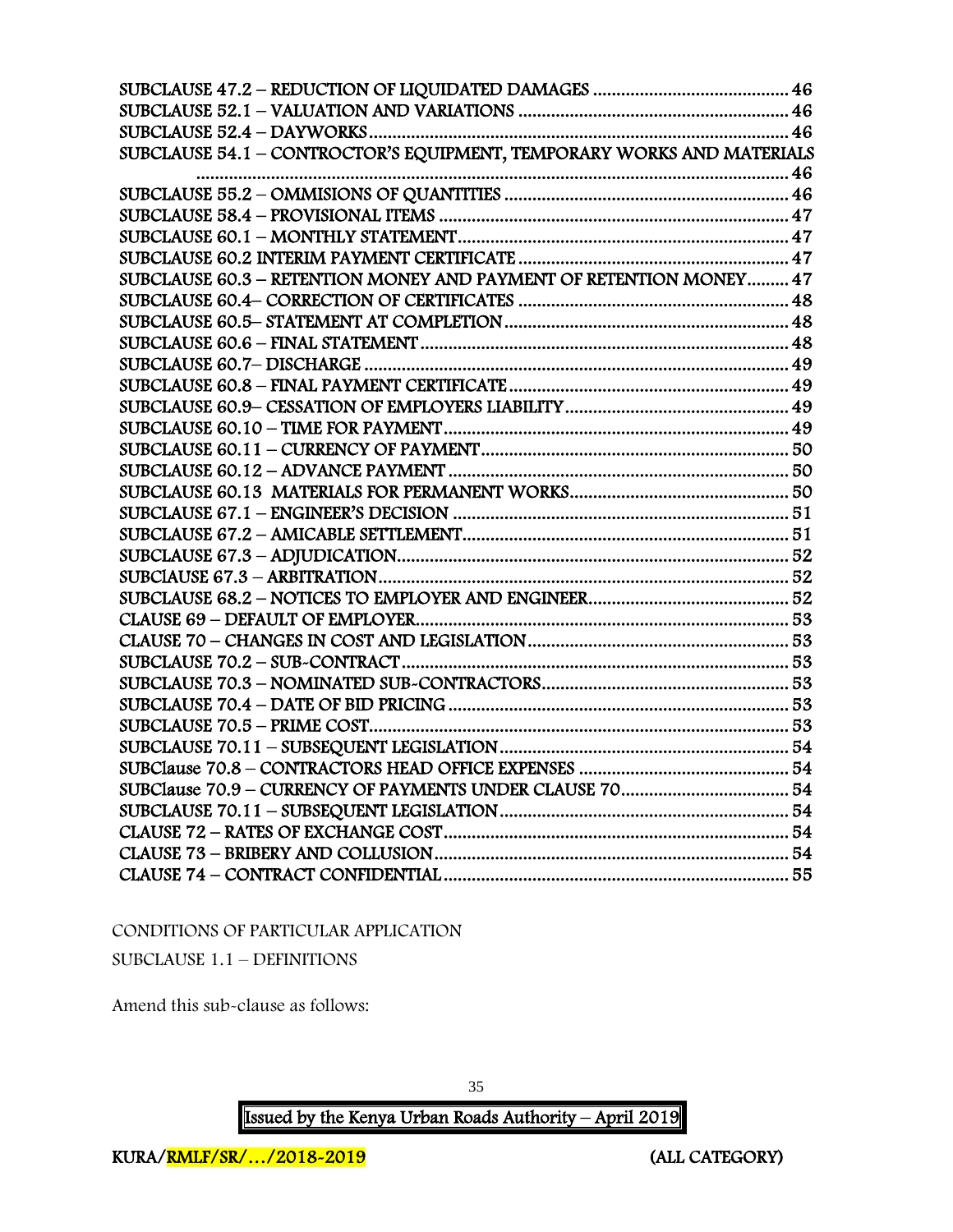- (a) (i) The "Employer" is the Kenya Urban Roads Authority, represented by the Director General - Kenya Urban Roads Authority.
- (ii) The "Engineer" is the Director-(RACM) Kenya Urban Roads Authority.

. (b) (i) Insert in line 2 after the Bills Of Quantities", the following, "the rates entered by the Contractor (whether or not such rate be employed in computation of the Contract Price),"

Amend subparagraph (b) (v) of Sub-Clause 1.1 by adding the following words at the end: The word "BID" is synonymous with "bid" and the word "Appendix to BID" with "Appendix to Bid" and the word "BID documents" with "bidding documents".

Add the following at the end of this sub-clause:

(h) "Materials" means materials and other things intended to form or forming part of the Permanent Works.

(i) "Quantified site instructions" means Site instructions from the Engineer or his representative to the Contractor instructing him to carry out quantified works drawn from the contract to be carried out within a specified period.

SUBCLAUSE 2.1 - ENGINEER'S DUTIES AND AUTHORITY.

With reference to Sub-Clause 2.1 (b), the following shall also apply: The Engineer shall obtain the specific approval of the Employer before taking any of the following actions specified in Part 1:

(a) Consenting to the subletting of any part of the works under Clause 4;

(b) Certifying additional cost determined under Clause 12;

(c) Determining an extension of time under Clause 44;

(d) Issuing a variation under Clause 51;

(e) Fixing rates or prices under Clause 52

# SUBCLAUSE 2.5 - INSTRUCTIONS IN WRITING

Add at the end of sub-clause 2.5 the following: "The site instructions shall be in the form of quantified site instructions and the contractor shall commence execution of the site instructions within three (3) days and complete within the completion period as stipulated in the instructions.

# SUBCLAUSE 5.1 - LANGUAGE AND LAW

The Contract document shall be drawn up in the ENGLISH LANGUAGE. Communication between the Contractor and the Engineer's Representative shall be in this given language.

The Laws applicable to this Contract shall be the Laws of the Republic of Kenya.

# SUBCLAUSE 5.2 – PRIORITY OF CONTRACT DOCUMENTS

Delete the documents listed 1-6 and substitute:

- (1) The Contract Agreement (if completed)
- (2) The Letter Of Acceptance;
- (3) The Bid and Appendix to Bid;

 36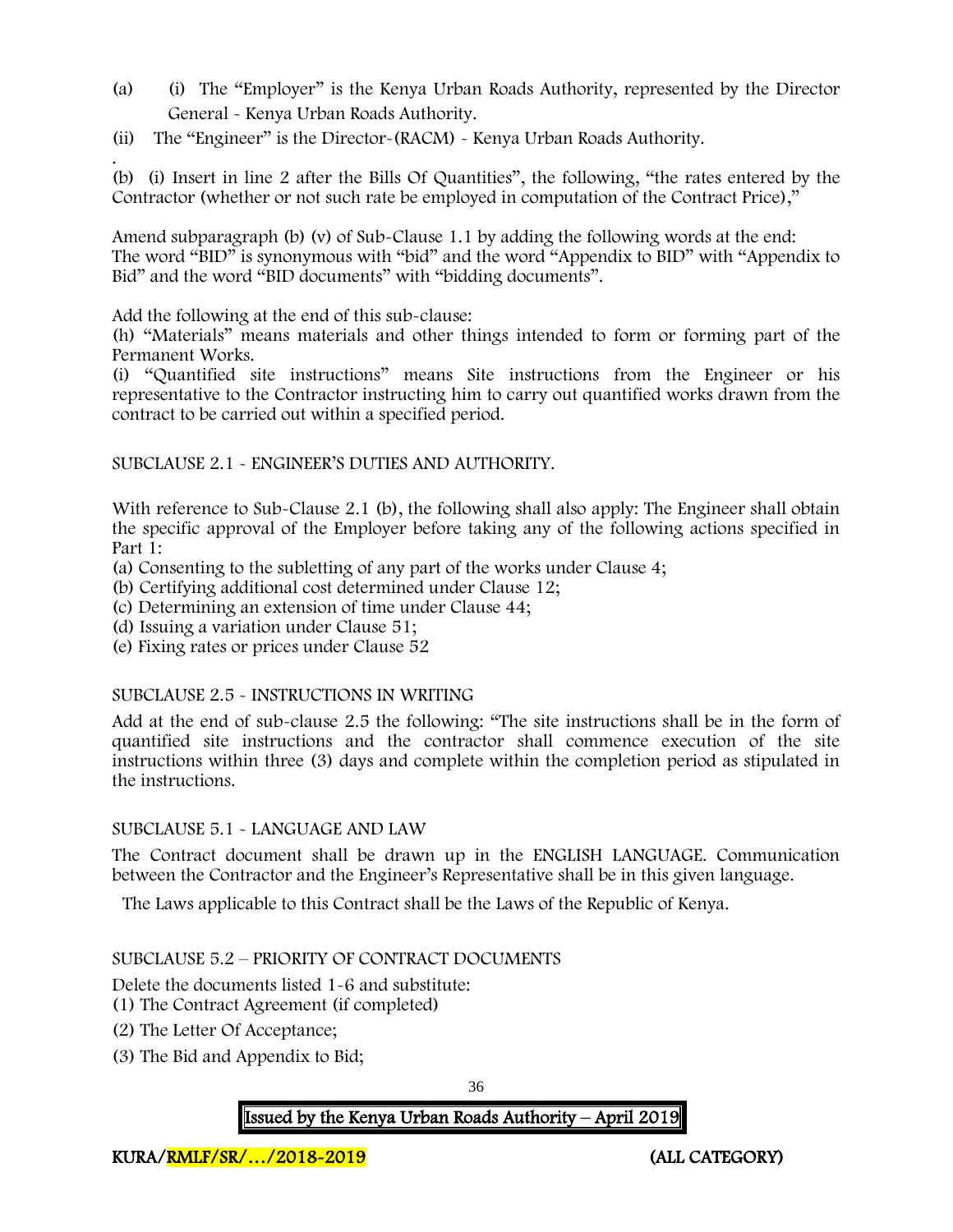- (4) The Conditions of Contract Part II;
- (5) The Conditions of Contract Part I;
- (6) The Special Specifications;
- (7) The Standard Specification for Road and Bridge Construction, 1986;
- (8) The Drawings;
- (9) The priced Bills of Quantities
- (10) Other documents as listed in the Appendix to form of Bid

# SUBCLAUSE 8.2 – SITE OPERATIONS AND METHODS OF CONSTRUCTION

Add sub- clause 8.2(b) at the end as follows:

"The Contractor shall submit to the Engineer Works Methodology not later than 14 days from the date of award of the contract and general description of his proposed arrangements and methods for the execution of the Works. This shall include inter-alia temporary office, buildings, access roads, construction plant and its intended production output, working shift arrangements, labour strength, skilled and unskilled, and supervision arrangements, power supply arrangements, supply of materials including a materials utilisation programme, stone crushing, aggregate production and storage, cement handling, concrete mixing and handling, methods of excavation, dealing with water, testing methods and facilities."

SUBCLAUSE 10.1 - PERFORMANCE SECURITY

Replace the text of Sub-clause 10.1 with the following:

"The Contractor shall provide security for his proper performance of the Contract within 28 days after receipt of the Letter of Acceptance. The Performance Security shall be in the form of a bank guarantee as stipulated by the Employer in the Appendix to Bid. The Performance Security shall be issued by a bank incorporated in Kenya. The Contractor shall notify the Engineer when providing the Performance Security to the Employer.

"Without limitation to the provisions of the preceding paragraph, whenever the Engineer determines an addition to the Contract Price as a result of a change in cost, the Contractor, at the Engineers written request, shall promptly increase the value of the Performance Security by an equal percentage.

SUBCLAUSE 10.2 - VALIDITY OF PERFORMANCE SECURITY

The Performance Security shall be valid until a date 28 days after the date of issue of the Defects Liability Certificate. The security shall be returned to the Contractor within 14 days of expiration.

SUBCLAUSE 10. 3 - CLAIMS UNDER PERFORMANCE SECURITY

Delete the entire sub-clause 10.3.

SUBCLAUSE 10. 4 - COST OF PERFORMANCE SECURITY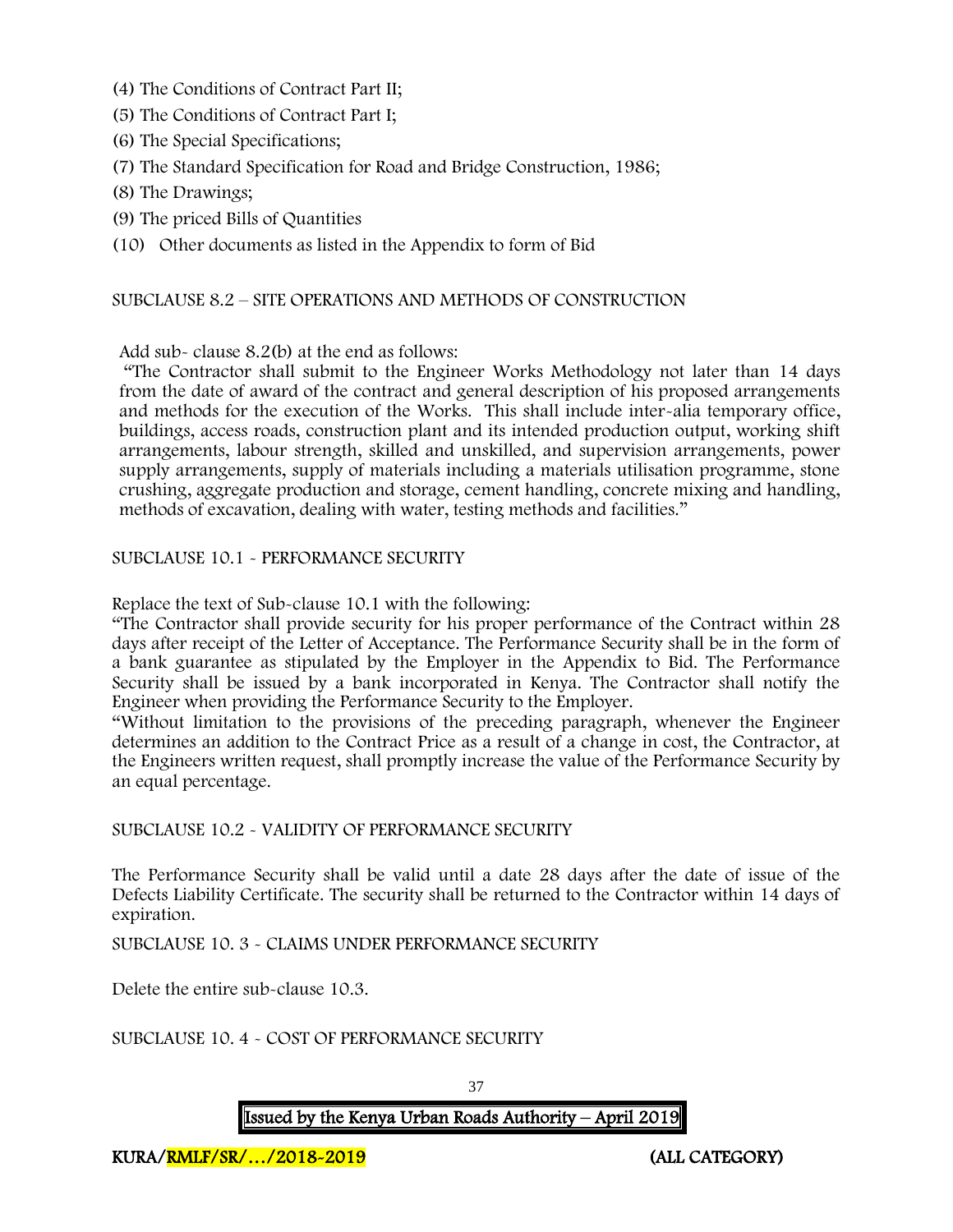The cost of complying with the requirements of this clause shall be borne by the Contractor.

SUBCLAUSE 11. 1 - INSPECTION OF SITE

# In line 17 after "affect his BID" add

"and the Contractor shall be deemed to have based his BID on all the aforementioned"

Delete the last paragraph completely and replace with the following:

"The Employer in no way guarantees completeness nor accuracy of the soil, materials, subsurface and hydrological information made available to the Contractor at the time of BIDing or at any other time during the period of the Contract, and the Contractor shall be responsible for ascertaining for himself all information as aforesaid for the execution of works and his BID shall be deemed to have been priced accordingly.

## SUBCLAUSE 11.2 - ACCESS TO DATA

Data made available by the Employer in accordance with Clause 11.1 shall be deemed to include data listed elsewhere in the Contract as open for inspection at the address stipulated in the Appendix to Bid.

## SUBCLAUSE 14.1 PROGRAM TO BE SUBMITTED

The time within which the program shall be submitted shall be fourteen (14) days from the issuance of order to commence.

The programme shall be in the form of a Critical Path Method Network (CPM network) showing the order of procedure and description of the construction methods and arrangements by which he proposes to carry out the works. It should also be supplemented by a time – bar chart of the same programme.

The programme shall be coordinated with climatic, groundwater and other conditions to provide for the completion of the Works in the instruction and by the time specified. The programme shall be revised on demand by the Engineer or his representative.

During the execution of the works, the Contractor shall submit to the Engineer full and detailed particulars of any proposed amendments to the arrangements and methods submitted in accordance with the foregoing. If details of the Contractor's proposals for Temporary Works are required by the Engineer for his own information the Contractor shall submit such details within seven days of being requested to do so.

The various operations pertaining to the works shall be carried out in such a progressive sequence as will achieve a continuous and consecutive output of fully completed road works inclusive of all bridge works and culverts within the time limits specified in the Contract and the instructions. Generally the Contractor shall carry out works within the sections stated in the instructions.

The Contractor shall allow in his programme for the following 10 public holidays per calendar year in Kenya.

38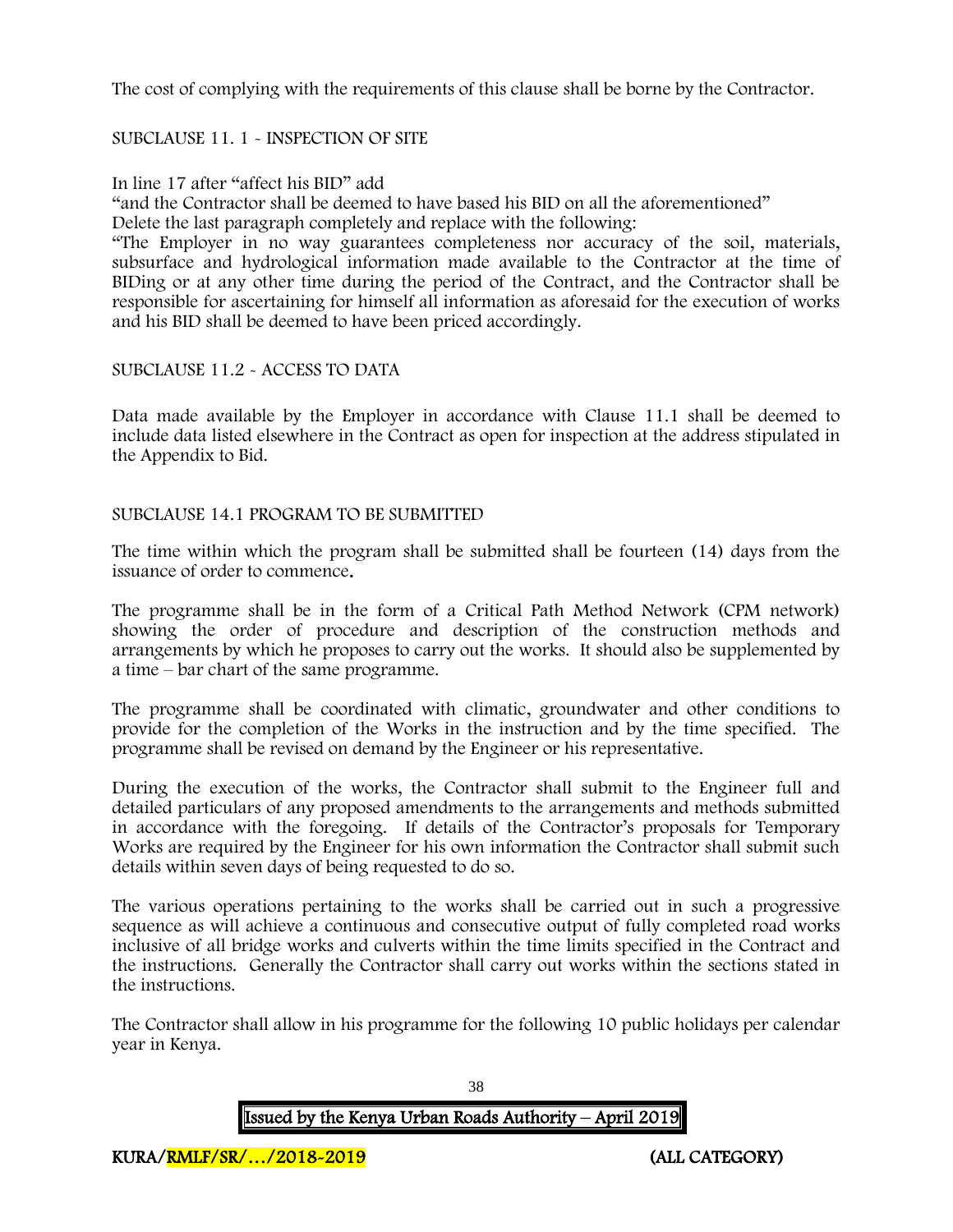- New Years Day (1<sup>st</sup> January)
- Good Friday
- **Easter Monday**
- Labour day  $(1<sup>st</sup> May)$
- Madaraka Day (1st June)
- Idd Ul Fitr
- Mashujaa Day (20th October)
- $\bullet$  Jamhuri day (12<sup>th</sup> December)
- Christmas Day (25th December)
- Boxing day (26<sup>th</sup> December)

The Contractor should also allow per calendar year for a further 2 unspecified public holidays which may be announced by the Government of Kenya with no prior notification.

Add the following at the end of this sub-clause: -

The Employer shall have the right to withhold payment at any time if the contractor fails to submit the programme or revised programme due to his negligence, failure or omission.

# SUBCLAUSE 14.3- CASH FLOW ESTIMATE

The cash flow estimates shall be submitted together with the works programme.

SUBCLAUSE 15.1- CONTRACTOR'S SUPERINTENDENCE

Add the following at the end of the first paragraph of sub-clause 15.1:

"The Contractor shall, within seven (7) days of receipt of the Engineer's order to commence the works inform the Engineer in writing the name of the Contractor's Representative and the anticipated date of his/her arrival on site."

Add the following Sub-clause 15.2

SUBCLAUSE 15.2- LANGUAGE ABILITY AND QUALIFICATIONS OF CONTRACTOR'S AUTHORISED AGENT

The Contractor's Agent or Representative on the site shall have as a minimum an ordinary diploma in civil Engineering or building construction or have equivalent status approved by the Engineer and shall be able to read and write English fluently.

The Contractor's Agent or Representative shall have at least 3 years related experience.

SUBCLAUSE 16.2- ENGINEER AT LIBERTY TO OBJECT

At the end of this Clause add "by a competent substitute approved by the Engineer and at the Contractors own expense." Add the following Sub-Clauses 16.3 and 16.4:

SUBCLAUSE 16.3- QUALIFICATION AND LANGUAGE ABILITY OF SUPERINTENDING STAFF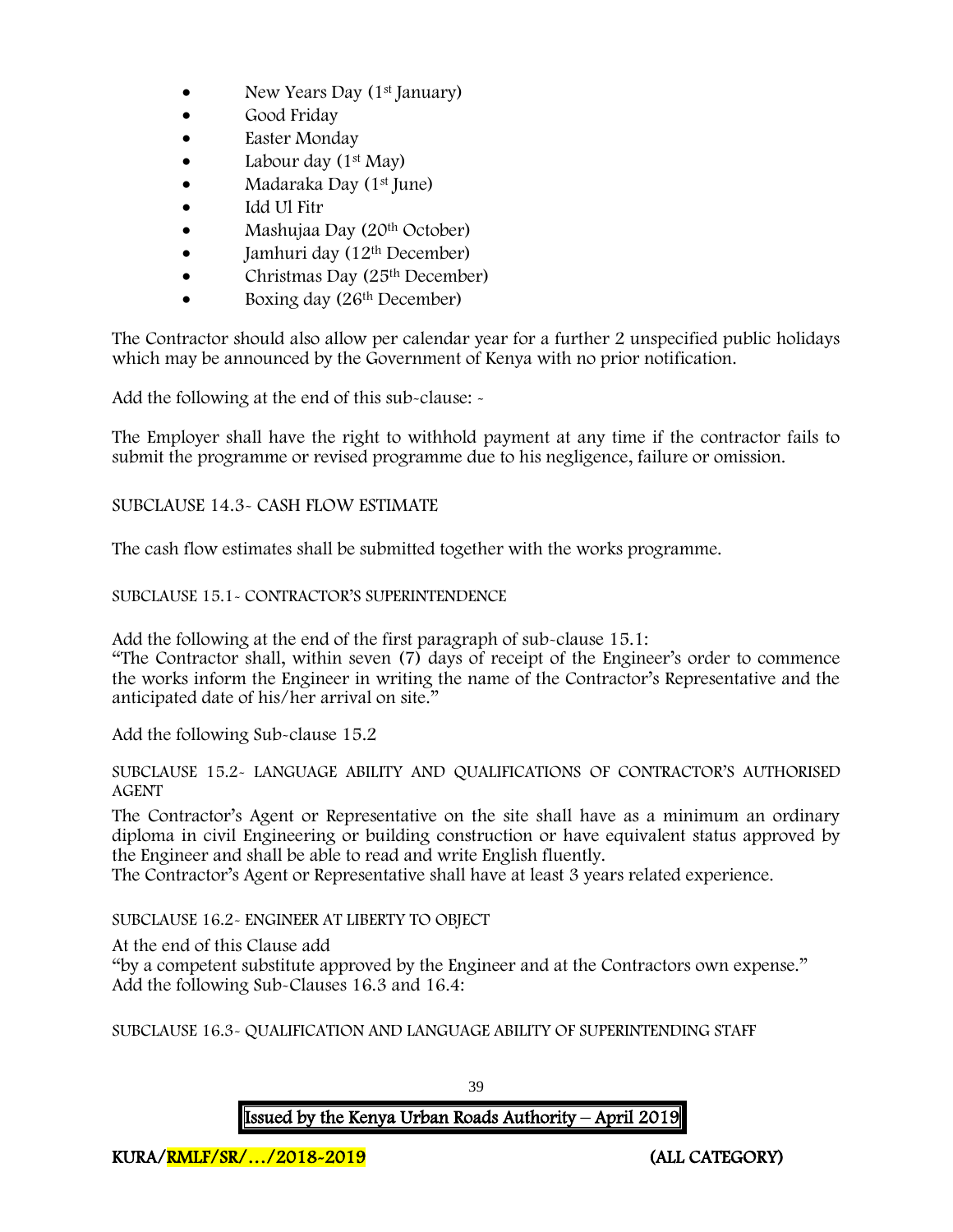The Contractor's superintending staff shall meet the following minimum qualifications: Should have a working knowledge of English or Kiswahili. Should any of the superintending staff not be able to meet this condition, the Contractor shall propose to the Engineer arrangements for provision of a sufficient number of interpreters of approved qualifications. The Engineer, at his discretion, may amend, approve or reject such arrangements or reject deployment of superintending staff not meeting the language requirements. The Engineer may at any time during the duration of the Contract amend any approved arrangements made for interpreters, which shall be implemented at the Contractors expense.

The key staff listed below must have academic qualifications from government-recognised institutions or equivalent institutions of the levels set out in Section 5, Part 6.

- Site Agent
- Site Engineer
- Site Surveyor
- Foremen

The key staff listed below must have minimum experience set out in Section 5, Part 6:

- Site Agent
- Site Engineer
- Site Surveyor
- Foremen

Qualifications as above shall be subject to verification and approval on site by the Engineer or his representative on site before commencement of the said works.

SUBCLAUSE 19.1- SAFETY, SECURITY AND PROTECTION OF THE ENVIRONMENT

Add Sub-Clause-paragraph (d) of Sub-Clause 19 as follows:

Notwithstanding the Contractor's obligation under Sub-Clause-paragraph (a), (b) and 9(c) of Sub-Clause 19.1 of the Conditions Of Contract, the Contractor shall observe the following measures with a view to reducing or elimination adverse environmental effects by the site works:

- (i) All quarries and borrow pits shall be filled and landscaped to their original state after extraction of construction material
- (ii) Soil erosion due to surface runoff or water from culverts or other drainage structures should be avoided by putting in place proper erosion control measures that shall include, but are not limited to grassing and planting if trees
- (iii) Long traffic diversion roads shall be avoided so as to minimize the effect of dust on the surrounding environment. In any case all diversions shall be kept damp and dust free
- (iv) Spillage of oils, fuels and lubricants shall be avoided and if spilt, shall be collected and disposed off in such a way as not to adversely affect the environment
- (v) Rock blasting near settlement areas shall be properly coordinated with the relevant officers of the Government so as to minimize noise pollution and community interference.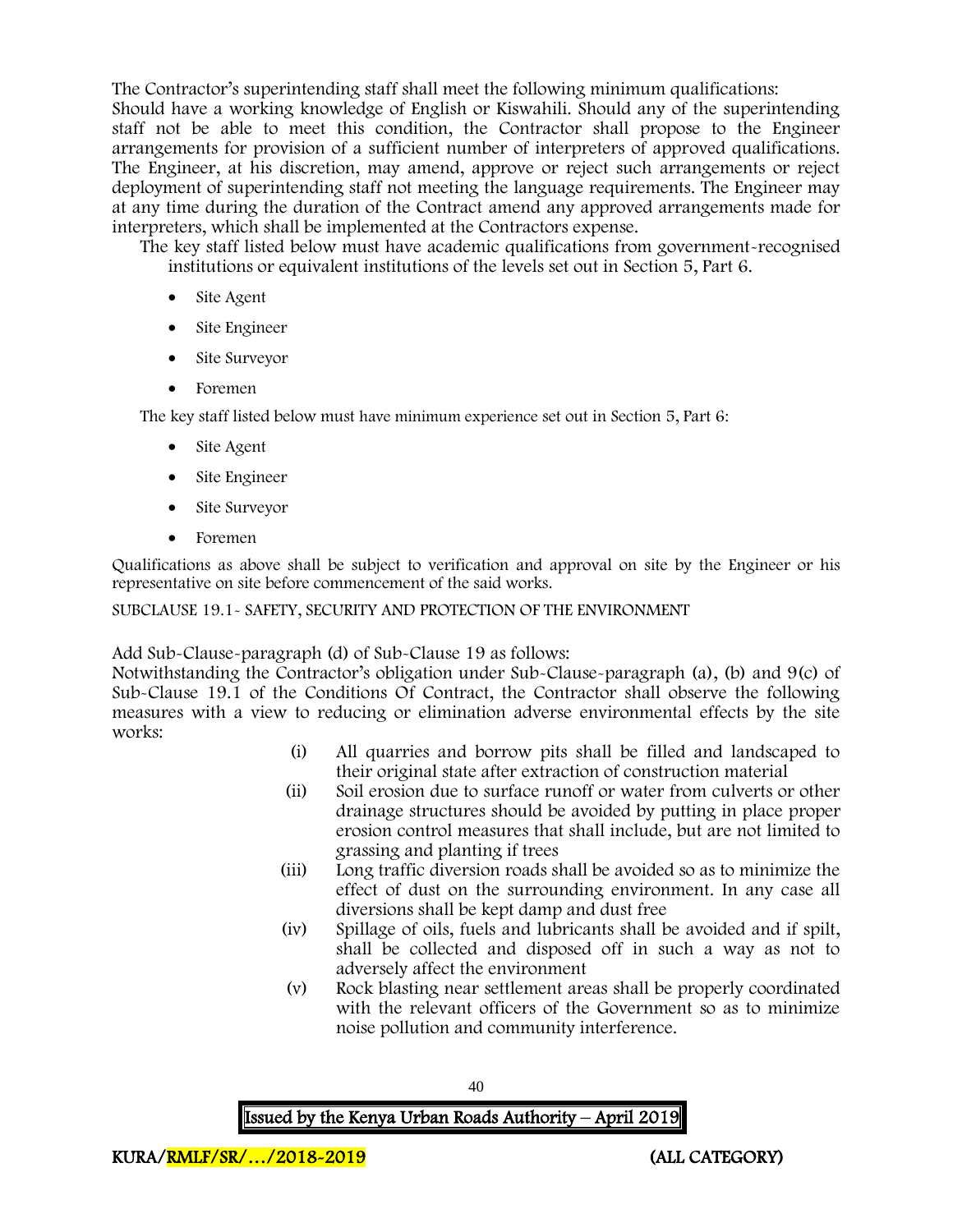# SUBCLAUSE 20.4 - EMPLOYERS RISKS

Delete Sub-Clause (h) and substitute with;

- (h) any operation of the forces of nature (insofar as it occurs on site) which an experienced contractor:
	- (i) could not have reasonably foreseen, or
	- (ii) could reasonably have foreseen, but against which he could not reasonably have taken at least one of the following measures:
		- (A) prevent loss or damage to physical property from occurring by taking appropriate measures or
		- (B) insure against such loss or damage

## SUBCLAUSE 21.1 - INSURANCE OF WORKS AND CONTRACTOR 'S EQUIPMENT

Add the following words at the end of Sub-paragraph (a) and immediately before the last word of Sub-paragraph (b) of Sub-Clause 21.1:

"It being understood that such insurance shall provide for compensation to be payable in the types and proportions of currencies required to rectify the loss or damage incurred"

Delete the first sentence of this Clause and replace with he following:

"prior to commencement of the Works the Contractor shall, without limiting his or the Employer's obligations and responsibilities under Clause 20, insure to the satisfaction of the Employer:"

SUBCLAUSE 21.2 – SCOPE OF COVER

Amend sub-paragraph (a) of Sub-Clause 21.2 as follows:

Delete words "from the start of work at the site" and substitute the words "from the first working day after the Commencement Date"

Add the following as Sub-Clause (c) under Sub-Clause-Clause 21.2

(c ) It shall be the responsibility of the Contractor to notify the insurance company of any change in the nature and extent of the Works and to ensure the adequacy of the insurance coverage at all times during the period of the Contract.

SUBCLAUSE 21.4 - EXCLUSIONS

Amend Sub-Clause 21.4 to read as follows:

"There shall be no obligation for the insurances in Sub-Clause 21.1 to include loss or damage caused by the risks listed under Sub-Clause 20.4 sub-paragraph (a) (i) to(iv) of the Conditions of Particular Application."

SUBCLAUSE 23.2 – MINIMUM AMOUNT OF INSURANCE

Add the following at the end of this Clause: "... with no limits to the number of occurrences".

41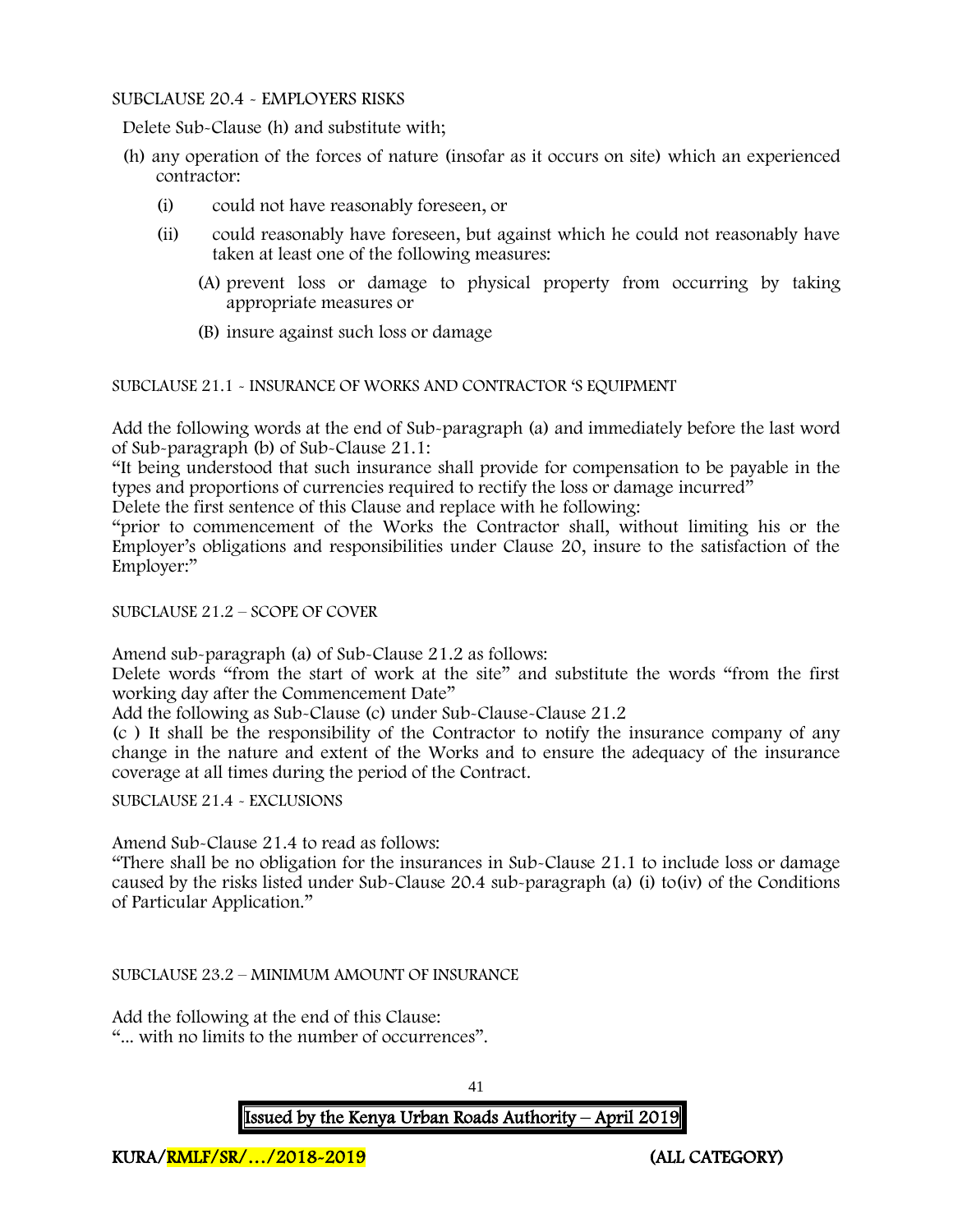SUBCLAUSE 25.1 – EVIDENCE AND TERMS

Amend Sub-Claus OF INSURANCE 25.1 as follows: Insert the words "as soon as practicable after the respective insurances have been taken out but in any case" before the words "prior to the start of work at the site" Add the following Sub-Clauses 25.6, 25.7

#### SUBCLAUSE 25.6 – INSURANCE NOTICES

Each policy of insurance effected by the Contractor for purposes of the Contract shall include a provision to the effect that the Insurer shall have a duty to give notice in writing to the Contractor and Employer of the date when a premium becomes payable. This shall not be more than thirty (30) days before that date and the policy shall remain in force until thirty (30) days after the giving of such notice.

## SUBCLAUSE 25.7 – NOTIFICATION TO INSURERS

It shall be the responsibility of the Contractor to notify insurers under any of the insurance referred to in the preceding clauses 21, 23 and 24 on any matter or event, which by the terms of such insurance are required to be so notified. The Contractor shall indemnify and keep indemnified the Employer against all losses, claims, demands, proceedings, costs, charges and expenses whatsoever arising out of or in consequence of any default by the Contractor in complying with the requirements of this Sub-Clause whether as a result of avoidance of such insurance or otherwise.

## SUBCLAUSE 28.2 – ROYALTIES

Add at the end of this Sub-Clause the following sentence:

"The Contractor shall also be liable for all payments or compensation if any that are levied in connection with the dumping of part or all of any such material."

# SUBCLAUSE 29.1 – INTERFERENCE WITH TRAFFIC

Supplement Sub-Clause 29.1 by adding the following sentence at the end:

"The Contractor will be permitted to use existing public roads for access to the site. The Contractor shall pay vehicle license tax and road maintenance duty in accordance with relevant regulations and shall obtain any necessary permits or licenses from relevant authorities for transporting his equipment."

Add the following subclause 29.2:

#### SUBCLAUSE 29.2 – REINSTATEMENT AND COMPENSATION FOR DAMAGES TO PERSONS AND **PROPERTY**

The Contractor shall reinstate all properties whether public or private which are damaged in consequence of the construction and, maintenance of the works to a condition as specified and at least equal to that prevailing before his first entry on them.

If in the opinion of the Engineer the Contractor shall have failed to take reasonable and prompt action to discharge his obligations in the matter of reinstatement, the Engineer will inform the Contractor in writing of his opinion, in which circumstances the Employer reserves the right to employ others to do the necessary work of reinstatement and to deduct the cost thereof from any money due or which shall become due to the Contractor.

42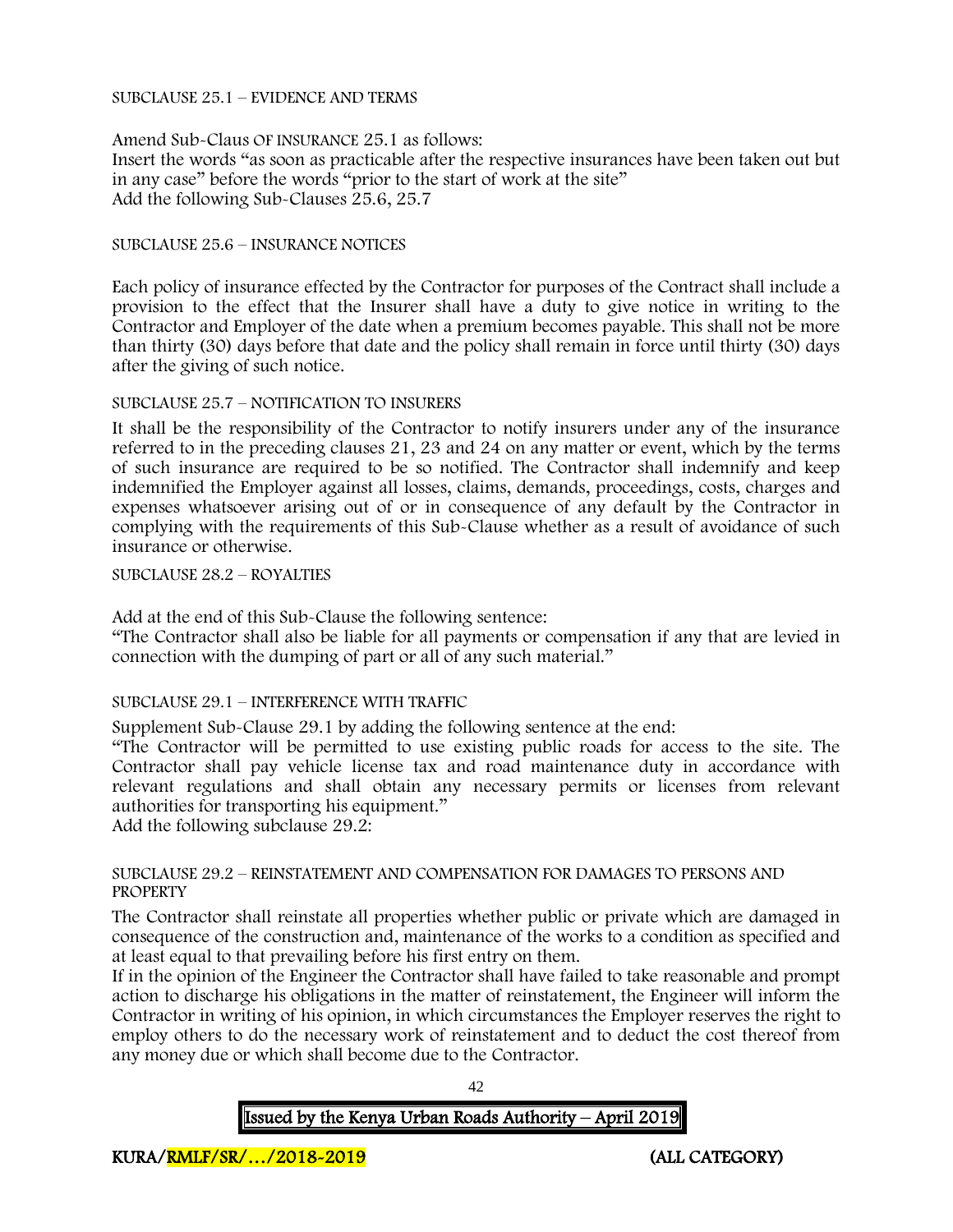The Contractor shall refer to the Employer without delay all claims which may be considered to fall within the provisions of Clause 22.1. Add the following Sub-Clause 34.2 to 34.8

## SUBCLAUSE 34.2 – CONDITIONS OF EMPLOYMENT OF LABOUR

The Contractor shall be responsible for making all arrangements for and shall bear all costs relating to recruitment, obtaining of all necessary visas, permits or other official permission for movements of staff and labour.

#### SUBCLAUSE 34.3 – FAIR WAGES

The Contractor shall, in respect of all persons employed anywhere by him in the execution of the Contract, and further in respect of all persons employed by him otherwise than in the execution of the Contract in every factory, Workshop or place occupied or used by him for the execution of the Contract, observe and fulfil the following conditions:

- (a) The Contractor shall pay rates of wages, observe hours of labour and provide conditions of labour, housing, amenities and facilities not less favourable than those required by the latest Regulation of Wages (Building and Construction Industry) Order as of the time of bid submission, and subsequent amendments thereto, or in any wage scales, hours of work or conditions agreed by the Ministry of Labour or other Government Department in consultation with the appropriate wage fixing authority and generally recognized by other employees in the district whose general circumstances in the trade or industry in which the Contractor is engaged are similar.
- (b) In the absence of any rates of wages, hours or conditions of labour so established the Contractor shall pay rates of wages and observe hours and conditions of labour which are not less favourable than the general level of wages, hours and conditions observed by other Employers whose general circumstances in the trade or industry in which the Contractor is engaged are similar.
- (c) Where the absence of established rates of wages, hours and conditions of labour or the dissimilarity of the general circumstances in the trade of industry in which the Contractor is engaged prevent the Contractor from observing rates of wages, hours and conditions of labour ascertained under sub-paragraph (a) and (b) above the Contractor in fixing the rates of wages, hours and conditions of labour of his employees shall be guided by the advice of the Labour Department.
- (d) The Contractor shall recognize the freedom of his employees to be members of trade unions.
- (e) The Contractor shall maintain records in English of the time worked by, and the wages paid to, his employees. The Contractor shall furnish to the Engineer or Employer, if called upon to do so, such particulars of the rates, wages and conditions of labour as the Employer or Engineer may direct.
- (f) The Contractor shall at all times during the continuance of the contract display, for the information of his employees in every factory, workshop or place occupied or used by him for the execution of the Contract, a copy of this clause together with a notice setting out the general rates of wages, hours and conditions of labour of his employees.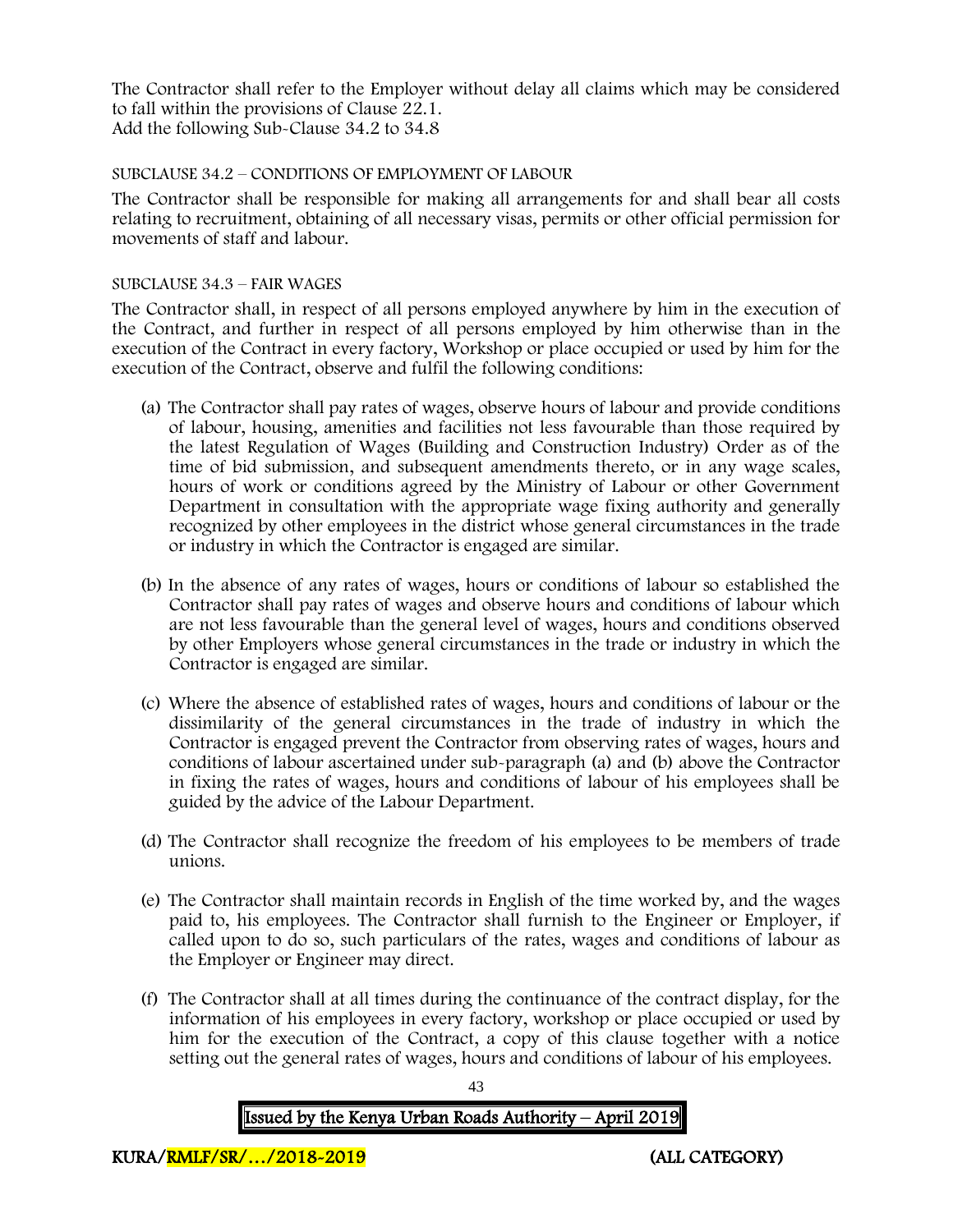(g) The Contractor shall be responsible for the observance of this clause by sub-Contractors employed in the execution of the works.

# SUBCLAUSE 34.4 – BREACH OF FAIR WAGES CLAUSE

Any Contractor or Sub-Contractor who is found to be in breach of Fair Wages Clause shall cease to be approved as a Contractor or Sub-Contractor for such period as the Permanent Secretary for the Ministry of Roads may determine.

Should a claim be made to the Employer alleging the Contractor's default in payment of Fair Wages of any workman employed on the Contract and if proof thereof satisfactory to the Employer is furnished by the Labour Authority, the Employer may, failing payment by the Contractor, pay the claims out of any monies due or which may become due to the Contractor under the Contract.

#### SUBCLAUSE 34.5 – RECRUITMENT OF UNSKILLED LABOUR

Any additional unskilled labour which is required by the Contractor for the works and which is not in his employment at the time of the acceptance of the BID shall be recruited by the Contractor from the Labour Exchange or Exchange or Exchanges nearest to the site or sites of the work.

#### SUBCLAUSE 34.6 – COMPENSATION FOR INJURY

The Contractor shall in accordance with the Workmen's Compensation Act of the Laws of Kenya and any other regulations in force from time to time pay compensation for loss or damage suffered in consequence of any accident or injury or disease resulting from his work to any workman or other person in the employment of the Contractor or any Subcontractor.

SUBCLAUSE 34.7 – LABOUR STANDARDS

(a) the Contractor shall comply with the existing local labour laws, regulations and labour standards

(b) the Contractor shall formulate and enforce an adequate safety program with respect to all work under his contract, whether performed by the Contractor or subcontractor. The Contractor has assurance from the Employer of cooperation where the implementation of these safety measures requires joint cooperation.

(c) Upon written request of the Employer the Contractor shall remove or replace any of his employees employed under this Contract.

Add the following Sub-Clause 35.2 and 35.3.

SUBCLAUSE 35.2 – RECORDS OF SAFETY AND HEALTH

44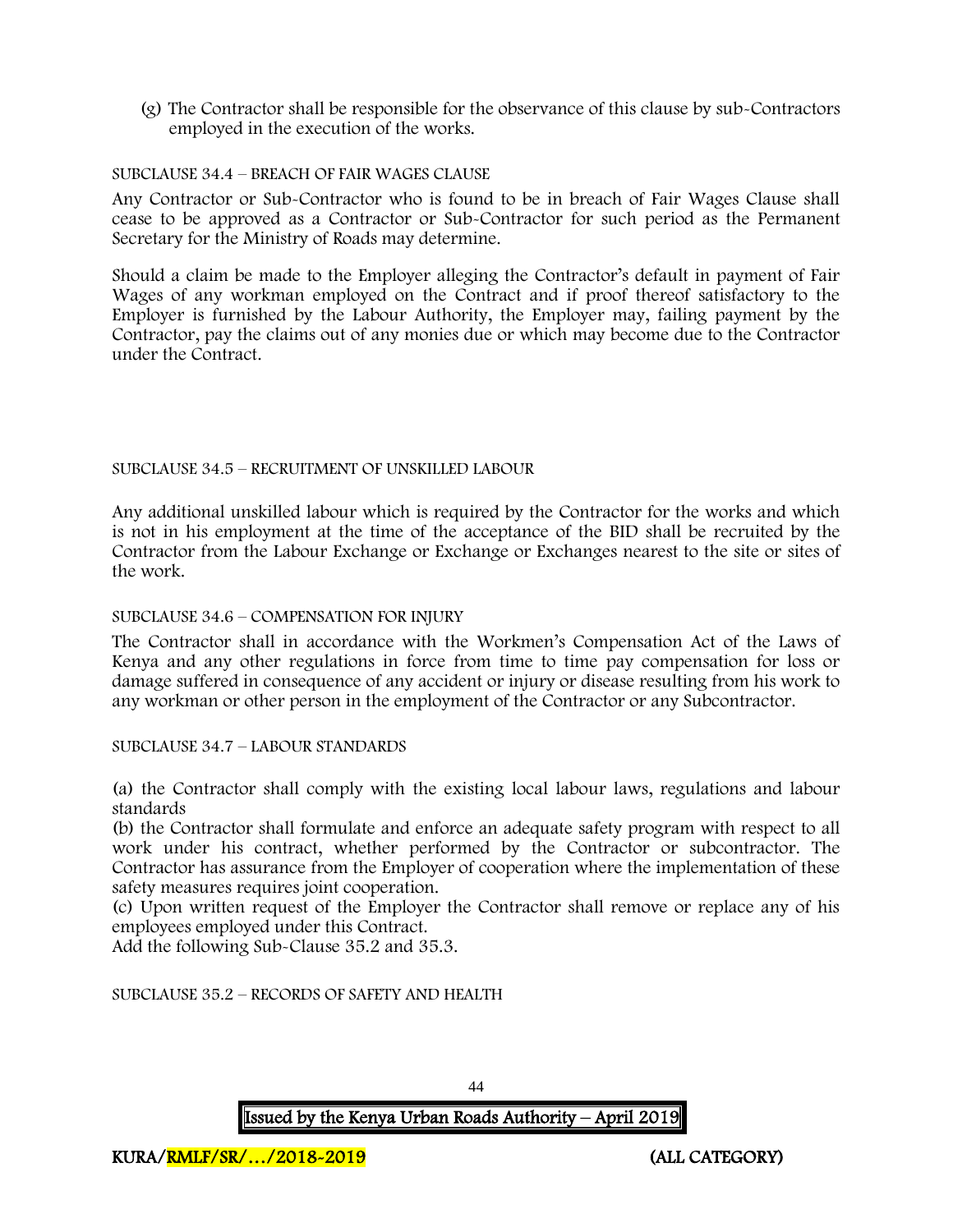The Contractor shall maintain such records and make such reports concerning safety, health and welfare of persons and damage to property as the Engineer may from time to time prescribe.

# SUBCLAUSE 35.3 – REPORTING OF ACCIDENTS

The Contractor shall report to the Engineer details of any accident as soon as possible after its occurrence. In the case of any fatality or serious accident, the Contractor shall, in addition, notify the Engineer immediately by the quickest available means. The Contractor shall also notify the relevant authority whenever the Laws of Kenya require such a report.

## SUBCLAUSE 39.2 – DEFAULT OF CONTRACTOR IN COMPLIANCE

Add at the end of Sub-Clause 39.2 the following: "Where the contractor has no pending payments with the employer and the retention funds are less than the value of works to be carried out by the employer, the employer shall apply funds as per clause 10.3". The contract shall then stand determined clause 63 not withstanding.

## SUBCLAUSE 41.1 – COMMENCEMENT OF WORKS

Amend Sub-Clause 41.1 as follows:

Delete the words "as soon as is reasonably possible" in the first sentence and replace with "within the period stated in the Appendix to Bid".

For the purposes of this clause the quantified site instructions shall be treated as the works and delay in commencement in the instructed works shall constitute breach of contract that will lead to institution of remedies under clause 63 of these conditions.

SUBCLAUSE 43.1 – TIME FOR COMPLETION

Amend Sub-Clause 43.1 as follows:

Delete the words "within the time" to "such extended time" and substitute "by the date or dates stated or implied in Clause 14 of these Conditions of Particular Application.

SUBCLAUSE 44.1 – EXTENSION OF TIME FOR COMPLETION

Add at the end of Sub-Clause 44.1 the following:

"Neither rains falling within the rainy seasons as occurs in Kenya nor floods caused by such rains shall be deemed exceptional weather conditions such as may fairly entitle the Contractor to an extension of time for the completion of the work."

SUBCLAUSE 45.1 – RESTRICTION ON WORKING HOURS

Add at the end of Sub-Clause 45.1 the following:

"If the Contractor requests permission to work by night as well as by day, then if the Engineer shall grant such permission the Contractor shall not be entitled to any additional payments for so doing. All such work at night shall be carried out without unreasonable noise or other disturbance and the Contractor shall indemnify the Employer from and against any liability for

> 45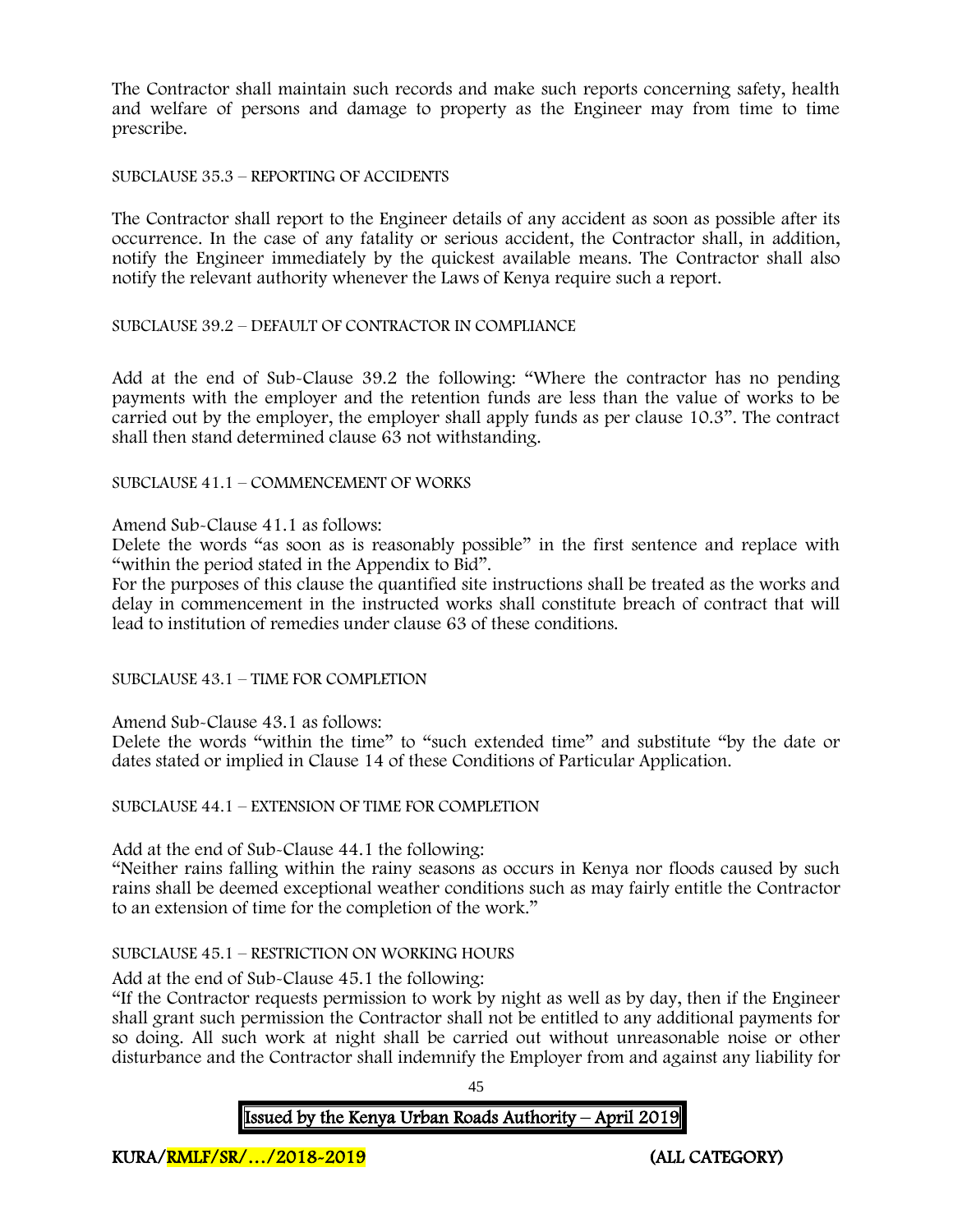damages on account of noise or other disturbance created while or in carrying out night work and from and against all claims, demands, proceedings, costs, charges and expenses whatsoever in regard or in relation to such liability.

"In addition the Contractor will be required to provide, for any work carried out at night or recognized days of rest, adequate lighting and other facilities so that the work is carried out safely and properly.

"In the event of the Engineer granting permission to the Contractor to work double or rotary shifts or on Sundays, the Contractor shall be required to meet any additional costs to the Employer in the administration and supervision of the Contract arising from the granting of this permission."

SUBCLAUSE 47.2 – REDUCTION OF LIQUIDATED DAMAGES

Add the following paragraphs at the end of this Sub-Clause:

"There shall be no reduction in the amount of liquidated damages in the event that a part or a section of the Works within the Contract is certified as completed before the whole of the Works comprising that Contract.

The Employer shall pay no bonus for early completion of the Works to the Contractor.

SUBCLAUSE 52.1 – VALUATION AND VARIATIONS

Add new Clause 52.2(c )

No change in the unit rates or prices quoted shall be considered for items included in the schedule of Dayworks rates, or Provisional Sums and items, or for any item in the BOQ.

SUBCLAUSE 52.4 – DAYWORKS

Add the following at the end of Sub-Clause 52.4:

The work so ordered shall immediately become part of the works under the contract. The Contractor shall, as soon as practicable after receiving the Dayworks order from the Engineer undertake the necessary steps for due execution such work. Prior to commencement of any work to be done on a Dayworks basis, the Contractor shall give an advance notice to the Engineer stating the exact time of such commencement.

SUBCLAUSE 54.1 – CONTROCTOR'S EQUIPMENT, TEMPORARY WORKS AND MATERIALS : Exclusive use for the works

Amend Sub-Clause 54.1 as follows: Line 5: add "written" between "the" and "consent". Delete Sub-Clauses 54.2 and 54.5.

SUBCLAUSE 55.2 – OMMISIONS OF QUANTITIES

Items of Works described in the Bills of Quantities for which no rate or price has been entered in the Contract shall be considered as included in other rates and prices in the Contract and will not be paid for separately by the Employer.

Add the following Sub-Clause 58:

46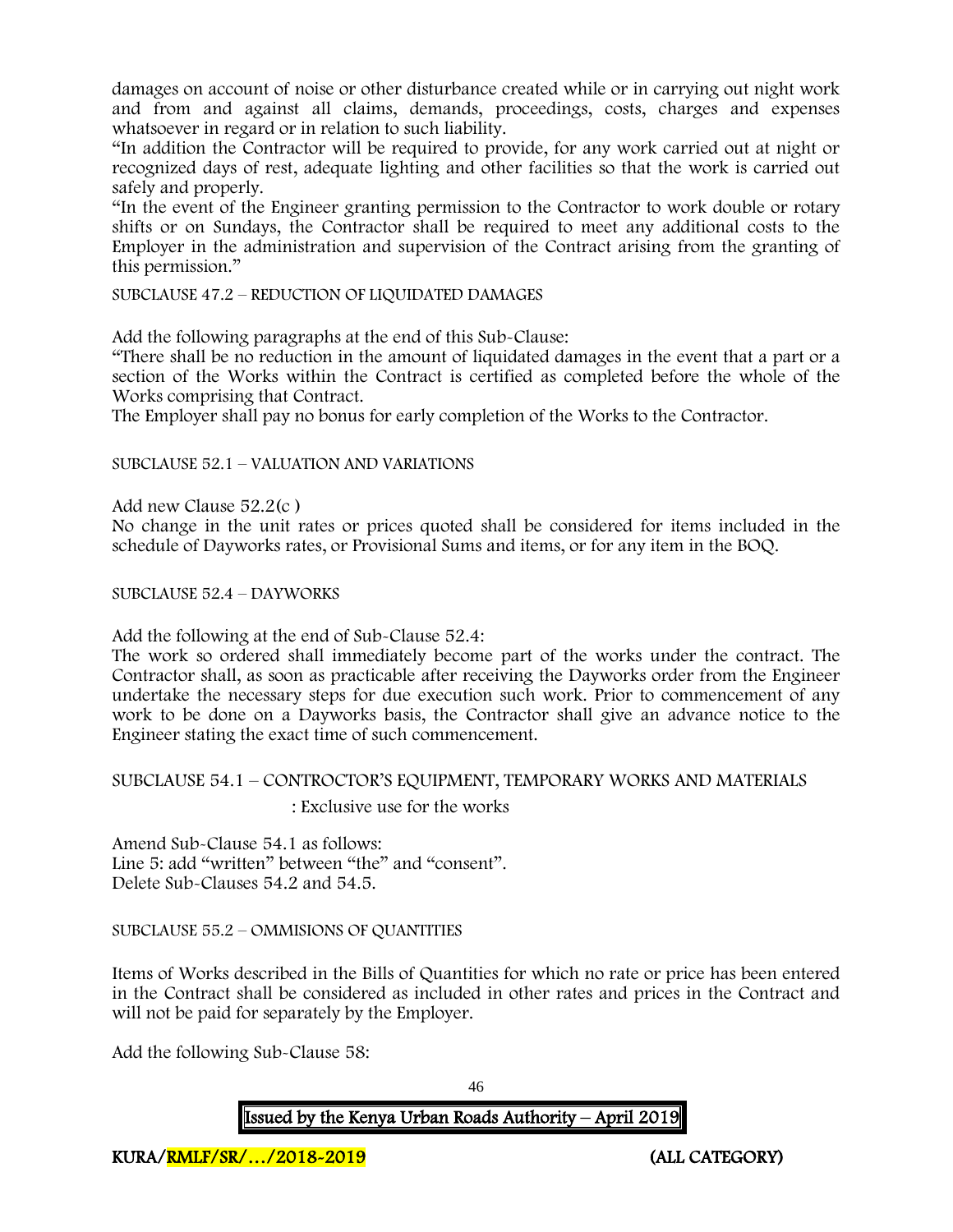Add the words "or Engineer's representative" where the word "Engineer" appears in clause 58.

SUBCLAUSE 58.4 – PROVISIONAL ITEMS

Provisional items shall be read as Provisional Sums and shall be operated as such in accordance with Sub-Clauses 58.1 to 58.3.

Clause 60 of the General Conditions is deleted and substituted with the following:-

# SUBCLAUSE 60.1 – MONTHLY STATEMENT

The Contractor shall submit a statement to the Engineer at the end of each month, in a tabulated form approved by the Engineer, showing the amounts to which the Contractor considers himself to be entitled. The statement shall include the following items, as applicable;

- the value of the Permanent Work executed up to the end of previous month

- such amount as the Engineer may consider fair and reasonable for any Temporary Works for which separate amounts are provided in the Bill of Quantities

- any amount to be withheld under retention provisions of Sub-clause 60.3
- any other sum to which the Contractor may be entitled under the Contract

If the Engineer disagrees with or cannot verify any part of the statement, the Contractor shall submit such further information as the Engineer may reasonably require and shall make such changes and corrections in the statement as may be directed by the Engineer. In cases where there is difference in opinion as to the value of any item, the Engineer's view shall prevail.

# SUBCLAUSE 60.2 INTERIM PAYMENT CERTIFICATE

The Contractor shall forward to the Engineer an Interim Payment Certificate based on the statement as corrected above and, should it be necessary in the Engineers opinion, shall promptly make any further amendments and corrections to the Interim Payment Certificate.

The Engineer shall not unreasonably withhold certifying an Interim Payment Certificate and in case of likely delay in establishing the value of an item, such item may be set aside and the remainder certified for payment.

Within 14 days after receipt of the Interim Payment Certificate and subject to the Contractor having made such further amendments and corrections as the Engineer may require, the Engineer will forward to the Employer the certified Interim Payment Certificate.

Provided that the Engineer shall not be bound to certify any payment under this Clause if the net amount thereof, after all retentions and deductions, would be less than the minimum amount of Interim Payment Certificate's stated in the Appendix to Form of Bid. However in such a case, the uncertified amount will be added to the next interim payment, and the cumulative unpaid certified amount will be compared to the minimum amount of interim payment.

SUBCLAUSE 60.3 – RETENTION MONEY AND PAYMENT OF RETENTION MONEY

A retention amounting to the percentage stipulated in the Appendix to Bid shall be made by the Engineer in the first and following Interim Payment Certificates until the amount retained shall reach the "Limit of Retention Money" named in the Appendix to Form of BID.

Issued by the Kenya Urban Roads Authority – April 2019

47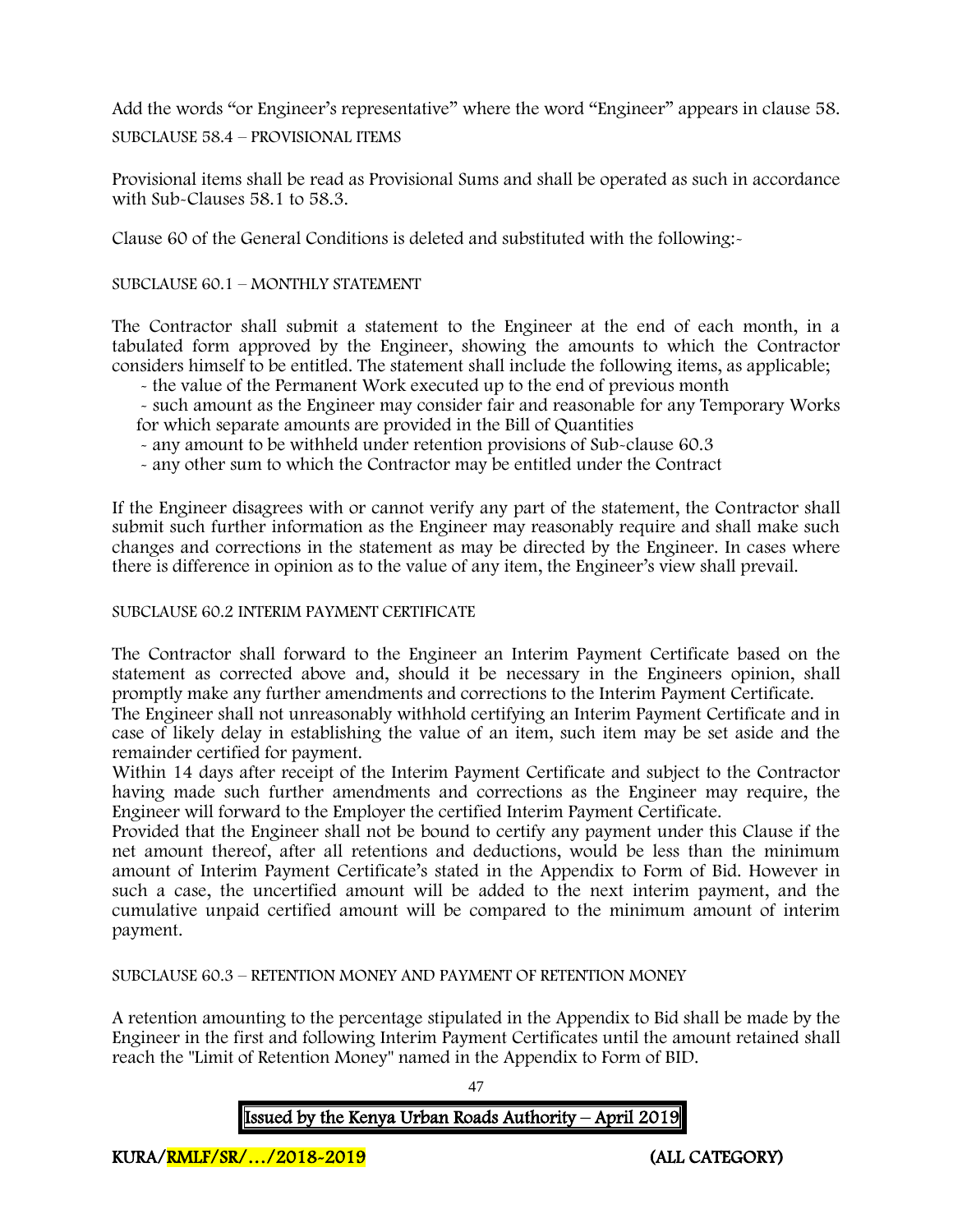Upon the issue of the Taking-Over Certificate, with respect to the whole of the works one half of the retention money shall become due and shall be paid to the Contractor when the Engineer shall certify in writing that the last section of the whole works has been substantially completed.

Upon expiration of the Defects Liability Period for the works, the other half of the Retention Money shall be certified by the Engineer for payment to the Contractor.

Provided that in the event of different Defects Liability Periods being applicable to different Sections of the Permanent Works pursuant to Clause 48, the expression "expiration of the Defects Liability Period "shall, for the purpose of this sub-clause, be deemed to mean the expiration of the latest of such periods.

Provided also that if at such time, there remain to be executed by the Contractor any work instructed, pursuant to Clause 49 and 50, in respect of the works, the Engineer shall be entitled to withhold certification until completion of any such work or so much of the balance of the Retention money as shall in the opinion of the Engineer, represents the cost of the remaining work to be executed.

SUBCLAUSE 60.4– CORRECTION OF CERTIFICATES

The Engineer may in any Interim Payment Certificate make any correction or modification to any previous Interim Payment Certificate signed by him and shall have authority, if any work is not being carried out to his satisfaction to omit or reduce the value of such work in any Interim Payment Certificate.

SUBCLAUSE 60.5– STATEMENT AT COMPLETION

Not later than 84 days after the issue of the Taking-Over Certificate in respect of the whole of the works, the Contractor shall submit to the Engineer a statement at completion showing in detail, in a form approved by the Engineer;

The final value of all work done in accordance with the Contract up to the date stated in such Taking-Over Certificate.

Any further sums which the Contractor considers to be due; and

An estimate of amounts that the Contractor considers will become due to him under the Contract.

Estimate amounts shall be shown separately in the Statement at Completion. The Contractor shall amend and correct the Statement as directed by the Engineer and submit a Certificate at Completion to be processed as in Sub-Clause 60.2.

SUBCLAUSE 60.6 – FINAL STATEMENT

Not later than 56 days after the issue of the Defects Liability Certificate pursuant to Sub-Clause 62.1, the Contractor shall submit to the Engineer for consideration a draft final statement with supporting documents showing in detail, in the form approved by the Engineer; The final value of all work done in accordance with the Contract; Any further sums which the Contractor considers to be due to him.

48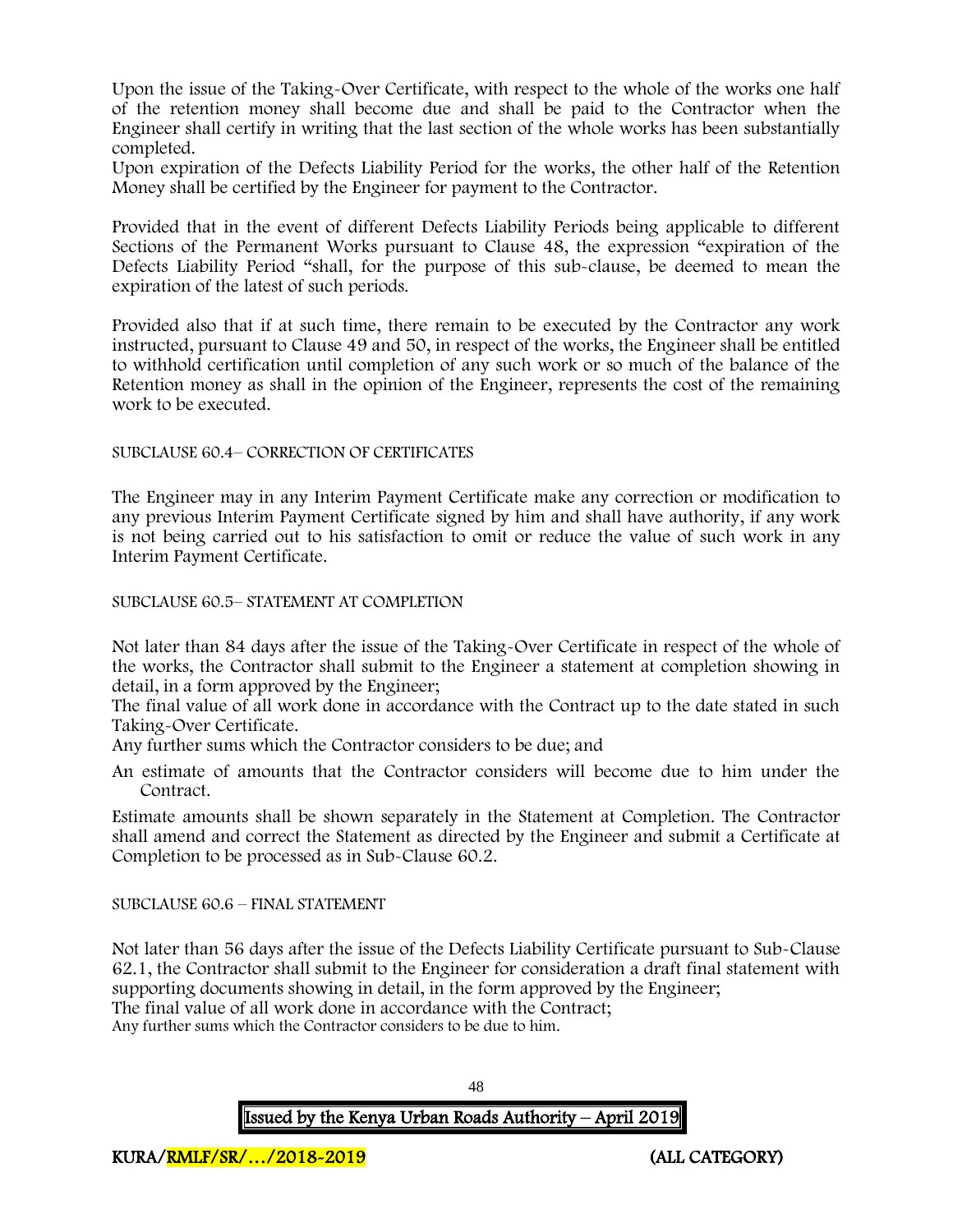If the Engineer disagrees with or cannot verify any part of the draft final statement, the Contractor shall submit such further information as the Engineer may reasonable require and shall make such changes in the draft as may be required.

## SUBCLAUSE 60.7– DISCHARGE

Upon submission of the Final Statement, the Contractor shall give to the Employer, with a copy to the Engineer, a written discharge confirming that the total of the Final statement represents full and final settlement of all monies due to the Contractor arising out of or in respect of the Contract. Provided that such discharge shall become effective only after payment under the Final Payment Certificate issued pursuant to Sub-Clause 60.8 has been made and the Performance Security referred to in Sub-Clause 10.1 has been returned to the Contractor.

## SUBCLAUSE 60.8 – FINAL PAYMENT CERTIFICATE

Upon acceptance of the Final Statement as given in Sub-Clause 60.6, the Engineer shall prepare a Final Payment Certificate which shall be delivered to the Contractor's authorized agent or representative for his signature. The Final Payment Certificate shall state:

The final value of all work done in accordance with the Contract;

After giving credit to the Employer for all amounts previously paid by the Employer, the balance, if any, due from the Employer to the Contractor or the Contractor to the Employer.

Final Certificate shall be issued for any sum due to the Contractor even if such is less than the sum named in the Appendix to the Form of BID.

#### SUBCLAUSE 60.9– CESSATION OF EMPLOYERS LIABILITY

unless the Contractor notifies the Engineer of his objection to the Final Certificate within fourteen days of delivery thereof he shall be deemed to have agreed that he accepts the total Contract Price as set out in the Final Certificate as full settlement for all Work Done under the Contract including any variations and omissions thereof but excluding any variations and claims previously made in writing.

#### SUBCLAUSE 60.10 – TIME FOR PAYMENT

The amount due to the Contractor under any Interim Payment Certificate or Final Payment Certificate issued pursuant to this Clause or to any other term of the Contract, shall, subject to Clause 47, be paid by the Employer to the Contractor as follows:

- (i) In the case of Interim Payment Certificate, within the time stated in the Appendix to Form of Bid, after the Engineer has signed the Interim Payment Certificate.
- (i) In the case of the Final Payment Certificate pursuant to Sub clause 60.8, within the time stated in the Appendix to Form Of Bid, after the Engineer has signed the Final Payment Certificate.
- (ii) In the event of the failure of the Employer to make payment within the times stated, the Employer shall make payment to the Contractor of simple interest at a rate equal to two percentage points above the average Base Lending Rate of three leading banks namely Kenya Commercial Bank, Standard Chartered Bank and Barclays Bank

49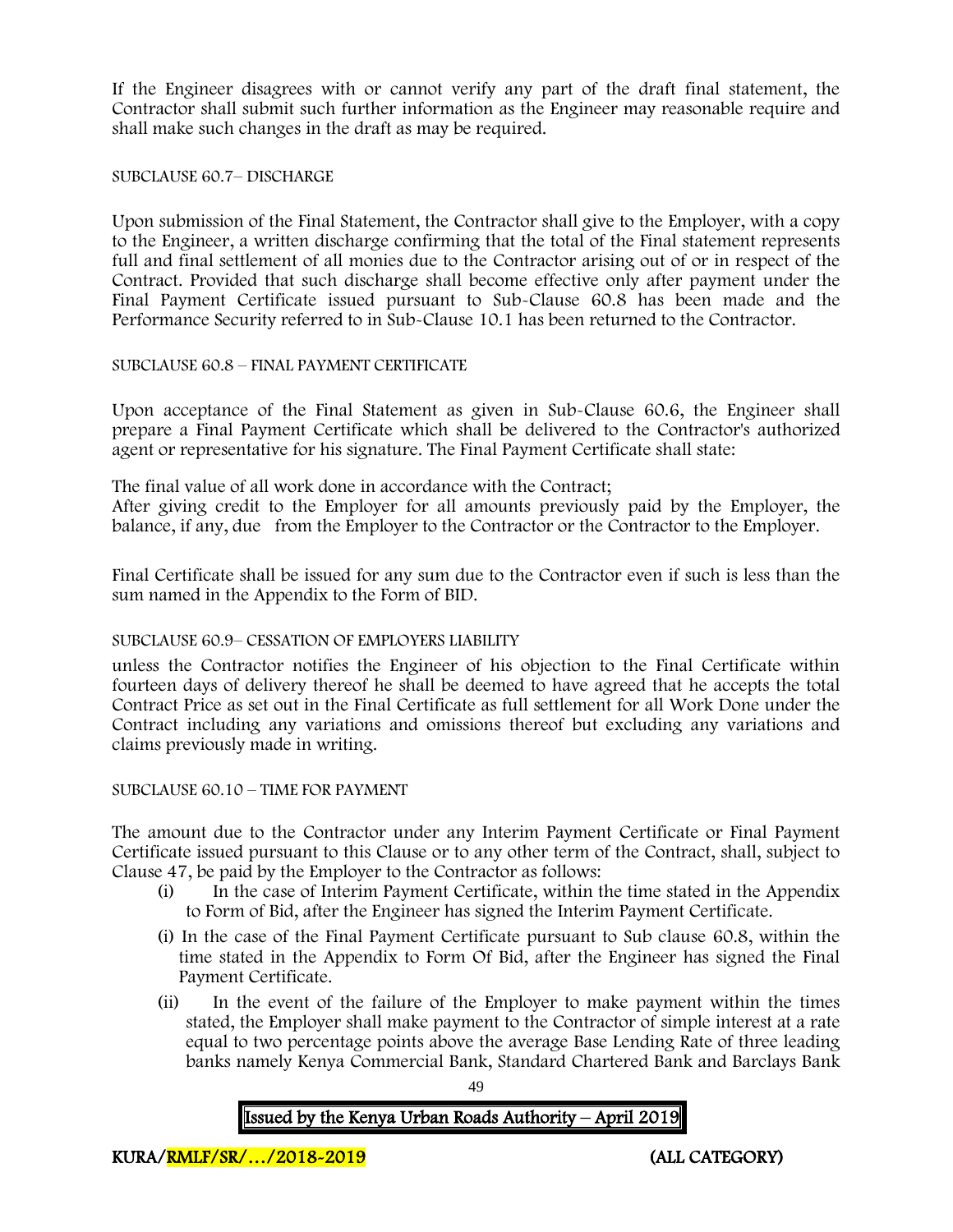for the time being or as shall be the case from the time to time obtained from the Central Bank of Kenya. The provisions of this Sub clause are without prejudice to the Contractor's entitlements under Clause 69 or otherwise.

## SUBCLAUSE 60.11 – CURRENCY OF PAYMENT

The Contract Price shall be designated in Kenyan Currency.

All work performed by the Contractor under the Contract shall be valued in Kenya Shillings using the rates and prices entered in the Bills of Quantities together with such other increases to the Contract Price, except for variation of price payments in accordance with Clause 70.1.

#### SUBCLAUSE 60.12 – ADVANCE PAYMENT

Advance payment shall not be offered in this Contract.

## SUBCLAUSE 60.13 MATERIALS FOR PERMANENT WORKS

With respect to materials brought by the Contractor to the site for incorporation into the permanent works, the Contractor shall,

-Receive a credit in the month in which these materials are brought to site,

-Be charged a debit in the month in which these materials are incorporated in the permanent works.

Both such credit and debit to be determined by the Engineer in accordance with the following provisions.

No credit shall be given unless the following conditions shall have been met to the Engineers satisfaction

- The materials are in accordance with the specifications for the works;
- The materials have been delivered to site and are properly stored and protected against loss, damage or deterioration;
- The Contractors record of the requirements, orders receipts and use of materials are kept in a form approved by the Engineer, and such records are available for inspection by the Engineer;
- The Contractor has submitted a statement of his cost of acquiring and delivering the materials and plant to the Site, together with such documents as may be required for the purpose of evidencing such cost;
- The materials are to be used within a reasonable time.
- The amount to be credited to the Contractor shall not be more than 75% of the Contractor's reasonable cost of the materials delivered to site, as determined by the Engineer after review of the documents listed in subparagraphs (a) (iv) above;
- The amount to be debited to the Contractor for any materials incorporated into the works shall be equivalent to the credit previously granted to the Contractor for such materials pursuant to Clause (b) above as determined by the Engineer.

 50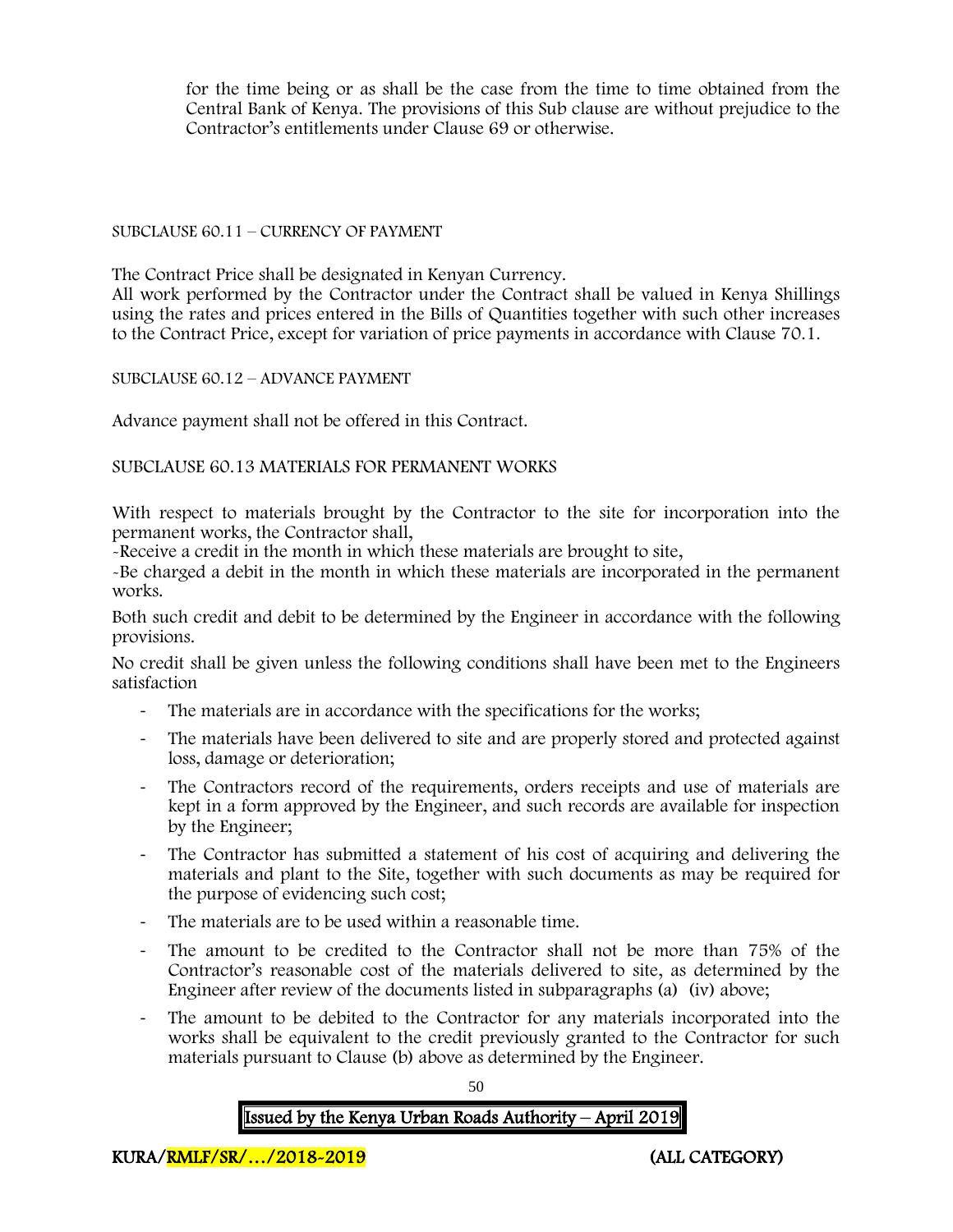# SUBCLAUSE 63.1 – DEFAULT OF THE CONTRACTOR

SUBCLAUSE 67.1 – ENGINEER'S DECISION

Delete the entire Sub clause 67.1 and add the following;

"If a dispute of any kind whatsoever arises between the Employer and the Contractor in any connection with, or arising out of, the Contract or the execution of the works, whether during the execution of the works or after their completion and whether before or after repudiation or other termination of the Contract including any dispute as to any opinion, instruction, determination, certificate or valuation of the Engineer, the matter in dispute shall, in the first place, be referred in writing to the Engineer, with a copy to the other party. Such reference shall state it is made pursuant to this clause. No later than 28 (twenty eight) day after the day on which he received such reference the Engineer shall give notice of his decision to the Employer and the Contractor. Such decision shall state it is made pursuant to this clause.

Unless the Contract has already been repudiated or terminated, the Contractor shall, in every case, continue to proceed with the works with all due diligence and the Contractor and the Employer shall give effect forthwith to every such decision of the Engineer unless and until the same shall be revised, as hereinafter provided, in an Amicable Settlement, Adjudicator's or Arbitrator's award.

If either the Employer or the Contractor be dissatisfied with the any decision of the Engineer, or if the Engineer fails to give notice of his decision on or before the 28th (twenty eighth) after the day on which he received the reference, then either the Employer or the Contractor may, on or before the 28th (twenty eighth) day after the day the day on which he received notice of such decision, or on or before the 28th (twenty eighth) day after the day the day on which the said period of 28 days expired, as the case may be, give notice to the other party, with a copy for information to the Engineer, of his intention to commence Adjudication, as hereinafter provided, as to the matter in dispute. Such notice shall establish the entitlement of the party giving the same to commence Adjudication, as hereinafter provided, as to such dispute; no adjudication in respect thereof may be commenced unless such notice is given.

If the Engineer has given notice of his decision as to a matter in dispute to the Employer and the Contractor and no notice of intention to commence adjudication as to such dispute has been given by either the Employer or the Contractor on or before the twenty eighth day after the day on which the parties received notice as to such decision from the Engineer, the said decision shall become final and binding upon the Employer and the Contractor. "

SUBCLAUSE 67.2 – AMICABLE SETTLEMENT

Delete the entire sub clause 67.2 and add the following;

"Where notice to of intention to commence adjudication as to a dispute has been in accordance with sub clause 67.1, the parties shall attempt to settle such dispute in amicably before the

51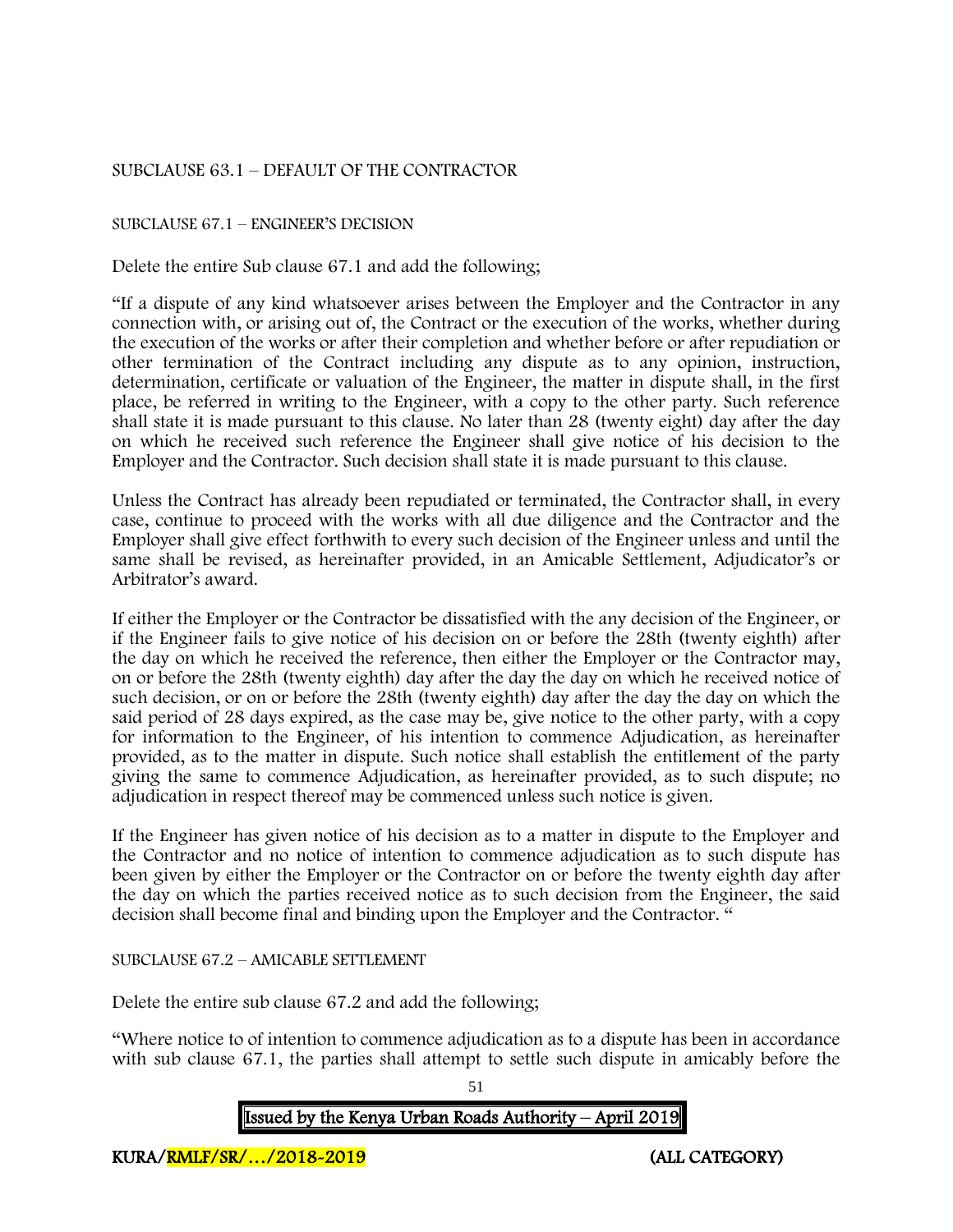commencement of Adjudication; provided that, unless the parties otherwise agree, Adjudication may be commenced on or after the 14th (fourteenth) day after the day on which notice of intention to commence adjudication of such dispute was given, even if an attempt at amicable settlement thereto has been made."

SUBCLAUSE 67.3 – ADJUDICATION

Delete the entire sub clause 67.3 and add the following;

"The Adjudicator shall be appointed by the Chartered Institute of Arbitrators (Kenya) unless the appointment is agreed by the parties within 7 (seven) days of the notice to adjudication.

The adjudication process shall be conducted according to the Laws of Kenya and the Rules of the Chartered Institute of Arbitrators (Kenya)."

SUBCLAUSE 67.3 – ARBITRATION

Delete the entire sub clause 67.3 and add the following;

"Any dispute in respect of which:

The decision, if any, of the Adjudicator has not become final and binding pursuant to sub clause 67.1, and Amicable settlement has not been reached within the period stated in sub clause 67.2,

shall be finally settled, under the Laws of Kenya and the Arbitration Rules of the Chartered Institute of Arbitrators (Kenya Branch) by one or more arbitrators appointed by the Chartered Institute of Arbitrators (Kenya Branch).

Neither party shall be limited in the in the proceedings before such arbitrator/s to the evidence or arguments put before the Adjudicator for the purpose of obtaining his said decision pursuant to subclause 67.1.

Arbitration may be commenced prior to or after completion of the works, provided that the obligations of the Employer, the Engineer and the Contractor shall not be altered by reason of the arbitration being conducted during the progress of the works.

#### SUBCLAUSE 68.2 – NOTICES TO EMPLOYER AND ENGINEER

Delete in Sub-Clause 68.2 the words "nominated for that purpose in Part II of these conditions".

a. The Employer's address is: The Director General, Kenya Urban Roads Authority (KURA), P.O. Box 41727 - 00100 NAIROBI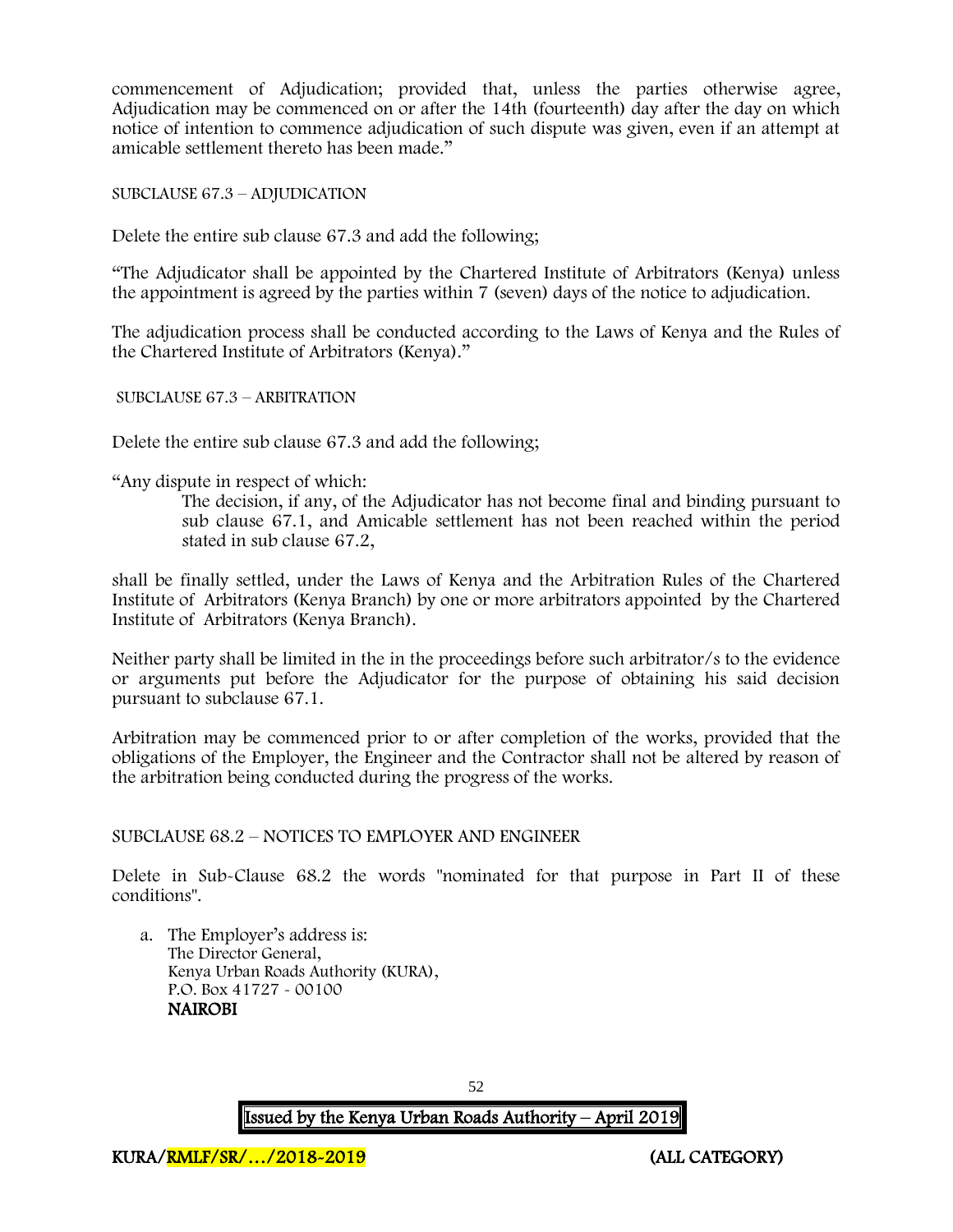b. The Engineer's address is: Director Road Asset and Corridor Management (RACM), Kenya Urban Roads Authority (KURA), P.O. Box 41727 - 00100 NAIROBI

SUBCLAUSE 68.4 – All letters and notices from the Contractor to the Employer and/Engineer must be signed by the Managing Director or the person given written power of Attorney.

CLAUSE 69 – DEFAULT OF EMPLOYER

Delete Sub-Clause 69.1 (c)

In Sub-Clause 69.4 add at the end of first paragraph the following "the period of such suspension shall be as agreed upon by both parties and in any case not more than six (6) months".

In Subclause 69.4 of General Conditions of Contract Part I, insert at the end -----"The amounts of such costs which shall be added to the Contract Price shall exclude any cost due to idle time for equipment, plant and labour."

CLAUSE 70 – CHANGES IN COST AND LEGISLATION

There shall be no claims of payments for Variation of Prices (VOP) or changes in cost for legislation.

SUBCLAUSE 70.2 – SUB-CONTRACT

(a) If the Contractor shall decide subject to Clause 4 thereof to sub-let any portion of the work he shall incorporate in the sub-contract provisions to the like effect as those contained in subclause (1) of this Clause;

(b) If the price payable under a sub-contract as aforesaid is increased above or decreased below the price in such sub-contract by reason of the operation of the incorporated provisions of sub- clause (1) of this clause then the net amount of such increase or decrease shall as the case may be, be paid to or allowed by the Contractor under this contract.

SUBCLAUSE 70.3 – NOMINATED SUB-CONTRACTORS

This clause shall not apply in respect of work executed by any nominated sub-Contractor (fluctuation in relation to nominated sub-Contractors shall be dealt with under provisions in relation thereto which may be included in the appropriate sub-contract or contract of sale).

SUBCLAUSE 70.4 – DATE OF BID PRICING

The expression "the date of BID pricing" as used in this Clause means the date 30 days prior to the final date for submission of BIDs as determined by the Employer in the BID documents

SUBCLAUSE 70.5 – PRIME COST

For imported materials, the supplier's/ manufacturer's Prime costs shall be C.I.F. cost at point of entry by the same means of transport as determined by the Contractor's Basic Rate.

53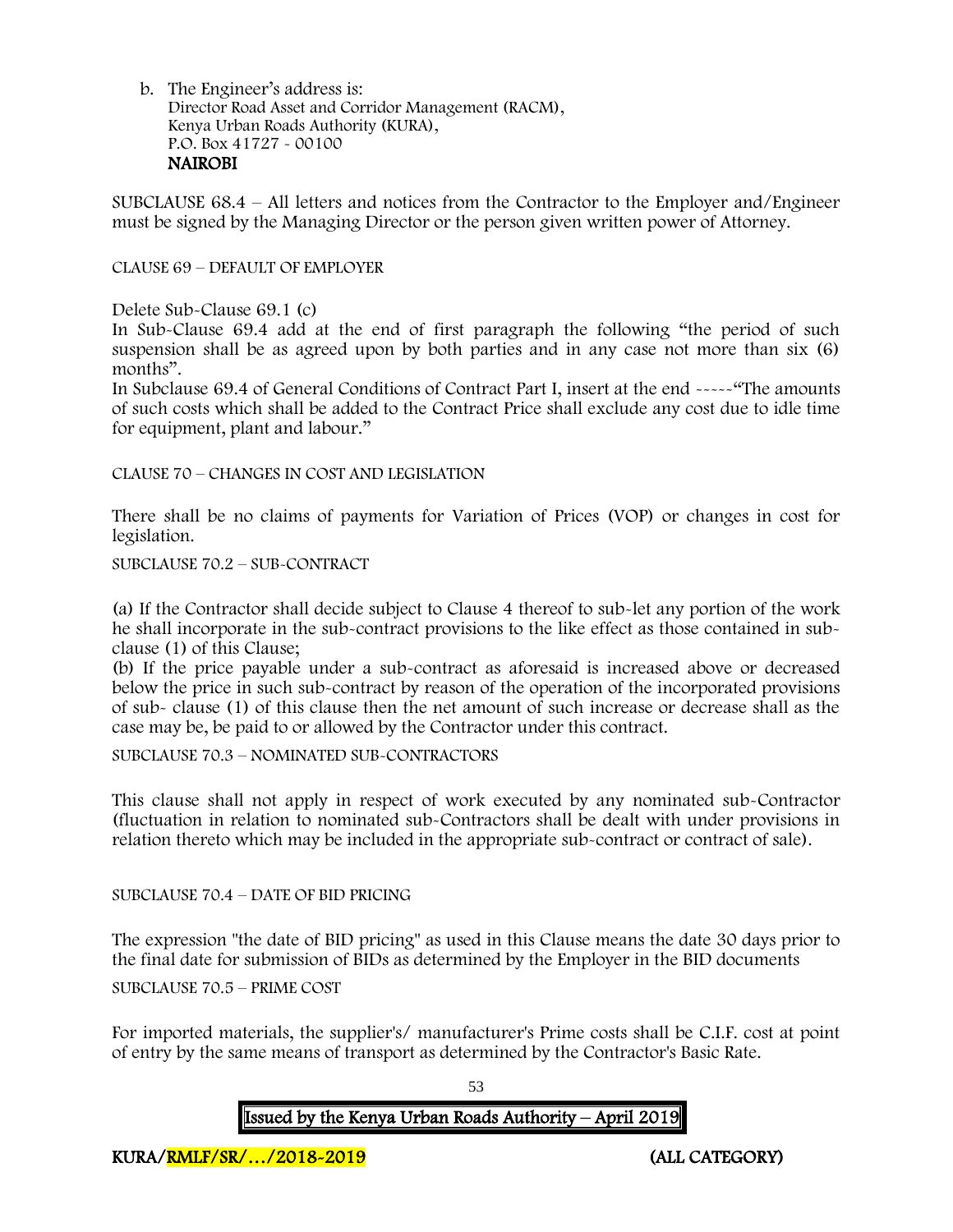For locally produced materials, the supplier's or manufacturer's prime costs shall be at their nearest depot or the nearest railway station relevant to the works.

For materials that are subject to Government Price Control, payments for price variations will be determined from the difference between the control price in force at a date 30 days prior to the final date for submission of BIDs and the price in force on the date of purchase.

# SUBCLAUSE 70.11 – SUBSEQUENT LEGISLATION

No payment shall be paid for changes in the prices of the materials and labour.

SUBCLAUSE 70.8 – CONTRACTORS HEAD OFFICE EXPENSES

No payments will be made for price variation related to expenses incurred by the Contractor in his Head Office in Kenya, or overseas.

SUBCLAUSE 70.9 – CURRENCY OF PAYMENTS UNDER CLAUSE 70

All payments made pursuant to Clause 70 shall be in Kenya Shillings.

SUBCLAUSE 70.11 – SUBSEQUENT LEGISLATION

Renumber sub-clause 70(2) of part I as sub-clause 70.11 and add the following:

"Notwithstanding the foregoing, such additional or reduced cost shall not be separately paid or credited as aforesaid if the same shall already have been taken into account in accordance with the provisions of sub-clause 70.1 through 70.10 of this clause.

CLAUSE 72 – RATES OF EXCHANGE COST

Delete clause 72 in its entirety and substitute the following: The currency of BID and payment is Kenya Shillings and rates of exchange requirements are not applicable.

CLAUSE 73 – BRIBERY AND COLLUSION

Add new Clause 73.1:

"The Contractor shall not:

(a) Offer or give or agree to give to any person in the service of the Government of Kenya any gift or consideration or any kind as an inducement or reward for doing or forbearing to do or for having done or forborne to do any act in relation to the obtaining or execution of this or any other contract to which the Government of Kenya is a party or for showing or forbearing to show favour or disfavour to any person in relation to this or any other contract for the Government of Kenya.

(b) Enter into this or any other contract with the Government of Kenya in connection with which commission has been paid or agreed to be paid by or on his behalf or to his knowledge, unless before the contract is made particulars of any such commission and of the terms and

> 54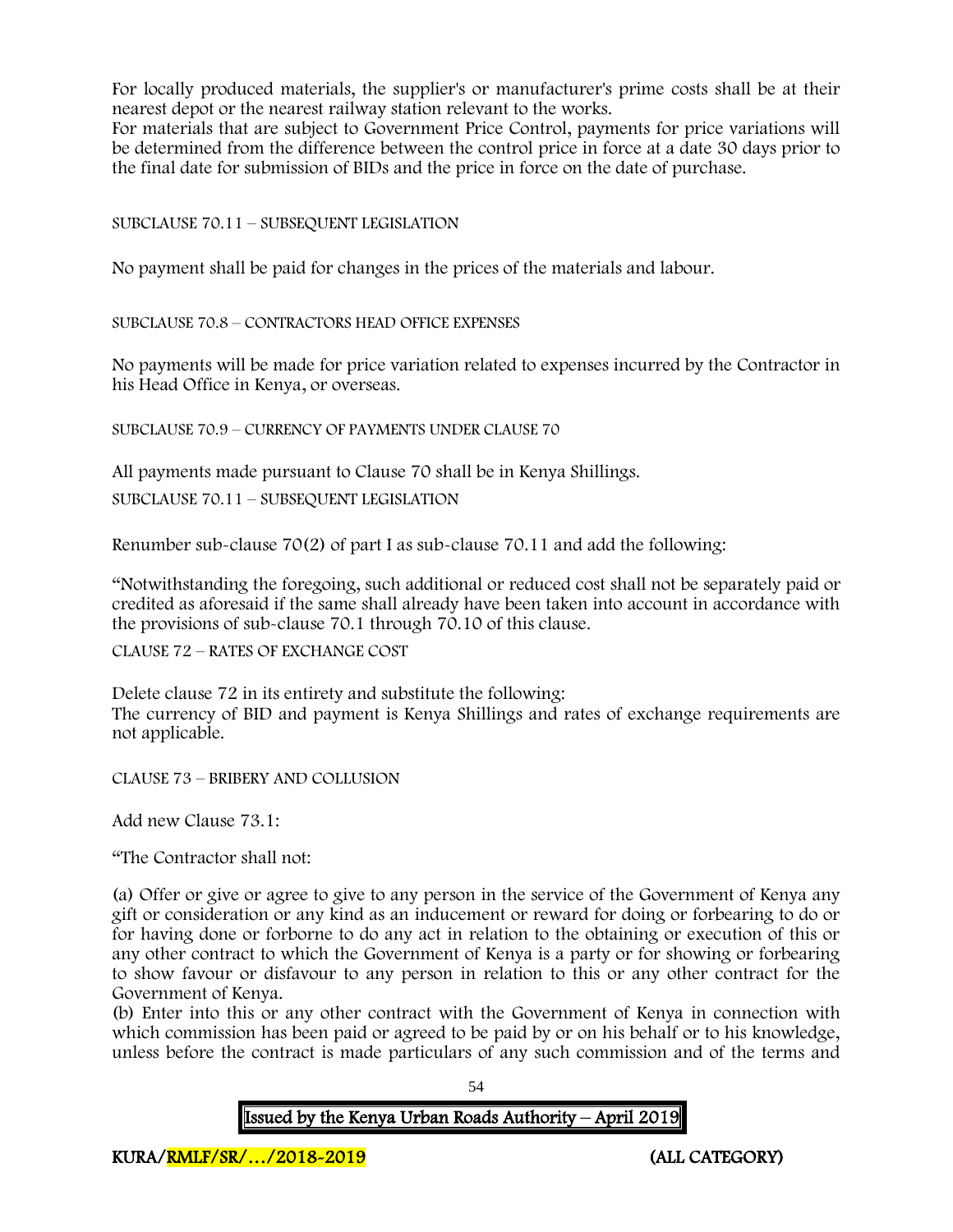conditions of any agreement for the payment thereof have been disclosed in writing to the Employer.

Any breach of this condition by the Contractor or by anyone employed by him or acting on his behalf (whether with or without the knowledge of the Contractor) or the commission of any offence by the Contractor or by anyone employed by him or acting on his behalf in relation to this or any other contract to which the Government of Kenya is a party shall entitle the Employer to determine the Contract (See Condition 63 hereof) and/ or to recover from the Contractor the amount or value of any such gift, consideration or commission.

Any dispute or difference of opinion arising in respect of either the interpretation, effect or application of this condition or of the amount recoverable hereunder by the Employer from the Contractor shall be decided by the Employer, whose decision shall be final and conclusive.

CLAUSE 74 – CONTRACT CONFIDENTIAL

Add new Clause 74.1:

The Contractor shall treat the details of this Contract as Private and Confidential and shall not publish or disclose the same or any particulars thereof in any trade or technical paper or elsewhere (save in so far as may be necessary for the purpose thereof) without the previous consent in writing of the Government. If any dispute arises as to the necessity of any publication or disclosures for the purposes of this Contract the same shall be referred to the decision of the Engineer mentioned in the said Conditions of Contract whose award shall be final.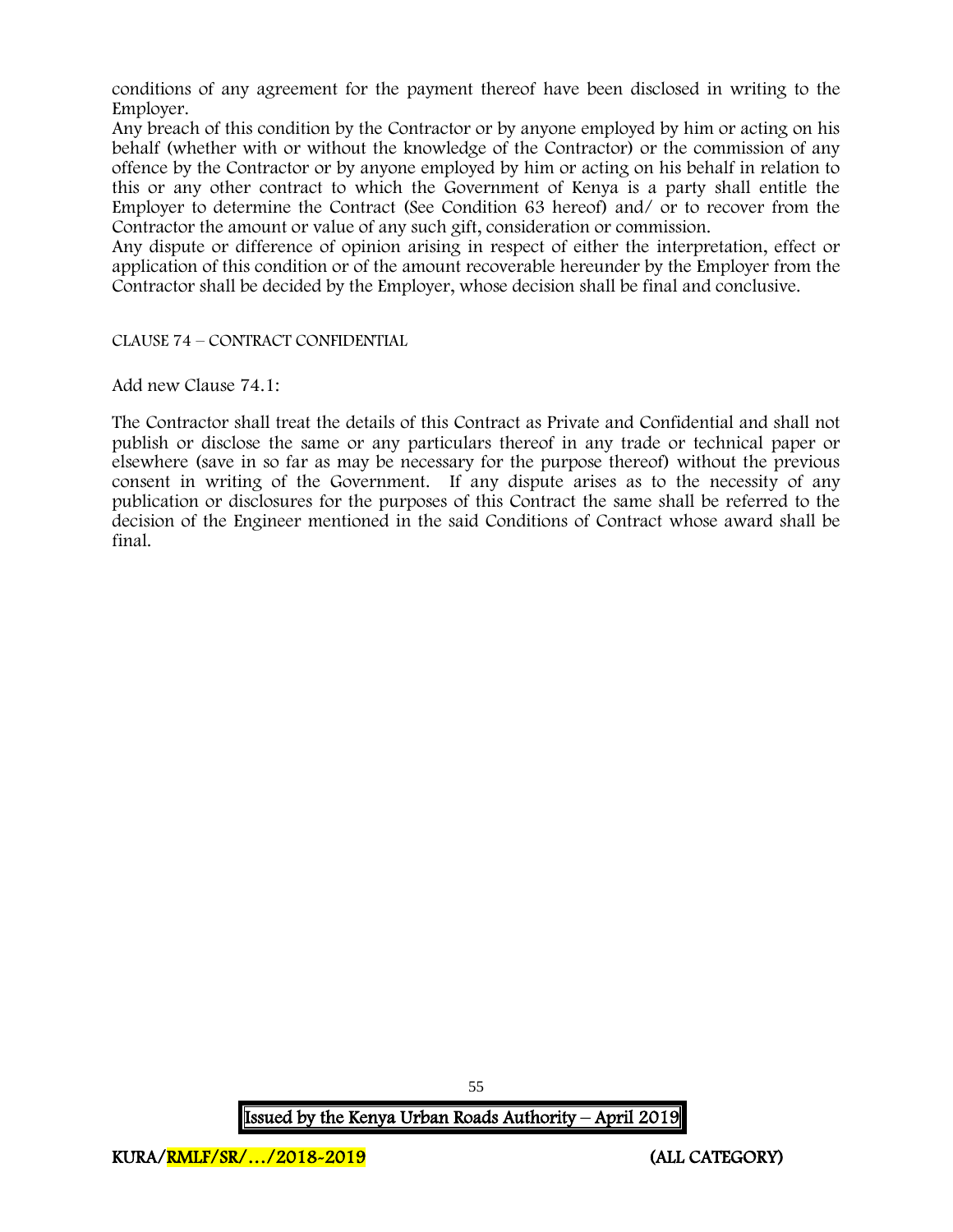# SECTION V: SPECIAL SPECIFICATIONS

Issued by the Kenya Urban Roads Authority – April 2019

56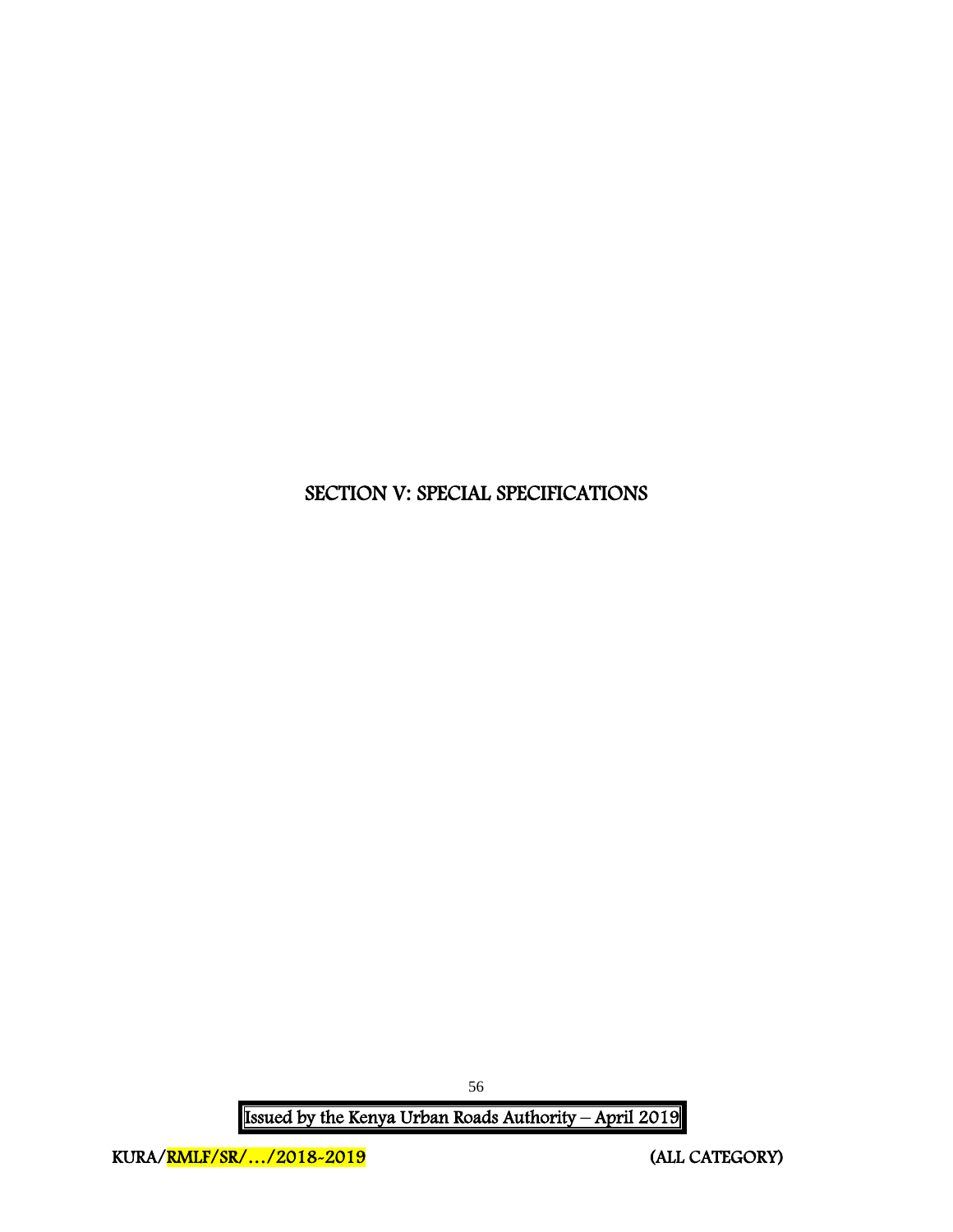# SPECIAL SPECIFICATIONS

# SECTION 1 – GENERAL

# 101 SPECIAL SPECIFICATIONS

Special specification is supplementary to the Standard Specifications and the two must be read in conjunction. In any case where there appears to be conflict between the two then the Special Specifications will take precedence.

## 102 LOCATION OF CONTRACT.

The works are located in South Rift Region within Nakuru County.

The roads contained in LOT 14 are as detailed below:

| $S/no$ Road |                       | Length KMs |
|-------------|-----------------------|------------|
|             | General Mathenge Road | 1.5        |
|             | Total Length (Kms)    | 1.5        |

The length of the roads is approximately 1.5 kms

# 103 EXTENT OF CONTRACT

The works to be executed under the Contract comprise mainly of but not limited to the following:-

# 1. Road Works

- Clearance of road reserve
- Cut to spoil/fill with approved materials
- Construction of kerbs for edge restrain
- Base construction with hand packed stones
- Priming of constructed base sections
- Surfacing with asphaltic concrete overlay

# 2. Drainage Works

- Excavation/cleaning of drains and culverts
- Installation/repair of culverts
- Lining of drains
- 3. Maintenance of passage of traffic through and around the works.
- 4. Installation of road furniture.
- 5. Relocation of services.
- 6. Maintenance of works during Contract Period Defect Liability Period shall be 4 months.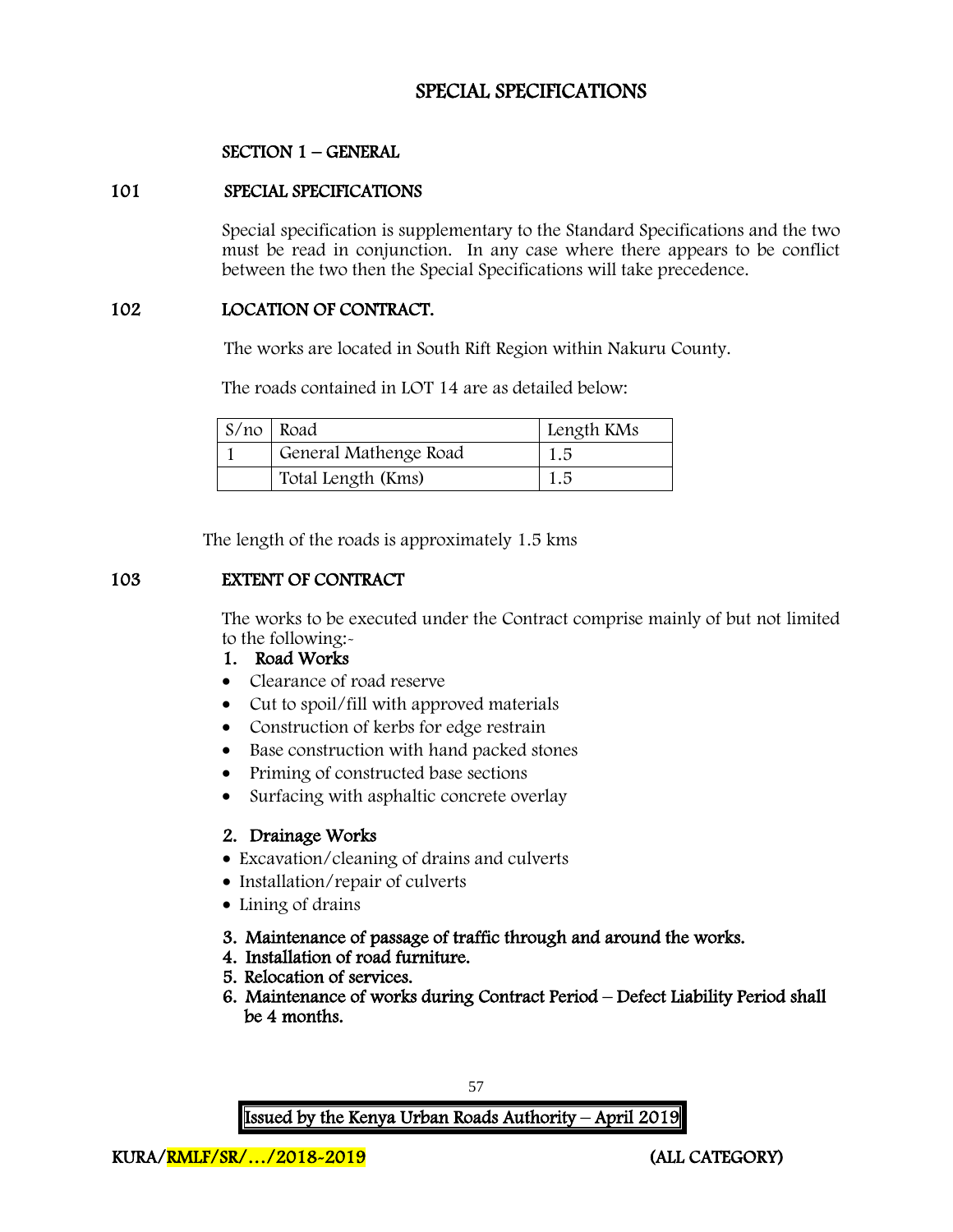Any other activity not listed above in either category but deemed to be necessary by the Engineer, shall be subject to the Engineer's formal instructions within the mode of payment stipulated either by day works or on a measured basis.

## 105 ORDER OF EXECUTION OF WORKS

In addition to Clause 105 of the Standard Specification the Contractor shall carry out the Works such that a continuous and consecutive output of fully completed work is achieved.

# 107 TAKING OVER CERTIFICATE

The minimum length of the road for which a certificate will be issued under clause 48 of the conditions of Contract shall be the whole length of each section of the road substantially completed.

## 109 NOTICE OF OPERATIONS

Add the following sub- Clause.

Notification Terms

It shall be the Contractor's responsibility to notify the Engineer when any item of works scheduled are completed and ready for approval, and the contractor shall give sufficient notice to allow control tests to be performed.

Explosive and Blasting

- (a) The requirements of the Laws of Kenya governing explosives and other requirements and regulations of Government of Kenya and other authorities shall be complied with.
- (b) No explosives of any kind shall be used without prior written consent of the Engineer.

The Contractor shall be solely responsible for the provision, handling, storage and transporting of all explosives, ancillary materials and all other items of related kind whatsoever required for blasting.

# 117 HEALTH, SAFETY AND ACCIDENTS

Add the following:

In addition to providing, equipping and maintaining adequate first aid stations throughout the works in accordance with the laws of Kenya, the contractor shall provide and maintain on site during the duration of the Contract, a fully equipped dispensary. This shall be with a qualified Clinical Officer / Nurse who shall offer the necessary medical advice on HIV and related diseases to the Engineer's and Contractor's Site staff. The Contractor shall allow for this in the rates and be responsible for all site welfare arrangements at his own cost.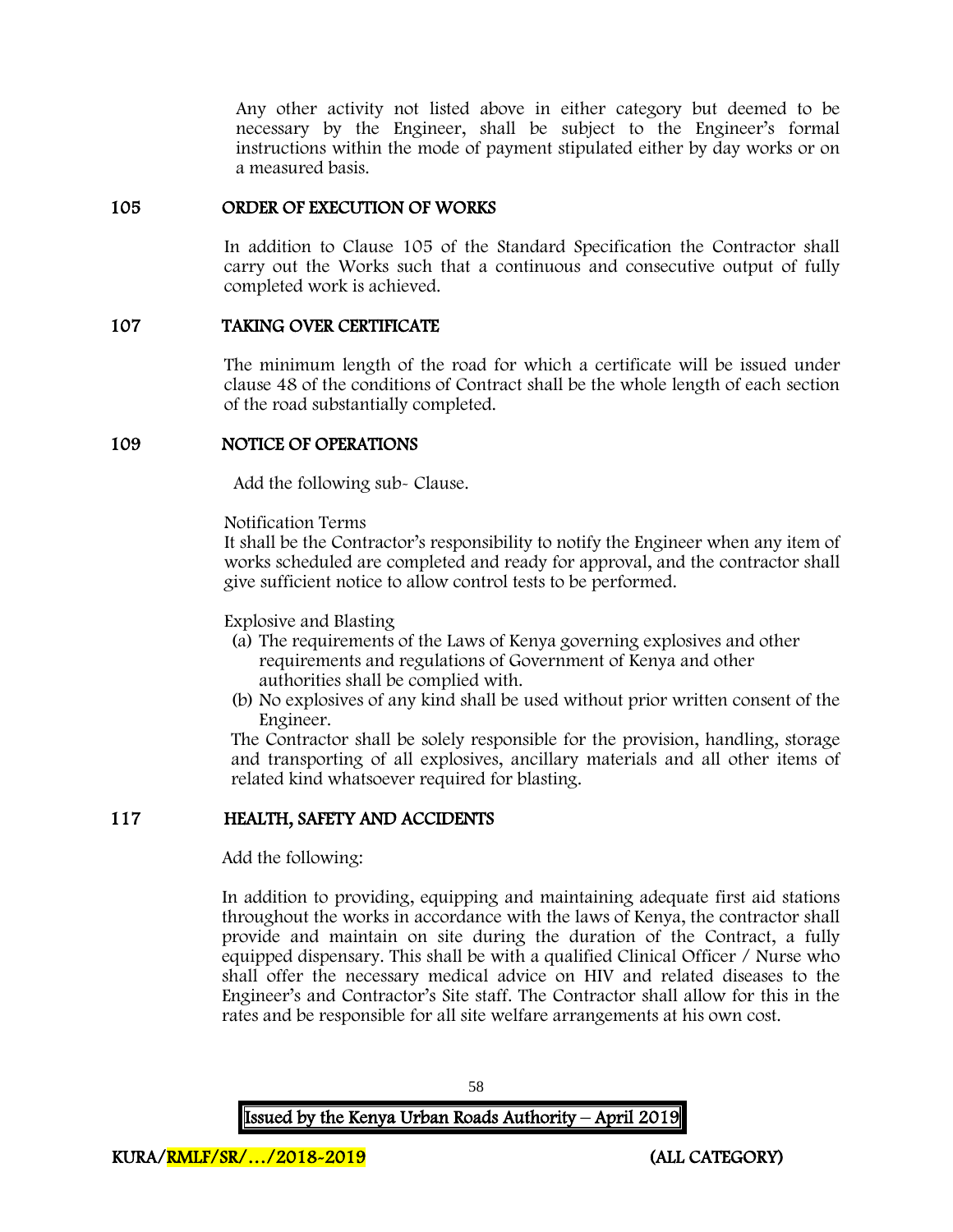# 120 PROTECTION OF EXISTING WORKS AND SERVICES

The Contractor shall acquaint himself with the position of all existing services such as sewers, water drains, cables for electricity and telephone, lighting and telephone poles, water mains, etc., before commencing any excavation or other work likely to affect the existing services.

The cost of all plant, equipment and materials, labour, technical and professional staff, transport and the like necessary for determining the locations of existing services, including the making good of any damage caused to such services all to the satisfaction of the Engineer, shall be deemed to be included in the tender rates. No other payment shall be made for the costs of such operations, nor for the making good of damage caused thereby to the existing services.

The Contractor shall be held responsible for injury to existing structures, works or services and shall indemnify and keep indemnified the Employer against any claims in this respect (including consequential damages).

# 121 DIVERSION OF SERVICES

- (a) The Contractor shall acquaint himself with the location of all existing services such as telephone lines, electricity cables, water pipes, sewers etc., before execution of any works that may affect the services. The cost of determining the location of the existing services together with making good or repairing of any damage caused all to the satisfaction of the Engineer shall be included in the BID rates.
- (b) Subject to the agreement with the Engineer, the Contractor shall be responsible for removal of alteration and relocation of existing services.
- (c) The Contractor shall indemnify the Employer against claims originating from damage to existing services or works.

# 123 LIAISON WITH GOVERNMENT AND POLICE OFFICIALS

The Contractor shall keep in close touch with the Police and the other Government officials of the area regarding their requirements in the control of traffic or other matters, and shall provide all assistance or facilities, which may be required by such officials in the execution of their duties.

## 124 LAND FOR ALL CAMPS SITES AND FOR THE CONTRACTOR'S OWN PURPOSES, INCLUDING TEMPORARY WORKS.

Notwithstanding Clause 124 of the Standard Specification all requirements of land for temporary works and construction purposes shall be to the approval of the Engineer but the Contractor will make all necessary arrangements with the property owners concerned and pay all charges arising therefrom. On or before completion of the Contract, the Contractor shall remove all temporary works and shall restore all such land to the condition in which it was immediately prior to the occupation thereof as far as is reasonable and practicable. No

 Issued by the Kenya Urban Roads Authority – April 2019

59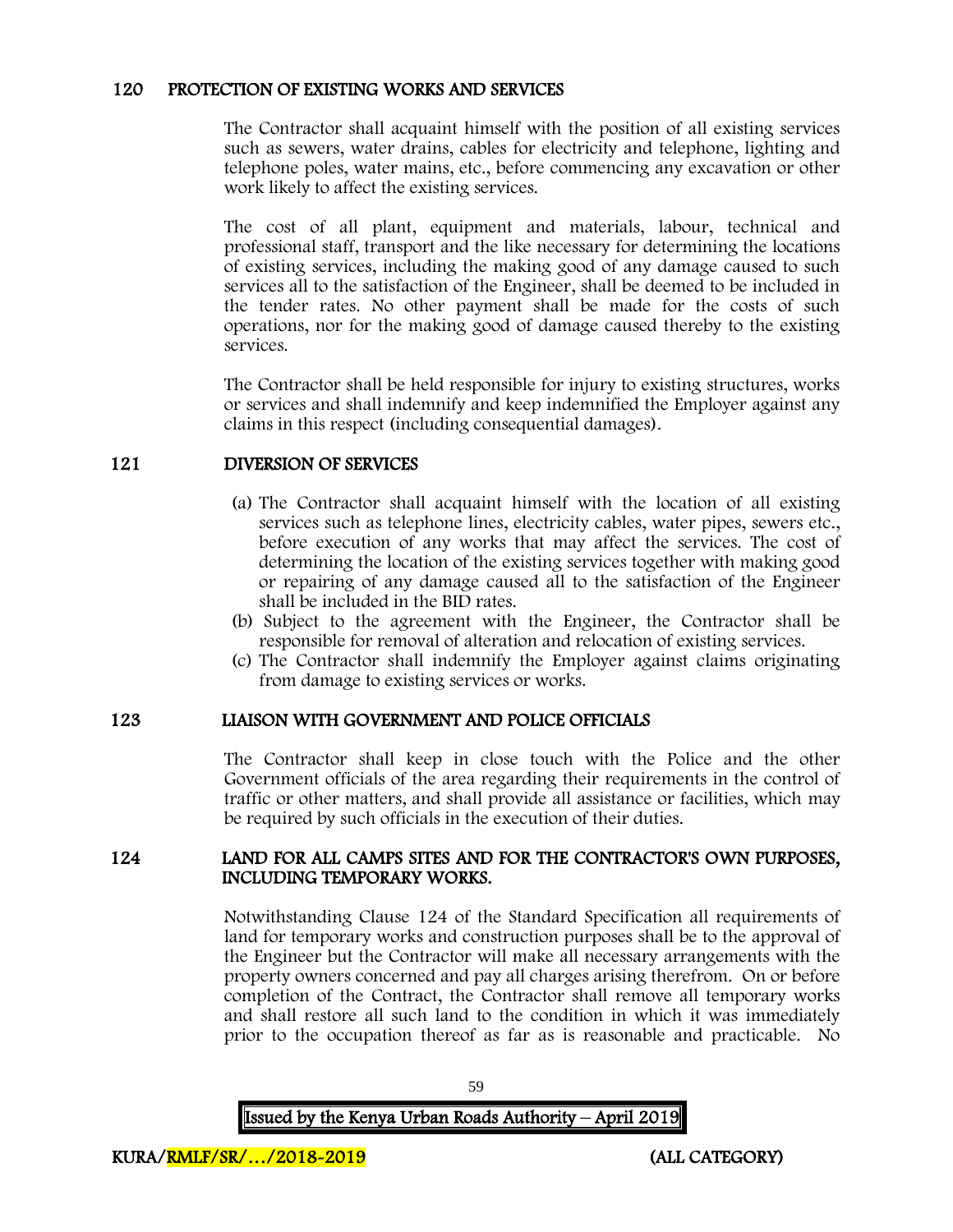separate payment will be made to the Contractor on account of these items and the Contractor must make due allowance for them in his rates.

Notwithstanding Clause 120 of the Standard Specifications, the Contractor shall be required to appoint competent surveyors who will liaise with the Engineer on matters related to the demarcation of the existing road reserve, site measurements, removal and reinstatement of existing services.

#### 128 STORAGE OF MATERIALS

All materials shall be stored on Site in a manner approved by the Engineer and the Contractor shall carefully protect from the weather all work and materials which may be affected thereby.

## 129 TEST CERTIFICATES

When instructed by the Engineer the Contractor shall submit certificates of test from the suppliers of materials and goods required in connection with the works as the Engineer may require.

Such certificates shall certify that the materials or goods concerned have been tested in accordance with the requirements of the specifications and shall give the results of all the tests carried out. The Contractor shall provide adequate means of identifying the materials and goods delivered to the site with the corresponding certificates.

## 131 SIGNBOARDS

The Contractor shall provide and erect two (2) publicity signs on the site as directed. The Engineer shall, as shown in the Drawings, direct the minimum dimensions and thickness of the steel framework and sheet. The framework and sheet shall be prepared and painted black, while the ring at the top of the supporting frames shall be painted white. The wordings and KURA's logo shall be printed on backlit sticker paper resistant to the effects of weather using reflectorised paint or material approved by the Engineer. The sticker shall be placed on both sides of the board. The colours, fonts and heights of the letters shall be as indicated on the typical drawings and as directed by the Engineer.

# 132 OFFICE FOR THE RESIDENT ENGINEER, SURVEY EQUIPMENT AND FURNITURE

# 132.1 ENGINEER'S REPRESENTATIVE OFFICE

The contractor, when instructed, shall for the duration of the Contract, furnish and equip Resident engineer's office located at the KURA's Regional offices. The room to be occupied by the Engineer's Representative and its front office shall be provided with a floor carpet to be approved by the Engineer. The windows shall be fitted with curtains and blinders.

A telephone shall also be provided for the Resident Engineer's office for his exclusive use. All the charges and fees related to the installation and



60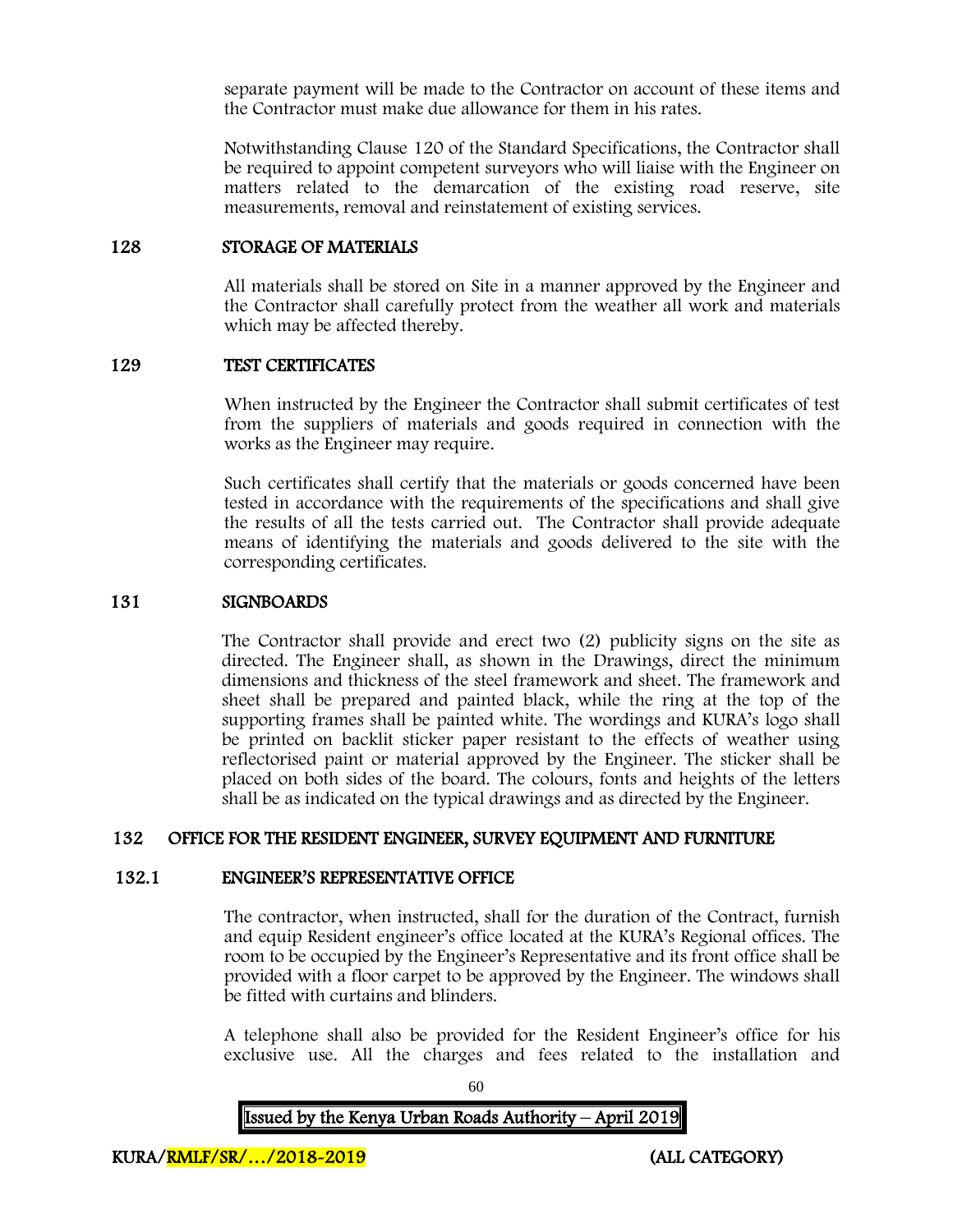maintenance of the telephone shall be deemed to have been included in the rates for providing and maintaining the Office. The Contractor will be reimbursed, separately, the cost of operating the telephone under appropriate bill item in the BoQ.

The offices shall be provided with day and night watchmen and security lights, the cost of which shall be deemed to have been included in the rates for the offices.

The Contractor may be instructed by the Engineer under clause 58 of the General Conditions of Contract to make payments of general receipted accounts for such items as stationery, stores, furniture and equipment, claims and allowances for supervision personnel and any miscellaneous claims or the Engineer may direct the Contractor to purchase or pay for the above. The Contractor will, on provision of receipts, be paid under appropriate bill items in the BoQ.

## The survey equipment to be provided would include:

| 1. Engineer's automatic level Wild NAK 2 or similar           | 2N <sub>O</sub> |
|---------------------------------------------------------------|-----------------|
| 2. Total station reading 1" with tripod and setting on        |                 |
| pole with datalogger and survey software to match             |                 |
| Total Station Datalogger. Include data transfer program,      |                 |
| and plotting modes, setting out calculations                  |                 |
| and Cogo facilities                                           | 1N <sub>o</sub> |
| 3. Levelling staff 5m. with levelling bubble Wild GNLE        |                 |
| or similar                                                    | 4No             |
| 4. 50m. steel band measuring tape                             | 2N <sub>O</sub> |
| 5. 30 m. linen measuring tape                                 | 2No.            |
| 6. 3m. aluminium straight edge                                | 2N <sub>O</sub> |
| 7. 1m. stainless steel straight edge                          | 1N <sub>o</sub> |
| 8. 100m. steel band tape                                      | 2No.            |
| 9. Draughtsman's stool                                        | 3No.            |
| 10. Complete set of highway curves                            | 1N <sub>o</sub> |
| 11. Programmable scientific calculators FX 880P or equivalent | 4No             |
| 12. Survey umbrella                                           | 2No.            |
| 13. Roll of tracing paper                                     | 10No            |
| 14. Protractor 360                                            | 2N <sub>O</sub> |
| 15. Graph paper A3 size                                       | 100No           |
| 16. Drawing table                                             | 2No.            |
| 17. Erasing shield                                            | 4No.            |
| 18. 3m. ranging rods                                          | 9N <sub>o</sub> |
| 19. Marker pens                                               | 30No.           |
|                                                               |                 |

The contractor may be directed to pay for stationery, equipment or reagents that are foresaid and also pay for servicing and repair of the laboratory equipment being used on the project.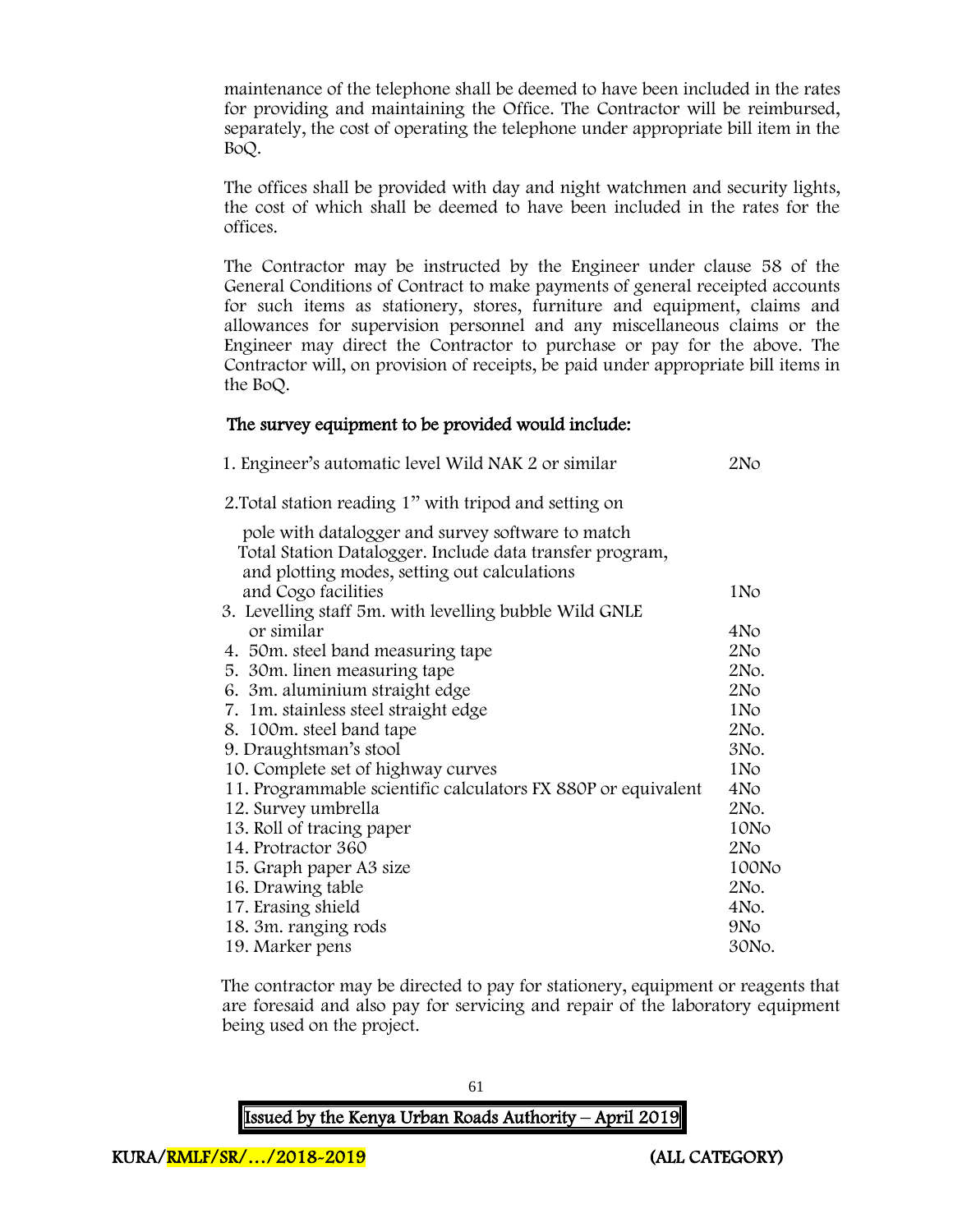The Contractor shall provide, install and maintain in a good state of repair, such survey and other equipment as listed for the duration of the contract.

Such equipment shall be of approved manufacture, and shall be made available to the Engineer for the Engineer's exclusive use throughout the Contract, not later than three (3) weeks after the Engineer's order to supply. All equipment shall be ready to use and complete to perform the tests. The equipment shall revert to the Employer on completion of the Contract.

Any delays to the Contractor or the Contractor's activities caused by the Engineer being unable to perform survey work, field or laboratory tests due to the contractor's failure to supply and/or maintain the said equipment shall be deemed to have been caused entirely by the Contractors own actions, and any consequences of such delays shall be interpreted as such.

The payment to comply with this requirement is provided in the Bill of Quantities and ownership of all equipment paid for as instructed above shall revert to the Employer after the completion of the Works.

Failure by the Contractor to provide or maintain the equipment shall make him responsible to bear all costs that may be incurred as a result of the Engineer's staff using alternative means of communication, including delays in supervision and approval of Works by the Engineer.

# 132.3 COMMUNICATION FOR THE ENGINEEER

# (a) Mobile phones

The Contractor shall provide, connect and maintain mobile phones for the exclusive use by the Engineer for the duration of the contract. The Contractor shall include for the cost of providing the mobile units complete with charger unit, "hands free" headset for each unit, connection to the network and all service charges applicable all as directed by the Engineer. The Contractor shall provide air-time with each mobile phone which shall be paid for under prime cost sum allowed for in the bills of quantities. The mobile telephones shall be WAP enabled with e-mail capabilities and integrated camera of a minimum of 3.0 mega pixels. Payment for these mobiles and associated costs is included in the Bill of Quantities, and ownership of mobile phones will revert to the Employer after completion of the Works.

# (b) Internet and e-mail services

Where directed, the contractor shall provide 24 hours terrestrial or wireless internet connectivity with minimum throughput speed of 128kilobytes per second for the exclusive use by the Engineer, including all accessories and Terminal Equipment and pay for all associated installation, maintenance and usage charges throughout the duration of the contract.

The contractor shall allow for the provision and maintenance of internet connectivity and associated costs as per Appendix to item 1.17 of the Bills of Quantities.

# 137 ATTENDANCE UPON THE ENGINEER AND HIS STAFF

In addition to the staff stated in Clause 135, the following staff will be provided for the supervision of work: 1No. Artisans, 2No. Labourers, 1No. Office assistants, 2No. Lab attendants. Additional attendant staff, as required by the Engineer, shall be paid for under Item 01-80-030 of the Bill of Quantities.

> Issued by the Kenya Urban Roads Authority – April 2019

62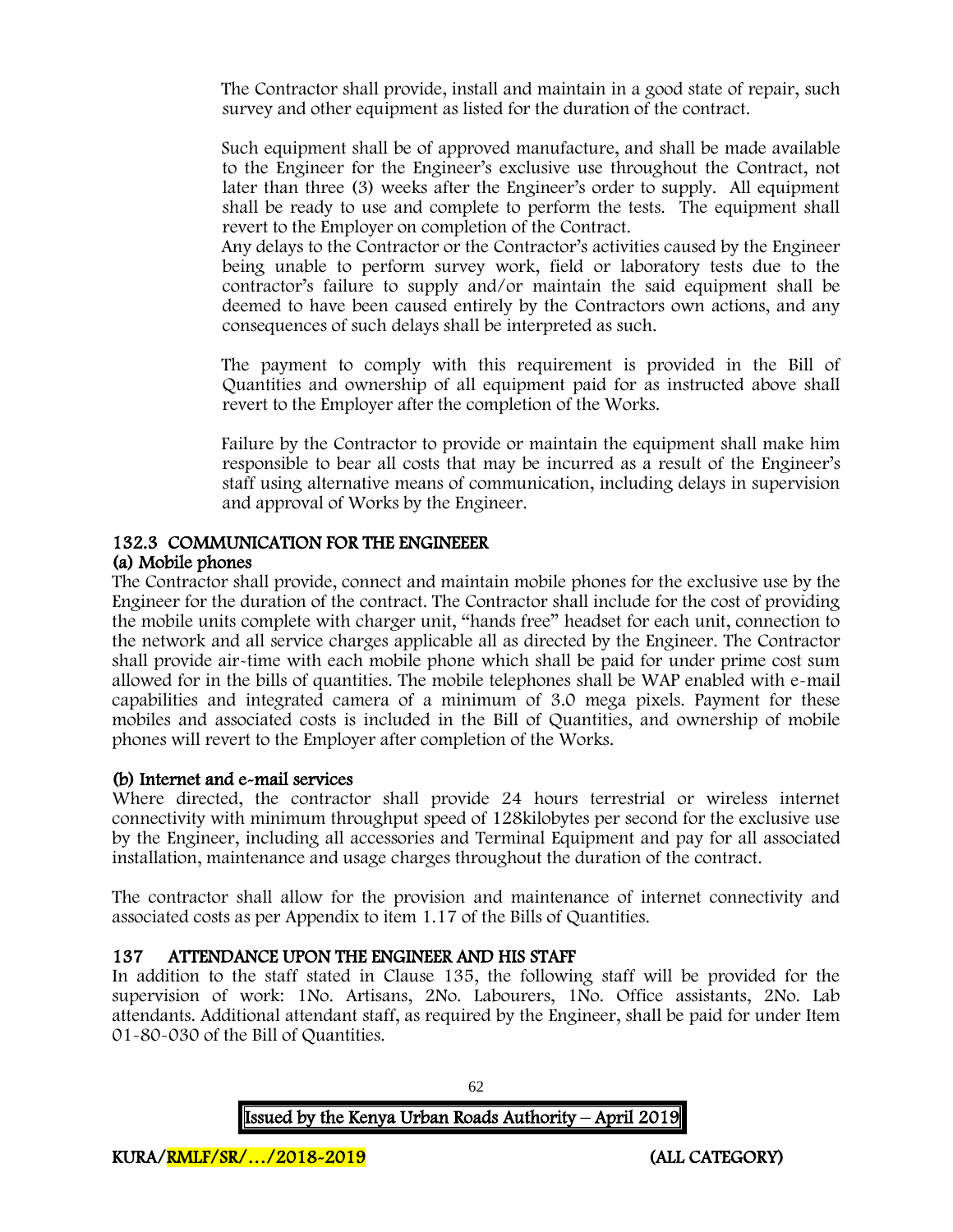# 138 VEHICLES AND DRIVERS FOR THE ENGINEER AND HIS STAFF AND METHOD OF PAYMENT

In addition to provisions of the Clause 138 of the Standard Specification, the Contractor shall when instructed, provide and maintain in good working condition for the exclusive use of the Engineer and his staff throughout the Contract, the following types and numbers of brand new vehicles or as specified. The Engineer shall approve the type of vehicles and confirm the number of each type to be provided. The Contractor shall insure the vehicles comprehensively for any licensed drivers and shall provide competent drivers during normal working hours and whenever required by the Engineer. The cost of provision of the vehicle shall be inclusive of the first 4,000 kilometers travelled in any month.

. Should any vehicle supplied not be in roadworthy condition, the Contractor shall provide an acceptable equivalent replacement vehicle until such a time as the original vehicle is repaired to the satisfaction of the Engineer and returned for use.

# (a) Type 1 Vehicles (Double Cabin 4WD Pick up)

Type 1 Vehicles should be four Wheel Drive (4WD), with power assisted steering, Double wishbone independent suspension at front axle and rigid axle with leaf springs at rear, diesel propelled engine maximum 2,500 cc. The starting mileage of the vehicles shall not exceed 60,000km odometer reading. The vehicles should be fitted with other accessories below:

- (a) Spare tyre and wheel jack;
- (b) FM radio and CD player;
- (c) Power Windows;
- (d) Full Air-conditioning;
- (e) Immobilizer and antitheft security system;
- (e) Driver and passenger SRS Airbags;
- (f) Canvas cover over the carrying deck at the back.

At the end of the contract, all type 1 vehicles shall revert to the Contractor.

# (c) Type 2 Vehicles (station wagon/saloon)

Specifications for Type 2 Vehicles shall be station wagon/saloon vehicles; petrol propelled engine maximum 1,800 cc. The starting mileage of the vehicles shall not exceed 60,000km odometer reading. shall in addition be fitted with a fibre glass body or similar and two columns of sitting benches on the carting deck at the back.

The Contractor shall insure comprehensively the vehicles for any licensed drivers and shall provide competent drivers during normal working hours and whenever required by the Engineer.

At the end of the contract, all type 2 vehicles shall revert to the Contractor.

Payment of vehicle shall be per vehicle month in item 01-80-017/18 of the BOQ.

# 139 MISCELLANEOUS ACCOUNTS

The Contractor maybe instructed by the Engineer to make payments of general miscellaneous accounts for such items as stationary, stores and equipment and miscellaneous supervision

63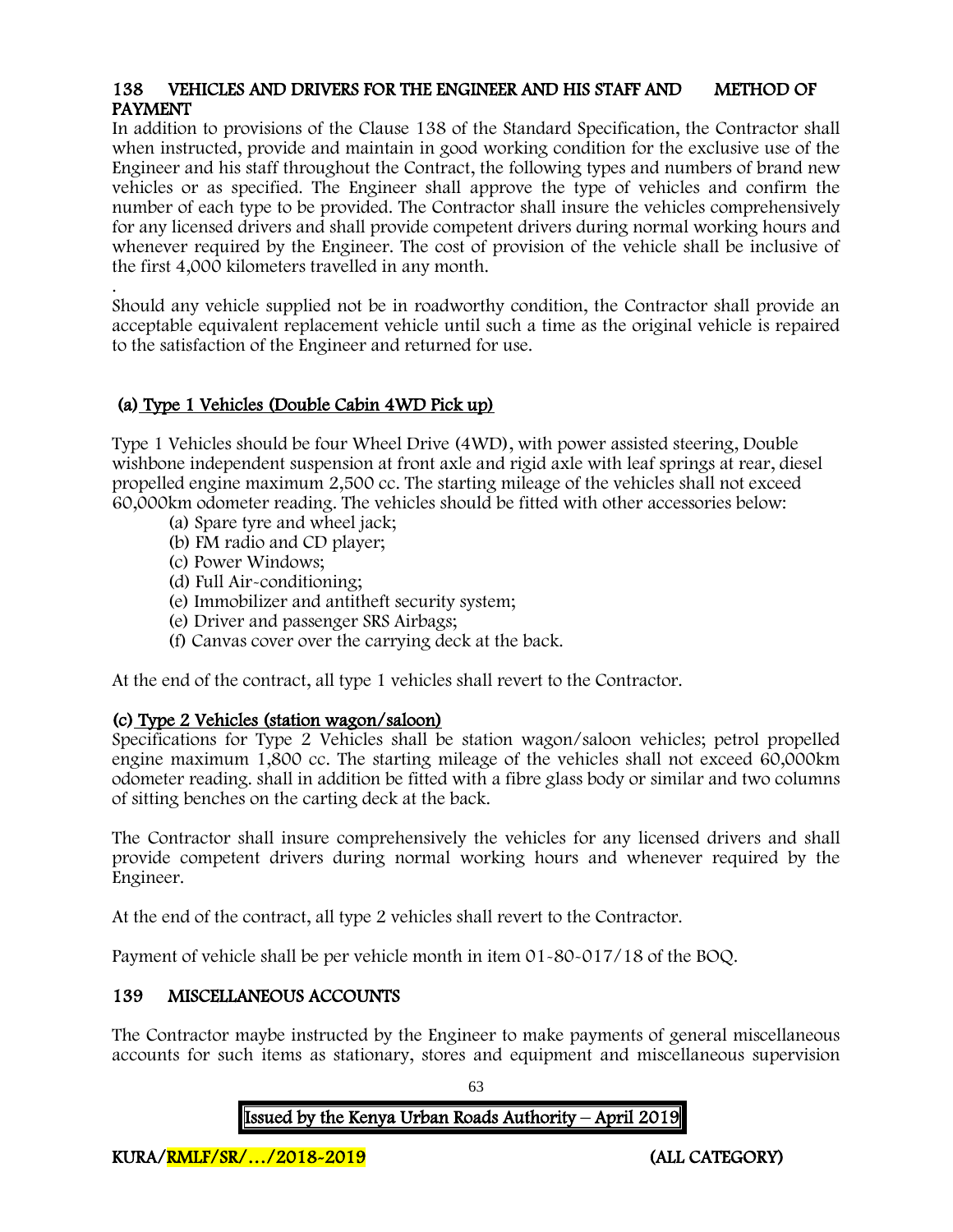personnel and claims or the Engineer may direct the Contractor to purchase or pay for the above. The Contractor will be paid on a prime cost basis plus a percentage for overheads and profits under appropriate items in the Bills of Quantities.

# 142 ENVIRONMENTAL PROTECTION

The Contractor shall comply with the Statutory Regulations in force in Kenya regarding environmental protection and waste disposal, and shall liaise with the National Environmental Management Agency (NEMA).

The Contractor shall ensure so far as is reasonably practicable and to the satisfaction of the Engineer; that the impact of the construction on the environment shall be kept to a minimum and that appropriate measures are taken to mitigate any adverse effects during the construction.

- (a) The Contractor shall exercise care to preserve the natural landscape and shall conduct his construction operations so as to prevent any unnecessary destruction, scarring, or defacing of the natural surroundings in the vicinity of the work. Except where clearing is required for permanent works, all trees, native shrubbery, and vegetation shall be preserved and shall be protected from damage by the Contractor's construction operations and equipment. All unnecessary destruction, scarring, damage or defacing resulting from the Contractor's operations shall be repaired, replanted, reseeded or otherwise corrected as directed by the Engineer, and at the Contractor's expense.
- (b) The Contractor shall ensure that measures are in place to control soil erosion and water pollution, by use of berms, dykes, silt fences, brush barriers, dams, sediment basins, filter mats, netting, gravel, mulches, grasses, slope drains, contour banks, and other erosion control devices and methods. Temporary erosion control provisions shall be coordinated with permanent erosion control features to assure economical, effective and continuous measures throughout the period of the works. The Contractor's attention is drawn to the requirements of Clause 502, in that works need to be progressively finished so that permanent vegetation can establish quickly to mitigate soil erosion and erosion of drains.
- (c) The Contractor shall provide all the labour, equipment, materials, and means required and shall carry out proper and efficient measures wherever and as often as necessary to minimise the dust nuisance.
- (d) The Contractor shall comply with all applicable Kenyan laws, orders and regulations concerning the prevention, control and abatement of excessive noise. Blasting, use of jackhammers, pile driving, rock crushing, or any other activities producing highintensity impact noise may be performed at night only upon approval of the Engineer.
- (e) Immediately after extraction of materials, all borrows pits shall be backfilled to the satisfaction of the Engineer. In particular borrow pits near the project road shall be backfilled in such a way that no water collects in them.
- (f) Spilling of bitumen fuels Oils and other pollutants shall be cleared up.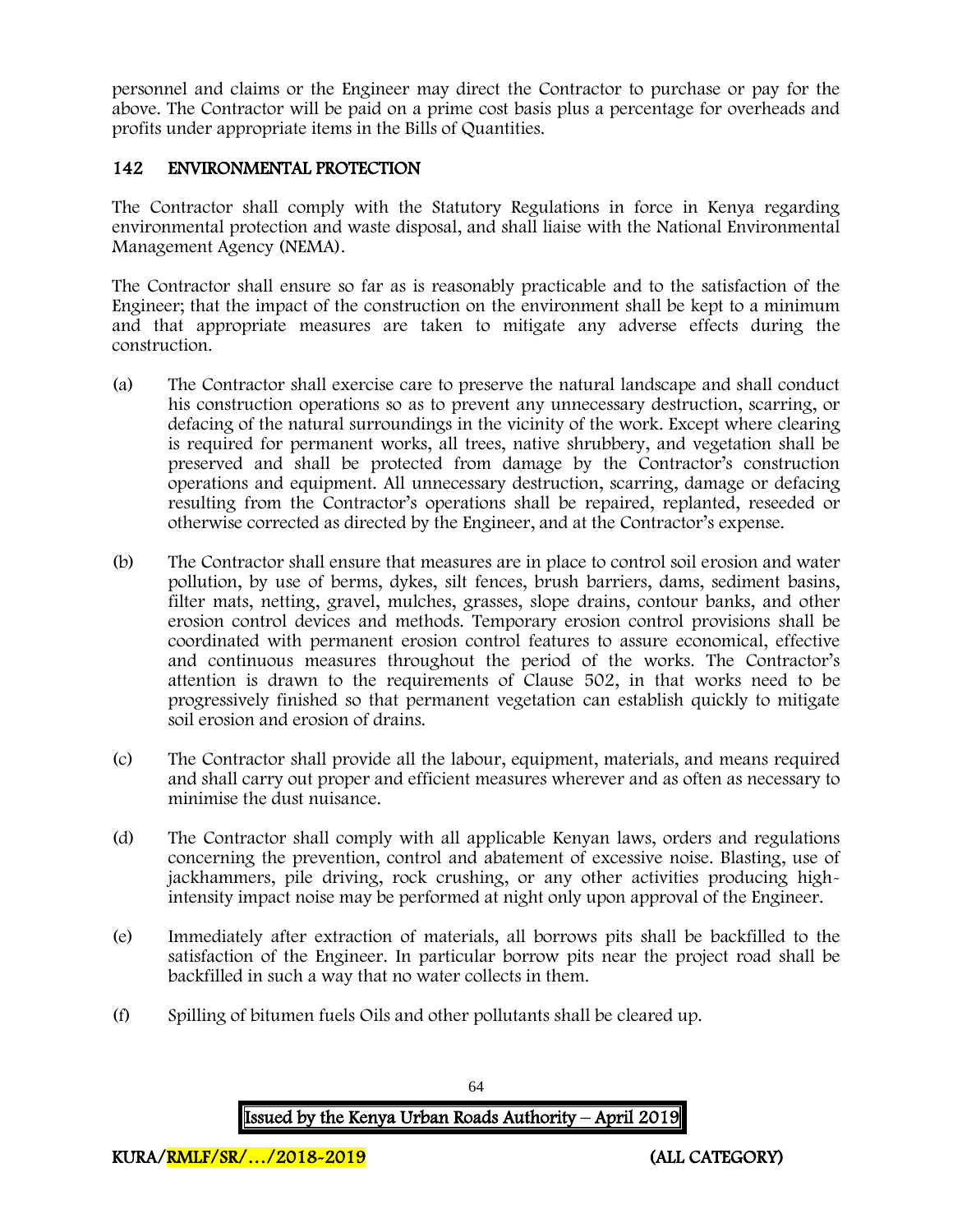(g) The Contractor's attention is drawn to the requirements of the Standard Specification in regard to the environment and in particular to the following clauses:

| Clause 115: Construction Generally                                  |
|---------------------------------------------------------------------|
| Clause 116: Protection from Water                                   |
| Clause 136: Removal of Camps                                        |
| Clause 605: Safety and Public Health Requirements Clause            |
| Clause 607: Site Clearance and Removal of Topsoil and<br>Overburden |

(h) No additional payment will be made to the Contractor to cover costs arising from the requirements for this Clause and the Contractor must include these costs in the rates inserted into the Bills of Quantities.

## 143 STAFF TRAINING

The Contractor shall allow for training of engineers, technicians and other support staff as may be instructed by the Engineer.

The payment of the allowances of such staff shall be made as instructed by the Engineer under the relevant provisions in the Bills of Quantities.

Issued by the Kenya Urban Roads Authority – April 2019

65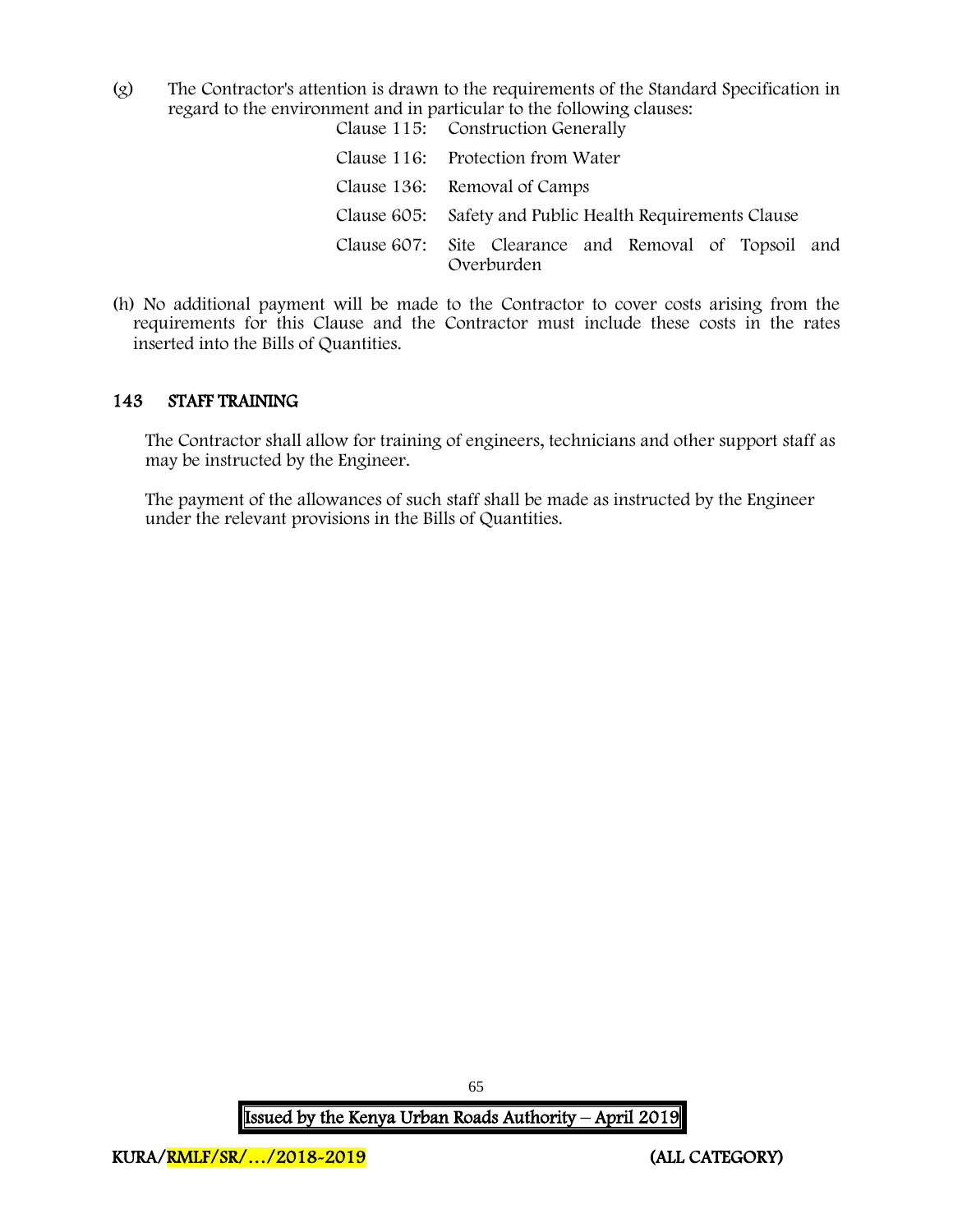# SECTION 2 - MATERIALS AND TESTING OF MATERIALS

All materials testing shall be in accordance with Section 2 of the Standard Specifications.

# SECTION 3 - SETTING OUT & TOLERANCES

# 301 SETTING OUT

a) In addition to the provisions of clause 3.01(a) if the traverse points to be used for the setting out are close to the existing carriageway and interfere with construction works then the Contractor will have to relocate them to a location where they will not be disturbed. The coordinates and heights of all traverse points so located shall be listed and provided to the Engineer for checking and/or approval. Contractor shall also monument the new centreline every 200m along straight and all salient points along curves by a pin in the concrete beacon before commencement of any works.

The road reserve boundary posts shall have 12mm diameter steel pins embedded in concrete, 200mm long with 25mm exposed to the air, sticking out form its top surface. This pin shall be co-ordinated and heighted and result of the same shall be provided to the Engineer for approval. Cost of these works shall be included in the rates as no separate item has been provided.

Commencement of the works shall not be permitted until this basic survey data has been provided and approved by the Engineer for at least 2 Kms of the road.

#### b) Detailed Setting Out

Reference pegs shall be 50mm by 50mm in section 600mm long driven 400mm firmly into ground and painted white above the ground. The offset from centre line shall be indicated by small nail 20mm to 25mm long with its head driven flush with the top of the peg.

Chainages, offset and reference elevation shall be clearly indicated to the sides of the peg to the satisfaction of the Engineer.

After cutting of benches and prior to commencement of earthworks or subgrade works, Contractor shall take cross-sections again and submit the copy of the same to Engineer for agreement. These cross-sections shall then be used as basis of measurement for all subsequent layers, unless otherwise stated.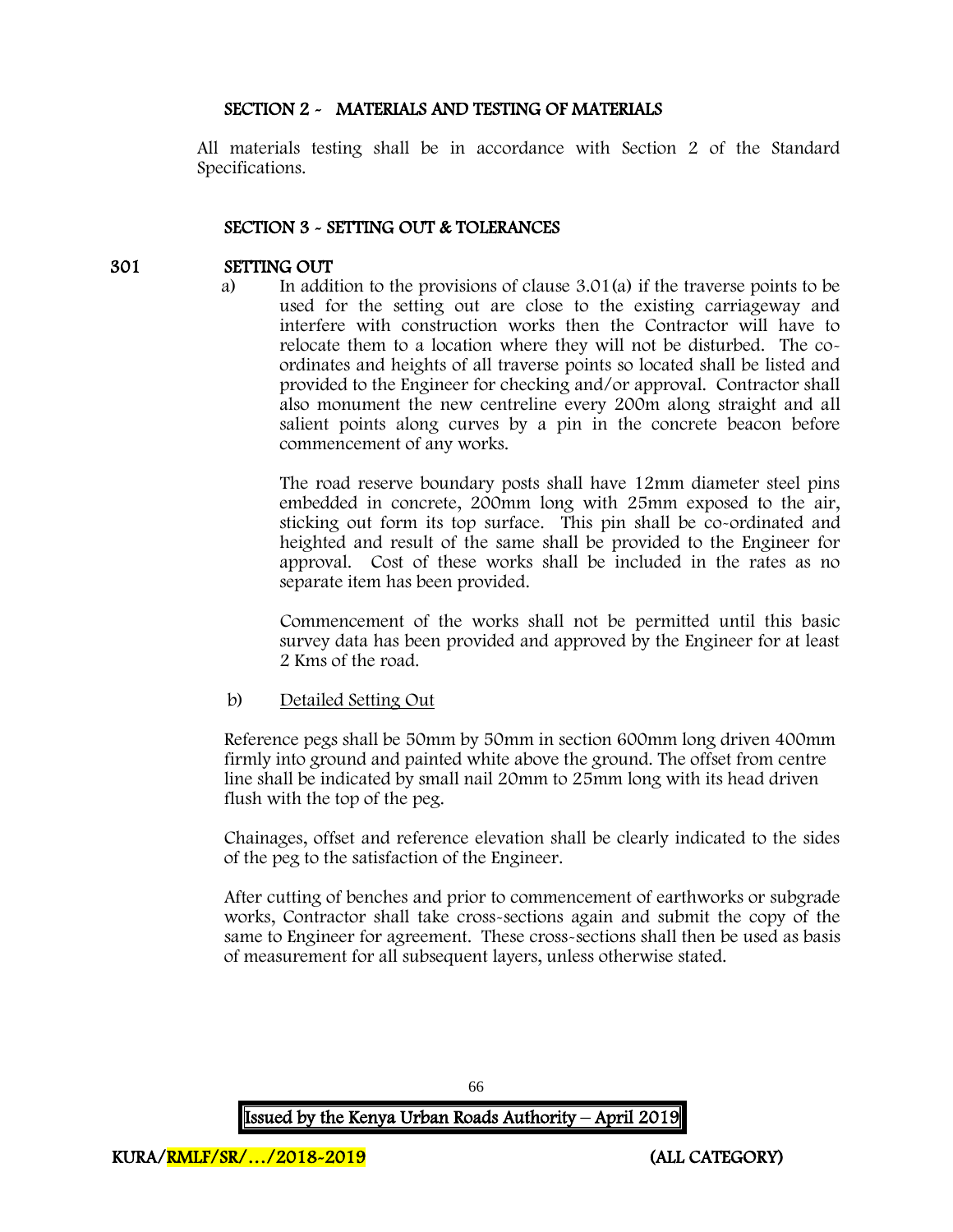# SECTION 4- SITE CLEARANCE AND TOP SOIL STRIPPING

#### 401 SITE CLEARANCE

Site Clearance shall be carried out as directed by the Engineer.

# 402 REMOVAL OF TOPSOIL

Topsoil shall include up to 200mm depth of any unsuitable material encountered in existing or newly constructed drains, drainage channels, and accesses.

#### 403 REMOVAL OF STRUCTURES, FENCES AND OBSTRUCTIONS

When instructed by the Engineer, the Contractor shall demolish or remove any structure and payment for this shall be made on day works basis.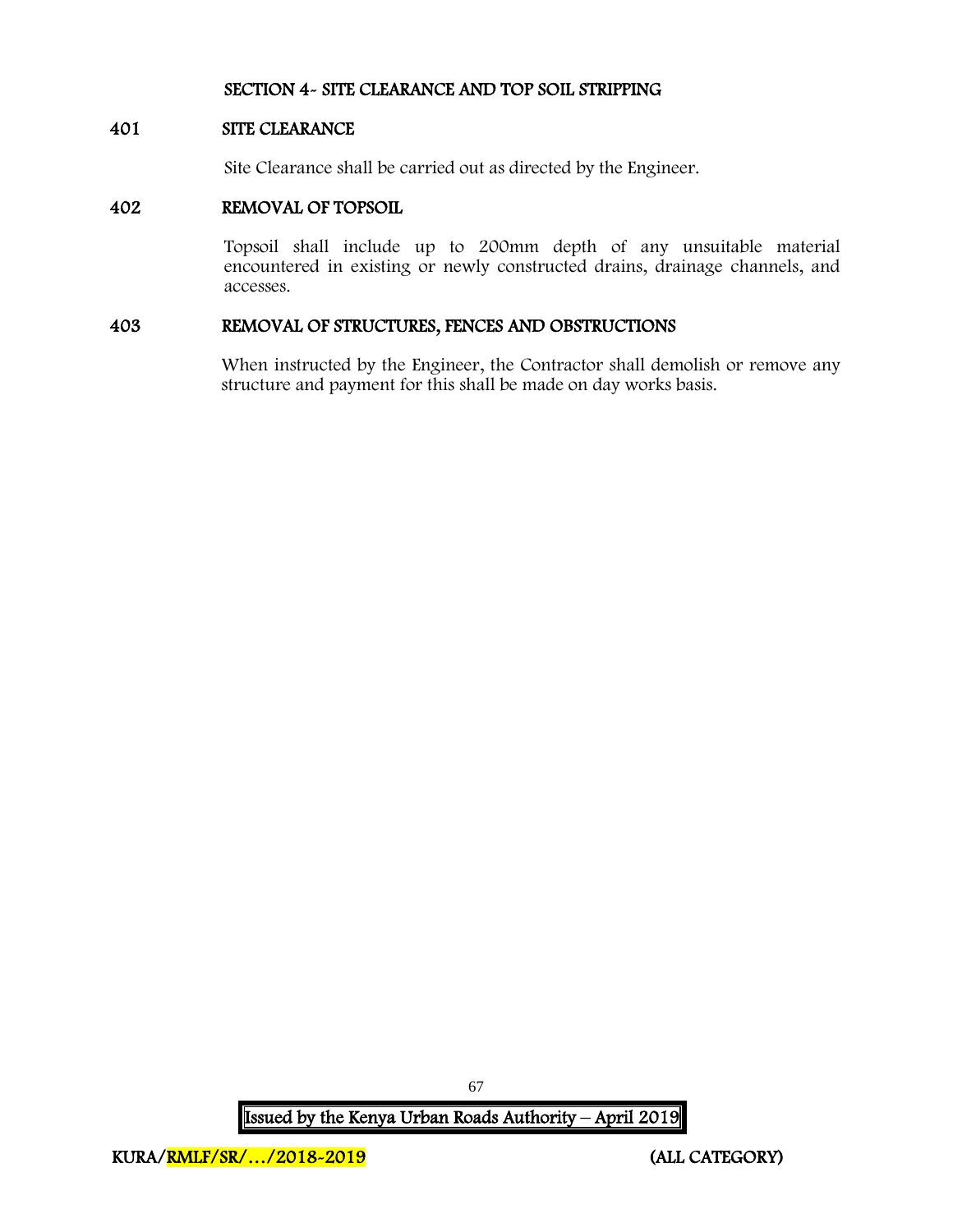## SECTION 5 - EARTHWORKS

#### 504 PREPARATION PRIOR TO FORMING EMBANKMENT

Where benching is required for existing pavement to accommodate earthworks subgrade or subbase for widening the road, the rate for compaction of existing ground shall be deemed to cover this activity.

Excavation in the pavement of the existing road shall be kept dry. In the event of water penetrating the underlying layer, construction of the subsequent layers shall be postponed until the underlying layers are dry enough to accommodate the construction plant without deforming or otherwise showing distress.

Step construction shall be carried out per layer at the joint where excavating both vertically and perpendicular to the direction of the travel. The step shall be 500mm perpendicular to the direction of the travel and 150mm vertical unless otherwise instructed by the Engineer.

Special care shall be taken when compacting the new material at the joint ensuring that specified density is achieved.

#### 505 CONSTRUCTION OF EMBANKMENTS

Only material approved by the Engineer shall be used for fill in embankments. Material with high swelling characteristics or high organic matter content and any other undesirable material shall not be used, unless specifically directed by the Engineer. Unsuitable material shall include:

- (i) All material containing more than 5% by weight or organic matter (such as topsoil, material from swamps, mud, logs, stumps and other perishable material)
- (ii) All material with a swell of more than 3% (such as black cotton soil)
- (iii) All clay of plasticity index exceeding 50.
- (iv) All material having moisture content greater than 105% of optimum moisture content (Standard Compaction)

Subgrade: Shall mean upper 300mm of earthworks either insitu or in fill and subgrade shall be provided for as part of earthworks operation and payment shall be made as "fill". The material for subgrade shall have a CBR of not less than 8% measured after a 4 day soak in a laboratory mix compacted to a dry density of 100% MDD (AASHTO T99) and a swell of less than 1%.

Subgrade repair: Where directed by the Engineer, any localized failure in the subgrade shall be repaired by filling in selected soft, hard or natural of minimum CBR 30% and compacted in accordance with clauses in the specifications applying to normal subgrade.

| <b>Issued by the Kenya Urban Roads Authority – April 2019</b> |
|---------------------------------------------------------------|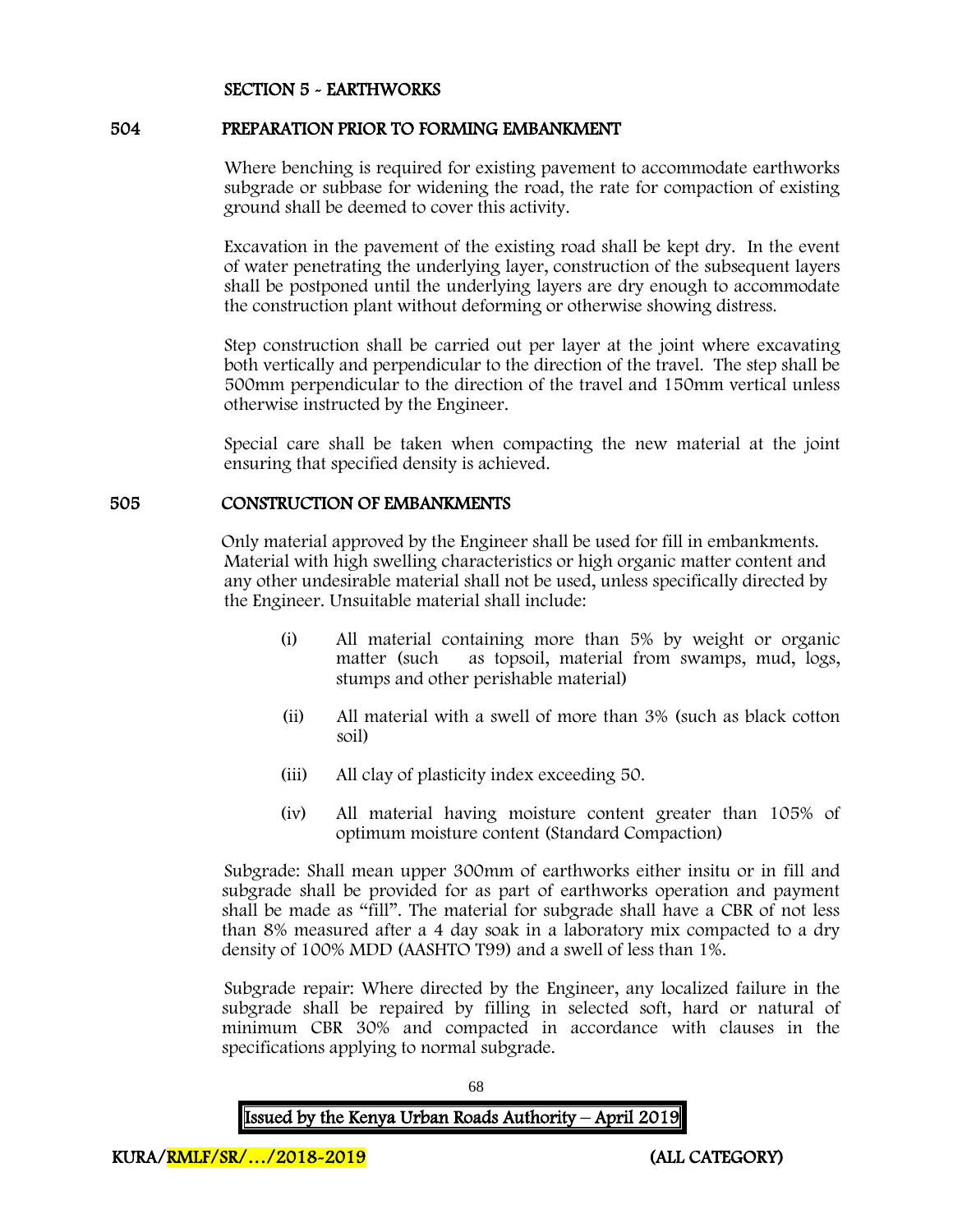Embankment repair: Where directed by the Engineer, any localized filling in soft, hard or natural; selected material requirements shall be executed in accordance with Clause 505.

## 508 COMPACTION OF EARTHWORKS

At pipe culverts, all fill above ground level around the culverts shall be compacted to density of 100% MDD (AASHTO T.99) up to the level of the top of the pipes or top of the surround(s), if any and for a width equal to the internal diameter of the pipe on either side of the pipe(s) or surround(s) as applicable.

At locations adjacent to structures, all fill above ground level upto the underside of the subgrade shall be compacted to density of 105% MDD (AASHTO T.99). In case of fill around box culverts this should be carried out for the full width of the fill and for a length bounded by the vertical plane passing through the ends of the wingwalls.

Notwithstanding the provision of clause 503 of the standard Specification, Compaction of subgrade material (i.e. material immediately below formation) in cut areas shall not be carried out by the contractor in areas where the formation is formed in hard material, unless specific instructions to the contrary are issued by the Engineer.

Where improved sub-grade material shall be required, this shall be compacted and finished to the same standards and tolerances as those required for normal subgrade and clauses in the specifications applying to normal subgrade shall also apply.

#### 511 BORROW PITS

The first part of the Standard Specification is amended as follows:-

Fill material which is required in addition to that provided by excavation shall be obtained from borrow pits to be located and provided by the Contractor but to the approval of the Engineer contrary to what has been stated.

#### 517 MEASUREMENT AND PAYMENT

Notwithstanding the provisions of clause 517 of the standard specifications, the rate for compaction of fill in soft material shall allow for the requirements of clause 508 of the special specification and no extra payment shall be made for compaction around pipe culverts (100% MDD AASHTO T.99).

69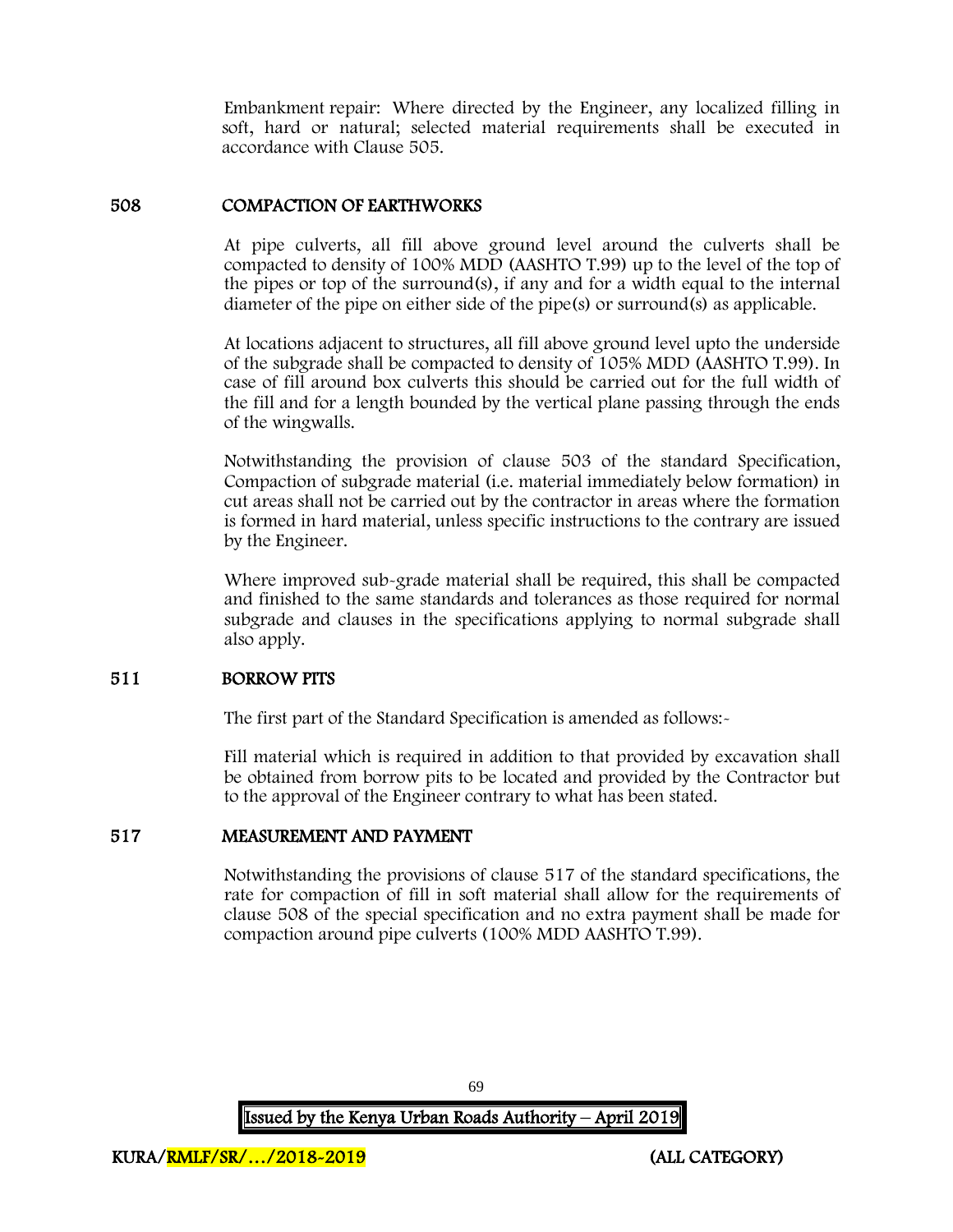# SECTION 6 - QUARRIES, BORROW PITS, STOCKPILES AND SPOIL AREAS

#### 601 GENERAL

Notwithstanding any indications to the contrary in the Standard specification the Engineer will not make available to the Contractor any land for quarries, borrow pits, stockpiles and spoil areas, except for those areas in road reserves specifically approved by him.

The contractor will be entirely responsible for locating suitable sources of materials complying with the Standard and Special Specifications, and for the procurement, Wining, haulage to site of these materials and all costs involved therein. Similarly the contractor will be responsible for the provision and costs involved in providing suitable areas for stockpiling materials and spoil dumps. Should there be suitable sites for spoil dumps or stockpiles within the road reserve forming the site of the works the Contractor may utilise these subject to the approval of the Engineer.

No additional payment will be made to the Contractor to cover costs arising from the requirements for this Clause and the Contractor must include these costs in the rates inserted into the Bills of Quantities.

#### 602 MATERIAL SITES

The information on possible material sites is given for the general guidance of bidders. Bidders are however advised to conduct their own investigation as the information contained therein is neither guaranteed nor warranted

## 603 PROVISION OF LAND

Notwithstanding any indications to the contrary in the Standard specification the Engineer will not make available to the Contractor any land for quarries, borrow pits, stockpiles and spoil areas, except for those areas in road reserves specifically approved by him.

The contractor will be entirely responsible for locating suitable sources of materials complying with the Standard and Special Specifications, and for the procurement, Wining, haulage to site of these materials and all costs involved therein. Similarly the contractor will be responsible for the provision and costs involved in providing suitable areas for stockpiling materials and spoil dumps. Should there be suitable sites for spoil dumps or stockpiles within the road reserve forming the site of the works the Contractor may utilise these subject to the approval of the Engineer.

No additional payment will be made to the Contractor to cover costs arising from the requirements for this Clause and the Contractor must include these costs in the rates inserted into the Bills of Quantities.

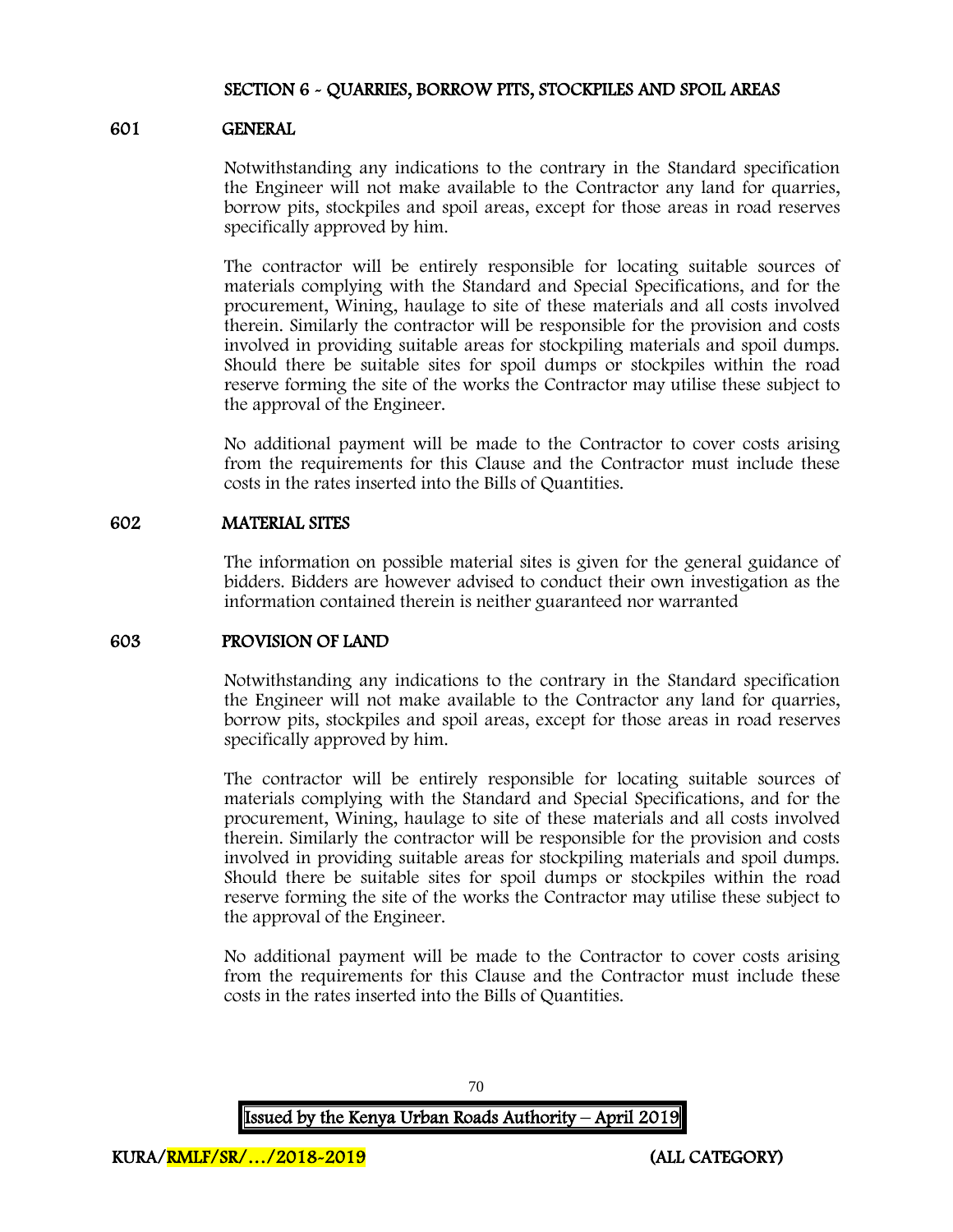# 605 SAFETY AND PUBLIC HEALTH REQUIREMENTS

In addition to clause 605, the contractor shall allow for professionals to conduct lectures to the workers regarding the spread of HIV/Aids.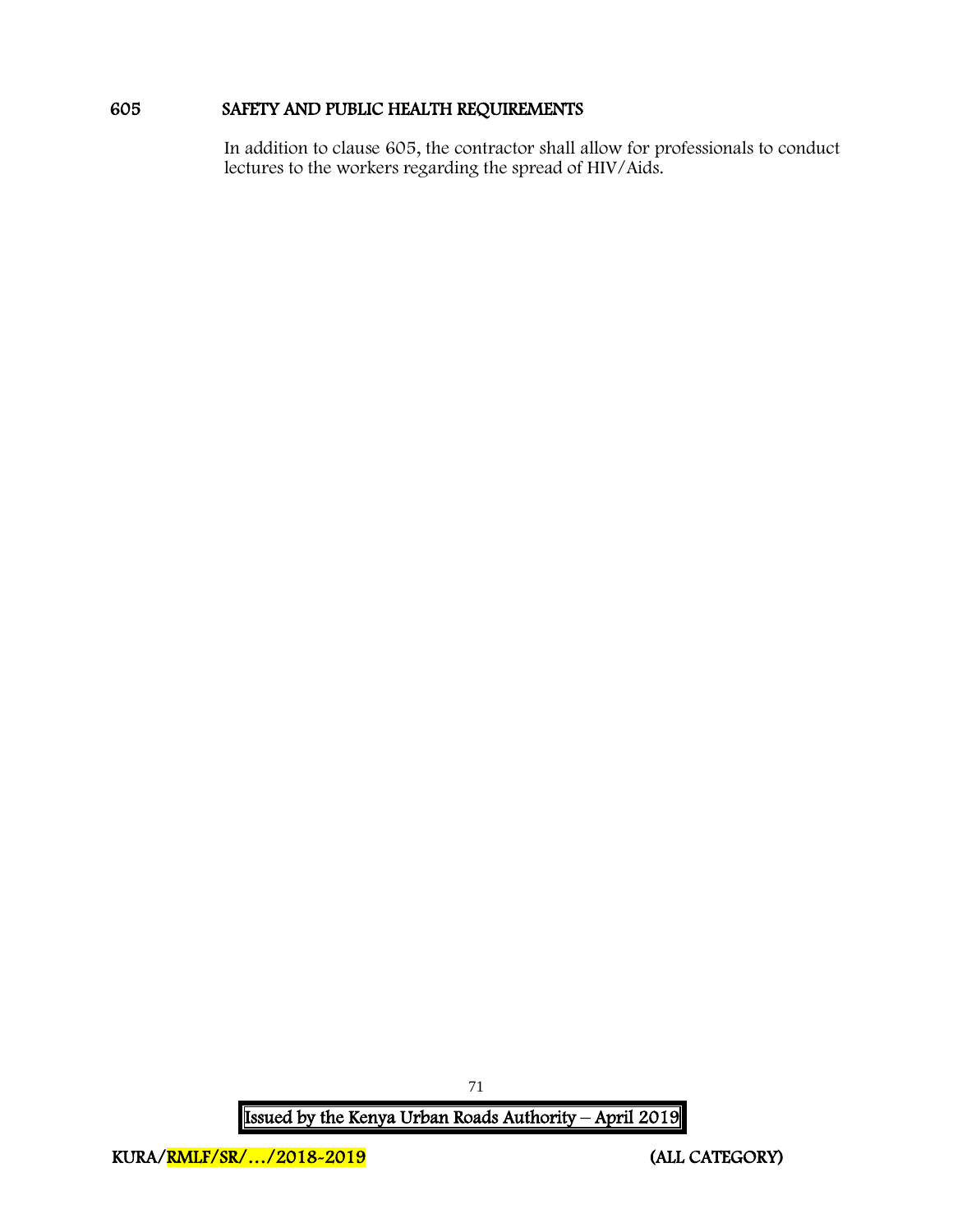## SECTION 7 - EXCAVATION AND FILLING FOR STRUCTURES

#### 703 EXCAVATION OF FOUNDATIONS FOR STRUCTURES

Unless otherwise instructed by the Engineer, all excavated surfaces in material other than hard material, on which foundations for structures shall be placed, shall be compacted to 100% MDD (AASHTO T.99) immediately before structures are constructed.

Paragraph 4, last line:  $\sim$  Replace "95%" with "100%".

#### 707 BACKFILLING FOR STRUCTURES

Unless otherwise instructed by the Engineer, all backfilling material shall be compacted to a minimum of 100% MDD (AASHTO T.99).

#### 709 EXCAVATIONS FOR RIVER TRAINING AND NEW WATER COURSES

Payments for river training and establishment of new watercourses shall only be made where such work constitute permanent works. Works done for road deviation or other temporary works shall not qualify for payment.

#### 710 STONE PITCHING

Stone pitching to drains, inlets and outlets of culverts to embankments and around structure shall consist of sound unweathered rock approved by the Engineer.

The stone as dressed shall be roughly cubical in shape with minimum dimensions of 150 x 150mm for normal thickness of stone pitching.

The surface to receive the pitching shall be compacted and trimmed to slope and the stone laid, interlocked and rammed into the material to give an even finished surface.

In areas where stone pitching has been damaged, the Contractor shall identify such areas and notify the Engineer for his agreement of the extent of the Works required and his approval and instructions to proceed with the Works. Stone Pitching Repair and Reconstruction shall be carried out in accordance with Clause 710 of the Standard Specifications.

The Works shall involve removal of the damaged stone pitching and reconstruction of the said areas in accordance with Clause 710 of the Standard Specifications by use of the sound salvaged material together with any necessary additional material where all such materials shall comply with Section 7 of the Standard Specifications.

Contrary to clause 713 of the standard specifications, the rates inserted for stone pitching shall allow for grouting.

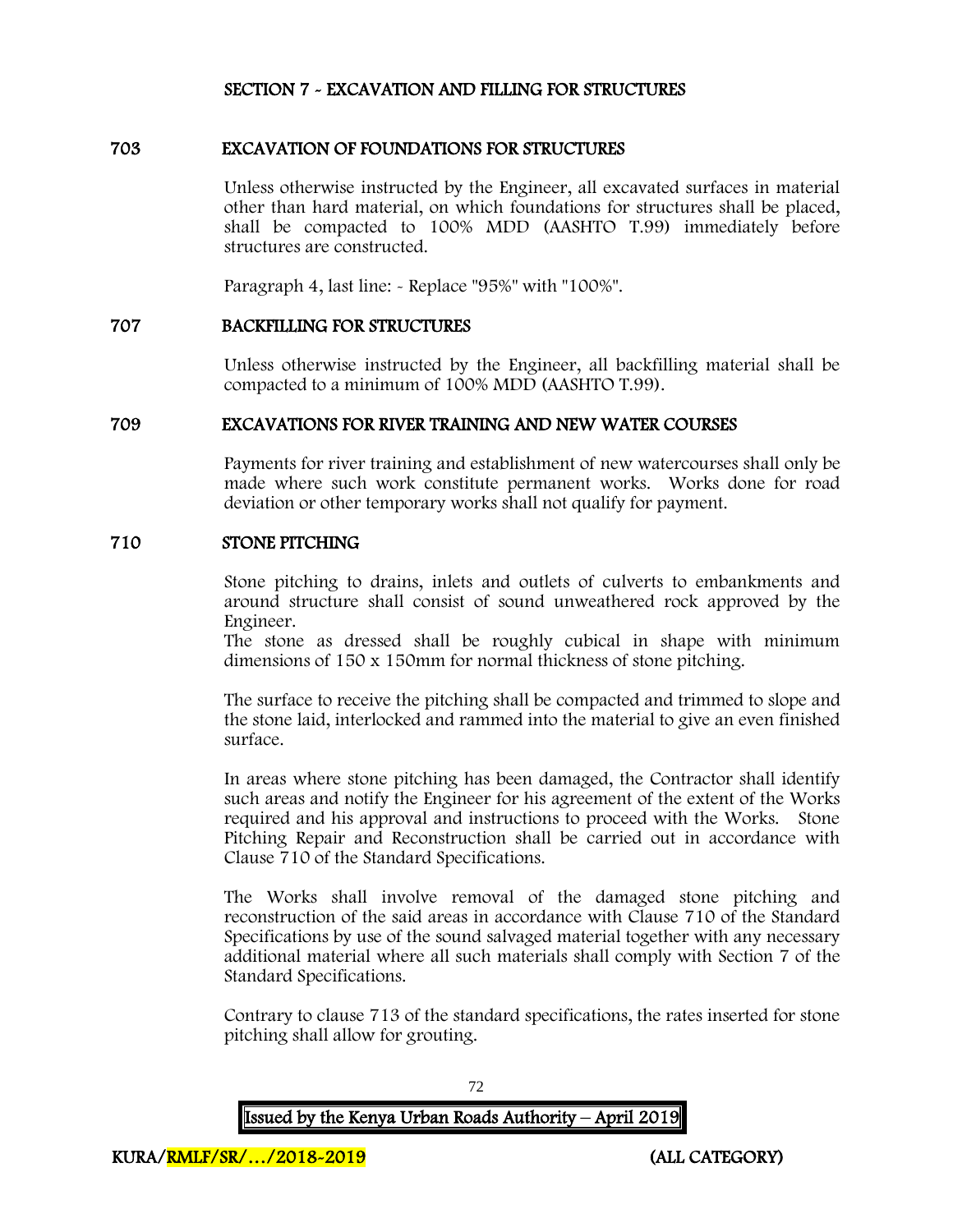### 711 GABIONS

Where instructed by the Engineer the Contractor will install gabions as protection works to washout areas or bridge Piers and or Abutments. Gabions shall be constructed in accordance with Clause 711 of the Standard Specification.

I n cases where existing gabions have been damaged, the Contractor shall identify them and notify the Engineer for his agreement of the extent of the Work required and his approval and instructions to proceed with the Works.

The Works shall involve removal of the damaged gabions / rocks, excavation to the correct levels and grades as directed by the Engineer, and in accordance with Clause 711 of the Standard Specifications and reconstruction with new gabions and other necessary materials as necessary. The damaged gabions shall be recovered and transported to the nearest KURA'S Yard or M.O. R &P.W Department depot.

### 712 RIP-RAP PROTECTION WORK

Quarry waste or similar approved material shall be used to backfill scoured and eroded side, outfall and cut-off drain. The material shall be compacted to form a flat or curved surface preparatory to stone [pitching of drainage channels, existing and new scour checks as directed by the Engineer.

The surface to receive the pitching shall be compacted and trimmed to slope and the stone hand laid, interlocked and rammed into the material to give an even finished surface. The interstices of the Pitching shall be rammed with insitu material. The insitu material immediately behind the pitching shall be compacted to minimum density of 100% MDD compaction (AASHTO T.99)

### 714 BACKFILL BELOW STRUCTRURES

Where instructed this shall be carried out in compliance with the requirements of Clause 507 and 804 of the Standard Specification.

## SECTION 8 - CULVERTS AND DRAINAGE WORKS

### 801 SCOPE OF SECTION

The operations specified in this section apply to the installation of drainage works and reinstatement and improvement of the same.

In addition, this Section covers: -

Extending of existing 450mm, 600mm and 900mm diameter pipes to be compatible with the increased road width or access.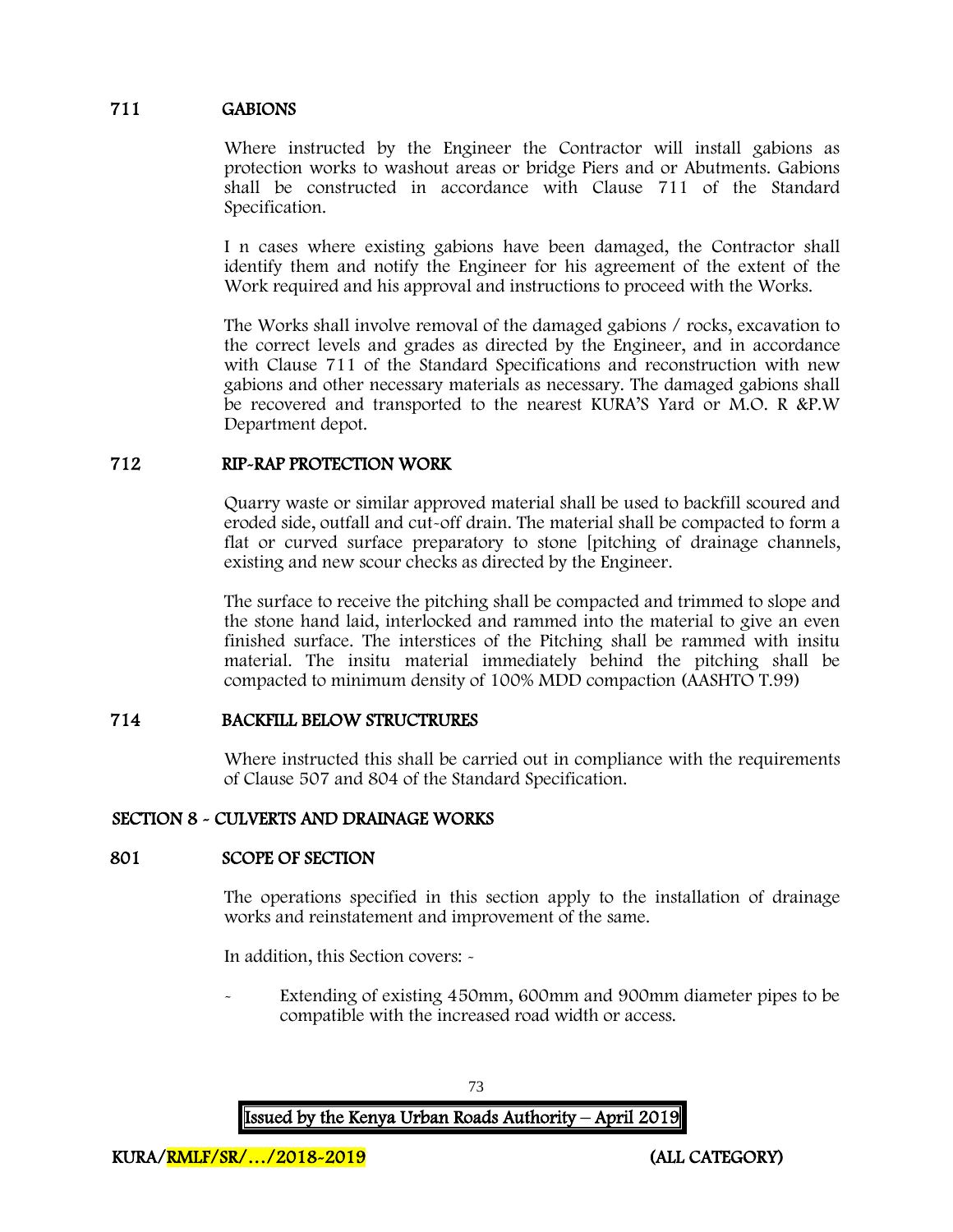Desilting and cleaning of existing pipes and outfall drains to make them free flowing.

### 804 EXCAVATION FOR CULVERTS AND DRAINAGE WORKS

In the Standard Specifications, make the following amendments: -

- (a) In paragraph 6, line 3, and in paragraph 7, line 5 and in paragraph 11, line 6, delete "95%" and insert "100%".
- (b) Removal of Existing Pipe Culverts

Where instructed by the Engineer, the Contractor shall excavate and remove all existing blocked or collapsed culvert pipes of 450mm, 600mm and 900mm diameter including concrete surround, bedding, inlet and outlet structure.

The void left after removal of culvert pipes shall be widened as necessary to accommodate new concrete bedding, pipe and haunching.

The payment of this work shall be per linear metre of pipes removed, and the volume in m<sup>3</sup> of inlet/outlet structure removed. The void left by removal of these pipes shall be carefully preserved in order to accommodate replacement of 450mm, 600mm or 900mm diameter pipe culverts as shall be directed by the Engineer.

- (c) Removal of Other Existing Drainage Structures When instructed by the Engineer, the Contractor shall demolish or remove any other structure and payment for this shall be made on day work basis.
- (d) Excavation for Culverts and Drainage Works The Contractor shall carry out all excavations for new culverts and drainage works to the lines, levels, inclinations, and dimensions shown on the drawings or as instructed by the Engineer.

### 805 EXCAVATION IN HARD MATERIAL

In the Standard Specifications, Sub-clauses 805(a) and 805 (b) delete "95%" and insert "100%".

In sub-clause 809(a), paragraph 1, line 1, substitute "95%" with "100%".

In sub-clause 809(c), paragraph 2, line 4, between the words "compacted" and "and shaped" insert the words "to 100% MDD (AASHTO T.99)".

Hard material is material that can be excavated only after blasting with explosives or barring and wedging or the use of a mechanical breaker fitted with a rock point in good condition and operated correctly. Boulders of more than 0.2m<sup>3</sup> occurring in soft material shall be classified as hard material.

> 74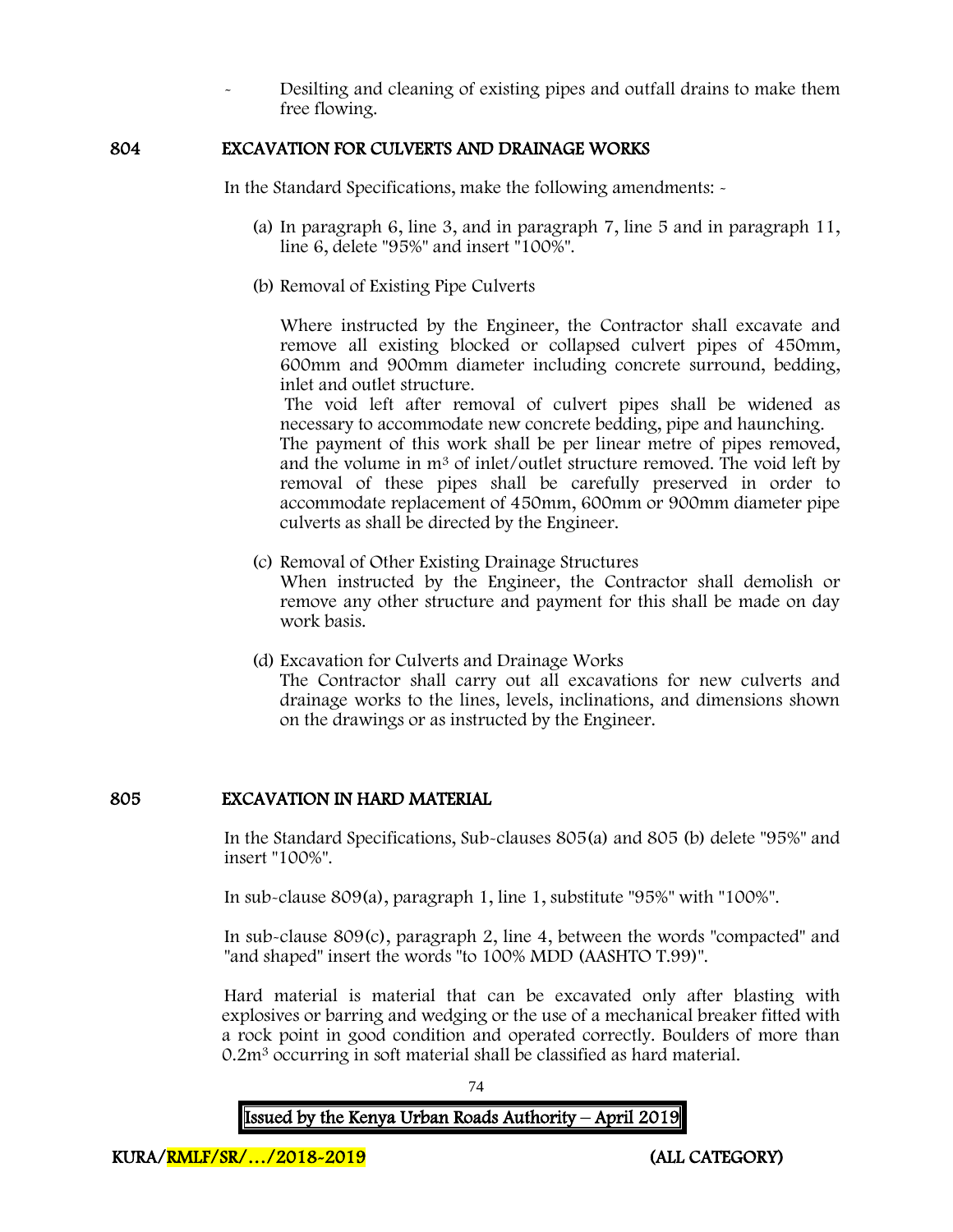#### 809 BEDDING AND LAYING OF PIPE CULVERTS

Concrete pipes shall be laid on a 150mm thick concrete bed of class 15/20 and the pipes shall be bedded on a 1:3 cement: sand mortar at least 50mm thick, 150mm wide and extending the full length of the barrel.

The rates inserted shall allow for compaction of the bottom of excavation to 100% MDD (AASHTO T.99).

#### 810 JOINTING CONCRETE PIPES

The concrete pipes for the culverts shall have ogee joints and will be jointed by 1:2 cement: sand mortar and provided with fillets on the outside as described in clause 810 of the Standard Specification.

#### 812 BACKFILLING OVER PIPE CULVERTS

In the Standard Specifications, clause 812

a) Wherever the expression "dry density of 95% MDD (AASHTO T. 99)" occurs delete and replace with "dry density of 100% MDD (AASHTO T.99)".

The rates entered for laying of pipe culverts shall allow for backfilling to pipe culverts and compacting to 100% MDD (AASHTO T.99) and these works shall not be measured and paid for separately.

#### 814 SUBSOIL DRAINS

In the event of excavation for repairs exposing local seepage, springs or unacceptably high water table, the Engineer may instruct the provision of counter fort or French drains.

These drains shall consist of a trench excavated to the alignment, width, depth and gradient instructed by the Engineer, and backfilled with approved compacted clean hard crushed rock material as specified in clause 815 of the standard specification. Where these drains lie within the carriageway the carriageway shall be reinstated with compacted stabilised gravel and surfaced with hot asphalt or a surface dressing as instructed by the Engineer.

### 815 INVERT BLOCK DRAINS AND HALF ROUND CHANNELS

Invert Block Drains and Half Round Channels shall be constructed as shown in the drawings provided in accordance with the Standard Specifications where directed by the Engineer.

 Issued by the Kenya Urban Roads Authority – April 2019

75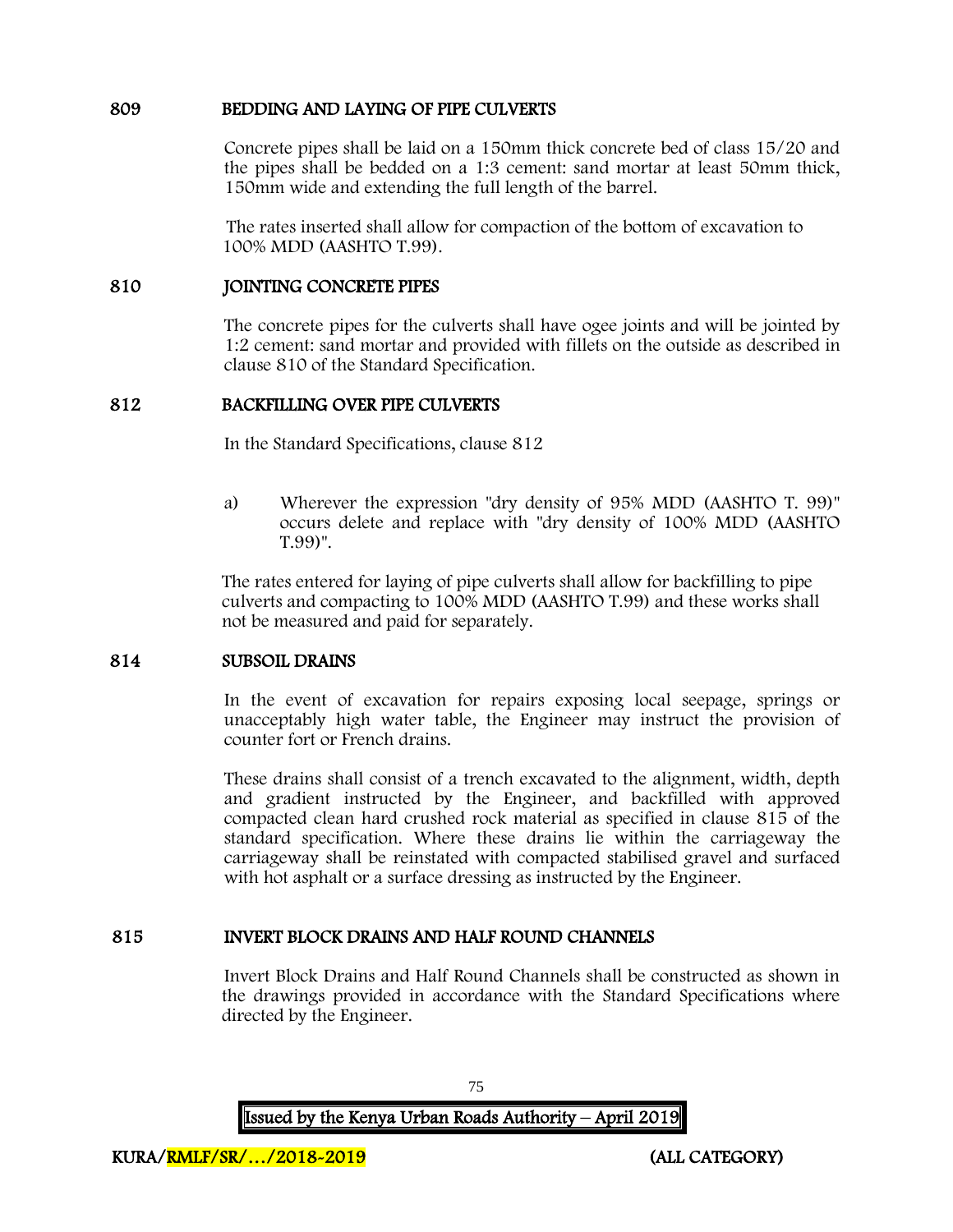## 817 REPAIRS TO DRAINS

## 817.1 Cleaning and Repair of Existing Drains

In areas of existing side drains, mitre or outfall drains where such are blocked, the Engineer shall instruct the Contractor to clean and clear the drains to free flowing condition.

The work shall consist of:

- (a) Stripping and removal of any extraneous material to spoil including vegetation and roots in the drains to the satisfaction of the engineer.
- (b) Spreading of any spoil to the satisfaction of the Engineer.

Shaping the drains to free flowing condition as directed by the Engineer. Removing any broken side slabs for inverted block drains and replacing with a new removing any broken inverted block drains and replacing with a new one well jointed.

Measurement and Payment for cleaning drains shall be by linear metre of drain cleaned measured as the product of plan area and vertical depth of extraneous material instructed to be removed. No extra payment will be made for removal of vegetation and roots.

## 817.2 Channels

The Engineer may instruct that the Contractor provides open channels in place of existing subdrains where the latter may be damaged or in any other place. The rates entered by the Contractor in the bills of quantities must include for removal and disposal of any subdrain material, excavation to line and level, backfilling and compaction as directed by the engineer. The channels shall be constructed of precast class 20/20 concrete of minimum 80mm thickness and lengths or widths not exceeding 1000mm. Joints shall be at least 15mm wide filled with 1:2 cement sand mortar.

## 817.3 Rubble fills for protection work

Quarry waste or similar approved material shall be used to back fill scoured and eroded side, outfall and cut-off drains. The material shall be compacted to form a flat or curved surface preparatory to stone pitching of drainage channels, existing and new scour checks as directed by the Engineer.

### 817.4 Stone Pitching

Stone pitching shall be constructed in accordance with clause 710 of the standard Specification.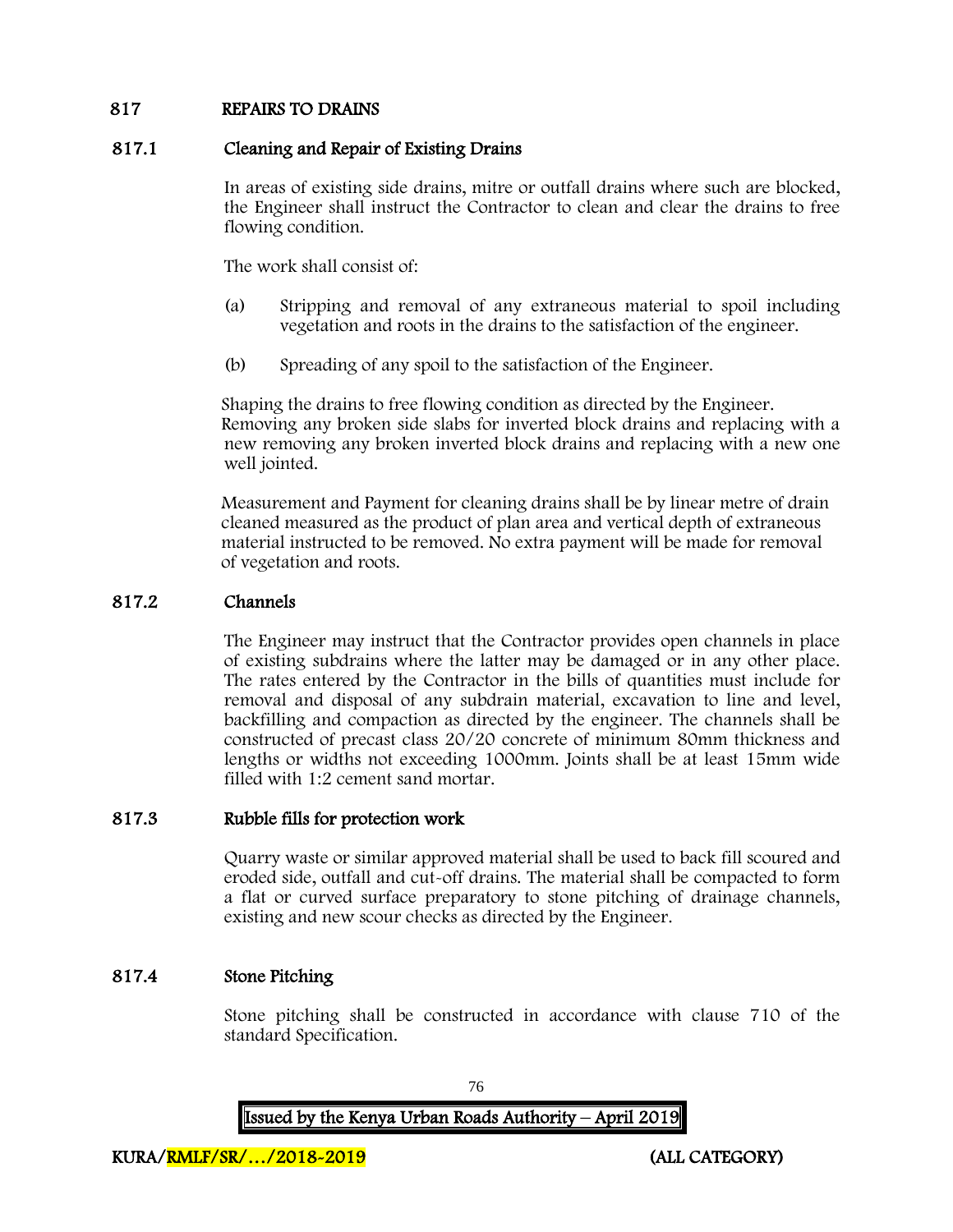### 817.5 Gabions

Gabions shall be constructed in accordance with clause 711 of the standard Specification.

#### 817.6 Spoil Material

The Contractor shall be responsible for removal from site of all materials excavated in the course of undertaking works in this section of the specifications, unless suitable for re-use, and deposit of the material in a spoil dump to be approved by the Engineer.

### 818 SCOUR CHECKS

Scour checks are to be constructed in mass concrete in accordance with clause 818 of the standard Specifications and the drawings as shall be provided.

#### 819 CLEANING AND MAINTENANCE

#### 819.1 Desilting of Pipe Culverts

Where instructed, Contractor shall desilt the existing pipe culverts by removing all the material from the pipe to make them clean and free flowing.

Measurement and payment shall be by the linear metres of pipes de-silted, regardless of diameter size.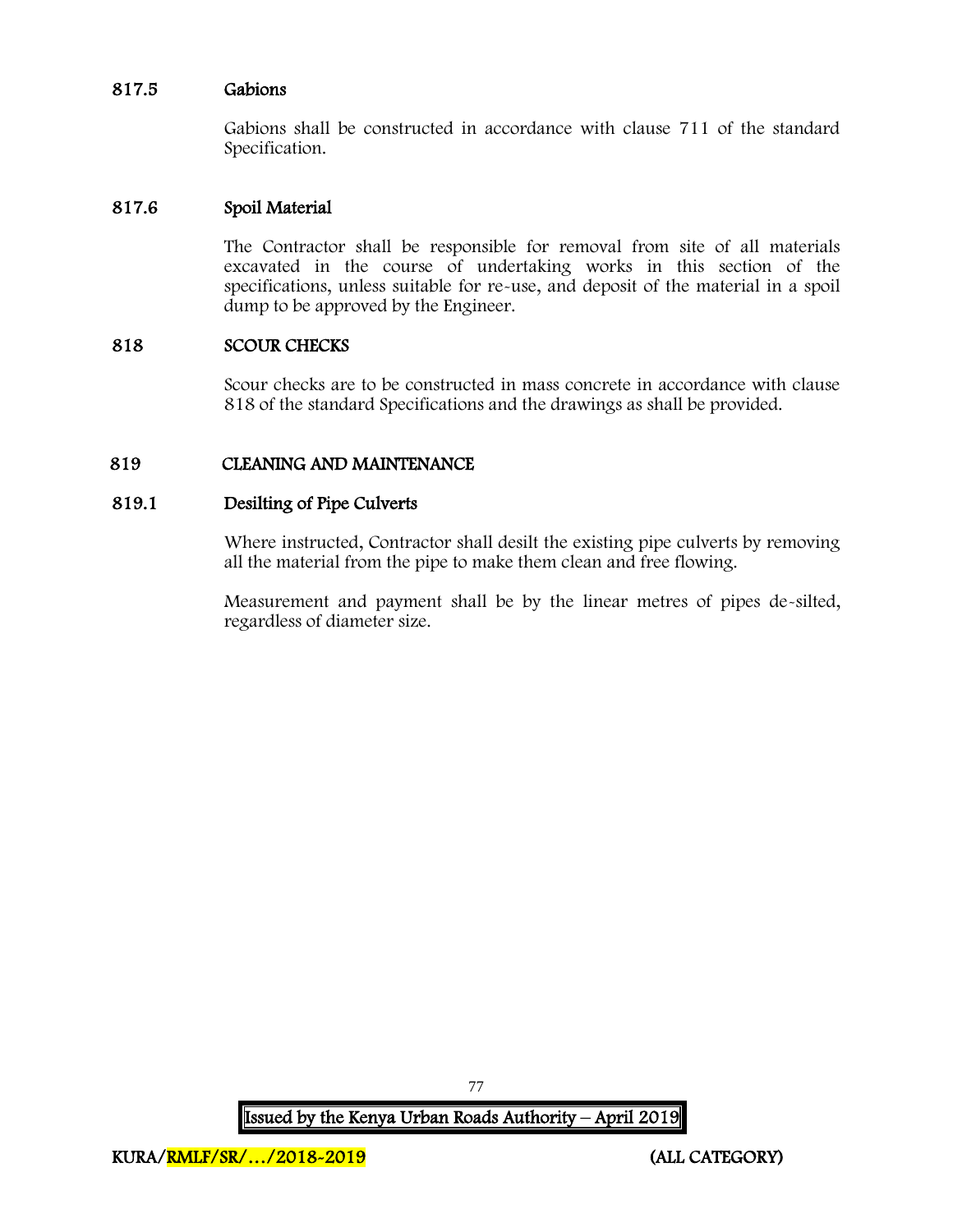#### SECTION 9 - PASSAGE OF TRAFFIC

#### 901 SCOPE OF THE SECTION

The Contractor shall so arrange his work to ensure the safe passage of the Traffic at all times and if necessary, construct and maintain an adequate diversion for traffic complete with all the necessary road traffic signs.

The contractor shall provide to the satisfaction of the Engineer adequate warning signs, temporary restriction signs, advance warning signs, barriers, temporary bumps and any other device and personnel equipped with two-way radios to ensure the safe passage of traffic through the works.

When carrying out the Works the Contractor shall have full regard for the safety of all road users.

The Contractor shall also provide sign posts and maintain to the satisfaction of the Engineer all deviations necessary to complete the works. The contractor should allow for the costs of complying with the requirements of this clause in his rates.

The contractor will be deemed to have inspected the site and satisfied himself as to the adequacy of his bid for these works and no additional payments will be made to the contractor for any expenditure on traffic control or the provision of deviations. The employer shall not be liable for inadequate prior investigations of this nature by the contractor.

#### 903 MAINTENANCE OF EXISTING ROADS

The Contractor shall when instructed, maintain the existing project road ahead of works using compacted asphalt concrete type I in accordance with the provisions in clause 1601B – 1607B of the Special Specifications or gravel material depending on the nature of the wearing course surface.

#### 904 CONSTRUCTION OF DEVIATIONS

#### (a) General

In addition to requirement of this clause, the Contractor shall when instructed construct and complete deviations to the satisfaction of the Engineer before commencing any permanent work on the existing road. Also during these works the contractor is supposed to provide a detour of adequate pipe culverts for pedestrian and traffic crossing where there is bridge works.

Subject to the approval by the Employer, the Contractor may maintain and use existing roads for deviation. Payment for this, made in accordance with clause 912 (a) (i), shall be by the Kilometre used depending on the type of road used, whether bituminous or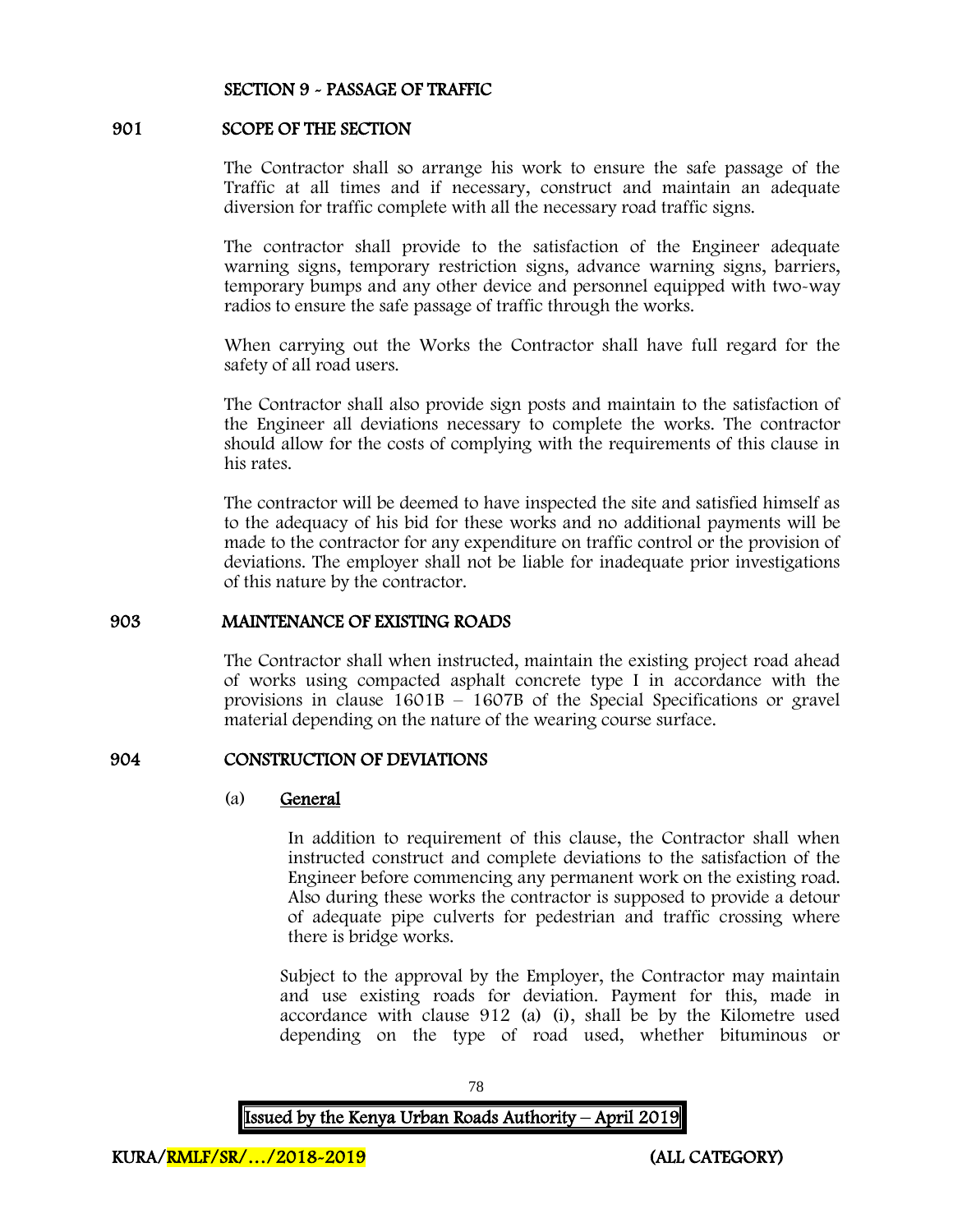earth/gravel. The rates shall include for the provision of materials and the works involved.

### b) Geometry

The carriageway width of the deviations shall not be less than 6m wide and suitable for 2-way lorry traffic unless otherwise specified.

## c) Construction

Unless otherwise instructed gravel wearing course for the deviation shall be 150mm compacted thickness complying with section 10 of the Standard Specification. The Contractor shall allow in his rate for removal of any unsuitable material before placing of gravel wearing course, as this will not be paid for separately.

In addition to provision of this clause, Contractor is required to sprinkle water at least 4 times a day at the rate of  $1$  to  $1.4$  litres/ $M<sup>2</sup>$  in regular interval to minimise the effects of dust. Latest sprinkling time shall be one hour before the sunset.

Where existing neighbouring roads are used as deviation, Contractor shall carry out repairs and maintenance in parent materials used for the existing base and surfacing of the road being used.

## 906 PASSAGE OF TRAFFIC THROUGH THE WORKS

The Contractor shall arrange for passage of traffic through the works during construction whenever it is not practicable to make deviations.

Any damage caused by passing traffic through the works shall be made good at the contractor's own cost.

## 907 SIGNS, BARRIERS AND LIGHTS

Contractor shall provide signs, barriers and lights as shown in the drawing in Book of Drawings at the locations where the traffic is being carried off the existing road to the deviation and back again to existing road. The Contractor shall provide ramps and carry out any other measures as instructed by the Engineer to safely carry traffic from the road to deviation.

Contrary to what has been specified in this clause the road signs provided shall be fully reflectorised and in conformity with clause 9.1 of the "Manual for Traffic Signs in Kenya Part II".

## 909 ASSISTANCE TO PUBLIC

In addition to provision of clause 909, Contractor shall maintain close liaison with the relevant authorities to clear any broken down or accident vehicles from the deviations and the main road, in order to maintain smooth and safe flow of the traffic. Further, the Contractor shall provide a traffic management plan to be

79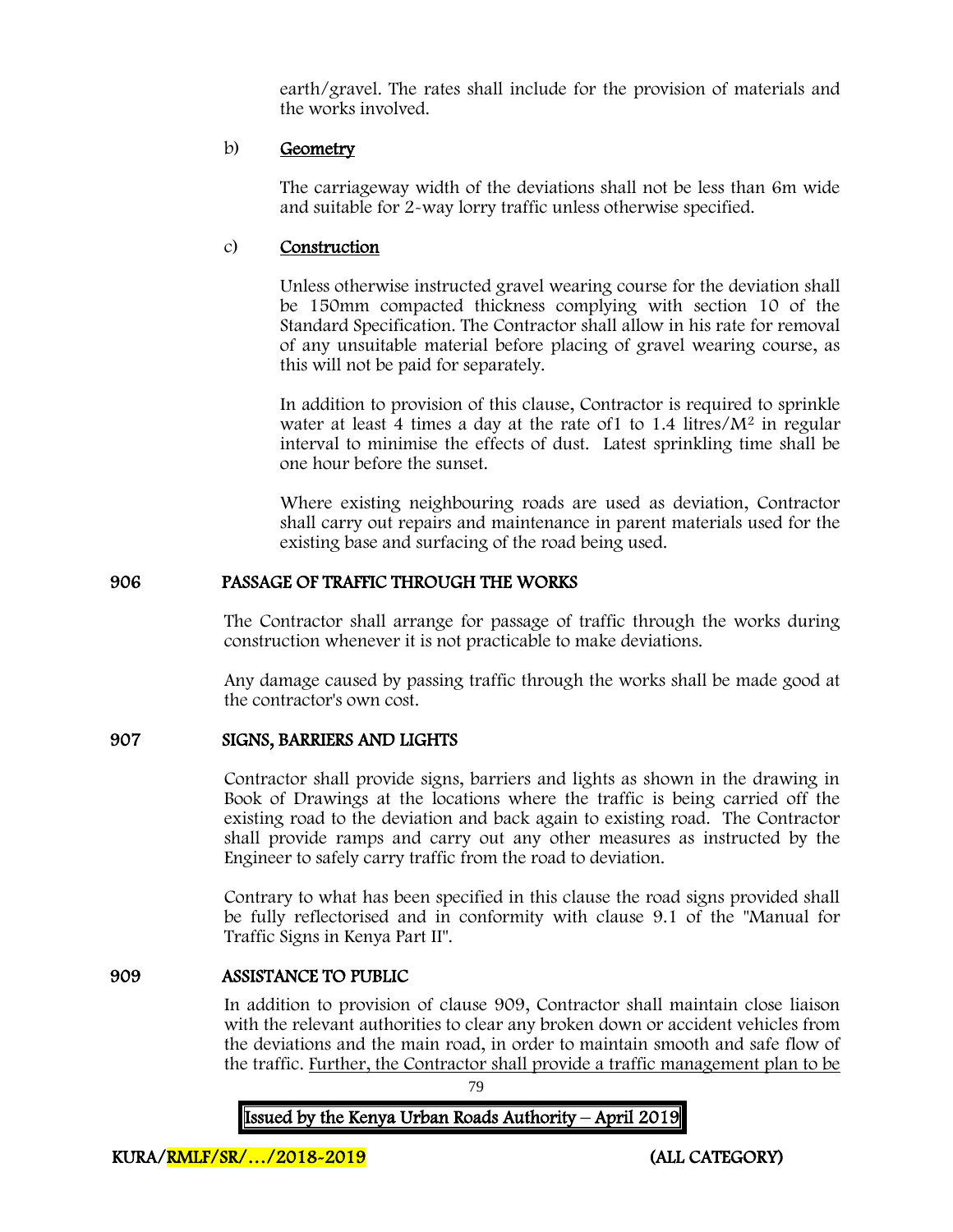approved by the Engineer before the commencement of any construction works and execute the same, to the satisfaction of the Engineer, during the entire period of project implementation. A draft traffic management plan shall be submitted with Bid.

### 912 MEASUREMENT AND PAYMENT

### Construct Deviation

#### Road Deviation

The Contractor shall be paid only 50% of the rate for this when he completes deviation road to the satisfaction of the Engineer. The balance shall be paid in equal monthly instalments over the contract period, as he satisfactorily maintains the deviation (as per clause 904 and 905 above) when it is in operation.

Where existing neighbouring road has been used as deviation, payment shall be by the kilometre rate and shall include the cost of repairs and maintenance of the road carried out in parent base and subbase materials.

#### Deviation using Pipe Culverts

The Contractor shall be paid only 50% of the rate for this when he completes deviation to the satisfaction of the Engineer. The balance shall be paid in equal monthly instalments over the contract period, as he satisfactorily maintains the deviation when it is in operation. The Contractor shall be paid full amount when the bridge under construction will be in use.

### Maintain existing road

Asphalt Concrete or gravel for maintaining the existing road shall be measured by the cubic metre placed and compacted upon the road

### Passage of traffic through the works

Payment shall be made on Lump Sum basis.

### Assistance to Public

The Contractor will be deemed to have included cost of this item in other items and no separate payment shall be made.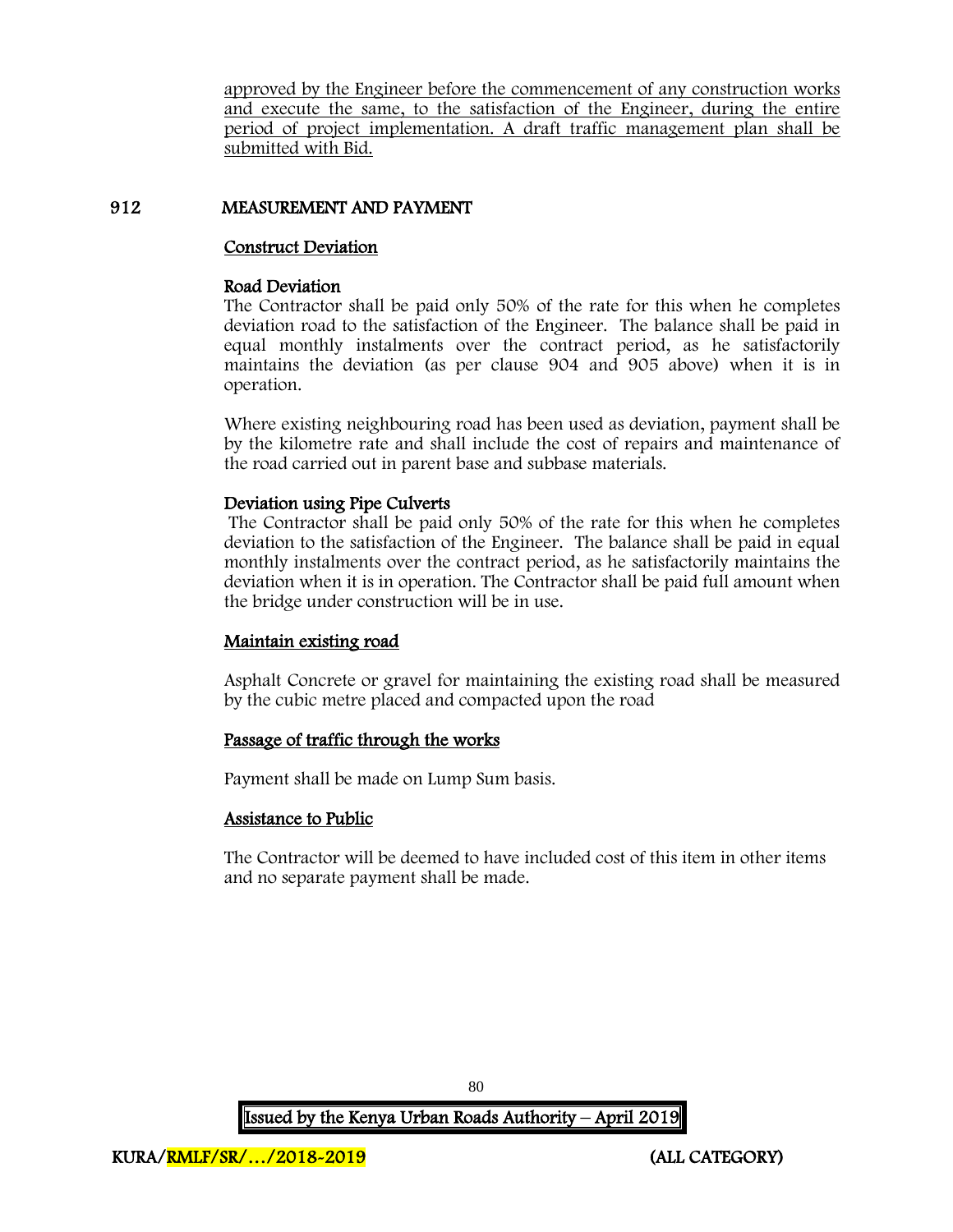### SECTION 10 – GRADING AND GRAVELLING

#### 1001 GENERAL

Grading covers the works involved in the reinstatement of the road carriageway to the camber by removing the high points and filling up gullies, corrugations and wheel ruts to restore smooth running surface. Gravelling consists of excavation, loading, hauling, spreading, watering and compaction of gravel or softstone wearing course material on the formation of the road carriageway.

#### Ditch and Shoulder grading

The activity consists of cutting of a  $V$  – ditch and reinstating or reforming of the shoulders of road using either Towed or Motor grader.

#### Carriageway grading

#### (i) Light grading

This consists of trimming of the carriageway to control roughness and corrugations using either a towed grader or a motorized grader.

#### (ii) Heavy grading

This consists of scarifying the existing carriageway surface, cutting high spots and moving materials to fill potholes, corrugations and wheel ruts and reshaping of the surface to the specified camber, using either a towed grader or a motorized grader. All loose rocks, roots, grasses shall be removed and disposed well clear off the drains.

Heavy grading will be considered if 70% of the road has potholes, corrugations and wheel ruts of over 200mm deep.

The material shall be bladed toward the center of the road starting from both edges until the specified camber is achieved.

### 1002 MATERIALS

Gravel shall include lateritic gravel, quartzitic gravel, calcareous gravel, decomposed rock, softstone/quarry waste material, clayey sand and crushed rock.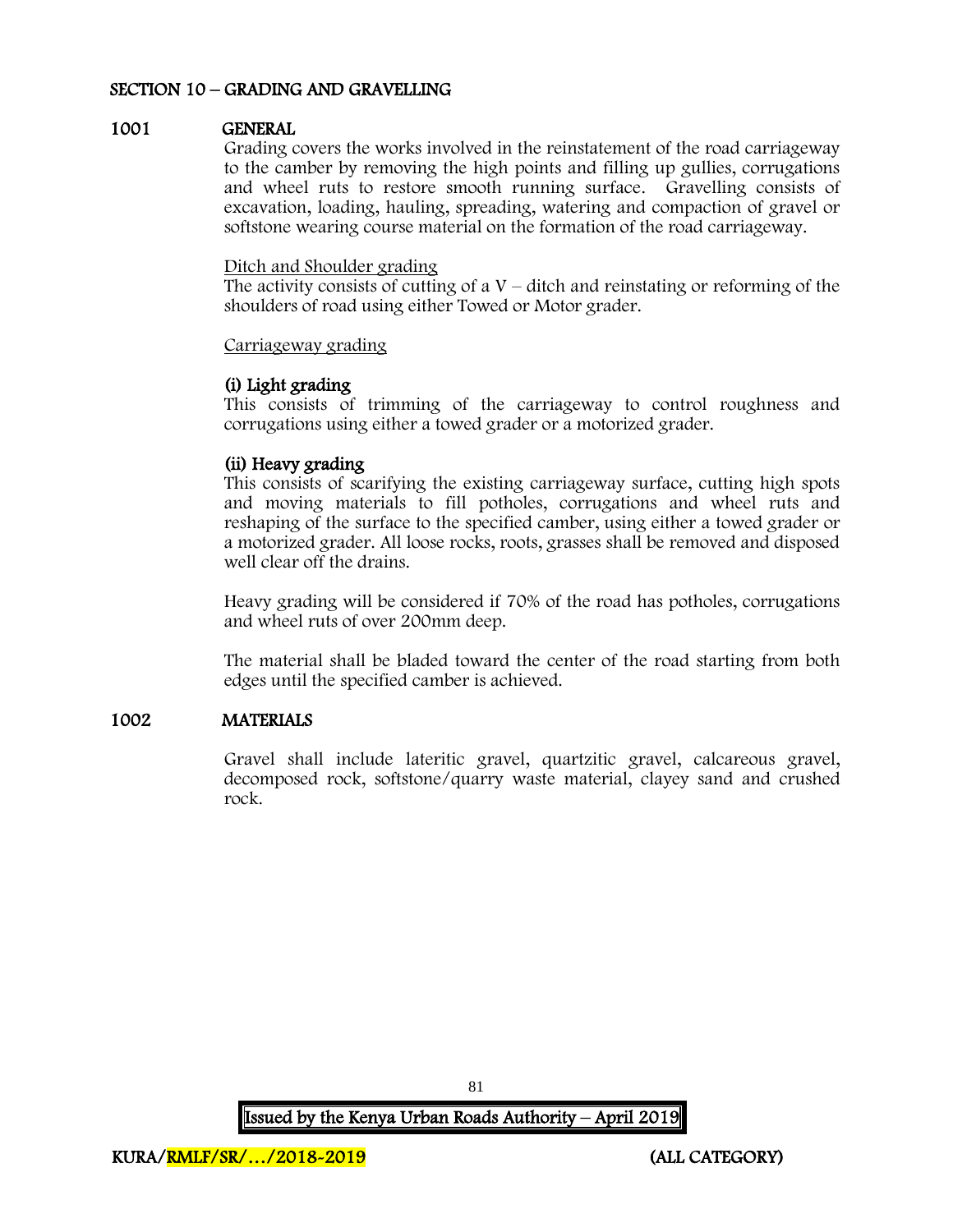## 1003 MATERIAL REQUIREMENTS

Gravel material shall conform to the requirements given below:

| <b>GRADING REQUIREMENTS</b> |                                  |     |
|-----------------------------|----------------------------------|-----|
| <b>AFTER COMPACTION</b>     |                                  |     |
| Sieve                       | % by weight                      |     |
| (mm)                        | passing                          |     |
| 40                          | 100                              |     |
| 28                          | $95 - 100$                       |     |
| 20                          | $85 - 100$                       |     |
| 14                          | $65 - 100$                       |     |
| 10                          | $55 - 100$                       |     |
| 5                           | $35 - 92$                        |     |
| $\overline{2}$              | $23 - 77$                        |     |
| 1                           | $18 - 62$                        |     |
| 0.425                       | $14 - 50$                        |     |
| 0.075                       | $10 - 40$                        |     |
|                             | PLASTICITY INDEX REQUIREMENTS PI |     |
| Zone                        | Min                              | Max |
| WET                         | 5.                               | 15  |
| DRY                         | 10                               | 25  |

| BEARING STRENGTH REQUIREMENTS                   |            |                |  |  |
|-------------------------------------------------|------------|----------------|--|--|
| Traffic                                         | <b>CBR</b> | DCP Equivalent |  |  |
| Commercial                                      |            | mm/Blow        |  |  |
| VPD                                             |            |                |  |  |
| Greater than                                    | 20         | 11             |  |  |
| 15                                              |            |                |  |  |
| Less than 15                                    | 15         | 14             |  |  |
| CBR at 95% at MDD, Modified AASHTO and 4        |            |                |  |  |
| days soak                                       |            |                |  |  |
| Lower quality material (CBR 15) may be accepted |            |                |  |  |
| if no better material can be found              |            |                |  |  |

NB: Wet Zone – mean annual rainfall greater than 500mm Dry Zone – mean annual rainfall less than 500mm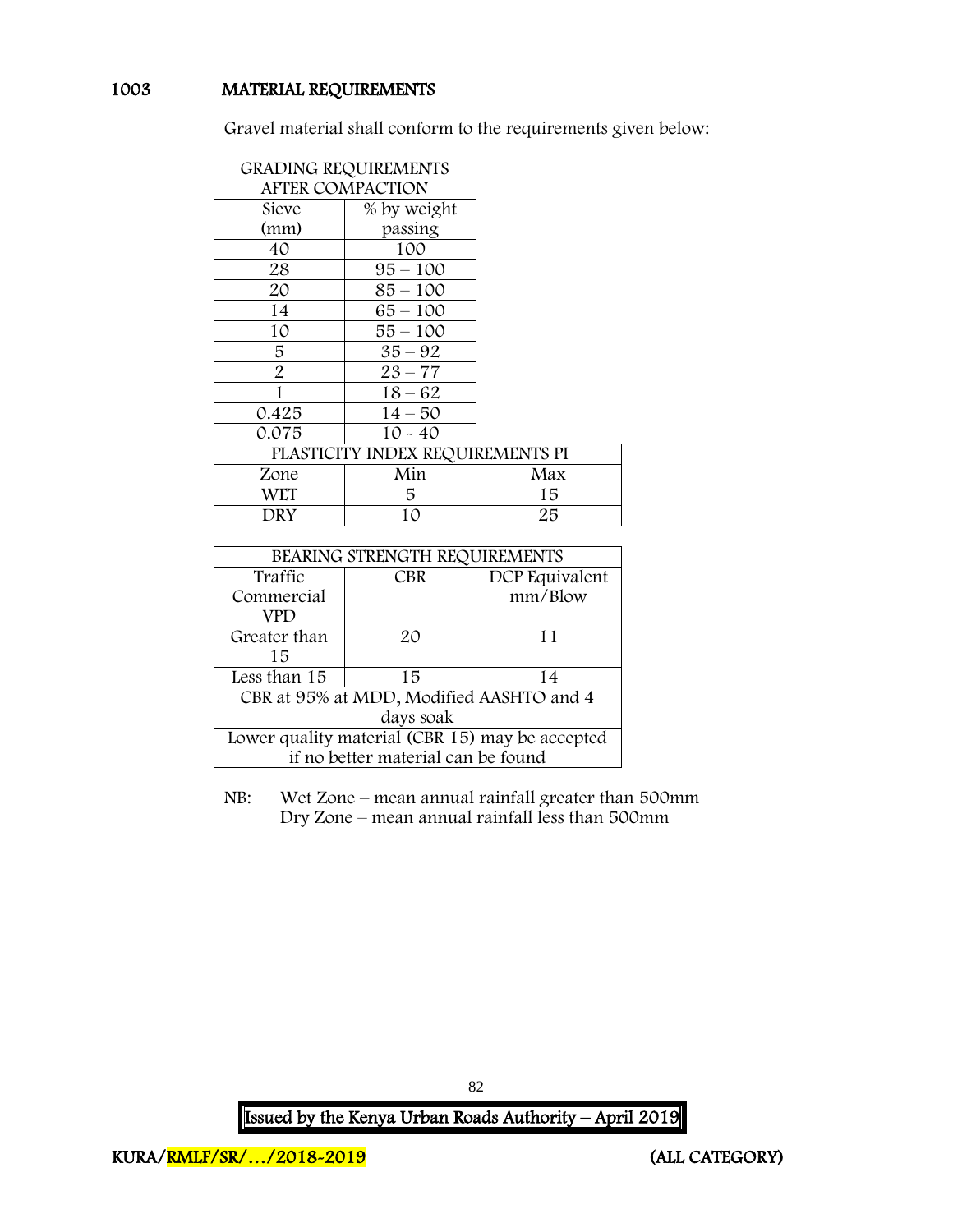### SECTION 11 – SHOULDERS TO PAVEMENT

#### 1101 GENERAL

Shoulders shall be constructed in accordance with guidelines given in 1102 and as directed by the Engineer.

For sections where shoulders are extremely low and requires fill material before the shoulder is reconstructed, the construction of fill embankment shall be in accordance with Section 5 of this specification.

#### 1102 MATERIAL FOR CONSTRUCTION OF SHOULDERS

The shoulders shall be 1.0m wide both sides and shall be formed of 150mm thick well compacted soft stone material and topsoiled with red coffee soil and planted with grass.

Low shoulder shall be reconstructed by cutting benches, filling and compacting approved fill material to form the formation to the shoulders.

Shoulder reconstruction shall be same in all sections including the slip roads.

#### 1105 SURFACE TREATMENT OF SHOULDERS

The shoulders shall be planted with creeping type kikuyu grass.

#### 1106 MEASUREMENT AND PAYMENT

Payment for shoulder construction shall be in accordance with the relevant clauses in sections 11, 12, 14, 15 and 23 of the relevant Specifications. Payment for fill material on shoulder shall be in accordance with Section 5 of this specification.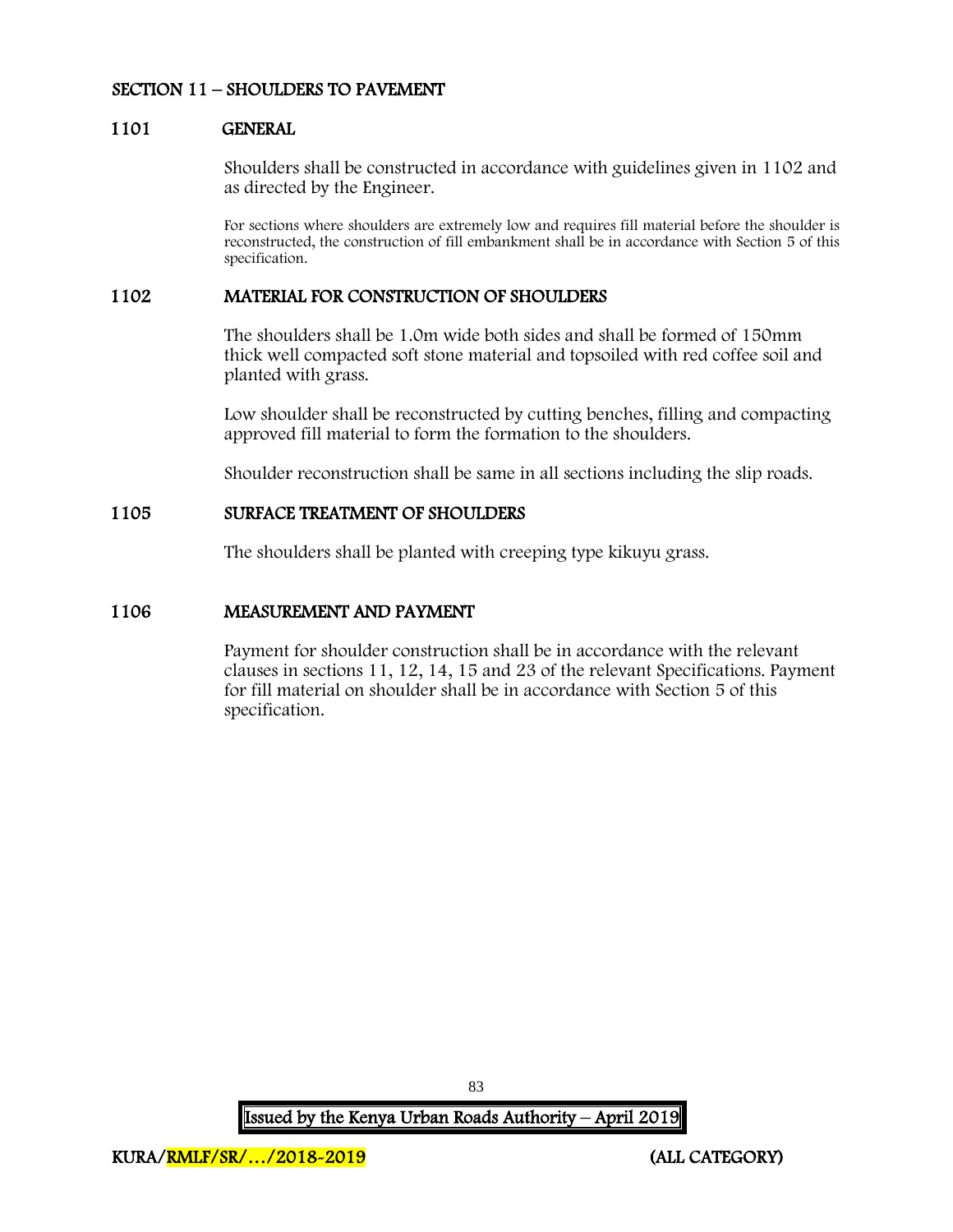#### SECTION 12 - NATURAL MATERIAL SUBBASE AND BASE

#### 1201 GENERAL

Where instructed by the Engineer, the Contractor shall undertake repairs, widening and reprocessing to the existing carriageway and shoulders in accordance with sections 12 and 14 of the Special Specifications.

#### a) Areas to be scarified and reprocessed

The contractor will scarify, add new material and reprocess sections as determined by the Engineer.

#### b) Pavement repairs

The Contractor will carry out repairs to base and subbase as directed by the Engineer and according to Specifications given in Sections 12 and 14 of the Standard Specifications.

#### c) Pavement widening

The Contractor shall, as directed by the Engineer, bench and compact the subgrade to 100% MDD (AASHTO T99), provide lay and compact material for subbase and base as directed by the Engineer and in accordance with Sections 5 and 12 of the Standard Specifications.

#### 1203 MATERIAL REQUIREMENTS

Natural materials for base and subbase shall conform to the specifications given in Section 12 of the Standard Specifications for Road and Bridge Construction for cement and lime improved base and subbase.

#### 1209 MEASUREMENT AND PAYMENT

Natural material for subbase and base shall be measured by the cubic metre placed and compacted upon the road calculated as the product of the compacted sectional area laid and the length.

### 1210 HAND PACKED STONE

Hand packed stone base is a layer of hand laid stone of defined size and durable in nature, laid in a manner such that when proof rolled and compacted it forms a stable and dense matrix as a road base.

a) Material for Hand Packed Stone Base

84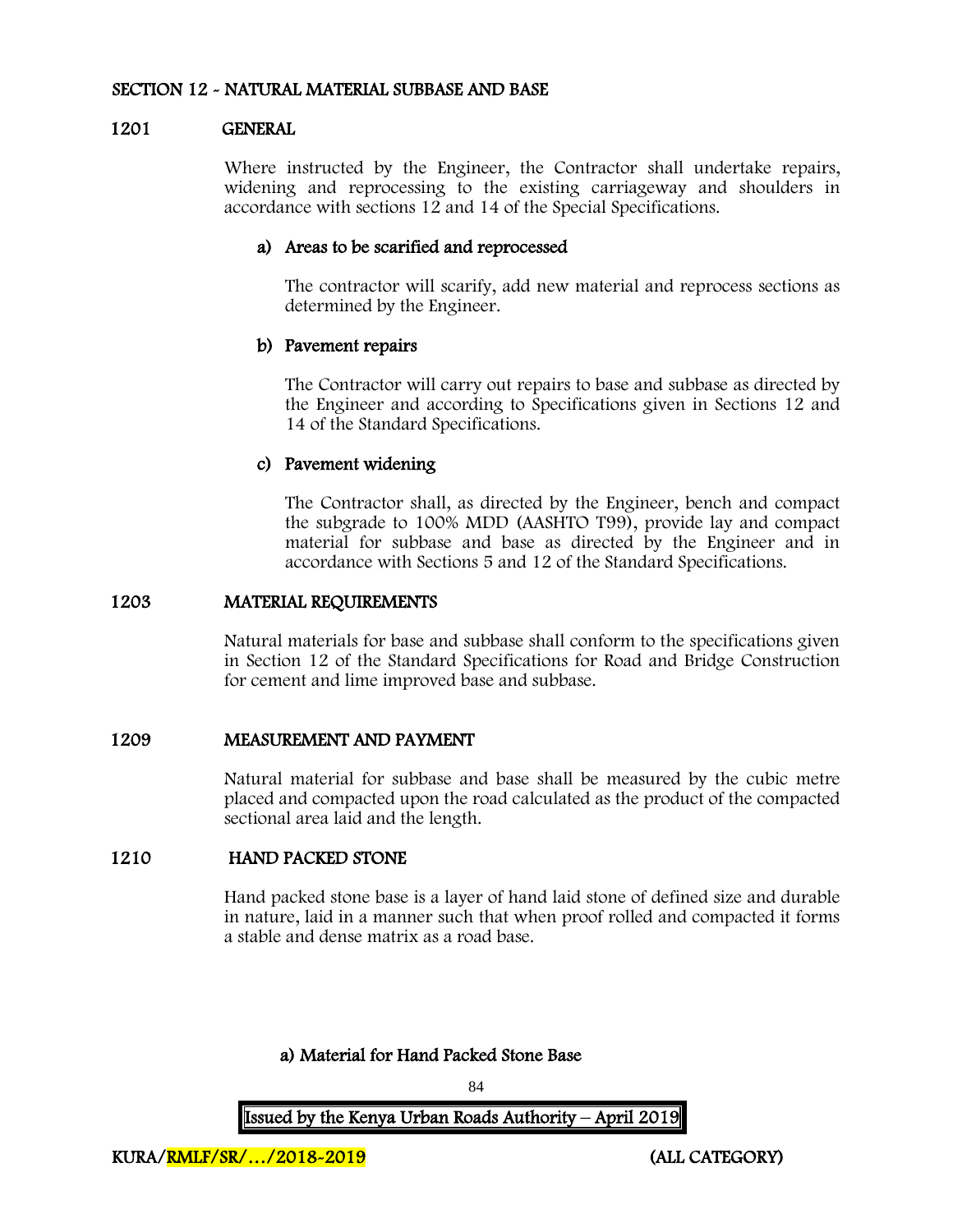This shall consist of durable stone with nominal base dimensions of 75 mm square and minimum height of 150 mm or when compacted to give a layer of 150 mm. The stone shall be class C with the following requirements:

LAA 45 max

| ACV        | 32 max           |
|------------|------------------|
| <b>SSS</b> | $12 \text{ max}$ |
| FI         | 30 max           |
| CR.        | 60 min.          |

It shall be free from foreign matter. The fines passing 0.425 mm sieve shall be NONPLASTIC

## b) Laying

The stone shall be laid by hand closely together. The stone shall be carefully bedded and tightly wedged with suitable spalls. The base of the stone shall alternate with the apex in all directions or as directed by the Engineer. The layer shall be proof rolled with a loaded scrapper or truck with a minimum axle load of 8 tonnes in the presence of the Engineer who shall approve of its stability before compaction.

### c) Compaction

This shall be by a steel wheeled roller of at least five tonnes per metre width of roll. It shall consist of four static runs or until there is no movement under the roller. There shall follow vibratory compaction until an average dry density of 85% minimum of specific gravity of stone has been achieved. No result shall be below 82% of specific gravity. The surface of the compacted layer shall then be levelled by quarry dust (0/6 mm). The dust shall have the following specifications:

The stone shall be class C

| Sieve Size     | % Passing |  |
|----------------|-----------|--|
| 10             | 100       |  |
| 6.3            | 90-100    |  |
| $\overline{4}$ | 75-95     |  |
| $\overline{2}$ | 50-70     |  |
|                | 33-50     |  |
| 0.425          | 20-33     |  |
| 0.300          | 16-28     |  |
| 0.150          | $10 - 20$ |  |
| 0.075          | $6 - 12$  |  |

Grading

The dust shall be free from foreign matter and fines passing 0.425 mm sieve shall be NON-PLASTIC. The maximum layer shall be 40 mm or as directed by the Engineer

### d) Measurement and Payment

Payment shall be by the cubic metre laid  $(m<sup>3</sup>)$ . Measurement of volume shall be determined as the product of length and compacted thickness laid. The rate

85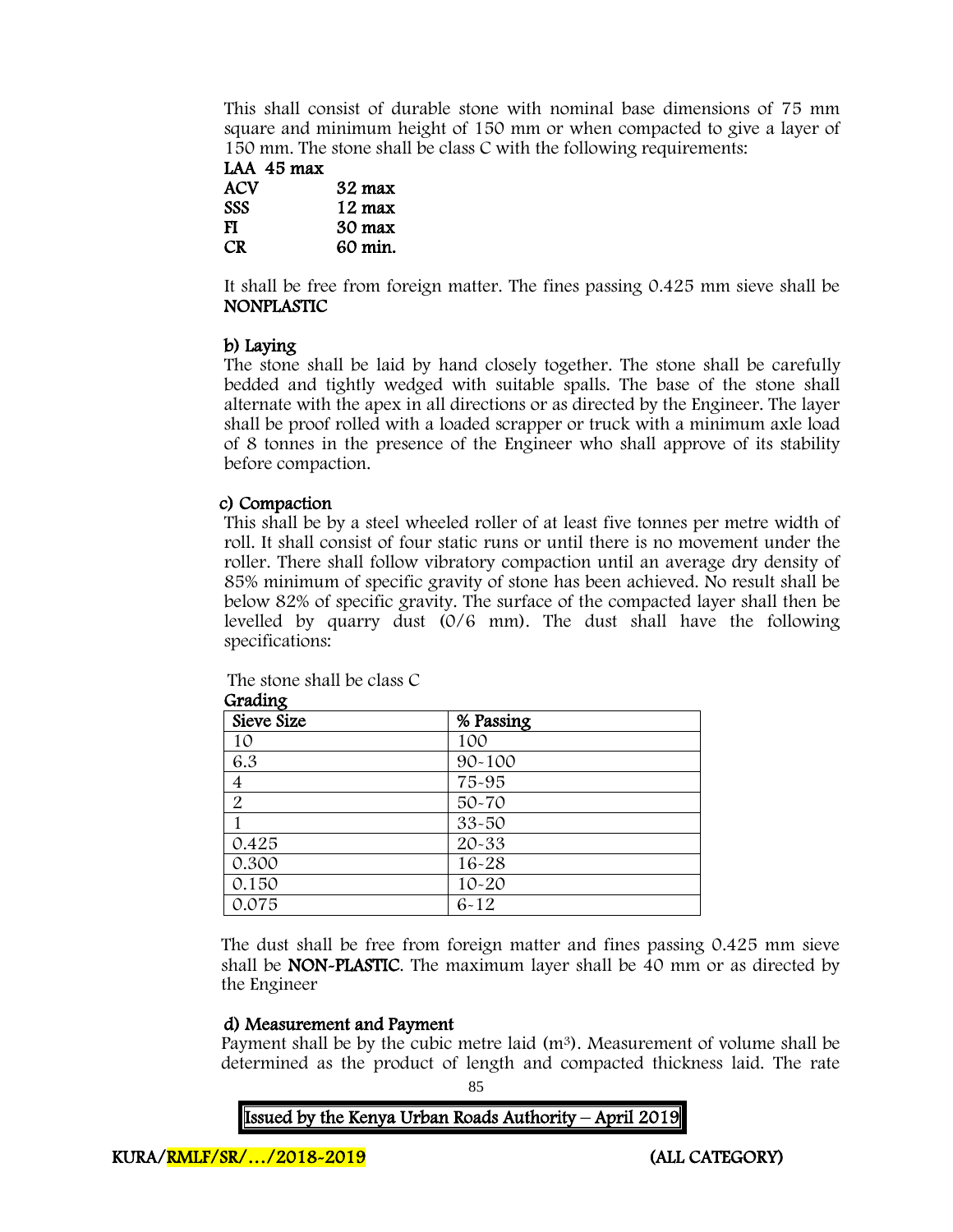quoted for this item should include the cost for laying the levelling quarry dust layer, as no extra payment shall be made for this layer.

## 1211 REPROCESSING EXISTING PAVEMENT LAYERS

## (b) General

The existing surfacing and the base shall be reprocessed with additional material and the composite mixture shall be compacted to form the subbase layer.

Before commencement of the work the Contractor shall propose plants and equipments he proposes to use for this activity.

The Contractor after approval of his proposal shall carry out test section in accordance with Section 3 of the Standard Specifications.

- (c) The existing surfacing and base course shall be broken up to specified depth and reprocessed in place, where required. The underlying layers shall not be damaged, and material from one layer may normally not be mixed with that of another layer. Where unauthorized mixing occurs or where the material is contaminated in any way by the actions of the Contractor, and the contaminated material does not meet the specified requirements of for the particular layer, he shall remove such material and replace it with other approved material, all at his own expense.
- (d) Any mixture composition of the new layer must not contain more than 30% of the bituminous material by volume. The mixture must not contain pieces of bound bituminous material larger than 37.5mm, and any such material shall be removed at the Contractor's cost.
- (e) The requirements for imported material used in the respective pavement layers shall comply with the limitations, norms, sizes and strengths specified in the Standard Specifications clause 1203(b) and (d) and shall be worked as per Section 14 of the Standard Specification.
- (f) Material reworked in-situ or that obtained from existing pavement is not expected to comply with the material requirements but the reworking should achieve the specified requirements.
- (g) Where the thickness of any existing pavement layer requires to be supplemented within reprocessing and the thickness of the additional material after compaction will be less than 100mm, the existing layer shall be scarified to a depth that will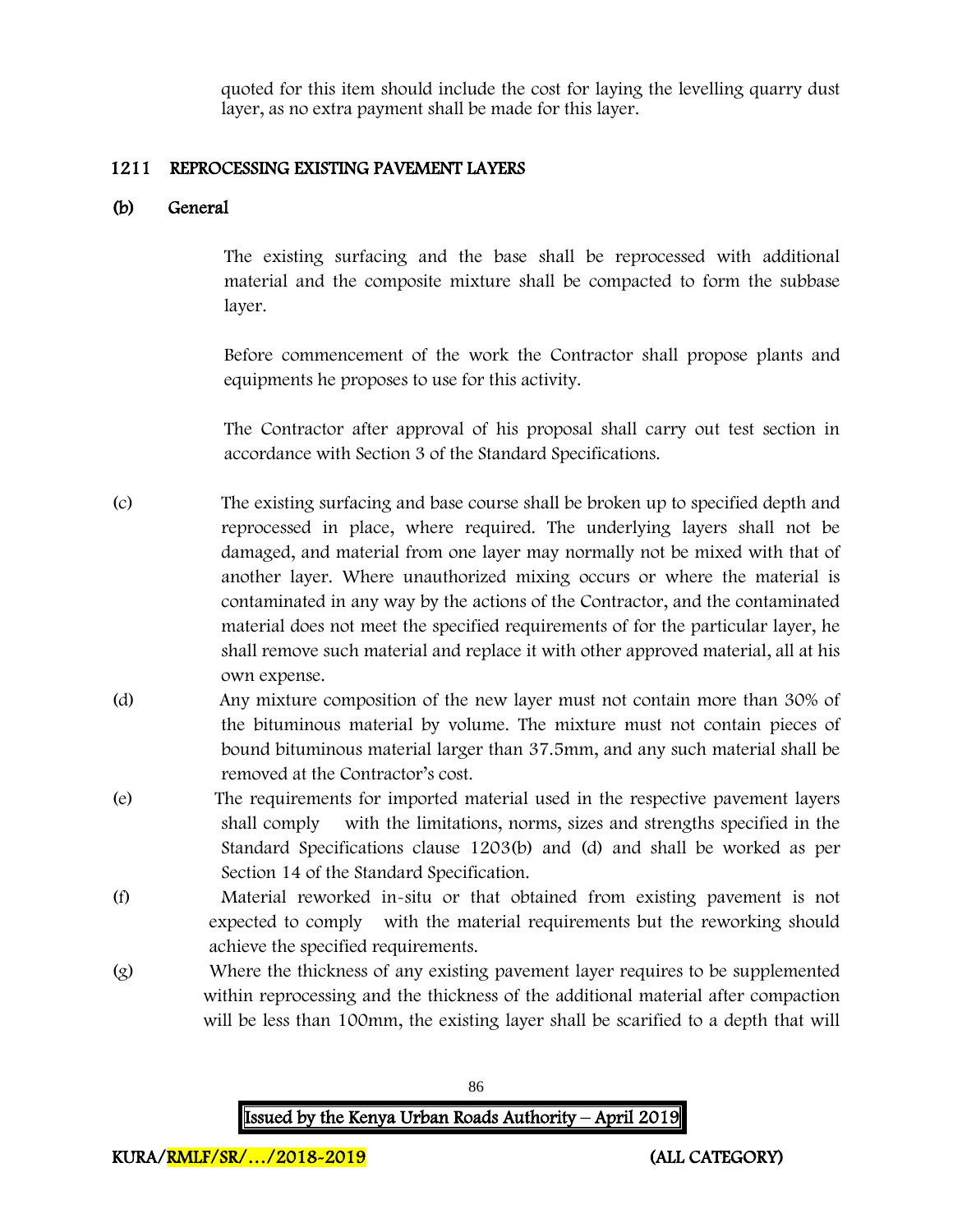give a layer thickness of at least 100mm after compacting the loosened existing and the additional material.

## Controlling the Reworked Depth

The Contractor shall submit a proven method to method to control the depth of excavation, or layer to be reworked, to the Engineer for approval. The Engineer may order a trial section to be reprocessed before any major length of the road is rehabilitated.

## Excavations

Excavations in the pavement shall be kept dry. In the event of water penetrating the underlying layers, construction of the consecutive layers shall be postponed until the underlying layers are dry enough to accommodate the construction plant without deforming or otherwise showing distress.

Step construction shall be carried out per layer at the joint when excavating, both longitudinally (if appropriate) and perpendicular to the direction of travel. The step width shall be 500mm perpendicular to the direction of travel, and 150mm long longitudinally, unless otherwise instructed by the Engineer.

Special care shall be taken when compacting the new material at the joint, ensuring that the specified density is achieved.

### Measurement and Payment

(a) Item: In-situ reprocessing of existing pavement layers as subbase compacted to specified density (95% MDD AASHTO T180) and thickness.

Unit: M<sup>3</sup>

The tendered rate shall include full compensation for breaking up the existing pavement layer to specified depth, breaking down and preparing the material and the spreading and mixing in of any additional material

(b)Item: The addition of extra gravel to subbase.

Unit: M<sup>3</sup>

The tendered rate shall include full compensation for procuring and addition of the material to the in-situ scarified layers and the transportation of the material over unlimited free-haul distance. The tendered rates will also include full compensation for prospecting for materials and any payments necessary to acquire the specified quality material.

(c) Excavation of existing bituminous pavement materials including unlimited free-haul.

Unit: M<sup>3</sup>

The tendered rates shall include full compensation for excavating the existing bituminous material from the pavement layers and for loading, transporting the material for unlimited free-haul, off-loading and disposing of the materials as specified.

(d) Excavation of the existing pavement

87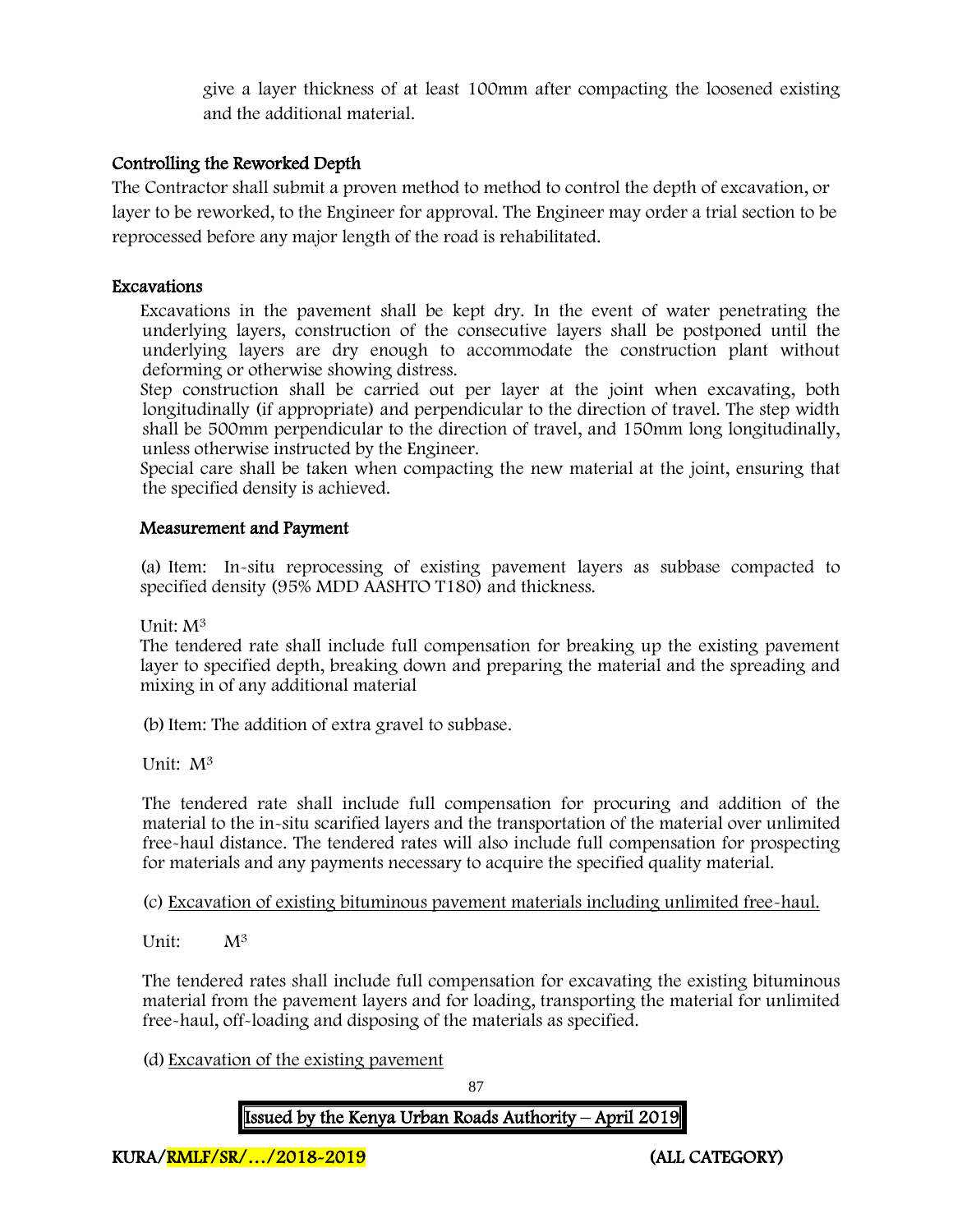Unit:  $M^3$ 

The tendered rate shall include full compensation for excavating the existing material from the pavement layers and for loading, transporting the material for unlimited free-haul distance, off-loading and disposing of the material as specified.

Payment will only be made for breaking up and excavating existing pavement layers to the specified depth if the material is to be removed to spoil.

## SECTION 15 - BITUMINOUS SURFACE TREATMENTS

### 1501B PREPARATION OF SURFACE

In addition to requirements of Clause 1503B of the Standard Specifications, the contractor shall prepare and Repair Cracks, Edges, Potholes and Other Failures as follows: -

## a) Cracks 3.0mm or less in width

The entire crack area shall be cleaned by brushing with a wire brush and then blowing with a compressed air jet and the crack sealed with 80/100 cutback bitumen using a pouring pot or pressure lance and hand squeegee. The surface shall then de dusted with sand or crushed dust.

## b) Cracks greater than 3.0mm in width

Before these cracks are filled a steel wire brush or router shall be used to clean them and then a compressed air jet shall be used to clean and remove any foreign or lose material in the crack until the entire crack area is clean.

When the crack and surrounding area have been thoroughly cleaned, dry sand shall be forced into the crack until it is sealed in the manner specified for cracks less than 3.0mm width.

## c) Potholes, edges and other repair areas

Where instructed, the Contractor shall prepare areas for the repair of potholes, road edges and other repair areas by excavating off unsuitable or failed material and debris, trimming off excavated edges, cleaning and compacting the resulting surfaces and applying MC 30 or MC 70 cut-back bitumen prime coat at a rate of 0.8-1.2 litres/m<sup>2</sup>, all as directed by the Engineer. Measurement and payment shall be made under the relevant item of Bill No 15. Where the surface repair on potholes and edges are to be carried out, Asphalt Concrete Type I (0/14gradation) shall be used. Bituminous material for repair of failures and other repair areas shall be paid for under the relevant item of Bill No 16

## PART B - PRIME COAT

 88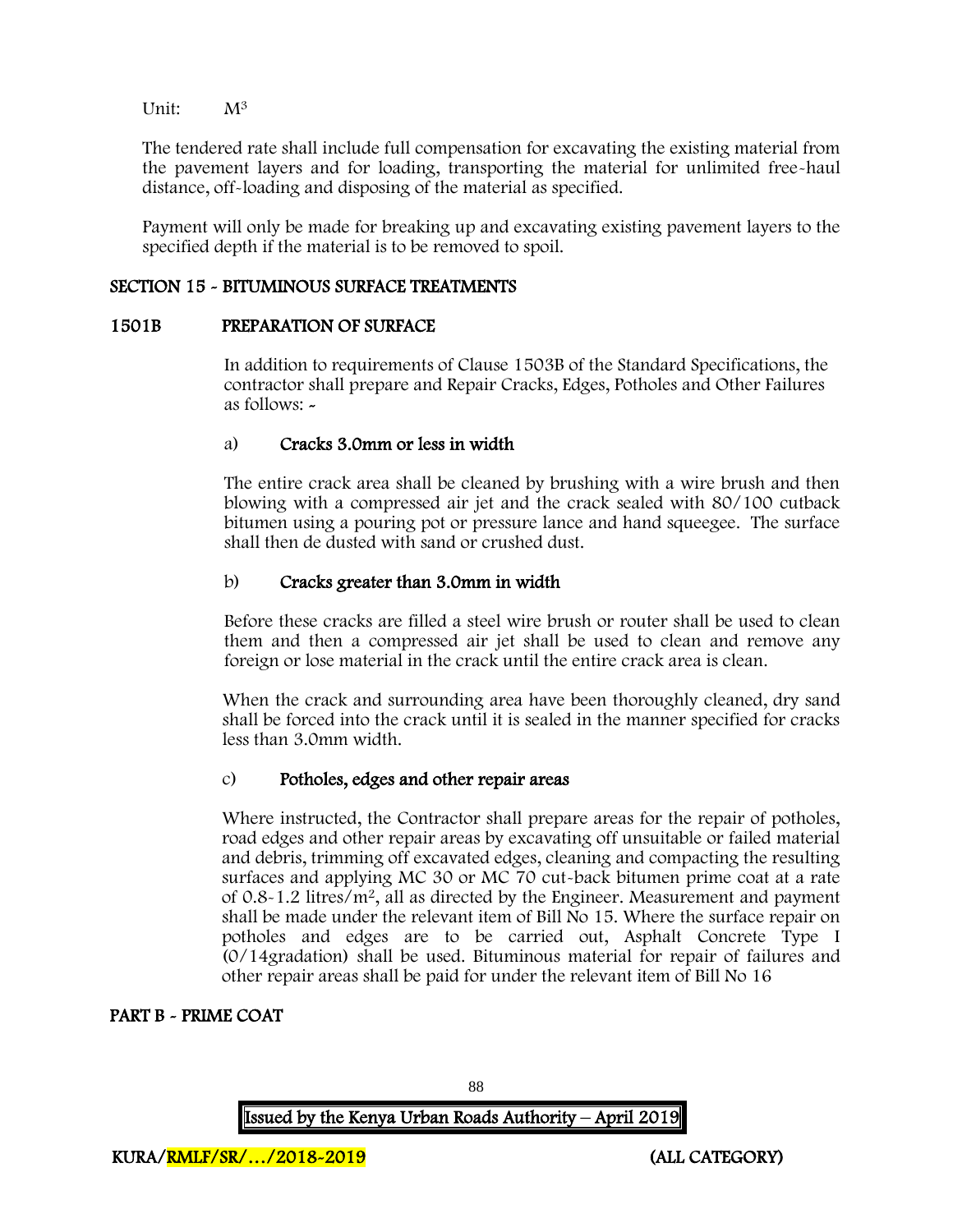### 1502B MATERIALS FOR PRIME COAT AND TACK COAT.

For prime coat, the binder shall be a medium-curing cutback MC 70 unless otherwise directed by the Engineer.

The rate of spray of bituminous prime coat refers to the gross volume of the cutback bitumen, that is to say the volume of the bitumen plus dilatants.

Prime coat shall be applied to gravel areas that are to receive bituminous mixes as directed by the Engineer.

The tack coat shall consist of bitumen emulsion KI-60 unless otherwise directed by the Engineer.

The rates of spray of the binder shall be as instructed by the Engineer and shall generally be within the range 0.8-1.2 litres/square metre.

#### 1511C MEASUREMENT AND PAYMENT

(a) Seal coat

Seal coats shall be measured by the litre, for each type of bituminous binder for each seal coat, calculated as the product of the area in square metres sprayed and the rate of application in litres/square metres, corrected to  $15.6 \degree$  C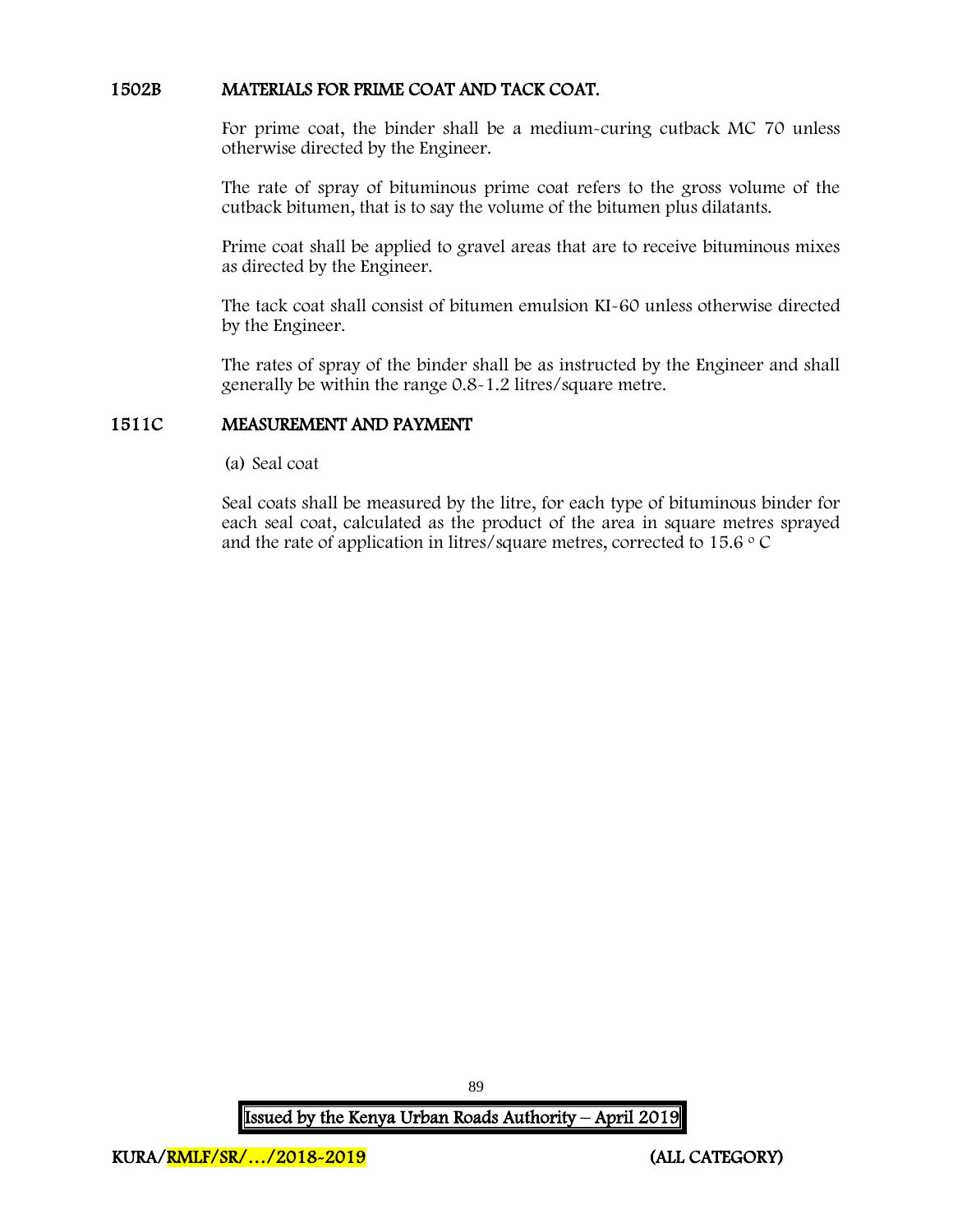## SECTION 16 - BITUMINOUS MIX BASES, BINDER COURSES AND WEARING COURSES

This section covers different types of bituminous mixes for base and surface (wearing and binder courses) and is divided into the following parts: -

Part A General

Part B Asphalt Concrete for carriageway

### PART A – GENERAL

### 1601A SCOPE OF PART A

Part A comprises all the general requirements for bituminous mixes, which apply to Part B as well.

### 1602A REQUIREMENTS FROM OTHER SECTIONS

The following sections of this Specification apply to Part B of this section and shall be read in conjunction therewith:-

| Section 2  | Materials and Testing of Materials                 |
|------------|----------------------------------------------------|
| Section 3  | Setting Out and Tolerances                         |
| Section 6  | Quarries, Borrow Pits, Stockpile and Spoil Areas   |
| Section 15 | Bituminous Surface Treatments and Surface Dressing |
|            |                                                    |

## 1603A CONSTRUCTION PLANT

#### (a) General

The Contractor shall submit to the Engineer in accordance with Section 1 of its Specification, full details of the construction plant he proposes to use and the procedures he proposes to adopt for carrying out the permanent Works.

The Engineer shall have access at all times to construction plant for the purposes of inspection. The Contractor shall carry out regular calibration checks in the presence of the Engineer and shall correct forthwith any faults that are found.

All construction plant used in the mixing, laying and compacting of bituminous mixes shall be of adequate rated capacity, in good working condition, and shall be acceptable to the Engineer. Obsolete or worn-out plant will not be allowed on the work.

### (b) Mixing Plant

Bituminous materials shall be mixed in a plant complying with ASTM Designation D995 and shall be located on the Site unless otherwise agreed by the Engineer. It shall be equipped with at least three bins for the storage of

90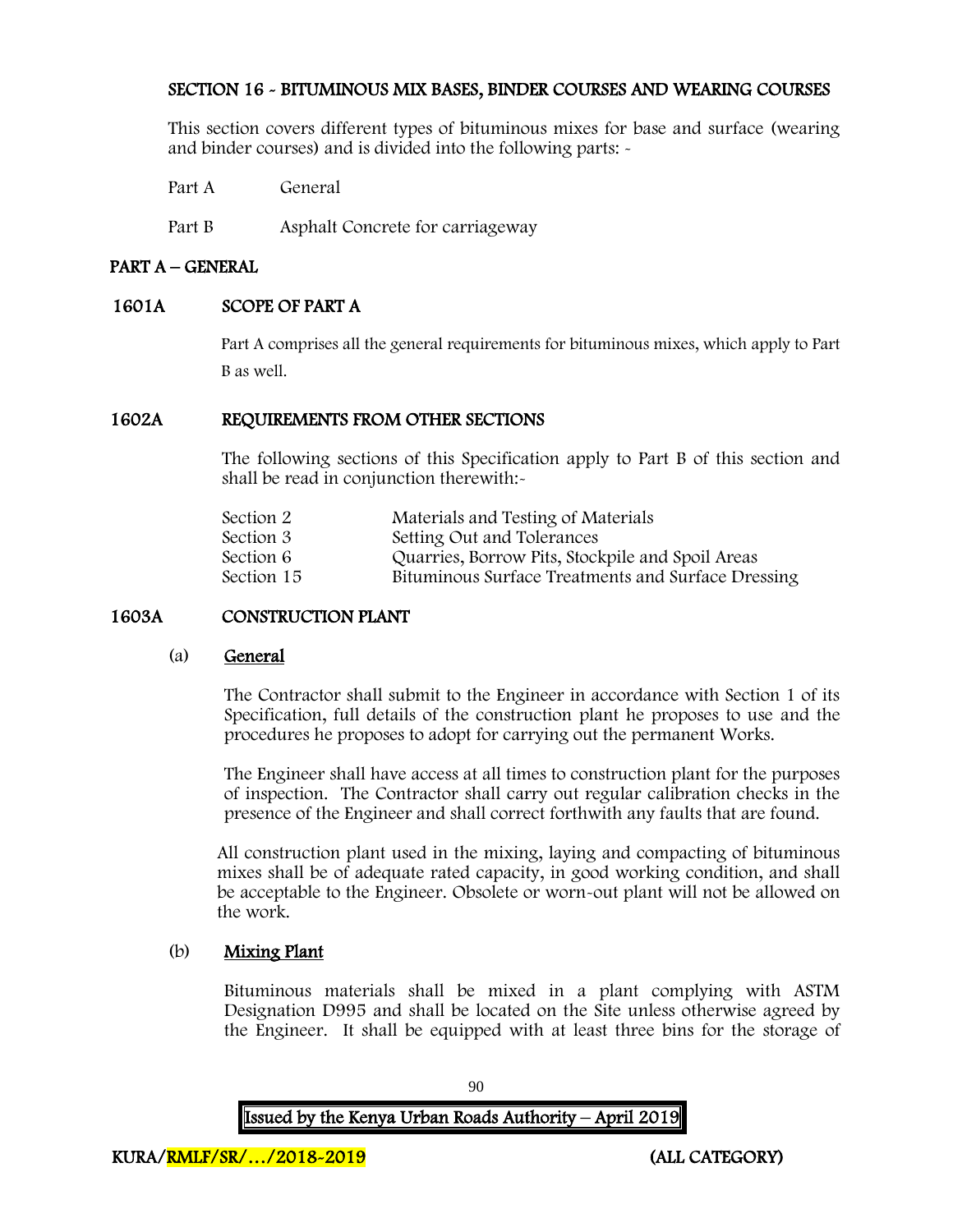heated aggregates and a separate bin for filler. All bins shall be covered to prevent the ingress of moisture.

The plant may be either the batch-mix type or the continuous-mix type and shall be capable of regulating the composition of the mixture to within the tolerances specified in Clause 1614A of this Specification.

The bitumen tank shall be capable of maintaining its contents at the specified temperature within a tolerance of 5<sup>0</sup>C and a fixed thermometer easily read from outside the tank. Any bitumen that has been heated above 180°C or has suffered carbonisation from prolonged heating shall be removed from the plant and disposed of.

### (c) Laying Plant

Bituminous materials shall be laid by a self-propelled spreader finisher equipped with a hopper, delivery augers and a heated adjustable vibrating screed. It shall be capable of laying bituminous materials with no segregation, dragging, burning or other defects and within the specified level and surface regularity tolerance. Delivery augers shall terminate not more than 200mm from the edge plates.

### (d) Compaction Plant

The Contractor shall provide sufficient rollers of adequate size and weight to achieve the specified compaction. Prior to commencing the laying of bituminous mixes in the permanent Works the Contractor shall carry out site trials in accordance with Section 2 of this Specification to demonstrate the adequacy of his plant and to determine the optimum method of use and sequence of operation of the rollers.

It is important to achieve as high a density as possible at the time of construction and it is expected that vibrating rollers will be required to produce the best results. However, it is essential that thorough pre-construction trials are carried out to ensure that:-

- (a) The roller is set up to have the optimum amplitude and frequency of vibration for the particular material being laid
- (b) That the roller does not cause breakdown of the aggregate particles.
- (b) That the optimum compaction temperatures are established which allow compaction without causing ripple effects or other distortions of the surfacing.

#### 1604A PREPARATION OF SURFACE

91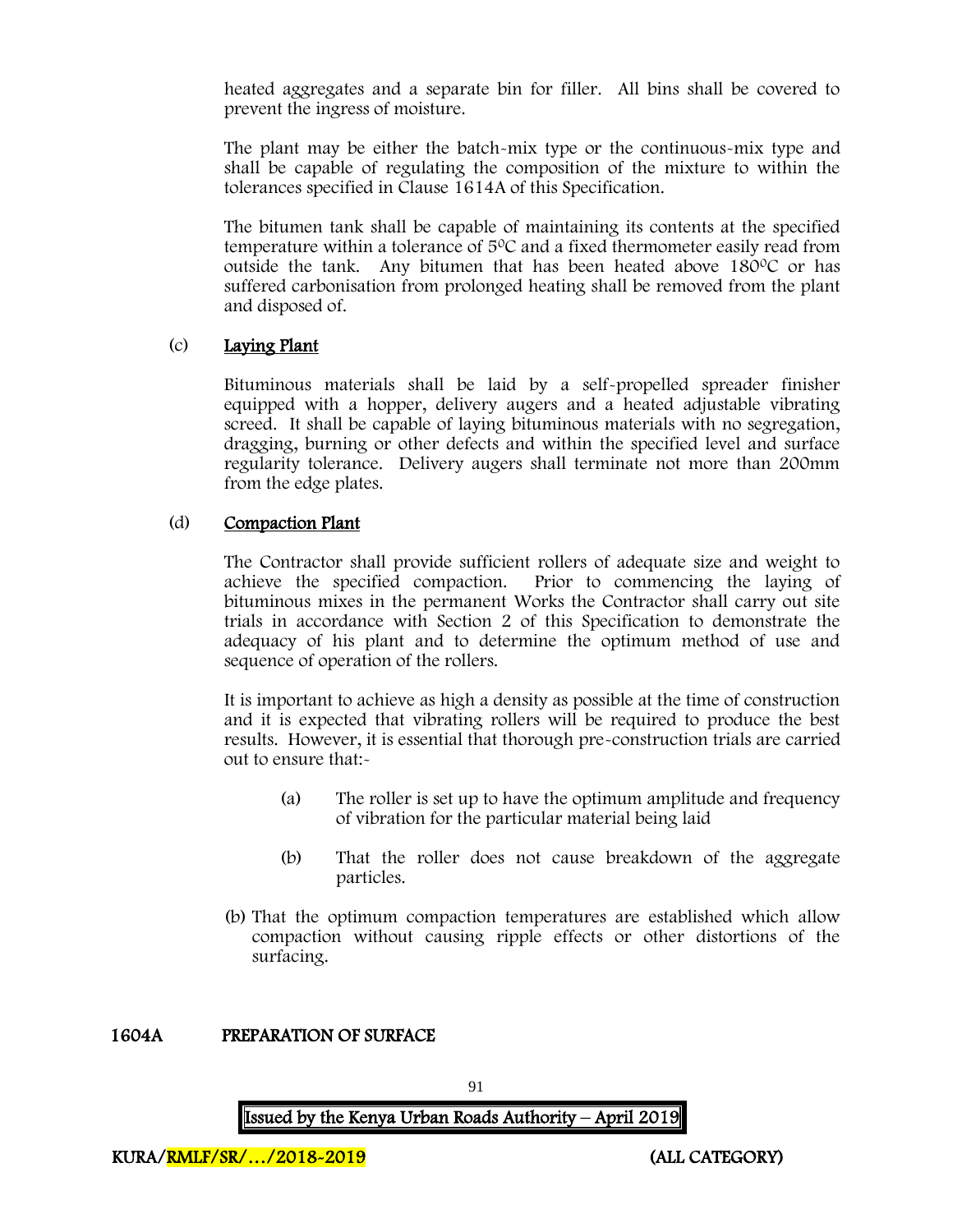Immediately before placing the bituminous mix in the pavement, the existing surface shall be cleaned of all material and foreign matter with mechanical brooms or by other approved methods. The debris shall be deposited well clear of the surface to be covered.

Any defect of the surface shall be made good and no bituminous mix shall be laid until the Engineer has approved the surface.

A tack coat shall be applied in accordance with Section 15 of this Specification. If the Engineer considers a tack coat is required prior to laying the bituminous mix or between layers of the bituminous mix, due solely to the

Contractor's method of working, then such tack coat shall be at the Contractor's expense.

### 1605A DESIGN AND WORKING MIXES

At least two months prior to commencing work using a bituminous mix, the Contractor shall, having demonstrated that he can produce aggregates meeting the grading requirements of the Specification, submit samples of each constituent of the mix to the Engineer. The Engineer will then carry out laboratory tests in order to decide upon the proportion of each constituent of the initial design mix or mixes to be used for site trials to be carried out in accordance with Clause 1606A of this Specification.

Should the Engineer conclude from the site trials that the mix proportion or aggregate grading are to be changed, the Contractor shall submit further samples of the constituents and carry out further site trials all as directed by the Engineer.

The Engineer may instruct the alteration of the composition of the -75 micron fraction of the aggregates by the addition or substitution of mineral filler. The Engineer may also instruct the alteration of all or part of the -6.3mm fraction of the aggregates by the addition or substitution of natural sand.

The Contractor shall make the necessary adjustments to his plant to enable the revised mix to be produced.

Following laboratory and site trials the Engineer will determine the proportions of the working mix and the Contractor shall maintain this composition within the tolerances given in Clause 1614A.

Should any changes occur in the nature or source of the constituent materials, the Contractor shall advise the Engineer accordingly. The procedure set out above shall be followed in establishing the new mix design.

### 1606A SITE TRIALS

Full scale laying and compaction site trials shall be carried out by the Contractor on all asphalt pavement materials proposed for the Works using the construction plant and methods proposed by the Contractor for constructing the Works. The trials shall be carried out with the agreement, and in the presence of the Engineer, at a location approved by the Engineer.

92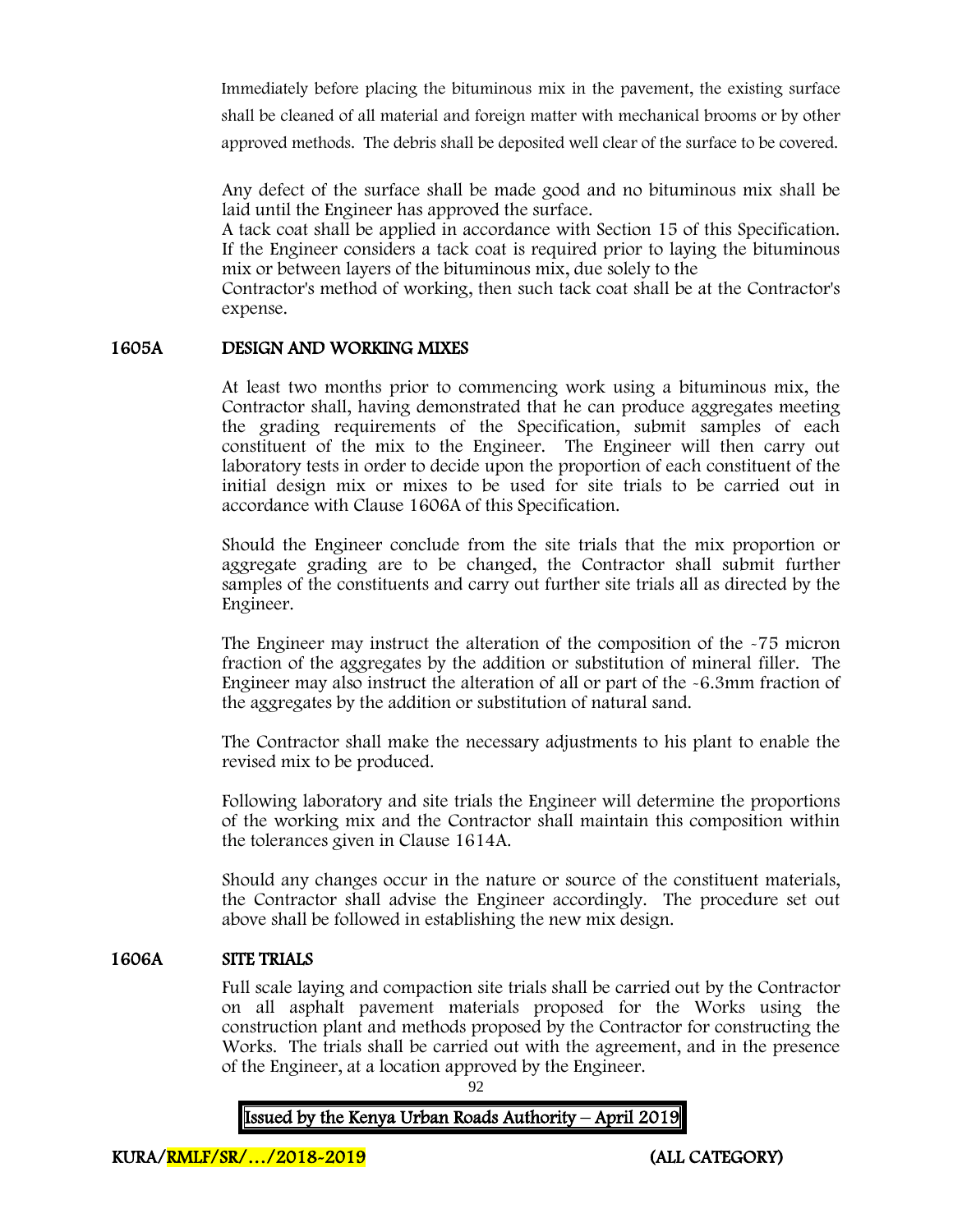The trials shall be carried out to: -

- a) Test materials, designed in the laboratory, so that a workable mix that satisfies the specification requirements can be selected.
- b) To enable the Contractor to demonstrate the suitability of his mixing and compaction equipment to provide and compact the material to the specified density and to confirm that the other specified requirements of the completed asphalt pavement layer can be achieved.

Each trial area shall be at least 100 metres long and to the full construction width and depth for the material. It may form part of the Works provided it complies with this Specification. Any areas that do not comply with this Specification shall be removed.

The Contractor shall allow in his programme for conducting site trials and for carrying out the appropriate tests on them. The trial on any pavement layer shall be undertaken at least 21 days ahead of the Contractor proposing to commence full-scale work on that layer.

The Contractor shall compact each section of trial over the range of compactive effort the Contractor is proposing and the following data shall be recorded for each level of compactive effort at each site trial:  $\sim$ 

- i. The composition and grading of the material including the bitumen content and type and grade of bitumen used.
- ii. The moisture content of aggregate in the asphalt plant hot bins.
- iii. The temperature of the bitumen and aggregate immediately prior to entering the mixer, the temperature of the mix on discharge from the mixer and the temperature of the mix on commencement of laying, on commencement of compaction and on completion of compaction. The temperature of the mixture is to be measured in accordance with BS 598, Part 3, Appendix A.
- iv. The type, size, mass, width of roll, number of wheels, wheel load, tyre pressures, frequency of vibration and the number of passes of the compaction equipment, as appropriate for the type of roller.
- v. The target voids and other target properties of the mix together with the results of the laboratory tests on the mix.
- vi. The density and voids achieved.
- vii. The compacted thickness of the layer.<br>viii. Any other relevant information as dire
- Any other relevant information as directed by the Engineer.

At least eight sets of tests shall be made by the Contractor and the Engineer on each 100 metres of trial for each level of compactive effort and provided all eight sets of results over

the range of compactive effort proposed by the Contractor meet the specified requirements for the material then the site trial shall be deemed successful. The above data recorded in the trial shall become the agreed basis on which the particular material shall be provided and processed to achieve the specified requirements.

93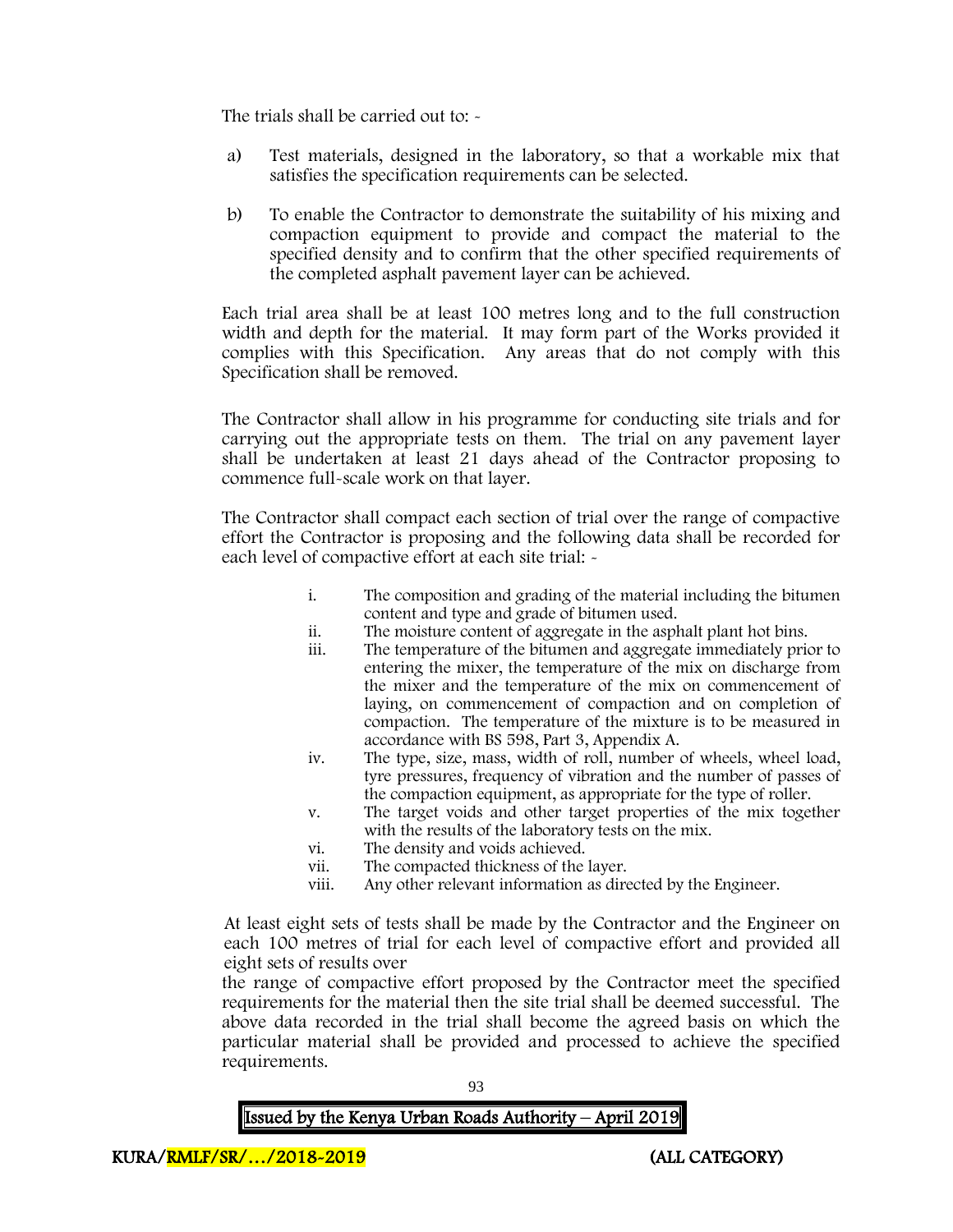#### 1607A MIXING OF AGGREGATES AND BITUMEN

The bitumen shall be heated so that it can be distributed uniformly and care shall be taken not to overheat it. The temperature shall never exceed 170 $\degree$ C for 80/100-penetration grade bitumen.

The aggregates shall be dried and heated so that they are mixed at the following temperatures: -

125-165<sup>0</sup>C when 80/100 bitumen is used

The dried aggregates shall be combined in the mixer in the amount of each fraction instructed by the Engineer and the bitumen shall then be introduced into the mixer in the amount specified. The materials shall then be mixed until a complete and uniform coating of the aggregate is obtained.

The mixing time shall be the shortest required to obtain a uniform mix and thorough coating. The wet mixing time shall be determined by the Contractor and agreed by the Engineer for each plant and for each type of aggregate used. It shall normally not exceed 60 seconds.

#### 1608A TRANSPORTING THE MIXTURE

The bituminous mix shall be kept free of contamination and segregation during transportation. Each load shall be covered with canvas or similar covering to protect it from the weather and dust.

### 1609A LAYING THE MIXTURE

Immediately after the surface has been prepared and approved, the mixture shall be spread to line and level by the laying plant without segregation and dragging.

The mixture shall be placed in widths of one traffic lane at a time, unless otherwise agreed by the Engineer. The compacted thickness of any layer shall be at least 2.5 times the maximum size of the aggregate for wearing course and at least 2 times for binder course. The minimum thickness shall be 25mm.

Only on areas where irregularities or unavoidable obstacles make the use of mechanical laying impracticable, may the mixture be spread and compacted by hand.

### 1610A COMPACTION

Immediately after the bituminous mixture has been spread, it shall be thoroughly and uniformly compacted by rolling.

The layer shall be rolled when the mixture is in such a condition that rolling does not cause undue displacement or shoving.

> 94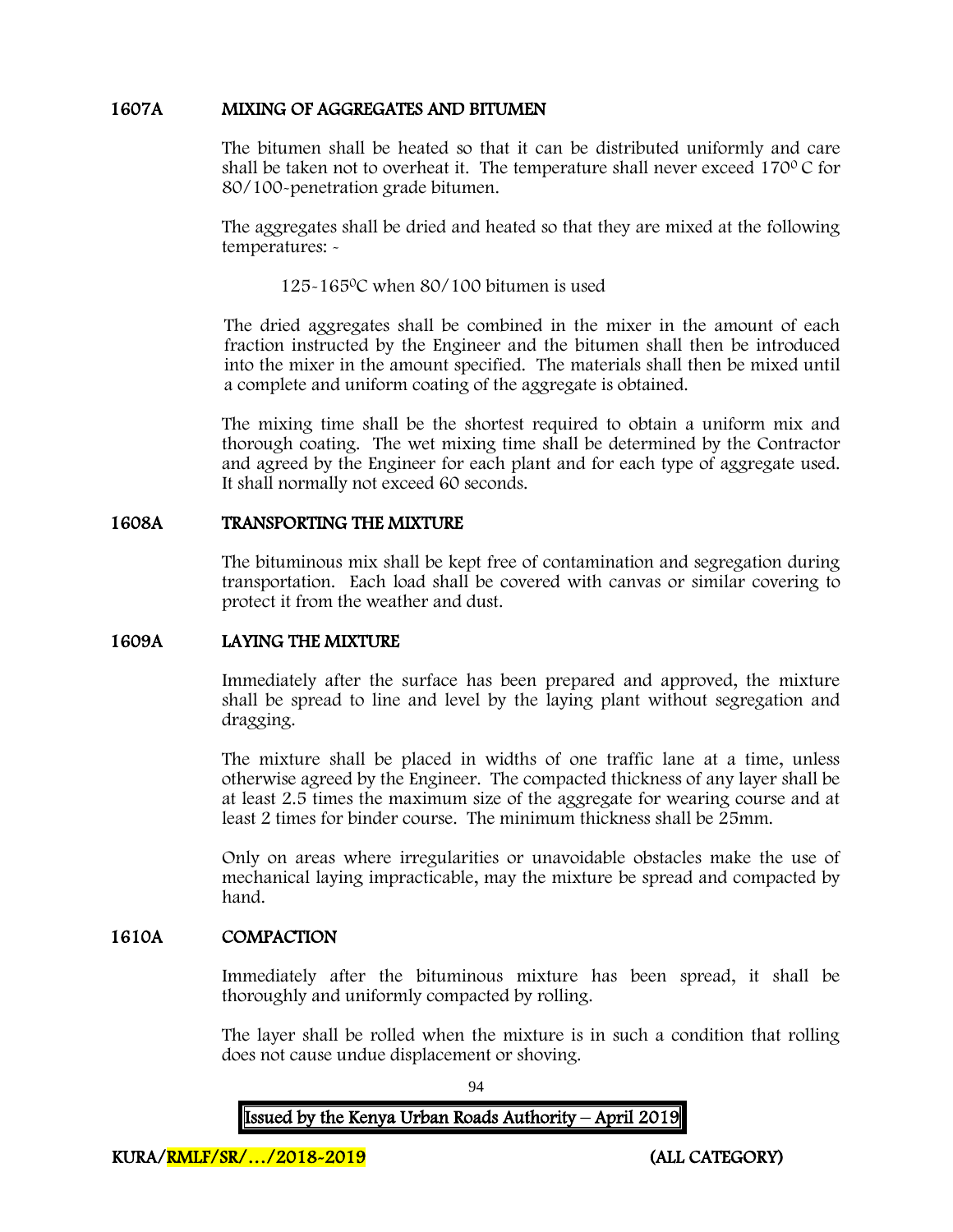The number, weight and type of rollers furnished shall be sufficient to obtain the required compaction while the mixture is in a workable condition. The sequence of rolling operations shall be as agreed with the Engineer and proved during site trials. Initial rolling

with steel tandem or three-wheeled roller shall follow the laying plant as closely as possible. The rollers shall be operated with the drive roll nearest the laying plant, at a slow and uniform speed (not exceeding 5 Km/Hr).

Rolling shall normally commence from the outer edge and proceed longitudinally parallel to the centreline, each trip overlapping one half of the roller width. On super elevated curves, rolling shall begin at the low side and progress to the high side. Where laying is carried out in lanes care must be taken to prevent water entrapment.

Intermediate rolling with a pneumatic-tyred or vibratory roller shall follow immediately. Final rolling with a steel-wheeled roller shall be used to eliminate marks from previous rolling.

To prevent adhesion of the mixture to the rollers, the wheels shall be kept lightly moistened with water.

In areas too small for the roller, a vibrating plate compactor or a hand tamper shall be used to achieve the specified compaction.

#### 1611A FINISHING, JOINTS AND EDGES

Any mixture that becomes loose and broken, mixed with dirt or foreign matter or is in any way defective, shall be removed and replaced with fresh hot mixture, which shall be compacted to conform to the surrounding area.

Spreading of the mixture shall be as continuous as possible. Transverse joints shall be formed by cutting neatly in a straight line across the previous run to expose the full depth of the course. The vertical face so formed shall be painted lightly with hot 80/100 penetration grade bitumen just before the additional mixture is placed against it.

Longitudinal joints shall be rolled directly behind the paving operation. The first lane shall be placed true to line and level and have an approximately vertical face. The mixture placed in the abutting lane shall then be tightly crowded against the face of the previously placed lane. The paver shall be positioned to spread material overlapping the joint face by 20-30mm. Before rolling, the excess mixture shall be raked off and discarded.

When the abutting lane is not placed in the same day, or the joint is destroyed by traffic, the edge of the lane shall be cut back as necessary, trimmed to line and painted lightly with hot 80/100 penetration grade bitumen just before the abutting lane is placed.

Any fresh mixture spread accidentally on the existing work at a joint shall be carefully removed by brooming it back on to uncompacted work, so as to avoid



 $95$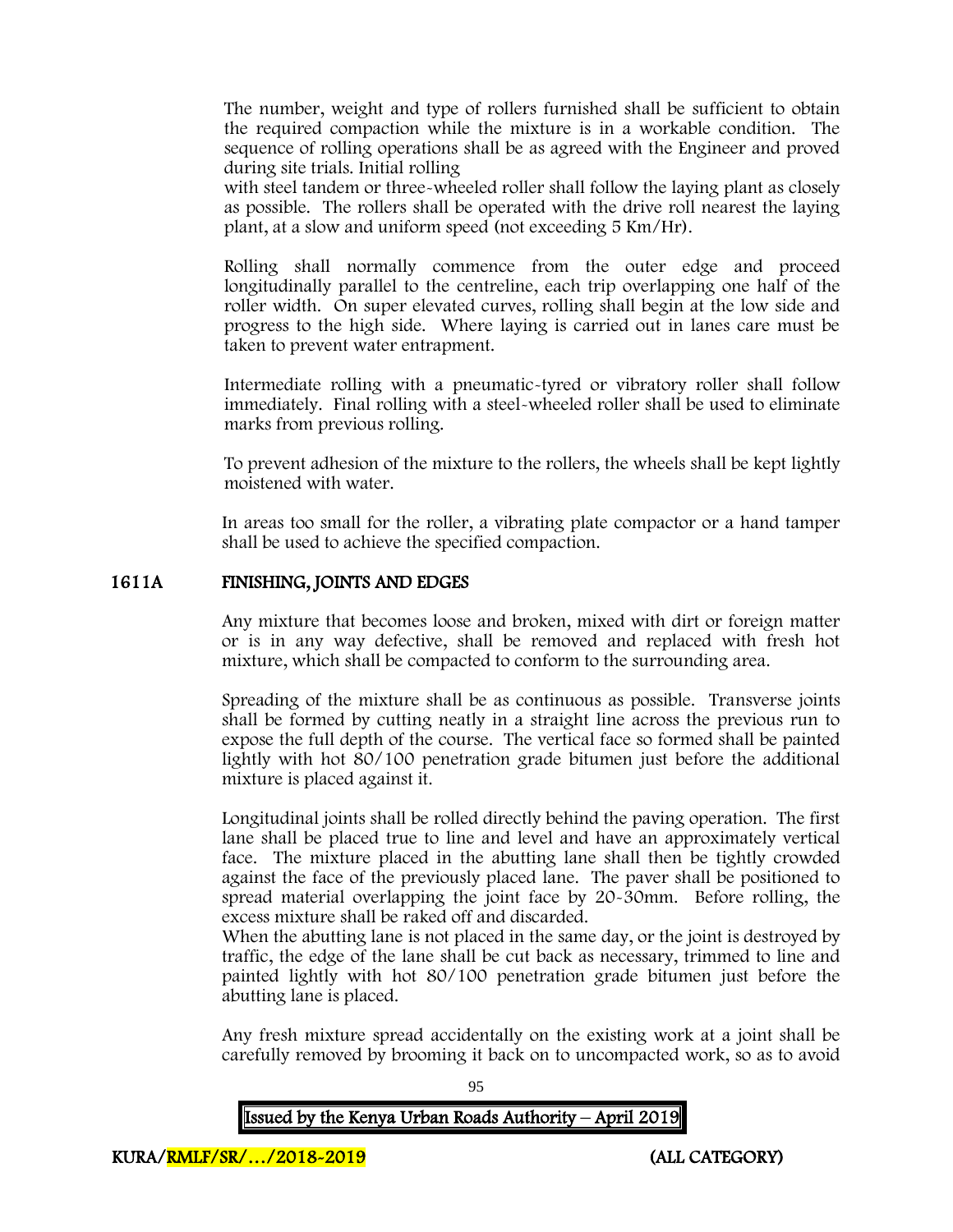formation of irregularities at the joint. The finish at joints shall comply with the surface requirements and shall present the same uniformity of finish, texture and density as other sections of the work.

The edges of the course shall be rolled concurrently with or immediately after the longitudinal joint. In rolling the edges, roller wheels shall extend 50 to 100mm beyond the edge.

#### 1612A SAMPLING AND TESTING OF BITUMINOUS MIXTURES

The sampling of bituminous mixtures shall be carried out in accordance with AASHTO T168 (ASTM Designation D979).

### 1613A QUALITY CONTROL TESTING

During mixing and laying of bituminous mixtures, control tests on the constituents and on the mixed material shall be carried out in accordance with Clause 1612A and Section 2 of this Specification.

If the results of any tests show that any of the constituent materials fail to comply with this Specification, the Contractor shall carry out whatever changes may be necessary to the materials or the source of supply to ensure compliance.

If the results of more than one test in ten on the mixed material show that the material fails to comply with this Specification, laying shall forthwith cease until the reason for the failure has been found and corrected. The Contractor shall remove any faulty material laid and replace it with material complying with this Specification all at his own expense.

### 1614A TOLERANCES

Surfacing courses and base shall be constructed within the geometric tolerances specified in Section 3 of this Specification.

The Contractor shall maintain the composition of the mixture as determined from the laboratory and site trials within the following tolerances, per single test: -

| Bitumen Content         | 0.3% (by total weight of total mix)  |
|-------------------------|--------------------------------------|
| Passing 10mm sieve      | 6% (by total weight of dry aggregate |
| and larger sieves       | including mineral filler)            |
| Passing sieves between  | 4% (by total weight of dry aggregate |
| 10mm and 1.0mm sieves   | including mineral filler)            |
| Passing sieves between  | 3% (by total weight of dry aggregate |
| 1.0mm and 0.075mm sieve | including mineral filler)            |
| Passing 0.075mm sieve   | 2% (by total weight of dry aggregate |

96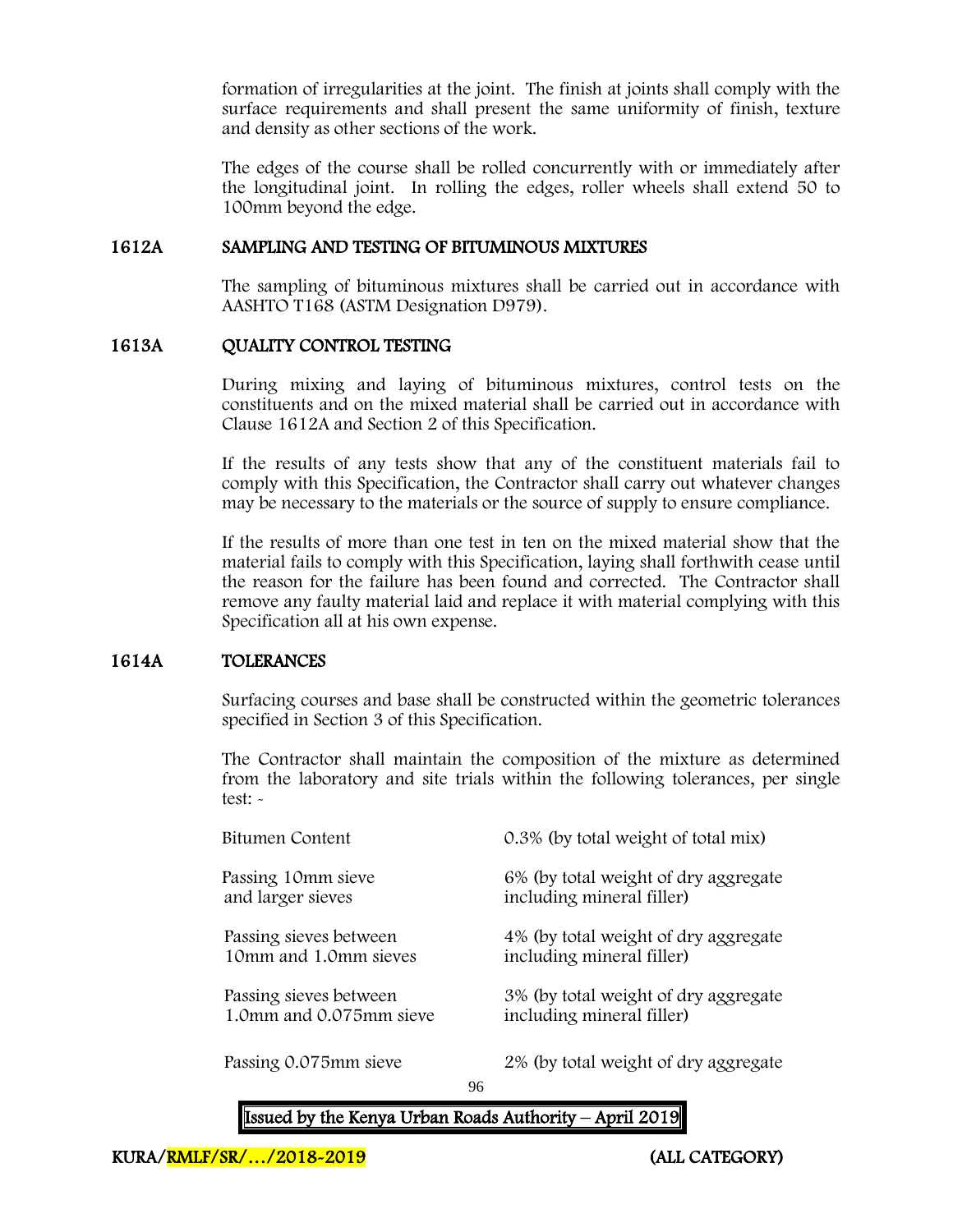### including mineral filler)

The average amount of bitumen in any length of any layer, calculated as the product of the bitumen contents obtained from single tests and the weight of mixture represented by each test, shall not be less than the amount ordered.

The average amount of bitumen for each day's production calculated from the checked weights of mixes shall not be less than the amount ordered.

The average amount of bitumen in any length of any layer, calculated as the product of the bitumen contents obtained from single tests and the weight of mixture represented by each test, shall not be less than the amount ordered.

The average amount of bitumen for each day's production calculated from the checked weights of mixes shall not be less than the amount ordered.

The final average overall width of the upper surface of a bituminous mix layer measured at six equidistant points over a length of 100m shall be at least equal to the width specified. At no point shall the distance between the centreline of the road and the edge of the upper surface of a bituminous mix layer be narrower than that specified by more than 13mm.

#### 1615A MEASUREMENT AND PAYMENT

No separate measurement and payment shall be made for complying with the requirements of Clauses 1601A to 1614A inclusive and the Contractor shall be deemed to have allowed in his rates in Parts B and C of Section 16 of this Specification for the costs of complying with the requirements of Part A of Section 16 of this Specification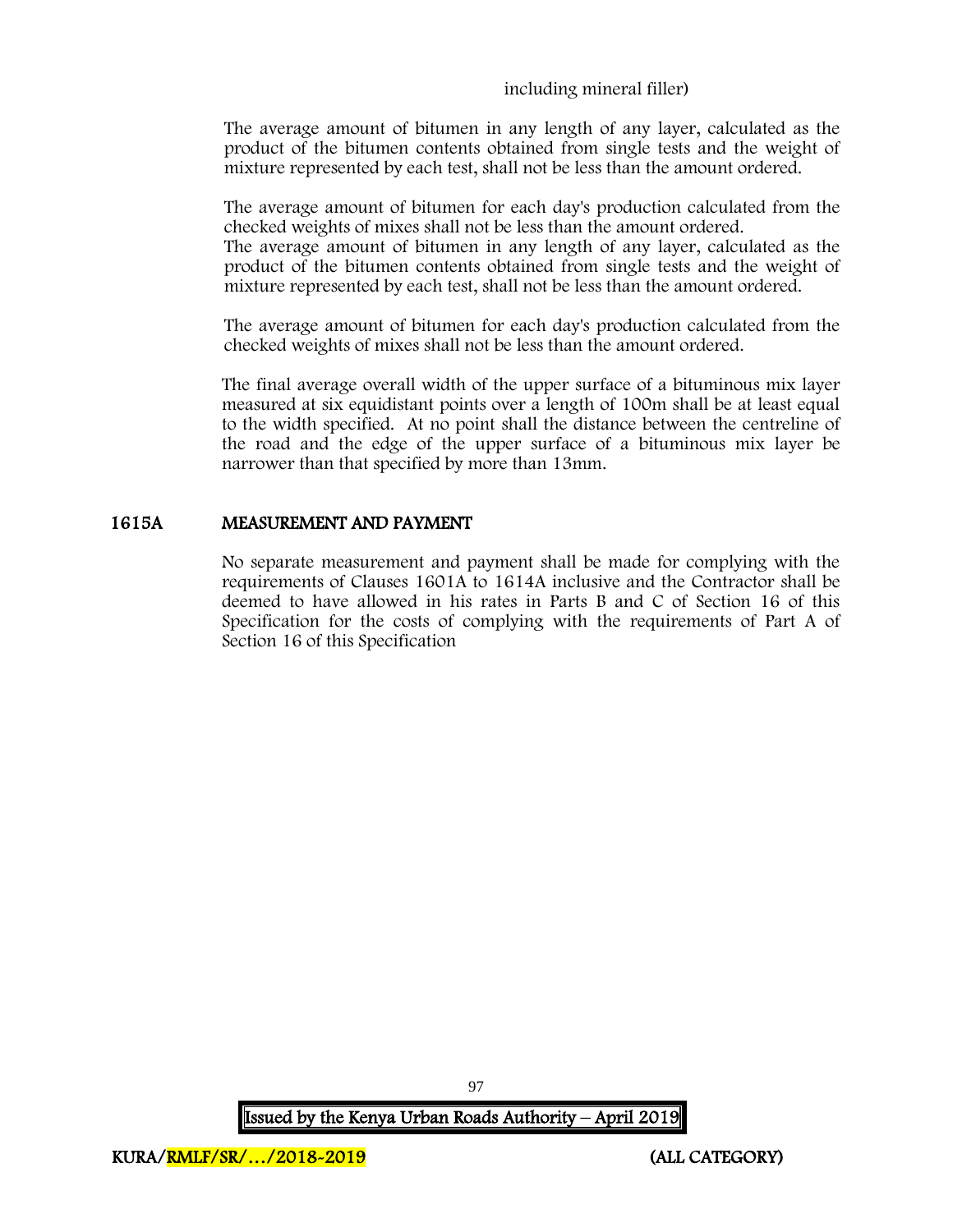### PART B - ASPHALT CONCRETE FOR SURFACING

#### 1601B DEFINITION

Asphalt concrete means a thoroughly controlled, hot-mixed, hot-laid, plant mixture of well-graded dried aggregate and penetration grade bitumen, which, when compacted forms a dense material.

A distinction is drawn between asphalt concrete Type I (High Stability) and asphalt concrete Type II (Flexible). The asphalt concrete type to be used will be Type I.

#### 1602B MATERIALS FOR ASPHALT CONCRETE TYPE 1

#### a) Type of bituminous material

The type of material to be used on severe sites will be of the continuously graded type similar to Asphaltic Concrete or Close Graded Macadam. It is essential that these materials are sealed with a single or double surface dressing or a Cape seal.

#### b) Penetration Grade Bitumen

Bitumen shall be 80/100 penetration grade since material is being laid at an altitude of more than 2,500m.

#### c) Aggregate

Coarse aggregate (retained on a 6.3mm sieve) shall consist of crushed stone free from clay, silt, organic matter and other deleterious substances. The aggregate class will be specified in the Special Specification and it shall comply with the requirements given in Table 16B-1(b). The grading for 0/20 mm for carriageway and 0/14mm for shoulders for binder course is as specified below:

| Sieve size     | 0/20       | 0/14       |
|----------------|------------|------------|
| 28             | 100        |            |
| 20             | $90 - 100$ | 100        |
| 14             | 75-95      | $90 - 100$ |
| 10             | 60-82      | 70-90      |
| 6.3            | $47 - 68$  | $52 - 75$  |
| 4              | $37 - 57$  | $40 - 60$  |
| $\overline{2}$ | $25 - 43$  | $30 - 45$  |
|                | $18 - 32$  | $20 - 35$  |
| 0.425          | $11 - 22$  | $12 - 24$  |
| 0.300          | $9 - 17$   | $10 - 20$  |
| 0.150          | $5 - 12$   | $6 - 14$   |
| 0.075          | $3 - 7$    | $4 - 8$    |

#### TABLE 16B-1(b) - REQUIREMENTS FOR COARSE AGGREGATE

98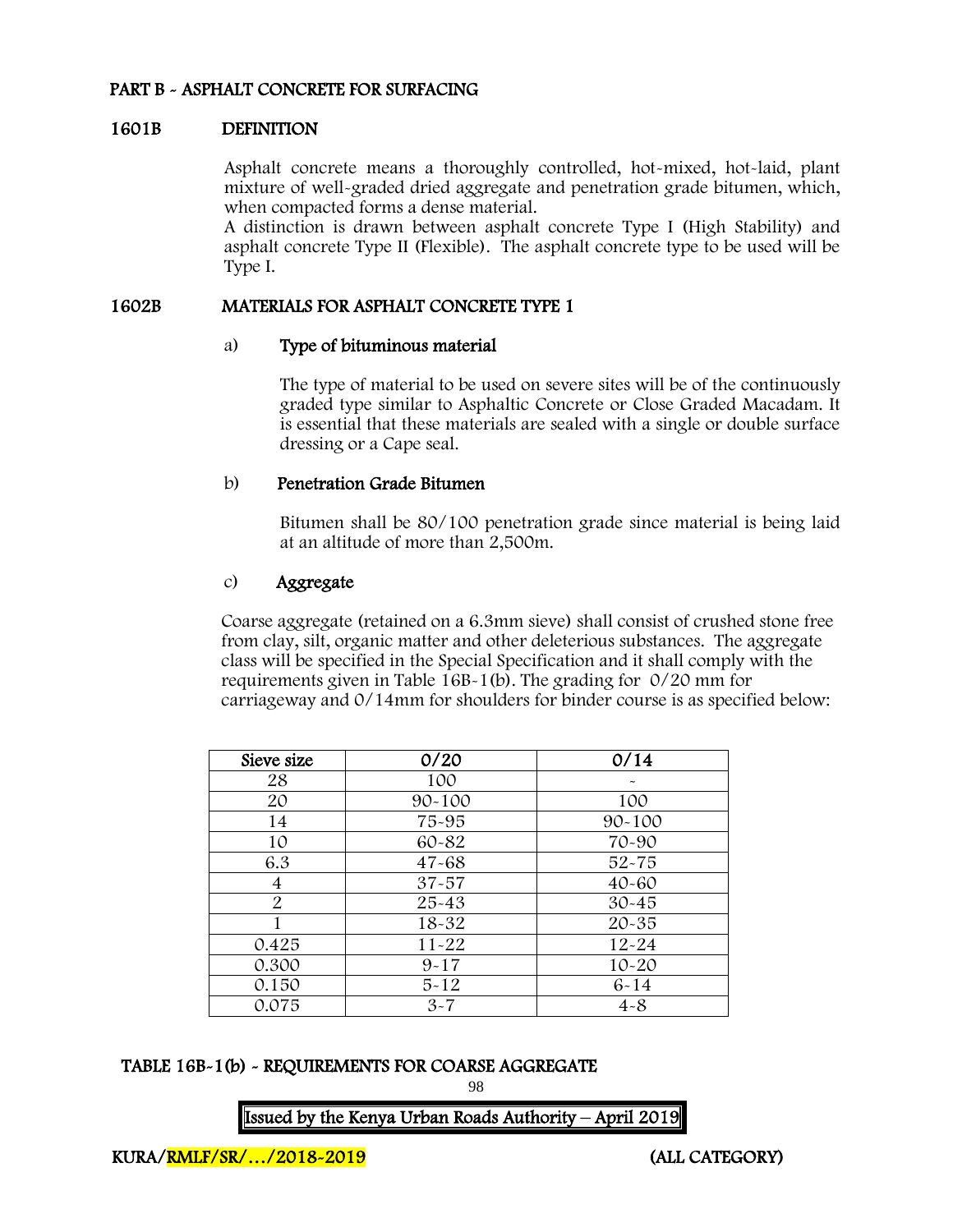| Coarse Aggregate<br>(Retained on a 6.3mm Sieve) |                      |  |  |  |
|-------------------------------------------------|----------------------|--|--|--|
| <b>Test</b>                                     | Maximum Value        |  |  |  |
| LAA<br><b>ACV</b><br>SSS                        | 30<br>25<br>12<br>25 |  |  |  |

Fine aggregate (passing a 6.3mm sieve) shall be free from clay, silt, organic and other deleterious matter and shall be non-plastic. Unless otherwise specified in the Special Specification it shall consist of entirely crushed rock produced from stone having a Los Angeles Abrasion of not more than 40. The Sand Equivalent of the fine aggregate shall not be less than 40 and the SSS not more than 12.

### b) Mineral Filler

Mineral Filler shall consist of ordinary Portland Cement 42.5 Grade

#### 1603B GRADING REQUIREMENTS

The grading of the mixture of coarse and fine aggregate shall be within and approximately parallel to the grading envelopes given in Table 16B-1(b), for 0/14mm as specified for binder course, as described below.

#### GRADING REQUIREMENTS

To arrive at a suitable design it is necessary to investigate a number of gradings so that a workable mix, which also retains a minimum of 3 % voids at refusal density, is identified.

The largest particle size used should not be more than 25mm so that the requirements of the Marshall test method can be complied with.

Although the complete range of nominal maximum particle sizes is shown in the Tables, the total thickness of material laid should not be more than 75mm.

### 1604B REQUIREMENTS FOR ASPHALT CONCRETE TYPE 1

The mixture shall comply with the requirements given in Table 16B-2 as specified in the Specification. In addition, minimum Marshall Stability for 2 x 75 blows shall be 9 kN and maximum 18 kN and at compaction to refusal shall have 3% VIM.

The proportion, by weight of total mixture, of bitumen shall be  $5.0 - 6.5\%$  for  $0/14$  mm and  $4.5 - 6.5$  % for  $0/20$ mm. This shall be termed the nominal binder content. The binder content of the working mix will be instructed by the Engineer following laboratory and site trials.

99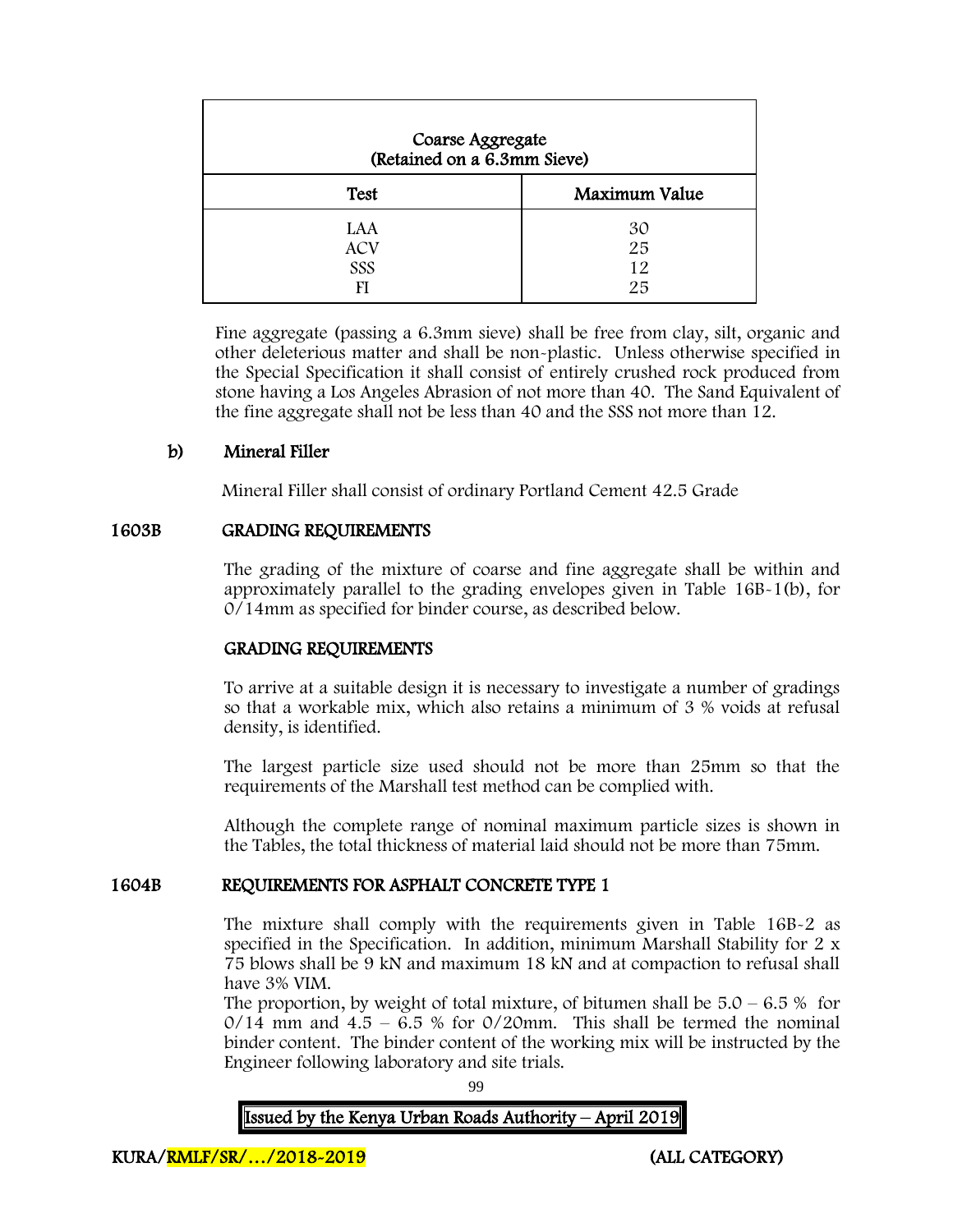In order to determine the suitability of a coarse aggregate source a Marshall test programme shall be carried out. It will be advantageous to use a crushed rock which is known from past experience to give good results in this test procedure. A grading conforming to the Type I Binder Course detailed in Table 16B-1(a) 0/20 of this Specification should be tested (but with 100% passing the 25mm sieve) and it shall meet the requirements of Table 16B-2 of this Specification.

Having established the suitability of the aggregate source several grading shall be tested in the laboratory, including that used for the Marshall test, to establish relationships between bitumen content and VIM at refusal density. For each mix, samples will be made up to a range of bitumen contents and compacted to refusal using a gyratory compactor and a vibratory hammer in accordance with the procedure described in BS 598 (Part 104 : 1989), with one revision.

It should first be confirmed that compaction on one face of the sample gives the same refusal density as when the same compaction cycle is applied to both faces of the same sample. The procedure, which gives the highest density, must be used.

From the bitumen content-VIM relationship it will be possible to identify a bitumen content which corresponds to a VIM of 3 - 7%. If it is considered that the workability of the mix may be difficult then compaction trials should be undertaken. It is advisable to establish two or more gradings for compaction trials.

The mixes identified for compaction trials should be manufactured to the laboratory design bitumen content and to two other bitumen contents of +0.5% and +1% additional bitumen. Cores will be cut to determine the density of the compacted material, having completed this the core will then be reheated to  $145+/-5\degree$  in the appropriate mould and compacted to refusal in the vibrating hammer test. To be acceptable the cores cut from the compaction trial must have a density equivalent to at least 95% of refusal density.

The compaction trials will identify a workable mix which can be made to a bitumen content which gives 3% VIM at refusal density.

#### 1605B MIXING AND LAYING HEAVY DUTY ASPHALT

The temperature of the bitumen and aggregates when mixed shall be  $110+/$  $3\Box C$  above the softening point (R&B) of the bitumen.

Compaction should commence as soon as the mix can support the roller without undue displacement of material and completed before the temperature of the mix falls below 90<sup>0</sup>C.

The minimum thickness of individual layers should be as follows:-

| a)            | For the 37.5mm mix | 65mm |
|---------------|--------------------|------|
| $\mathbf{b}$  | For the 25.0mm mix | 60mm |
| $\mathcal{C}$ | For the 19.0mm mix | 50mm |
| d)            | For the 12.5mm mix | 40mm |

100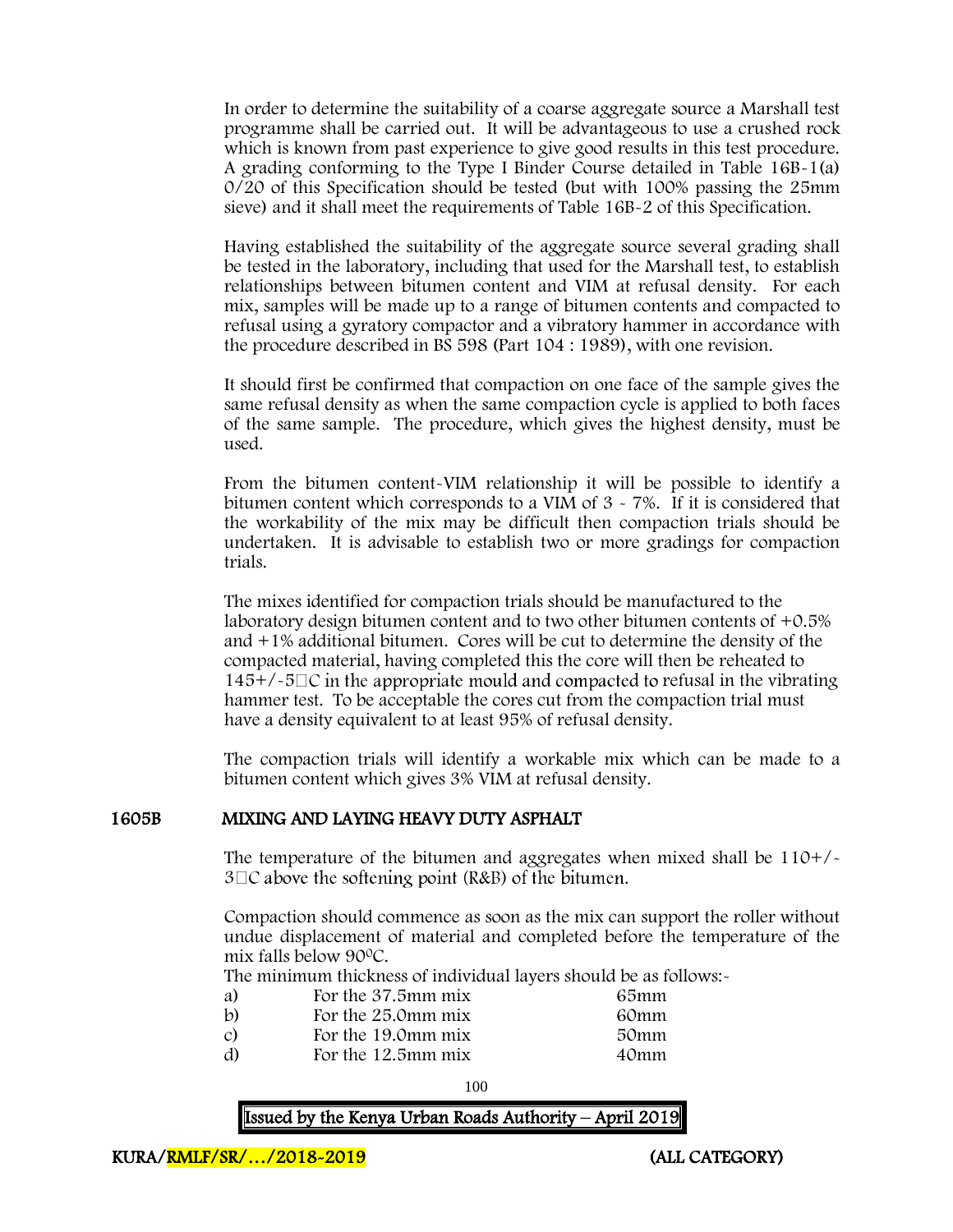### 1606B COMPACTION

Rolling shall be continued until the voids measured in the completed layer are in accordance with the requirement for a minimum density of 98% of Marshall optimum, or, a minimum mean value of 95% of refusal density (no value less than 93%) as appropriate.

### 1607B MEASUREMENT AND PAYMENT

- a) Item : Asphalt Concrete
	- Unit : m<sup>3</sup> of Asphalt Concrete Used

Asphalt concrete shall be measured by the cubic metre compacted on the road calculated as the product of the length instructed to be laid an the compacted cross-sectional area shown on the Drawings or instructed by the Engineer.

The rate for asphalt concrete shall include for the cost of providing, transporting, laying and compacting the mix with the nominal binder content and complying with the requirements of Parts A and B of Section 16 of this Specification.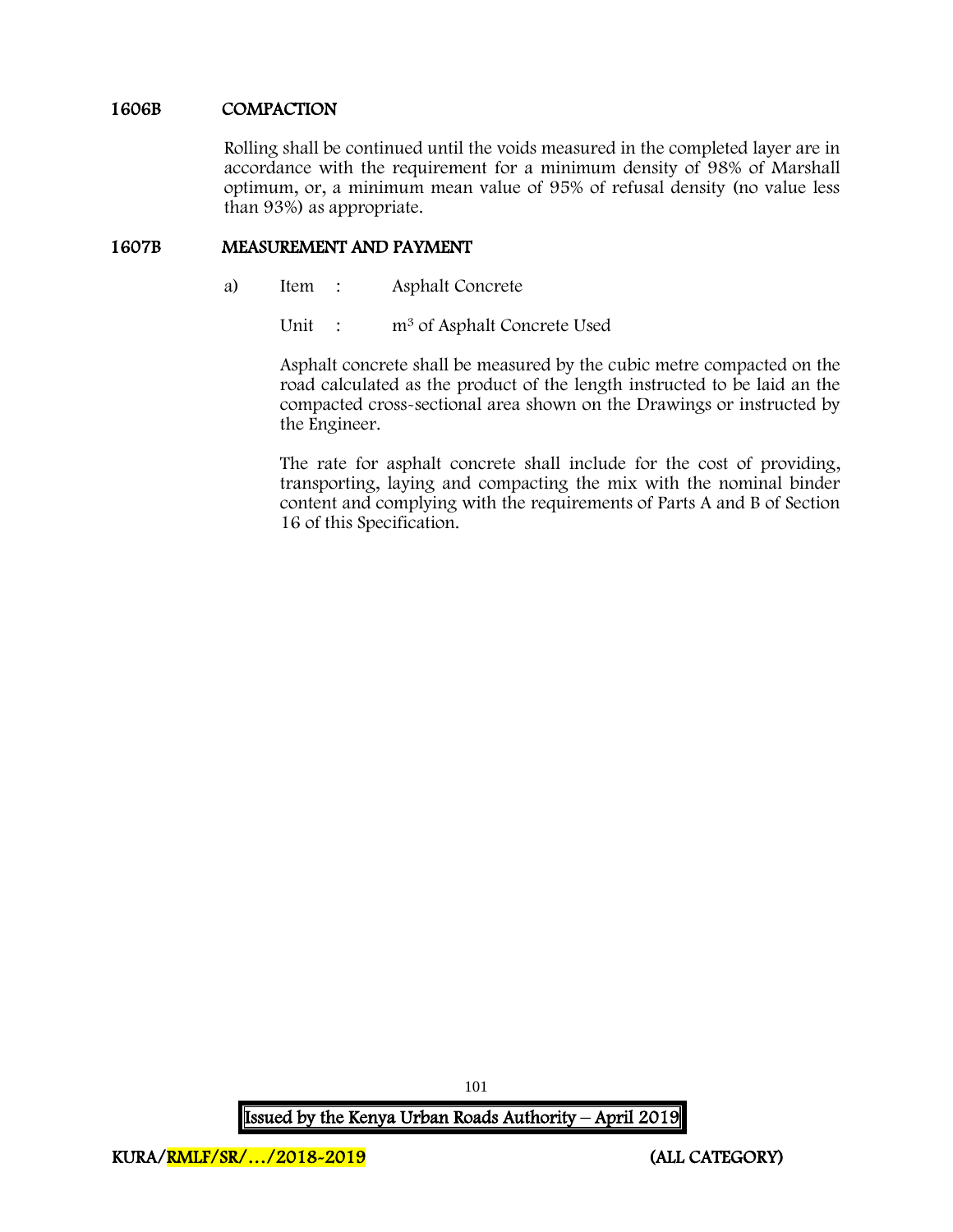#### SECTION 17 - CONCRETE WORKS

#### 1703 MATERIALS FOR CONCRETE

This work shall consist of placing selected approved material of 250mm minimum diameter on the foundation put after excavation to receive levelling concrete in accordance with these specifications and in conformity with the lines, grades and cross sections shown on the Drawings as directed by the Engineer.

#### (a) Materials

Selected rock: The selected rock builders to be placed for this work shall be hard, sound, durable quarry stones as approved by the Engineer. Samples of the stone to be used shall be submitted to and approved by the Engineer before any stone is placed.

The maximum size of the stone boulders shall be 300mm.

#### (b) Construction Method

After completion of the structural excavation the surface of the loose soil shall be levelled and compacted. Then the stone of the above sizes shall be placed in one layer of 250mm over the compacted bed where the bottom slab will rest. Coarse sand shall be spread to fill up the voids in the stone boulders, and compaction with vibratory compactors should be performed to make this layer dense whereon a concrete of levelling course shall be placed.

#### (c) Measurement and payment

Measurement for the bedding materials shall be made in cubic metres for the completed and accepted work, measured from the dimension shown on the Drawings, unless otherwise directed by the Engineer.

Payment for the bedding Materials for Levelling Concrete Works shall be full compensation for furnishing and placing all materials, all labour equipment, tools and all other items necessary for proper completion of the work in accordance with the Drawings and specifications and as directed by the Engineer.

#### 1703(A) LEVELLING CONCRETE (CLASS 15/20) FOR BOTTOM SLAB INCLUSIVE OF COST OF FORM WORKS

This work shall consist of placing and levelling lean concrete class 15/20 over the prepared bed of stone boulders in the foundation for bottom slab and wingwalls in accordance with these specifications and which conformity with the lines, grades, thickness and typical cross-sections shown on the drawings unless otherwise directed by the Engineer.

### (a) Materials for Levelling Concrete

102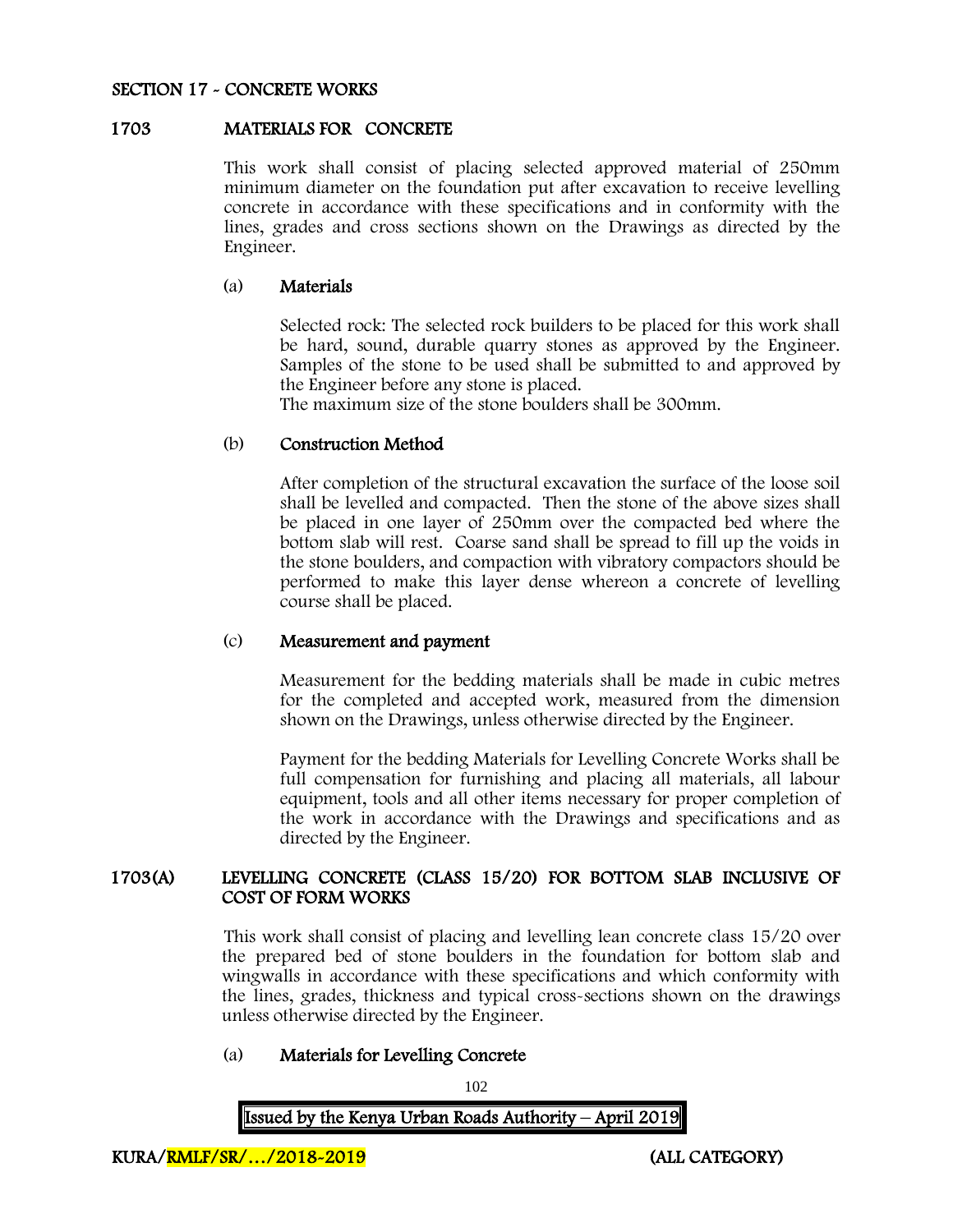Requirement for the concrete class 15/20 is specified as follows:- Design compressive strength (28) days : 15N/mm<sup>2</sup> Maximum size of coarse aggregate : 20mm Maximum cement content  $: 300 \text{ kg/m}^3$ . Maximum water/cement ration of 50% with slump of 80mm.

### (b) Construction Method

The bed of stone boulders upon which the levelling concrete will be placed shall be smooth, compacted and true to the grades and crosssection shall be set to the required lines and grades.

#### 36.2 (c) Measurement and payment

Measurement for levelling concrete (class 15/20) shall be made in cubic metres completed and accepted levelling concrete work measured in place which is done in accordance with the Drawings and the Specifications.

Payment for this work shall be the full compensation for furnishing and placing all materials, labour, equipment and tools, and other incidentals to Specifications and as directed by the Engineer.

Pay item No. 17/02 Levelling Concrete Works (Class 15/20) for Box Culvert and wingwalls inclusive of Cost of Form works.

#### 1703 (C) FORMWORK FOR CULVERT WALLS

This work shall consist of all temporary moulds for forming the concrete for culvert walls and slabs together with all temporary construction required for their support. Unless otherwise directed by the Engineer all formworks shall be removed on completion of the walls and slabs.

#### (a) Materials

Forms shall be made of wood or metal and shall conform to the shape, lines and dimensions shown on the Drawings.

All timber shall be free from holes, loose material, knots, cracks, splits and warps or other defects affecting the strength or appearance of the finished structure.

Release Agents – Release agents shall be either neat oils containing a surface activating agent, cream emulsions, or chemical agents to be approved by the Engineer.

### (b) Construction Method

(i) Formworks

103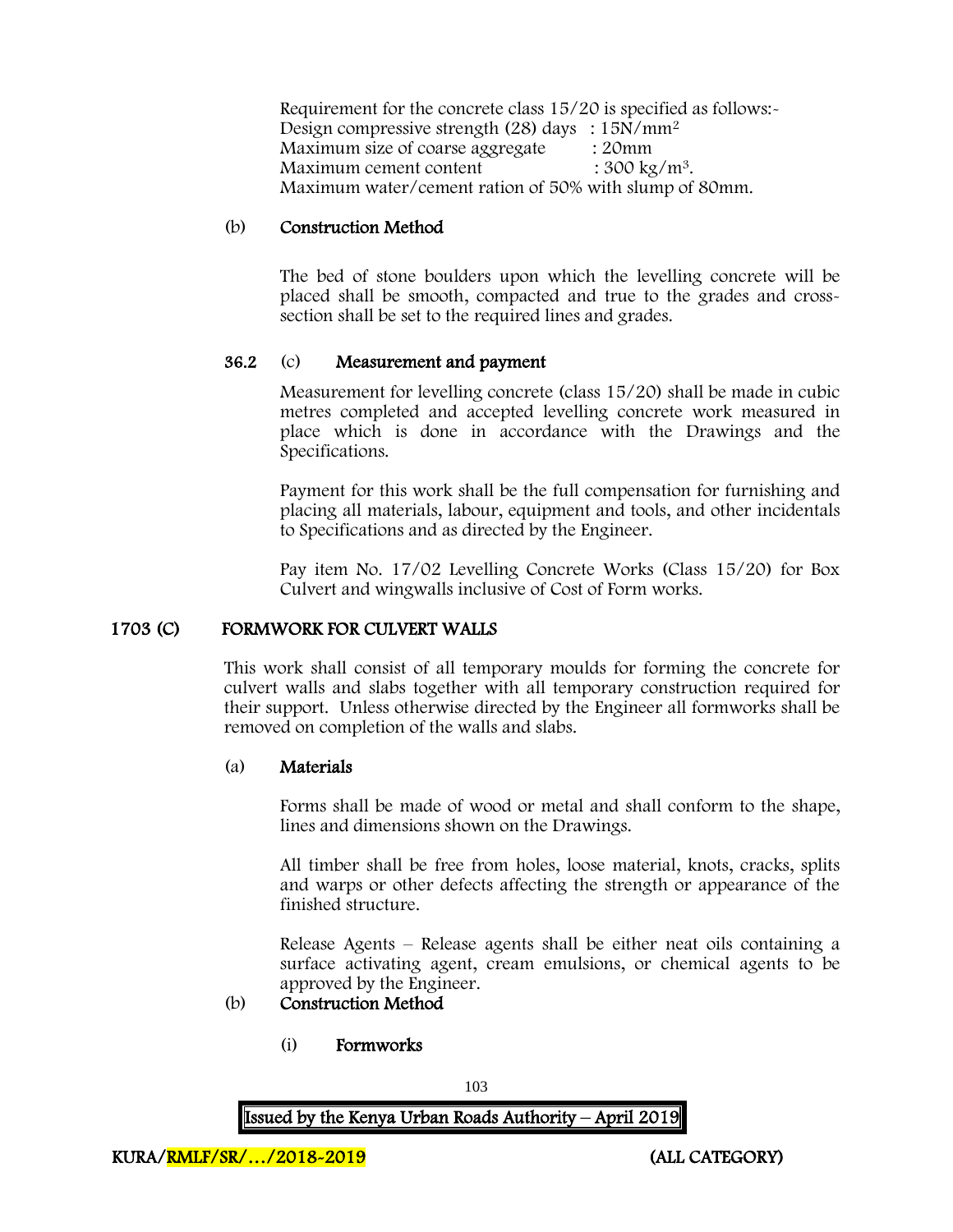Formworks shall be designed to carry the maximum loads that may be imposed, and so be rigidly constructed as to prevent deformation due to load, drying and wetting, vibration and other causes. After forms have been set in correct location, they shall be inspected and approved by the Engineer before the concrete is placed.

If requested, the contractor shall submit to the Engineer working drawings of the forms and also, if requested, calculations to certify the rigidity of the forms.

### 1703(D) CONCRETE WORKS (CLASS 25/20) OF CULVERT WALLS AND SLABS

This work shall consist of furnishing, mixing, delivering and placing of the concrete for the construction of culvert walls and slabs, in accordance with these Specifications and in conformity with the requirements shown on the Drawings.

Concrete class 25/20 shall be used for Culvert walls and slabs.

## (a) Concrete Materials

Cement: Cement shall be of Portland type and shall conform to the requirements of BS 12 or equivalent.

The contractor shall select only one type or brand of cement or others. Changing of type or brand of cement will not be permitted without a new mix design approved by the Engineer. All cement is subject to the Engineer's approval; however, approval of cement by the Engineer shall not relieve the Contractor of the responsibility to furnish concrete of the specified compressive strength.

Conveyance of cement by jute bags shall not be permitted. Storage in the Contractor's silo or storehouse shall not exceed more than two (2) months, and age of cement after manufacture at mill shall not exceed more than four (4) months. The Contractor shall submit to the Engineer for his approval the result of quality certificate prepared by the manufacturer.

Whenever it is found out that cement have been stored too long, moist, or caked, the cement shall be rejected and removed from the project.

# (b) Aggregates

Fine and coarse aggregates must be clean, hard, strong and durable, and free from absorbed chemicals, clay coating, or materials in amounts that could affect hydration, bonding, strength and durability of concrete. Grading of aggregates shall conform to the following requirements: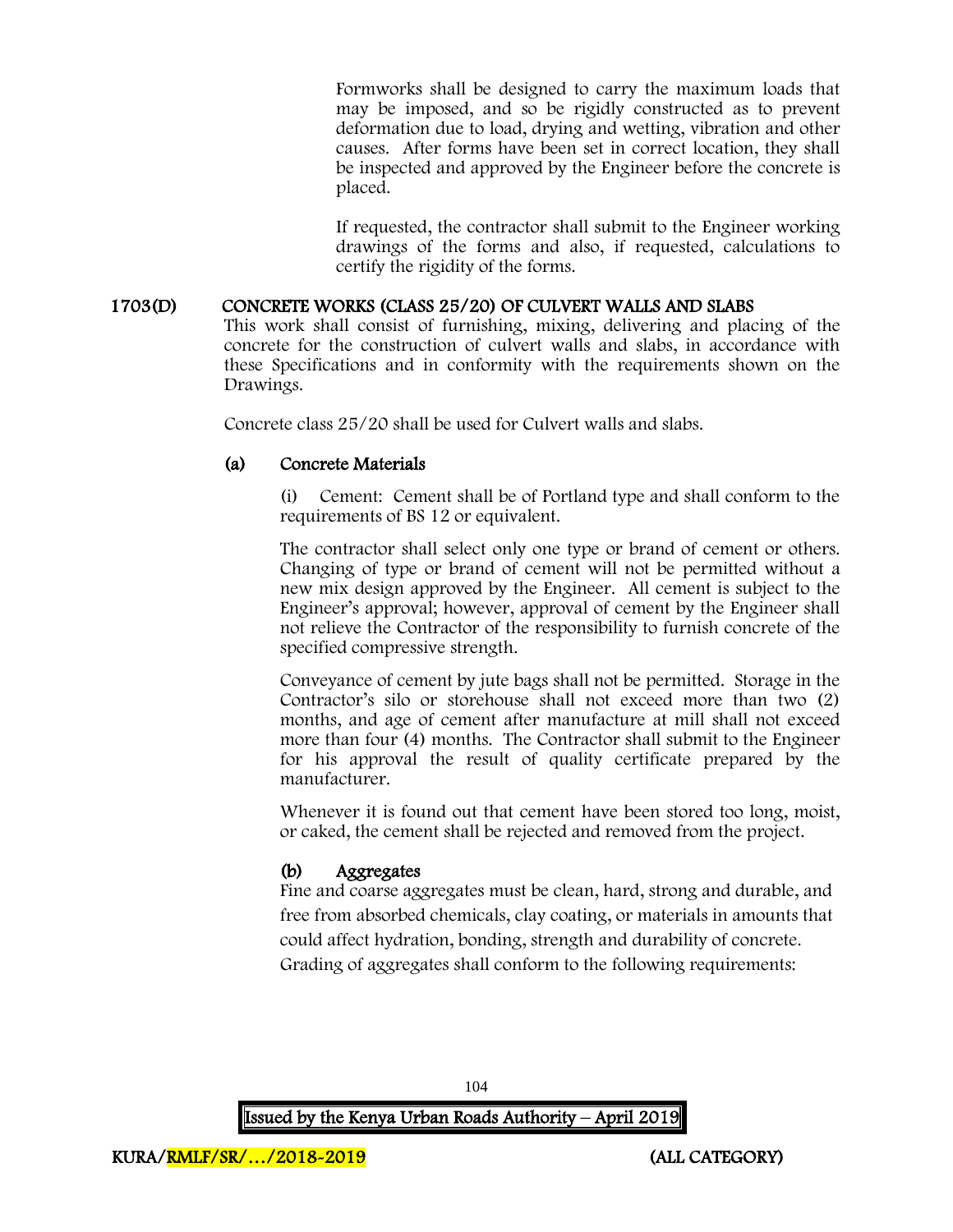# (i) Grading of Fine Aggregates

| Sieve Size | Percentage by Weight Passing |
|------------|------------------------------|
| mm<br>10   | 100                          |
| 5<br>mm    | 89-100                       |
| $2.5$ mm   | $60 - 100$                   |
| 1.2 mm     | $30 - 100$                   |
| 0.6 mm     | $15 - 54$                    |
| $0.3$ mm   | $5 - 40$                     |
| $0.15$ mm  | $0 - 15$                     |

## (ii) Grading of Coarse Aggregates

|          |        |                       |    |            |    | Size of Amounts finer than each standard sieve percentage by |          |
|----------|--------|-----------------------|----|------------|----|--------------------------------------------------------------|----------|
| Coarse   | weight |                       |    |            |    |                                                              |          |
| Aggregat | 40     | 30                    | 25 | 20         | 15 | 10                                                           |          |
|          | 2.5    |                       |    |            |    |                                                              |          |
|          | 100    | $\tilde{\phantom{a}}$ |    | $90 - 100$ |    | $30 - 69$                                                    | $0 - 10$ |
|          |        |                       |    |            |    |                                                              |          |

Other requirements for aggregates are as follows:

## (iii) Fine Aggregates

| Fitness Modulus, AASHTO M-6                           | $\therefore$ 2.3 – 3.1 |
|-------------------------------------------------------|------------------------|
| Sodium Sulphate Soundness, AASHTO T104: Max. 10% loss |                        |
| Content of Friable Particles AASHTO 112               | : Max $1\%$ by weight  |
| Sand Equivalent, AASHTO T176                          | $\therefore$ Min. 75   |

# (iv) Coarse Aggregate

| Abrasion, AASGTO T96                  | : Max. $405$ loss      |
|---------------------------------------|------------------------|
| Soft Fragment and shale, AASHTO M80   | : Max. $5\%$ by weight |
| Thin and elongated Pieces, AASHTO M80 | : Max. 15%             |

# (v) Water

All sources of water to be used with cement shall be approved by the Engineer. Water shall be free from injurious quantities of oil, alkali, vegetable matter and salt as determined by the Engineer.

# (vi) Admixture

Only admixture, which have been tested and approved in the site laboratory through trial mixing for design proportion shall be used. Before selection of admixture, the Contractor shall submit to the Engineer the specific information or guarantees prepared by the admixture supplier.

105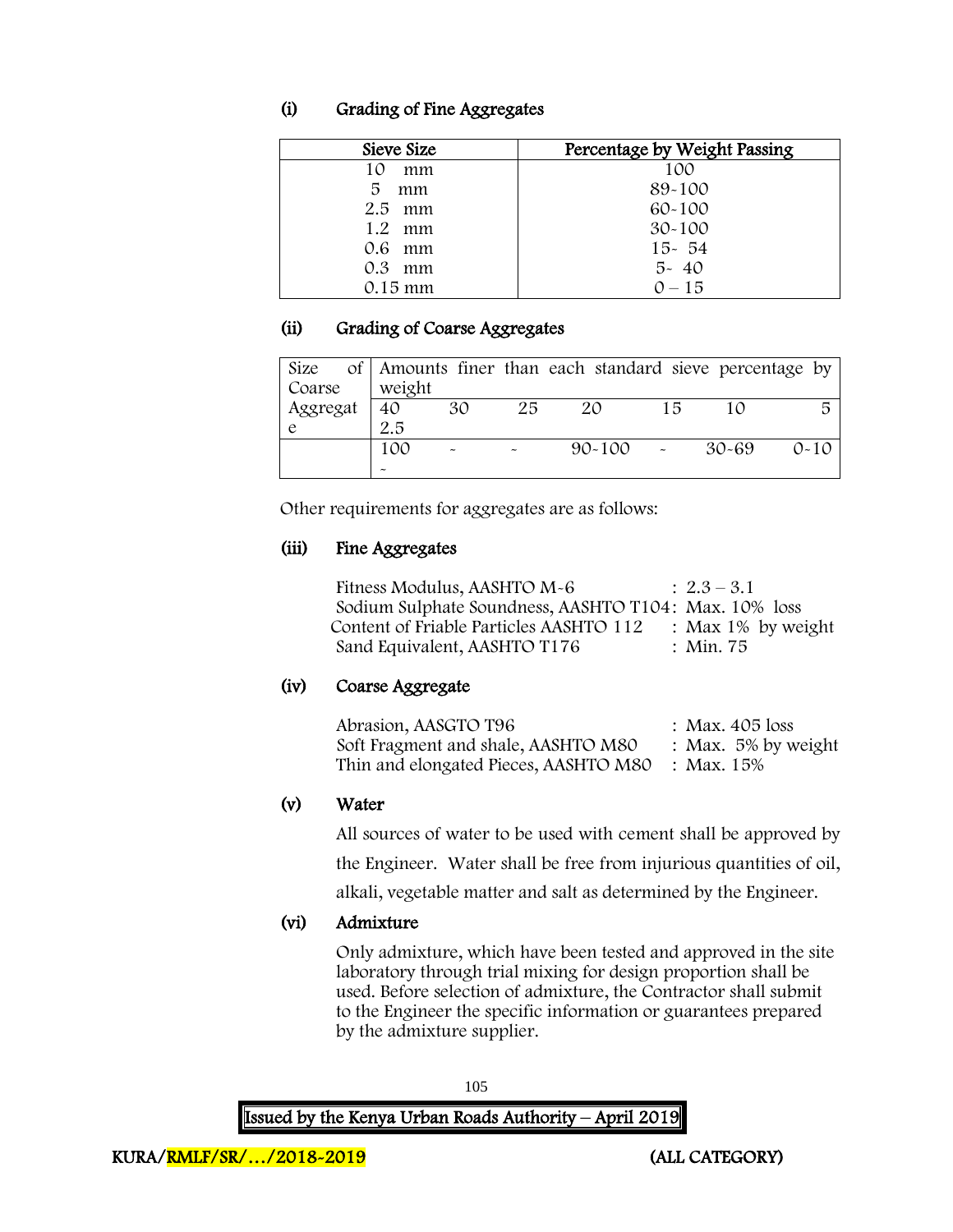The contractor shall not exclude the admixture from concrete proportions.

### Concrete class 20/20

Concrete class 25/20 shall be used for culvert walls and slabs. The requirements of Concrete class 25/20 are provided as follows unless otherwise the Engineer will designate any alteration.

Design compressive strength  $(28 \text{ days})$  :  $25N/mm^2$ Maximum size of coarse aggregates : 20mm Maximum water/cement ratio of 45% with slump of 80mm

#### (d) Proportioning Concrete

The Contractor shall consult with the Engineer as to mix proportions at least thirty (30) days prior to beginning the concrete work. The actual mix proportions of cement, aggregates, water and admixture shall be determined by the Contractor under supervision of the Engineer in the site laboratory.

The Contractor shall prepare the design proportions which has 120% of the strength requirement specified for the designated class of concrete.

No class of concrete shall be prepared or placed until its job-mix proportions have been approved by the Engineer.

### (e) Concrete Work

### (ii) Batching

Batching shall be done by weight with accuracy of:

| Cement              | $\frac{1}{2}$ percent |
|---------------------|-----------------------|
| Aggregate           | $\frac{1}{2}$ percent |
| Water and Admixture | : 1 percent.          |

Equipment should be capable of measuring quantities within these tolerances for the smartest batch regularly used, as well as for larger batches.

The accuracy of batching equipment should be checked every month in the presence of the Engineer and adjusted when necessary.

### (iii) Mixing and delivery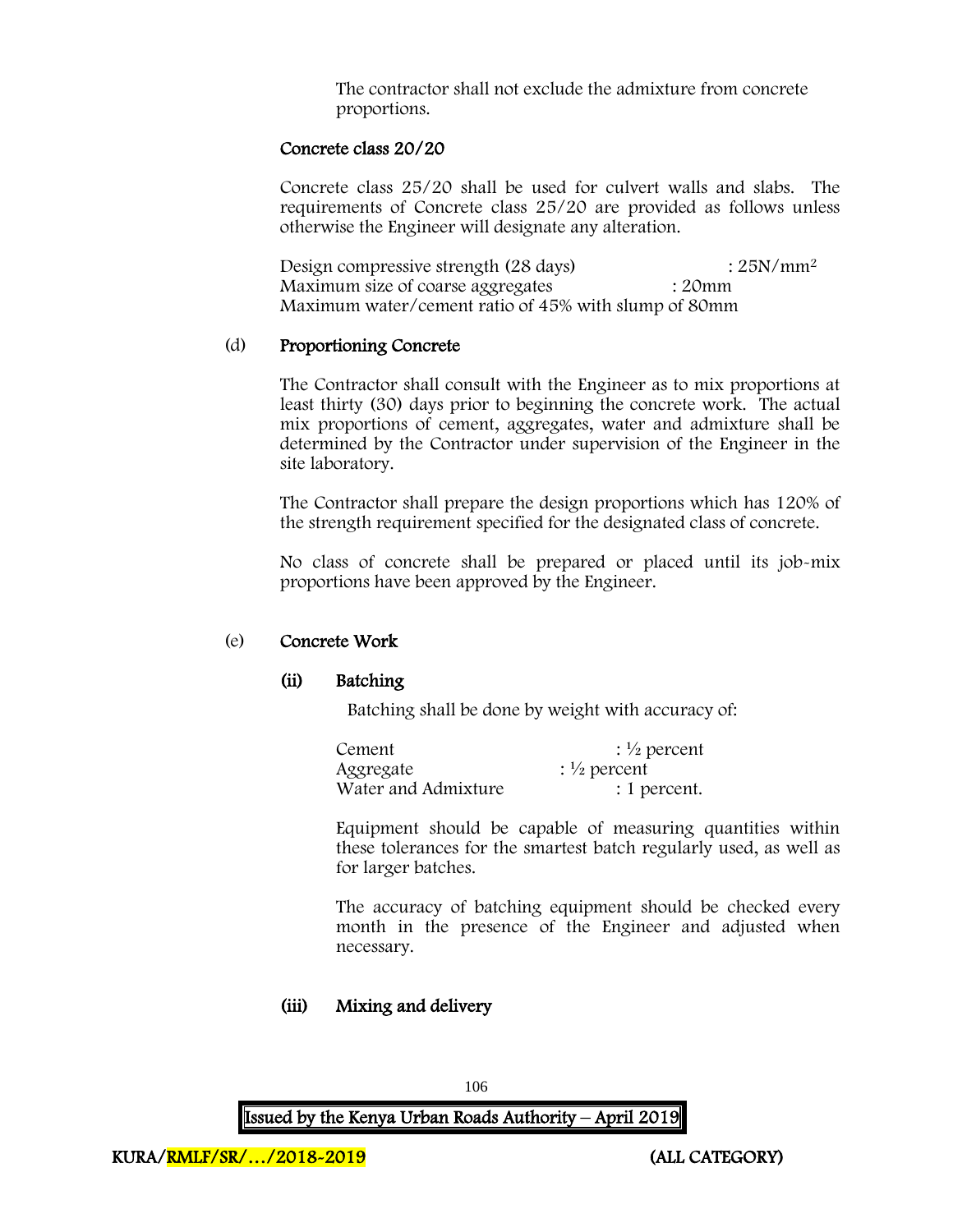Slump of mixed concrete shall be checked and approved at an accuracy of +25mm against designated slump in these specifications.

## (iv) Concrete in hot weather

No concrete shall be placed when the ambient air temperature is expected to exceed thirty three degrees celsius (330c) during placement operations).

# (v) Concreting at night

No concrete shall be mixed, placed or finished when natural light is insufficient, unless an adequate approved artificial lighting system is operated; such night work is subject to approval by the engineer.

## (vi) Placing

In preparation of the placing of concrete, the interior space of forms shall be cleaned and approved by the engineer prior to placing concrete. All temporary members except tie bars to support forms shall be removed entirely from the forms and not buried in the concrete. The use of open and vertical chute shall not be permitted unless otherwise directed by the engineer.

The Contractor shall provide a sufficient number of vibrators to properly compact each batch immediately after it is placed in the forms.

### (f) Measurement and Payment

Measurements for the Concrete Works Class 20/20 of culvert walls and slabs shall be made in cubic metres for the walls and slabs actually constructed, measured from their dimensions shown on the Drawings. Payment for the Concrete Works (Class 20/20) of culvert walls and slabs shall be the full compensation for furnishing all materials of the concrete mixing, delivering, placing and curing the concrete, equipment and tools, labour and other incidental necessary for the completion of the work in accordance with the Drawings and these Specifications and as directed by the Engineer.

SECTION 20 - ROAD FURNITURE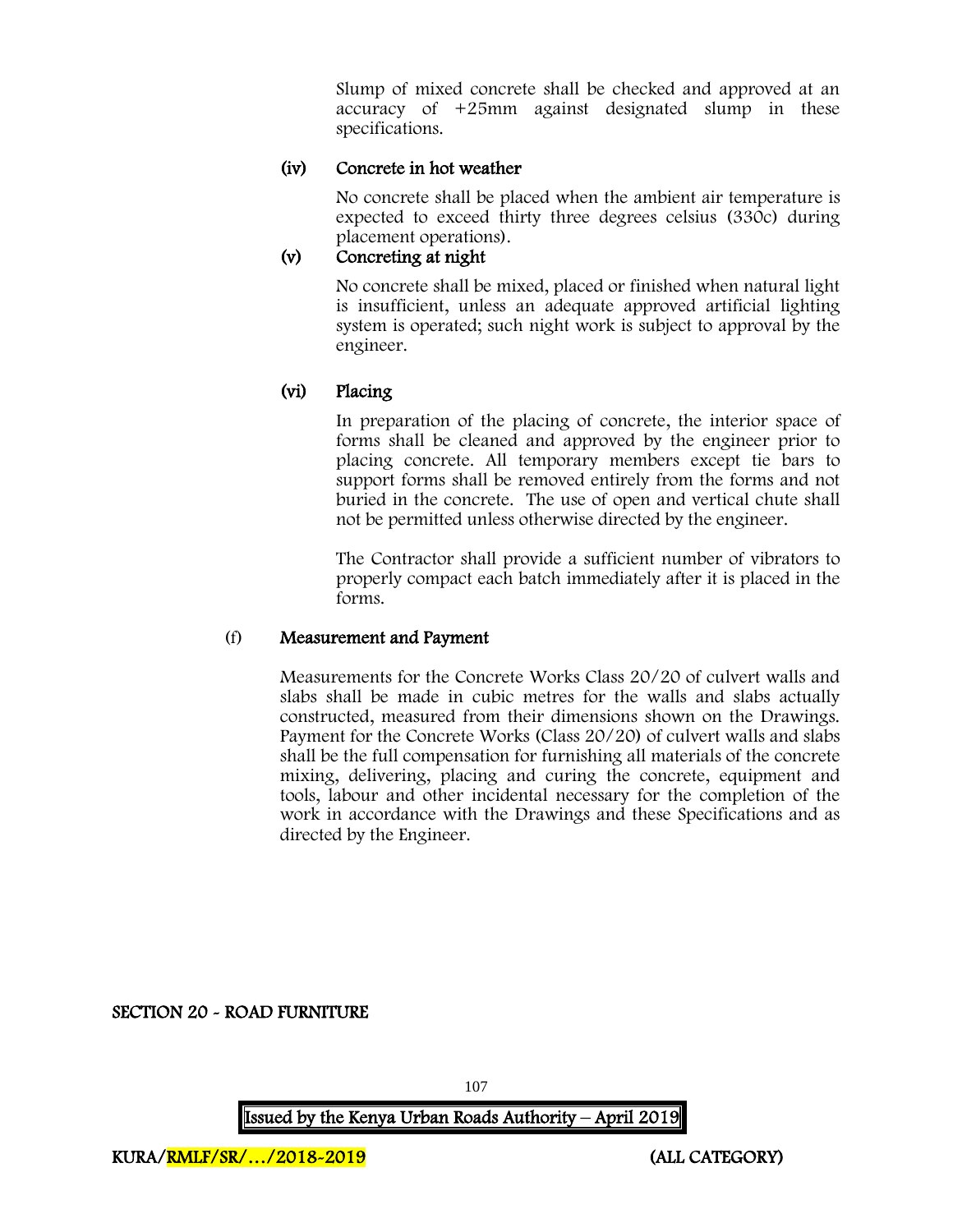### 2001 ROAD RESERVE BOUNDARY POSTS

Road reserve boundary posts shall be provided as directed by the Engineer and in compliance with Standard Specification clause 2001. They shall be placed at 50m. intervals along the boundary of the road reserve.

#### 2003 EDGE MARKER POST

Edge marker post shall be provided as directed by the Engineer and in compliance with Standard Specification clause clause 2003

# 2004 PERMANENT ROAD SIGNS

Permanent Road Signs shall be provided as directed by the Engineer and in compliance with the requirements of the "Manual for Traffic Signs in Kenya" Part II and standard Specification clause 2004.

#### 2004B EXISTING ROAD SIGNS

Where directed by the Engineer, the Contractor shall take down road signs including all posts, nuts, bolts and fittings, and remove and dispose of the concrete foundation and backfill the post holes. The signs shall be stored as directed by the Engineer.

Measurement and payment for taking down road signs shall be made by the number of signs of any type and size taken down, cleaned and stored as directed.

### 2005 ROAD MARKING

Paint for road marking shall be internally reflectorised hot applied thermoplastic material in accordance with Clause 219 of the Standard Specification.

The rates inserted in the Bills of Quantities for road marking shall include for prior application of approved tack coat.

# 2005A RAISED PAVEMENT MARKERS – ROAD STUDS

#### **MATERIAL**

Road studs are moulded of acrylonitrile butadiene styrene (ABS) conforming to ASTM Specification D1788 – 68, class 5-2-2 shell filled with inert, thermosetting compound and filler. The lens portion of the marker of the marker is of optical menthly methacrylic.

# **CONSTRUCTION**

The road studs shall be constructed of high impact ABS containing a multi-biconvex glass lens reflector system. It shall be of monolithic construction, and not less than 98.5. m<sup>2</sup>. The height of the marker shall not exceed 17mm and the underside shall contain a non-honeycomb base (flat).

# REQUIREMENTS

108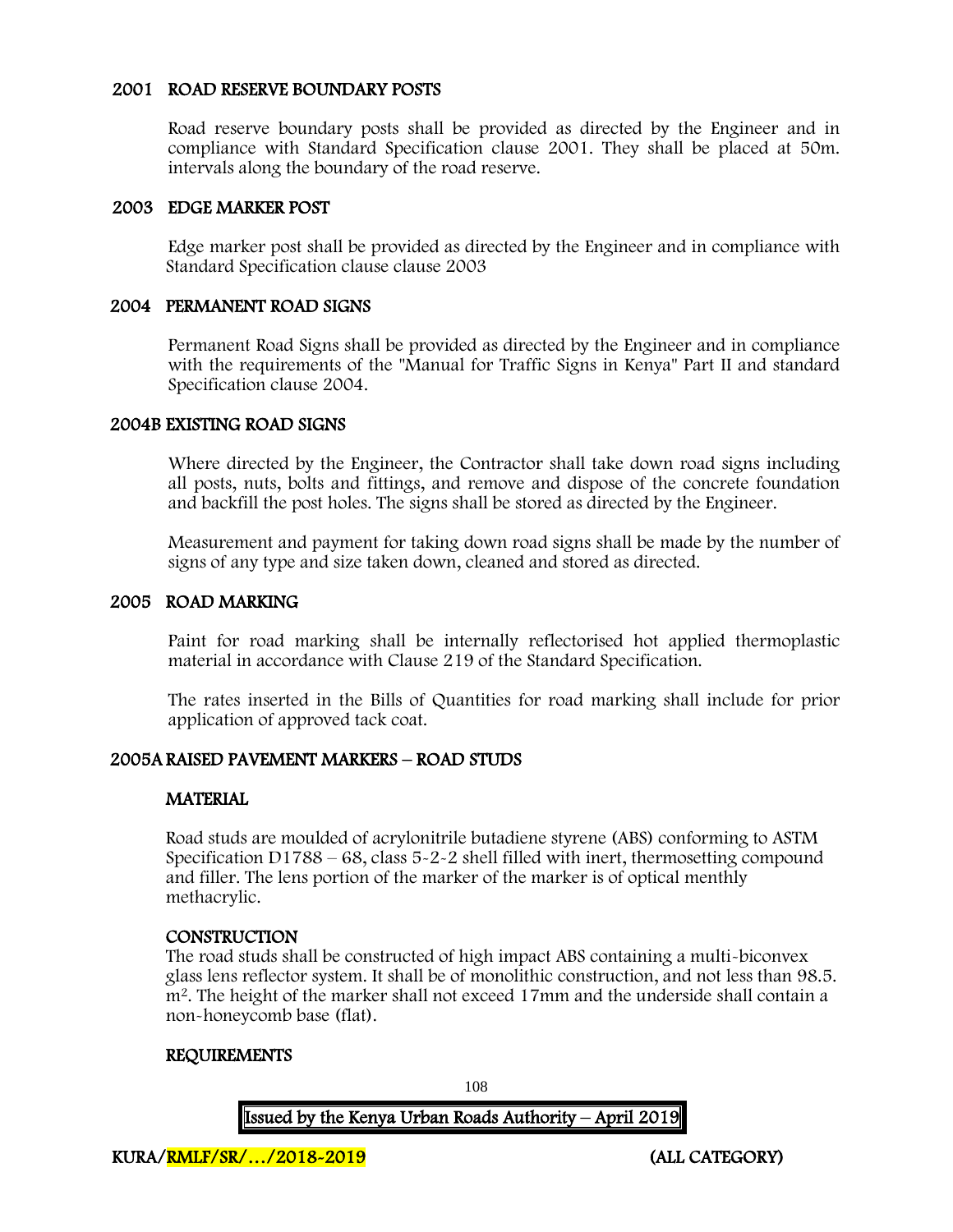The markers shall conform to the following requirements

### Colour

Shall be white, yellow or red as specified and the Retro – reflectance values should conform to the testing procedures of ASTME 809.

#### Impact Resistance

The market shall not crack or break when tested using a 1000-gram weight from a height of 1 metre. (ASTM D 2444) or BS 3900 Part E3.

### Resistance to Water Penetration

Shall not have water penetration behind the lens after submerged in a water bath at 70 + 50 oF for 10 minutes. And it should still meet the reflectance Requirement. BS 998.

#### Heat Resistance

Shall comply with the initial brightness as per BS 873 Part IV of 1978

# Night Visibility

The marker shall be bright as per BS 873 Part IV of 1978

#### Compression Resistance

There shall be no cracking sound at a pressure lower than 25 tones as per BS 873 Part IV of 1978.

#### Corrosion Resistance

After immersing a sample of Road stud in a solution containing 30g/1 of sodium chloride for 30 days, there shall not be any signs of corrosion -(BS998).

NOTE: These markers are intended for application directly to pavement surfaces and are compatible with raised pavement makers. These adhesives should be of high quality and tested for conformance to customer requirements.

#### ADHESIVES

They shall be of Resin Type–Epoxy of 2 different components part 1 and 2 i.e Adhesive and Reactor without any volatile solvents in both.

| Pot life:             | not less than 20 minutes at 20 $\degree$ C  |
|-----------------------|---------------------------------------------|
| Rotational cure time: | between 20 and 30 minutes at 20 $\degree$ C |
| Hard cure:-           | Between 40 and 60 minutes at 20 $\degree$ C |

# APPLICATION INSTRUCTION

109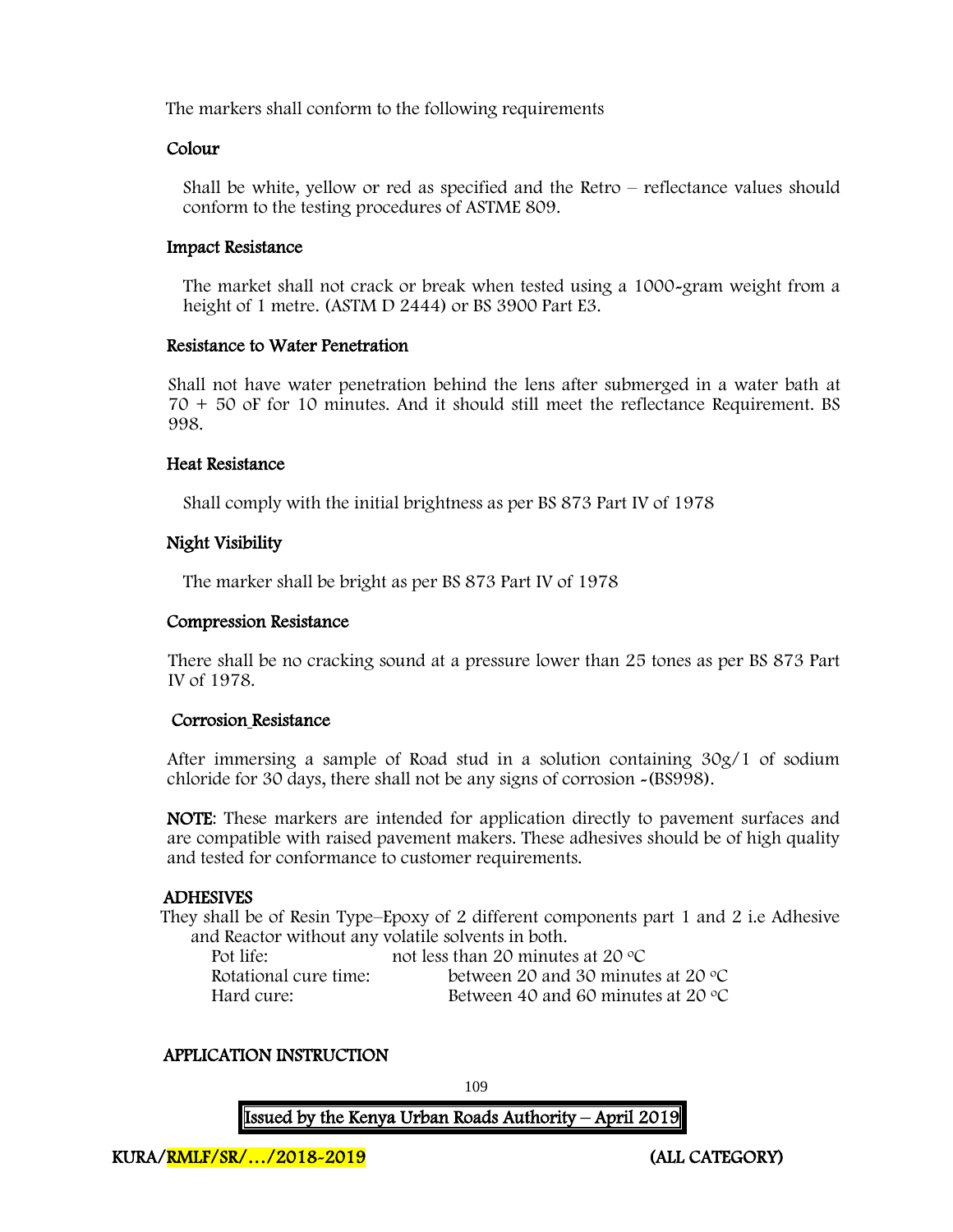# Preparation of Pavements

Make sure that the road surface is absolutely dry and free of oil and grease.

# Mixing of Adhesive

Pour component B into the container of component A. Stir mixture by hand with a wooden or metal stick until uniform Grey Tint without a striae is obtained.

# Installation

Pour the mixture on to the underside of the road stud. Then place the road stud firmly on the road surface. Adhesive should stand out for about 5mm to 10 mm over the edges of the stud.

# Protection from the Traffic

Protect studs from traffic for 2 hours until the adhesive has properly hardened. Try by touching the adhesive.

# NUMBER OF STUDS NEEDED FOR LABORATORY TESTS.

In order to approve a particular type of road stud, 4 sample road studs of each colour shall be submitted.

# 2006 GUARDRAILS

Contrary to the Standard Specification, guardrail posts shall be concrete 200 mm diameter set vertically at least 1.2m into the shoulder as directed by the Engineer. Spacer blocks shall also be made of concrete.

Beams for guardrails shall be "Armco Flexbeam" or similar obtained from a manufacturer approved by the Engineer.

# 2007 KERBS

# a) Vertical Joints

Vertical joints between adjacent Kerbs shall not be greater than 5 mm in width and shall be filled with a mortar consisting of 1:3 cement: sand by volume.

# b) Transition between flush and raised kerbs

The transition between flush and raised kerbs (e.g. at bus bays) shall be termed as ramped kerbs. The transition between flush and raised kerbs shall occur within a length of 2.0 m.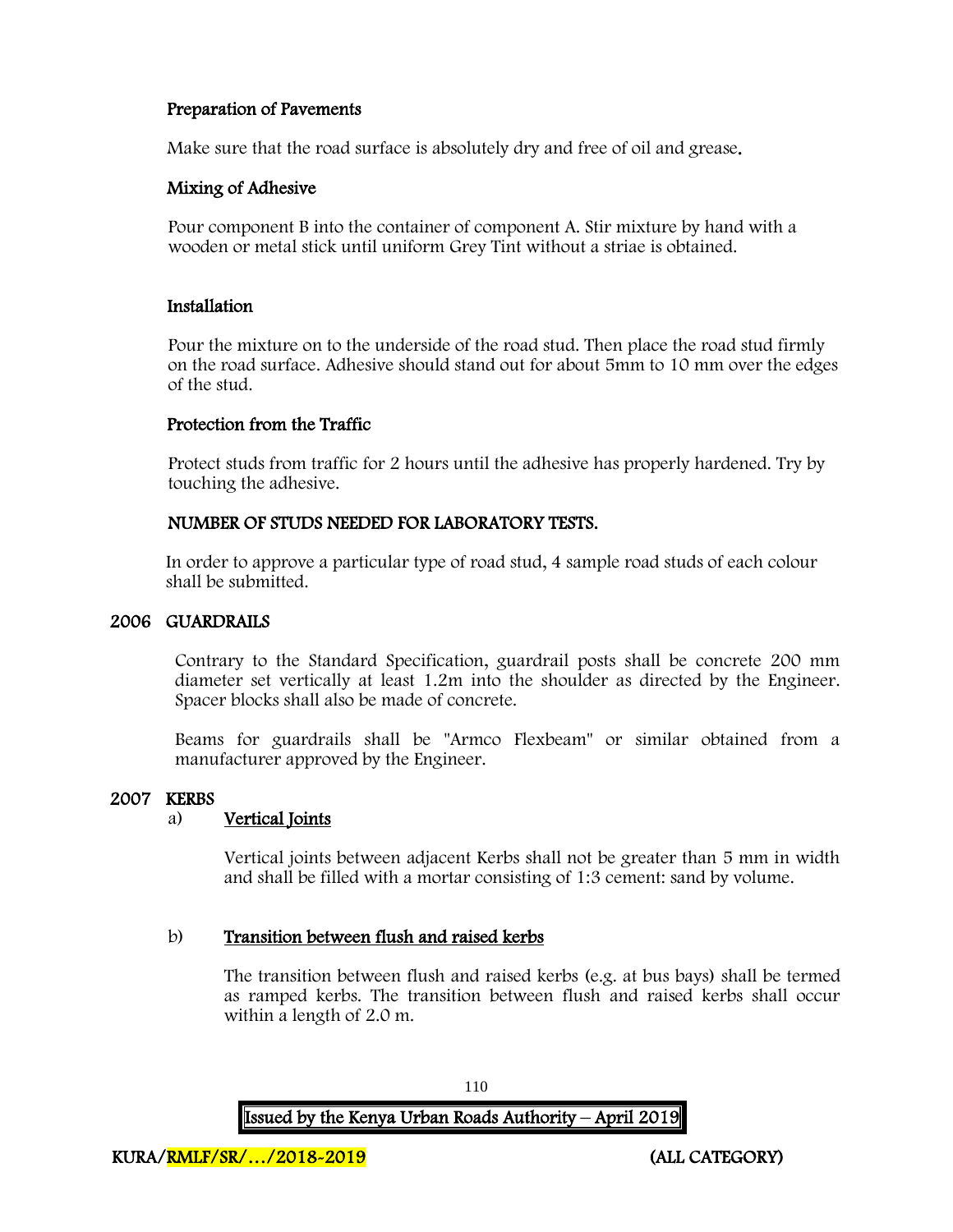# 2008 KILOMETRE MARKER POSTS

Kilometre marker posts shall be provided as directed by the Engineer and in compliance with Standard Specification clause 2008.

#### 2009 RUMBLE STRIPS

Where directed by the Engineer, the Contractor shall provide, place, trim, shape and compact to line and level asphalt concrete rumble strips on the finished shoulders. This shall be done to the satisfaction of the Engineer

### 2011 MEASUREMENT AND PAYMENT

#### Road reserve boundary posts

Road reserve boundary posts shall be measured by the number erected

#### Permanent road signs

Permanent road signs shall be measured by the number of each particular size erected.

### Road marking

Road markings in yellow or white material shall be measured in square metres calculated as the plan area painted.

#### Road Studs

Road studs shall be measured by the number of each particular size erected.

#### Guardrail

Guardrail shall be measured by the metre as the length of the guardrail constructed.

#### Kerbs

Kerbs shall be measured by the metre as the length of kerb constructed

#### SECTION 22-DAYWORKS

# 2202 MEASUREMENTS AND PAYMENT

(a) Plant

Where items of major plant listed in the schedule of Day works are specified by type (e.g. Concrete mixer etc.) the power rating if such items of plant are provided by the Contractor shall not be lower than the power ratings of such plant manufactured within the last two years prior to the date of BID. Any item of major plant employed

111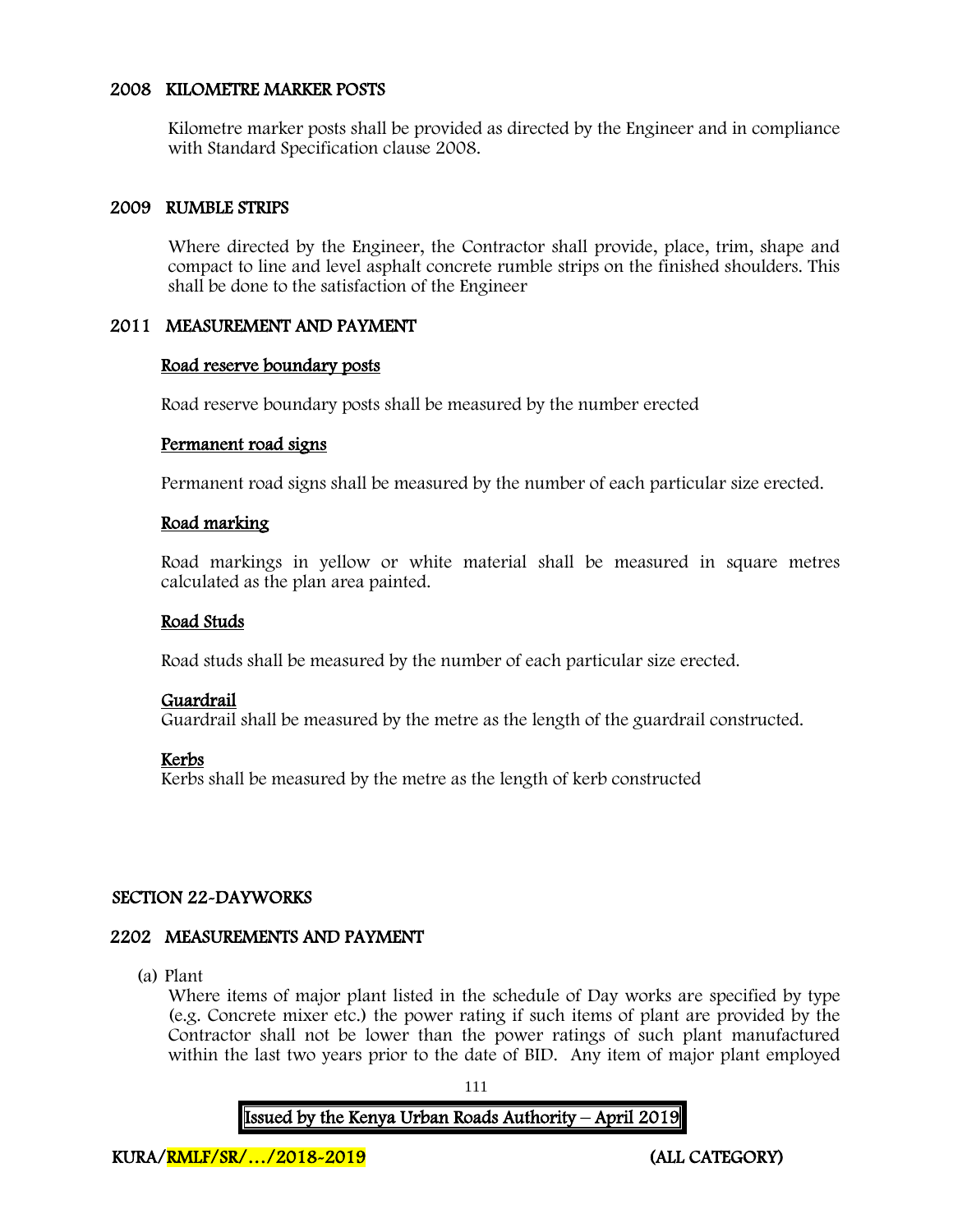upon Dayworks that has a power rating lower than specified above shall be paid for at rates lower than those in the schedule of Dayworks. The reduction in the rate payable shall be in proportion to the reduction in power rating below that specified above.

# SECTION 23: CONCRETE PAVING BLOCKS

This works shall consist of providing, laying and fixing of concrete paving blocks and concrete paving slabs on a sand base on the driveway and walkways and other areas as directed by the Engineer.

# a. Concrete Paving Blocks

The paving blocks shall be of type S of any shape fitting within a 295 mm square coordinating space and a work size thickness of at least 30 mm. The blocks shall confirm to the requirements of BS 6717:Pt. 1:1986 or Kenya standard equivalent.

The laying shall be broken at intervals of 50 m by concrete ribs of class 25 concrete.

The blocks shall be laid on a 40 mm minimum sand base whose specifications are as in section (b) of this specification.

# b. Sand For Sand Base

Sand used as bedding for paving blocks and slabs shall be natural sand either pit or river sand. The grading shall conform and be parallel as much as possible to  $KSO2 - 95$  Parts 1 &2: 1984 for zones 1,2 or 3. The other requirements shall be as specified in section 1703 (c ) of Standard Specifications.

# c. Measurement and Payment

Payment for paving blocks and paving slabs shall be by square metre laid. The rate quoted would include the cost of haulage to site of the blocks, slabs and sand, as no extra payment shall be made for haulage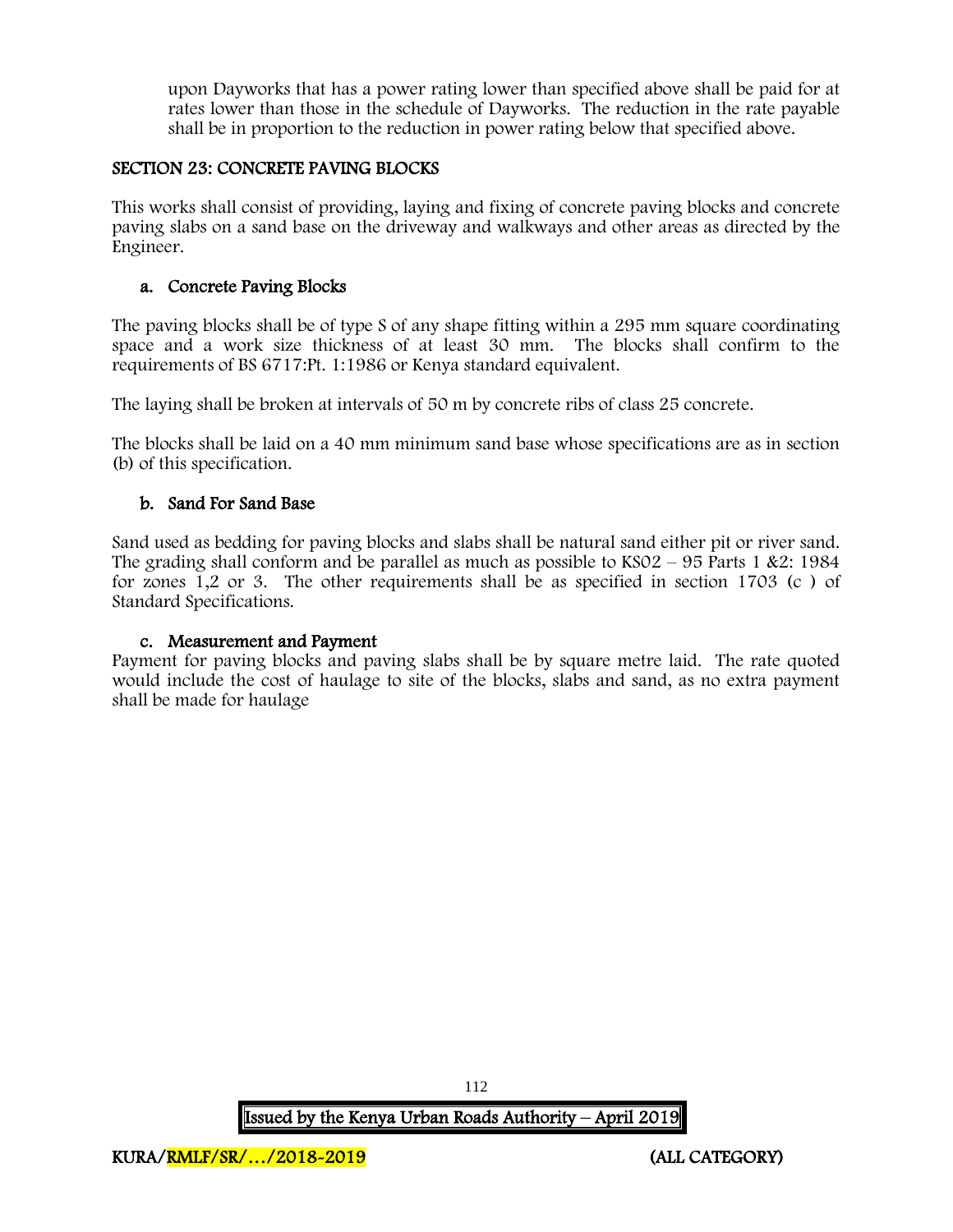# SECTION VI: SUPERVISION AND CONTRACT EVALUATION MANUAL 2012

The Manual refers to the Ministry of Roads 'Supervision and Contract evaluation Manual for Road Maintenance Works 2012.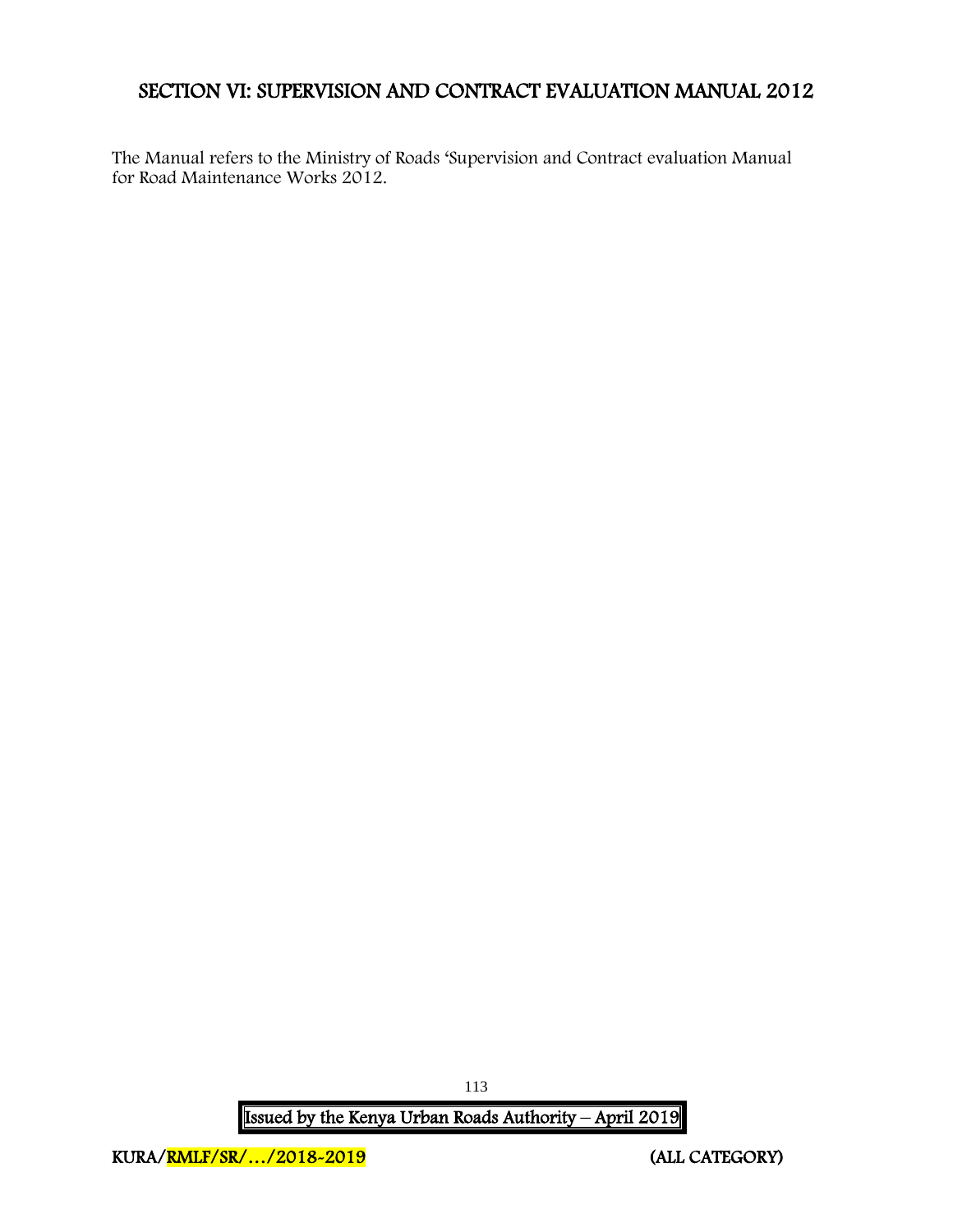# SECTION VII: ROAD MAINTENANCE MANUAL

The Manual refers to the Ministry of Roads 'Road Maintenance Manual, May 2010 Edition'.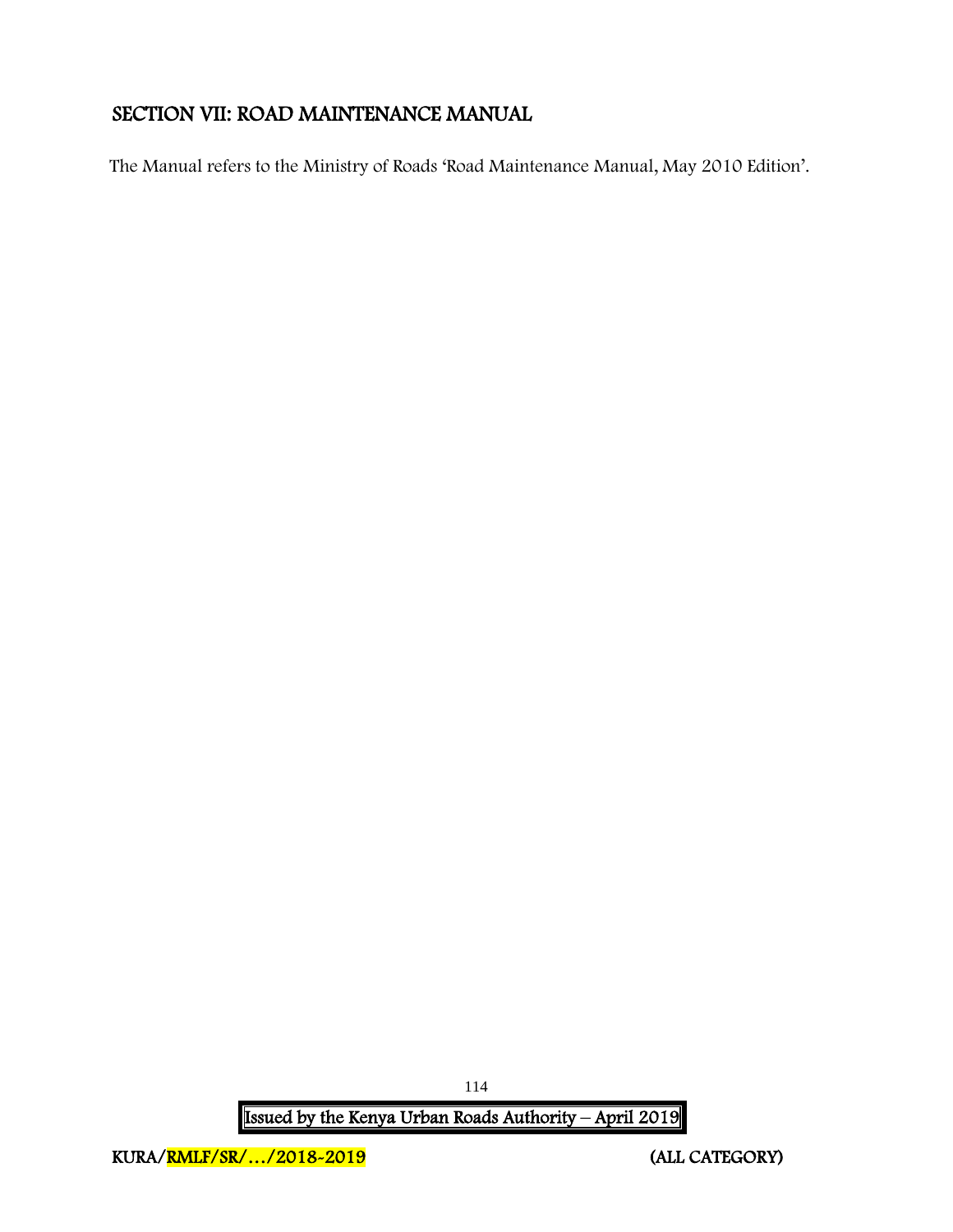SECTION IX: BILLS OF QUANTITIES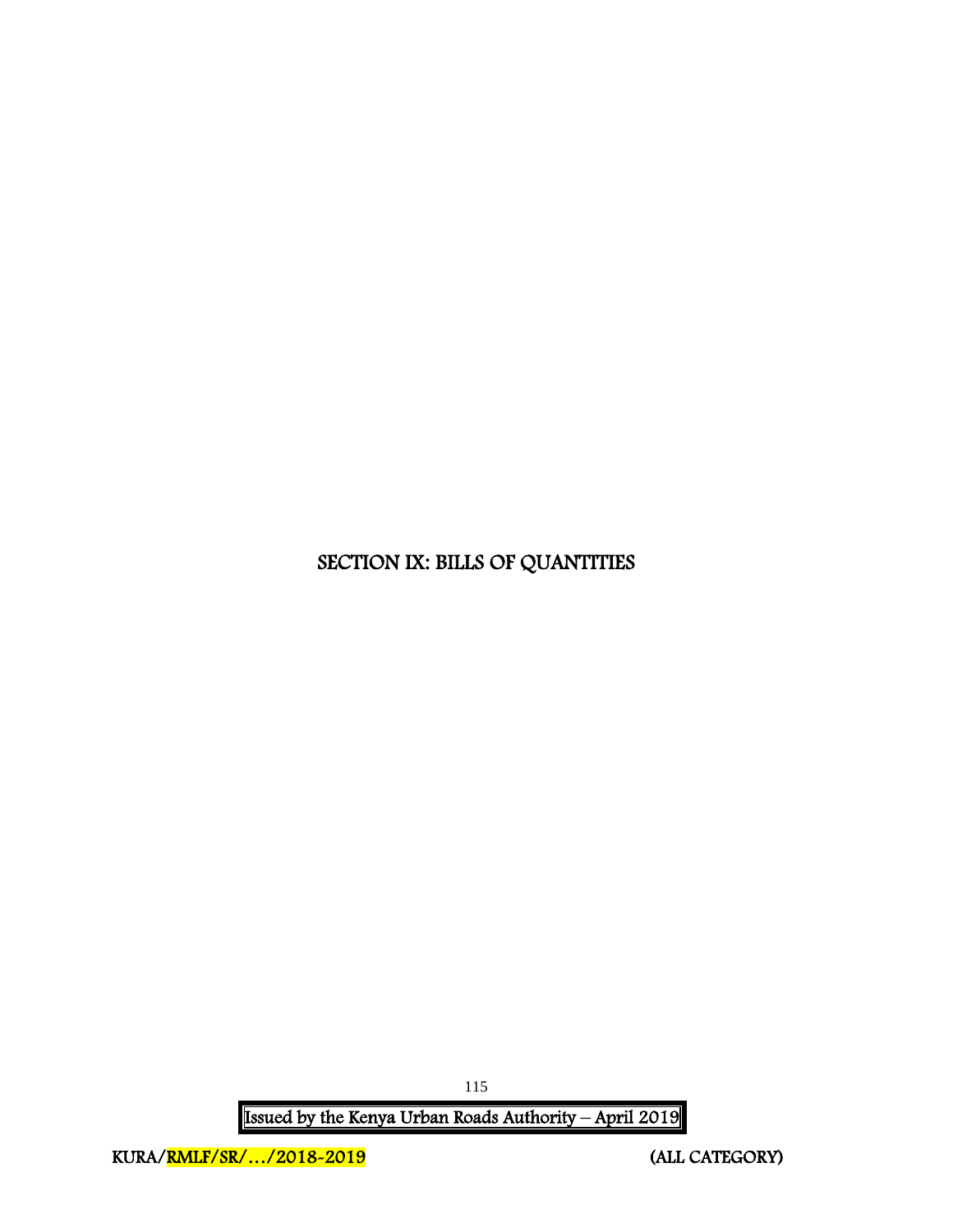### PREAMBLE TO BILL OF QUANTITIES

- 1. The Bills of Quantities forms part of the Contract Documents and are to be read in conjunction with the Instructions to Bidders, Conditions of Contract Parts I and II, Specifications and Drawings.
- 2. The brief description of the items in the Bills of Quantities is purely for the purpose of identification, and in no way modifies or supersedes the detailed descriptions given in the conditions of Contract and Specifications for the full direction and description of work and materials.
- 3. The Quantities set forth in the Bills of Quantities are estimated, representing substantially the work to be carried out, and are given to provide a common basis for bidding and comparing of Bids. There is no guarantee to the Contractor that he will be required to carry out all the quantities of work indicated under any one particular item or group of items in the Bill of Quantities. The basis of payment shall be the Contractor's rates and the quantities of work actually done in fulfilment of his obligation under the Contract.
- 4. The prices and rates inserted in the Bills of Quantities will be used for valuing the work executed, and the Engineer will only measure the whole of the works executed in accordance with this Contract.
- 5. The rates inserted in any road in the tender shall apply to other roads within the same lot upon written instructions to be issued by the Engineer or his representative during execution of works and shall be used only to pay for activities of similar description and nature which may not have been included in the Bills of Quantities for that road.
- 6. A price or rate shall be entered in ink against every item in the Bills of Quantities with the exception of items that already have Provisional sums affixed thereto. The bidders are reminded that no "nil" or "included" rates or "lump-sum" discounts will be accepted. The rates for various items should include discounts if any. Bidders who fail to comply will be disqualified.
- 7. Provisional sums (including Dayworks) in the Bills of Quantities shall be expended in whole or in part at the discretion of the Engineer or his representative.
- 8. Where there are no quantities against the line item especially on dayworks, the bidder shall only fill his rates
- 9. Quantified instructions shall be extracted from the main BOQ for purposes of part implementation of the works and interim measurements/payments shall be based on the quantified instructions read together with the bills of quantities.

The price and rates entered in the Bills of Quantities shall, except insofar as it is otherwise provided under the Contract, include all Constructional plant to be used, labour, insurance, supervision, compliance testing, materials, erection, maintenance of works, overheads and profits, taxes and duties together with all general risks, liabilities and obligations set out or implied in the Contract, transport, electricity and telephones, water, use and replenishment of all consumables, including those required under the contract by the Engineer and his staff.

Errors in the pricing of the Bills of Quantities will be corrected in accordance with Clause (29) of instructions to bidders.

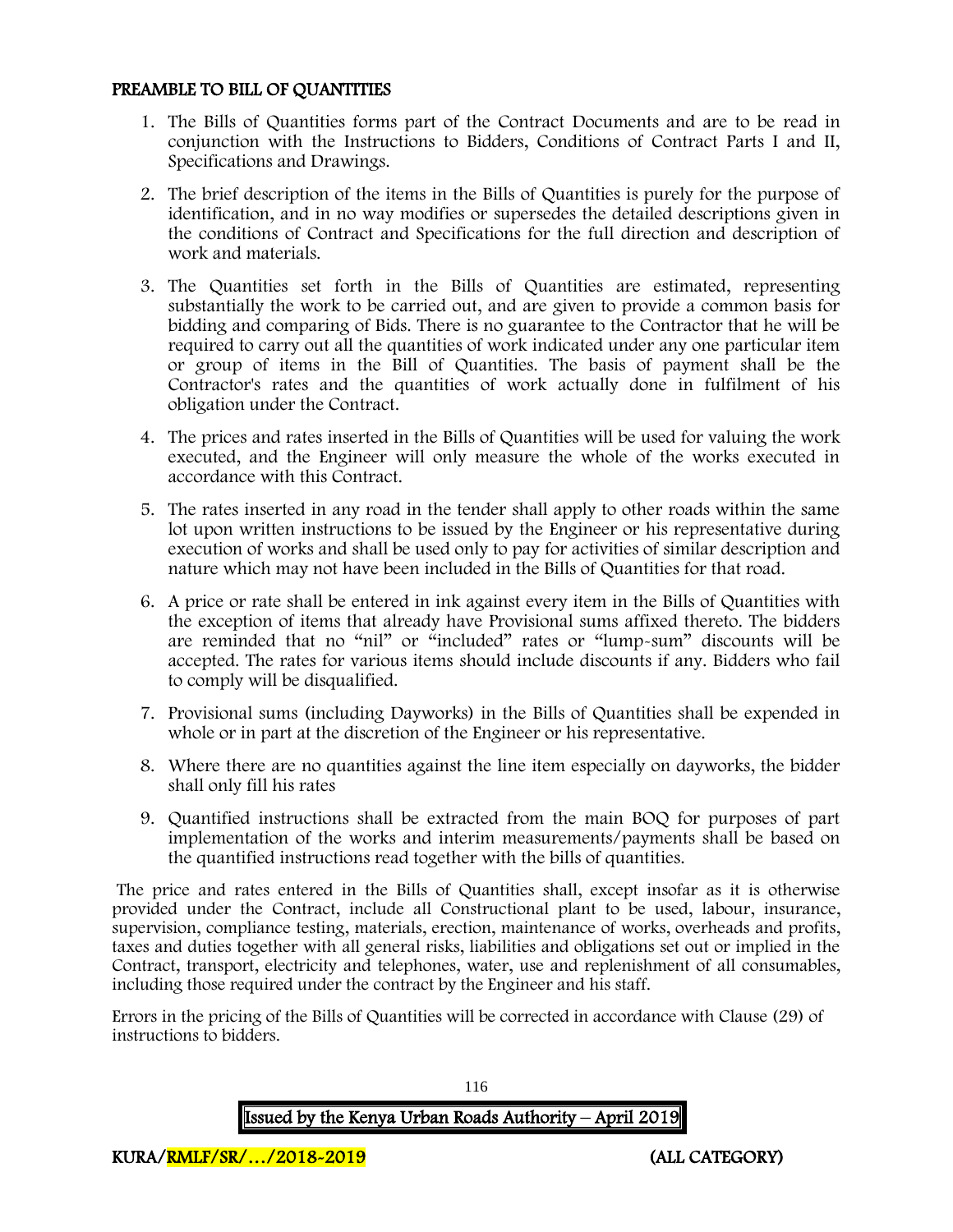|              | BILL 1: GENERAL                                                                                                                                                                                                                    |                       |            |             |               |                 |
|--------------|------------------------------------------------------------------------------------------------------------------------------------------------------------------------------------------------------------------------------------|-----------------------|------------|-------------|---------------|-----------------|
| <b>ITEM</b>  | <b>DESCRIPTION</b>                                                                                                                                                                                                                 | <b>UNIT</b>           | <b>QTY</b> | <b>RATE</b> | <b>AMOUNT</b> |                 |
|              |                                                                                                                                                                                                                                    |                       |            |             | <b>SHS</b>    | CT              |
| 1.01         | Allow a provisional Sum for material testing services and other<br>Laboratory Services.                                                                                                                                            | PC<br><b>SUM</b>      |            |             | 150,000       | 00 <sup>o</sup> |
| 1.02         | Include percentage of P.C Sum in item 1.03 for Contractor's<br>overhead and profit                                                                                                                                                 | %                     |            |             |               |                 |
| 1.03         | Allow a provisional sum of Kshs 100,000 for the Resident<br>Engineer's Miscellaneous account to be spent in whole or part<br>as directed by the Resident Engineer against receipts.                                                | PC<br><b>SUM</b>      |            |             | 100,000       | $00\degree$     |
| 1.04         | Include percentage of P.C Sum in item 1.03 for Contractor's<br>overhead and profit                                                                                                                                                 | %                     |            |             |               |                 |
| 1.07         | Prime cost sum for wages for RE's site staff inclusive of<br>overtime, taxes and other statutory deductions                                                                                                                        | PC<br>Sum             |            |             | 200,000       |                 |
| 1.08         | Extra Over on Item 1.07 for the Contractor's Overheads and<br>Profit.                                                                                                                                                              | $\%$                  |            |             |               |                 |
|              | Total of Bill Carried Forward to Summary                                                                                                                                                                                           |                       |            |             |               |                 |
|              | BILL 4: SITE CLEARANCE AND TOPSOIL STRIPPING                                                                                                                                                                                       |                       |            |             |               |                 |
| <b>ITEM</b>  | <b>DESCRIPTION</b>                                                                                                                                                                                                                 | <b>UNIT</b>           | <b>QTY</b> | <b>RATE</b> | <b>AMOUNT</b> |                 |
|              |                                                                                                                                                                                                                                    |                       |            | <b>KSHS</b> | <b>SHS</b>    | CT              |
| 4.03<br>4.04 | Demolish reinforced or mass concrete structures<br>(including hacking for joining) and cart to spoil or stockpile<br>for re-use as directed by the Engineer.<br>Excavate, remove and dispose cracked<br>pipe culverts of any size. | $\mathfrak{m}^3$<br>m | 70<br>60   |             |               |                 |
|              | Total of Bill Carried Forward to Summary                                                                                                                                                                                           |                       |            |             |               |                 |
|              |                                                                                                                                                                                                                                    |                       |            |             |               |                 |
|              | <b>BILL 5: EARTH WORKS</b>                                                                                                                                                                                                         |                       |            |             |               |                 |
| <b>ITEM</b>  | <b>DESCRIPTION</b>                                                                                                                                                                                                                 | <b>UNIT</b>           | <b>QTY</b> | <b>RATE</b> | <b>AMOUNT</b> |                 |
|              |                                                                                                                                                                                                                                    |                       |            | <b>KSHS</b> | <b>SHS</b>    | CT              |
|              | No separate payments shall be made for the overhaul of<br>material and the cost of such haulage shall be included in the<br>rates and or prices                                                                                    |                       |            |             |               |                 |
| 5.01         | Cut to spoil in soft material                                                                                                                                                                                                      | $\mathfrak{m}^3$      | 300        |             |               |                 |
| 5.02         | Provide and fill in approved soft material and compact to 95%<br>MDD (AASHTO T99) as directed by the Engineer.                                                                                                                     | m <sup>3</sup>        | 60         |             |               |                 |
|              | Total of Bill Carried Forward to Summary                                                                                                                                                                                           |                       |            |             |               |                 |
|              |                                                                                                                                                                                                                                    |                       |            |             |               |                 |

117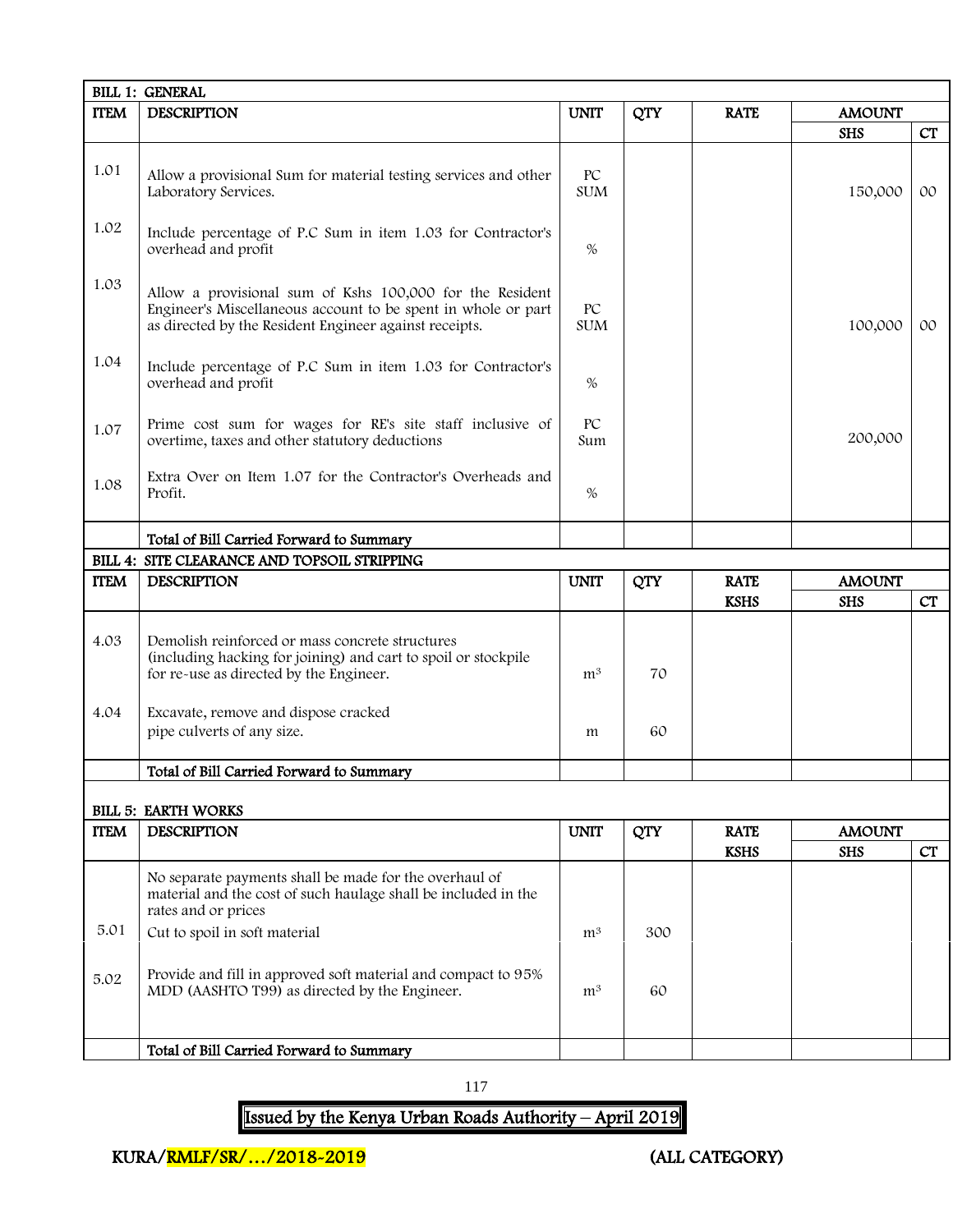|             | <b>BILL 8: CULVERTS AND DRAINAGE WORKS</b>                                                                                                                                                     |                |            |             |               |    |
|-------------|------------------------------------------------------------------------------------------------------------------------------------------------------------------------------------------------|----------------|------------|-------------|---------------|----|
| <b>ITEM</b> | <b>DESCRIPTION</b>                                                                                                                                                                             | <b>UNIT</b>    | <b>QTY</b> | <b>RATE</b> | <b>AMOUNT</b> |    |
|             |                                                                                                                                                                                                |                |            | <b>KSHS</b> | <b>SHS</b>    | CT |
|             | No separate payment shall be made for gravel for<br>blinding and hauling to spoil unsuitable excavation<br>materials and the cost of such shall be included<br>in the rates and /or prices.    |                |            |             |               |    |
| 8.01        | Excavate/desilt, grade to shape inlets outfalls, side<br>drains to free flow conditions including cart to spoil any<br>excess grass debris and soils as and where directed<br>by the Engineer. | m <sup>3</sup> | 600        |             |               |    |
|             |                                                                                                                                                                                                |                |            |             |               |    |
| 8.02        | Clean drains to free flow conditions                                                                                                                                                           | m              | 2,000      |             |               |    |
| 8.03        | Clean culverts of all sizes to free flow                                                                                                                                                       |                |            |             |               |    |
|             | conditions                                                                                                                                                                                     | m              | 200        |             |               |    |
| 8.04        | Provide, lay and joint 600 mm ID culverts.                                                                                                                                                     | m              | 60         |             |               |    |
| 8.05        | Provide, lay and joint 900 mm ID culverts.                                                                                                                                                     | m              | 36         |             |               |    |
| 8.06        | Provide place and compact class 15/20                                                                                                                                                          |                |            |             |               |    |
|             | concrete to beds, surrounds and haunches.                                                                                                                                                      | m <sup>3</sup> | 24         |             |               |    |
| 8.07        | Provide place and compact class 25/20 concrete to<br>headwalls, wingwalls, aprons and toe walls to pipe<br>culverts; and slabs on drains, including form work.                                 | m <sup>3</sup> | 30         |             |               |    |
|             |                                                                                                                                                                                                |                |            |             |               |    |
| 8.08        | Provide and place A142 fabric mesh reinforcement                                                                                                                                               |                |            |             |               |    |
|             | for item 8.07.                                                                                                                                                                                 | m <sup>2</sup> | 100        |             |               |    |
| 8.09        | Provide and lay 150mm thick grouted stone for lining of drains<br>with                                                                                                                         |                |            |             |               |    |
|             | ratio 1:4 cement to Mortar, on culvert inlets and outlets<br>and where directed by the Engineer.                                                                                               | m <sup>2</sup> | 1,600      |             |               |    |
|             | Total of Bill Carried Forward to Summary                                                                                                                                                       |                |            |             |               |    |
|             |                                                                                                                                                                                                |                |            |             |               |    |
| <b>ITEM</b> | <b>BILL9: PASSAGE OF TRAFFIC</b><br><b>DESCRIPTION</b>                                                                                                                                         | <b>UNIT</b>    | <b>QTY</b> | <b>RATE</b> | <b>AMOUNT</b> |    |
|             |                                                                                                                                                                                                |                |            | <b>KSHS</b> | <b>SHS</b>    | CT |
| 9.01        | Allow for the passage of traffic through the works.                                                                                                                                            | km             | 1.5        |             |               |    |
|             | Total of Bill Carried Forward to Summary                                                                                                                                                       |                |            |             |               |    |
|             |                                                                                                                                                                                                |                |            |             |               |    |

118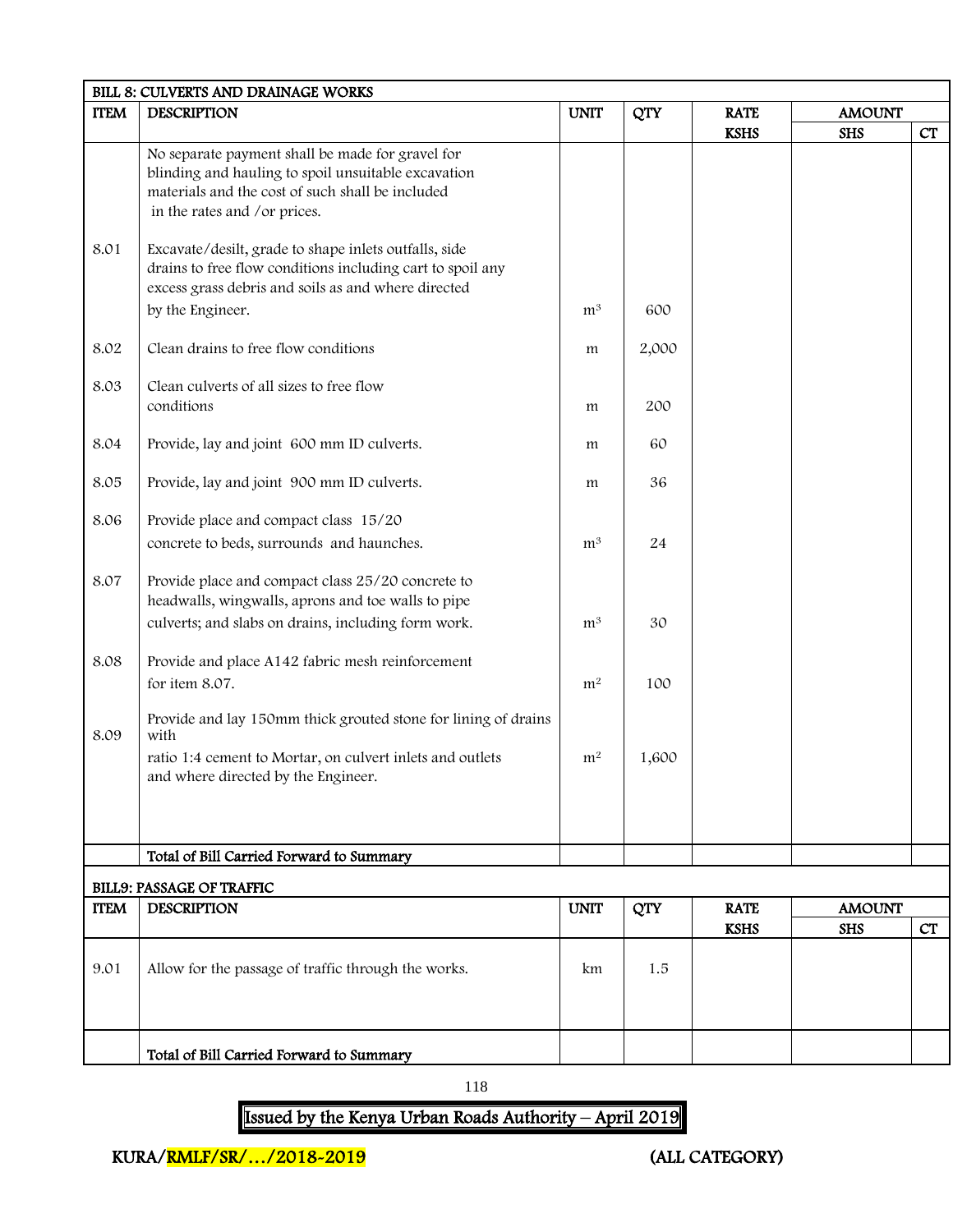|             | <b>BILL 11: SHOULDER TO PAVEMENT</b>                              |                |            |                            |                             |    |
|-------------|-------------------------------------------------------------------|----------------|------------|----------------------------|-----------------------------|----|
| <b>ITEM</b> | <b>DESCRIPTION</b>                                                | <b>UNIT</b>    | <b>QTY</b> | <b>RATE</b>                | <b>AMOUNT</b>               |    |
|             |                                                                   |                |            | <b>KSHS</b>                | <b>SHS</b>                  | CT |
|             | Note: All haulage is to be included in the Contractor's rates and |                |            |                            |                             |    |
|             | prices. There is no separate payment for overhaul                 |                |            |                            |                             |    |
| 11.01       | Prepare surface of existing shoulders/walkways, accesses          |                |            |                            |                             |    |
|             | and busbays, including benching where necessary,                  |                |            |                            |                             |    |
|             | Water process and compact in accordance with the                  |                |            |                            |                             |    |
|             | specification and as directed by the Engineer to receive gravel.  | m <sup>2</sup> | 2,000      |                            |                             |    |
| 11.02       | Provide, place and compact natural gravel to shoulders,           |                |            |                            |                             |    |
|             | accesses and busbays as directed by the Engineer.                 | m <sup>3</sup> | 300        |                            |                             |    |
|             |                                                                   |                |            |                            |                             |    |
|             |                                                                   |                |            |                            |                             |    |
|             | Total of Bill Carried Forward to Summary                          |                |            |                            |                             |    |
|             | BILL 12: NATURAL MATERIAL BASE AND SUBBASE                        |                |            |                            |                             |    |
| <b>ITEM</b> | <b>DESCRIPTION</b>                                                | <b>UNIT</b>    | <b>QTY</b> | <b>RATE</b><br><b>KSHS</b> | <b>AMOUNT</b><br><b>SHS</b> | CT |
|             | Note: All haulage is to be included in the Contractor's rates and |                |            |                            |                             |    |
|             | prices. There is no separate payment for overhaul                 |                |            |                            |                             |    |
| 12.01       | Mill mechanically the existing bituminous surfacing               |                |            |                            |                             |    |
|             | material to spoil or stockpile for reuse as directed              |                |            |                            |                             |    |
|             | by the Engineer.                                                  | m <sup>3</sup> | 490        |                            |                             |    |
| 12.02       | Scarify the existing pavement layer, and compact as               |                |            |                            |                             |    |
|             | specified and directed by the Engineer.                           | m <sup>3</sup> | 1,050      |                            |                             |    |
|             |                                                                   |                |            |                            |                             |    |
| 12.03       | Provide, lay, and compact hand packed stone material              |                |            |                            |                             |    |
|             | including filling of voids with stone dust and watering as        |                |            |                            |                             |    |
|             | directed by the Engineer.                                         | m <sup>3</sup> | 120        |                            |                             |    |
|             | Total of Bill Carried Forward to Summary                          |                |            |                            |                             |    |
|             | BILL 15: BITUMINOUS SURF. TREAT.& S DRESSING                      |                |            |                            |                             |    |
| <b>ITEM</b> | <b>DESCRIPTION</b>                                                | <b>UNIT</b>    | <b>QTY</b> | <b>RATE</b>                | <b>AMOUNT</b>               |    |
|             |                                                                   |                |            | <b>KSHS</b>                | <b>SHS</b>                  | CT |
| 15.01       | Prepare surface of carriageway and                                |                |            |                            |                             |    |
|             | repair areas, provide and spray MC-30 cutback                     |                |            |                            |                             |    |
|             | bitumen at a rate of $0.8 - 1.2$ lt/m <sup>2</sup> as prime coat. | litres         | 9,000      |                            |                             |    |
|             |                                                                   |                |            |                            |                             |    |
| 15.02       | Prepare surface of repair areas provide and spray K1-60           |                |            |                            |                             |    |
|             | bitumen emulsion as tackcoat or seal                              |                |            |                            |                             |    |
|             | to repair areas at a spray rate of                                |                |            |                            |                             |    |
|             | $0.8 - 1.0$ L/m <sup>2</sup> as directed by the Engineer.         | litres         | 9,000      |                            |                             |    |
|             | Total of Bill Carried Forward to Summary                          |                |            |                            |                             |    |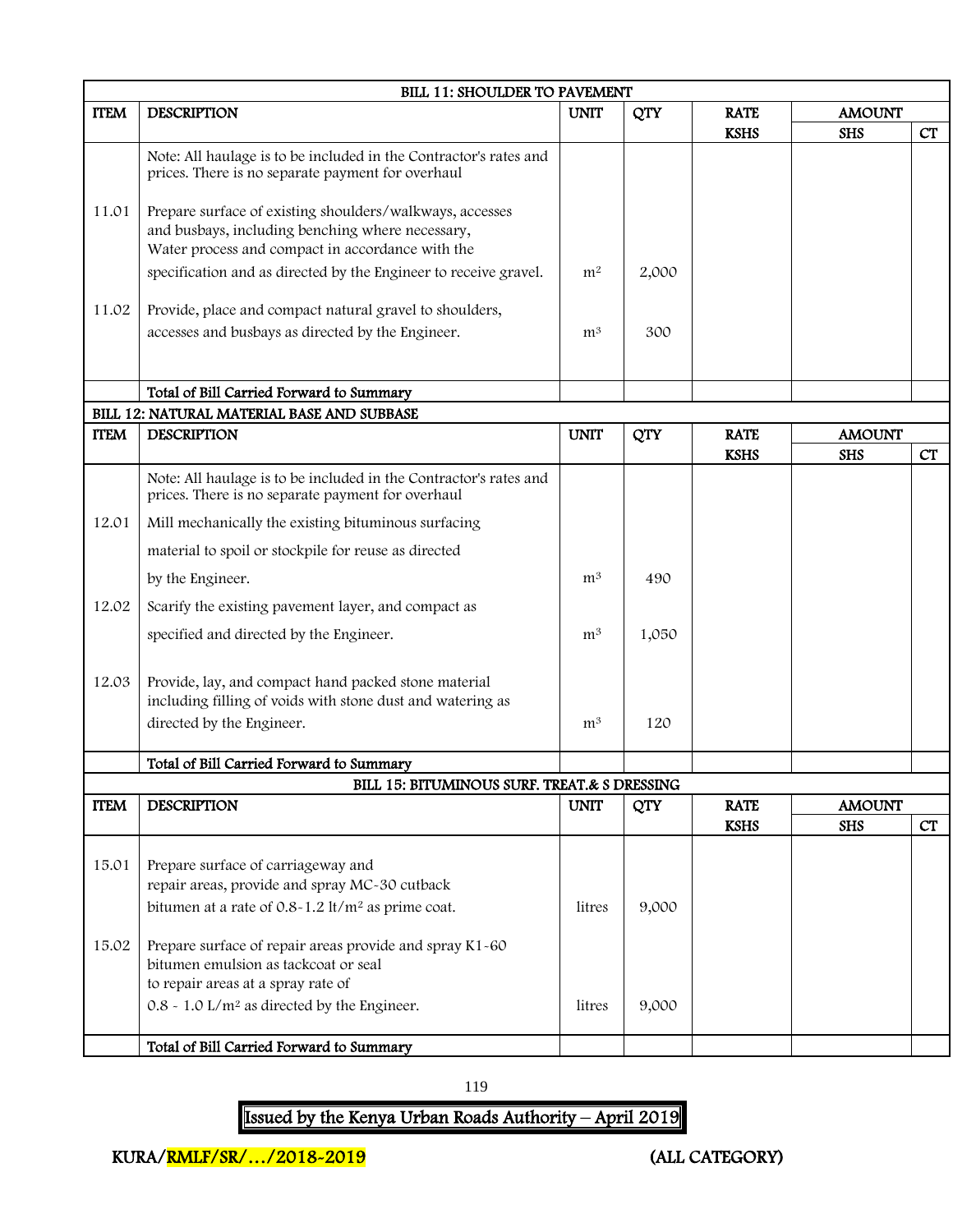|             | <b>BILL 16: BITUMINOUS MIXES</b>                                                                                               |                |                          |             |               |    |
|-------------|--------------------------------------------------------------------------------------------------------------------------------|----------------|--------------------------|-------------|---------------|----|
| <b>ITEM</b> | <b>DESCRIPTION</b>                                                                                                             | <b>UNIT</b>    | <b>QTY</b>               | <b>RATE</b> | <b>AMOUNT</b> |    |
|             |                                                                                                                                |                |                          | <b>KSHS</b> | <b>SHS</b>    | CT |
|             | Excavate, trim and clean potholes, failed and                                                                                  |                |                          |             |               |    |
|             | damaged areas of the carriageway and edges                                                                                     |                |                          |             |               |    |
|             | including cart to spoil the exacated materials.                                                                                | m <sup>3</sup> | 60                       |             |               |    |
|             |                                                                                                                                |                |                          |             |               |    |
|             |                                                                                                                                |                |                          |             |               |    |
| 16.02       | Provide, place and compact 50mm thick asphalt concrete                                                                         |                |                          |             |               |    |
|             | Type 1 with $5 - 6$ % nominal bitumen content by weight                                                                        |                |                          |             |               |    |
|             | to total mix as wearing course/ surfacing respectively on                                                                      |                |                          |             |               |    |
|             | carriageway as directed by the Engineer.                                                                                       | m <sup>3</sup> | 260                      |             |               |    |
|             |                                                                                                                                |                |                          |             |               |    |
|             | Provide, place and compact asphalt concrete Type 1 with $5 - 6$<br>% nominal bitumen content by weight to total mix as wearing |                |                          |             |               |    |
| 16.03       | course on carriageway for pothole patching as directed by the                                                                  |                |                          |             |               |    |
|             | Engineer.                                                                                                                      | m <sup>3</sup> | 65                       |             |               |    |
|             |                                                                                                                                |                |                          |             |               |    |
|             | Total of Bill Carried Forward to Summary                                                                                       |                |                          |             |               |    |
|             |                                                                                                                                |                |                          |             |               |    |
|             | BILL 20: ROAD FURNITURE                                                                                                        |                |                          |             |               |    |
| <b>ITEM</b> | <b>DESCRIPTION</b>                                                                                                             | <b>UNIT</b>    | <b>QTY</b>               | <b>RATE</b> | <b>AMOUNT</b> |    |
|             |                                                                                                                                |                |                          | <b>KSHS</b> | <b>SHS</b>    | CT |
| 20.01       | Excavate for, provide and place 250 x 125 mm 25/20                                                                             |                |                          |             |               |    |
|             | precast concrete raised or ramped kerbs haunched in                                                                            |                |                          |             |               |    |
|             | 100 mm thick class 15/20 concrete base bedding and                                                                             |                |                          |             |               |    |
|             | mortar joined in support to carriageway, bus bays and                                                                          |                |                          |             |               |    |
|             | junctions as directed by the Engineer.                                                                                         |                |                          |             |               |    |
|             | (a) Straight kerbs.                                                                                                            | m              | 1,400                    |             |               |    |
|             | (b) Kerbs radius: 12 m-6 m.<br>$(c)$ Ditto but radius: $5 m-1 m$ .                                                             | m              | 50                       |             |               |    |
|             |                                                                                                                                |                |                          |             |               |    |
|             |                                                                                                                                | m              | 50                       |             |               |    |
| 20.02       | Ditto $20.01$ but $100 \times 125$ mm flush kerbs                                                                              |                |                          |             |               |    |
|             | (a) Straight kerbs.                                                                                                            | m              | 100                      |             |               |    |
|             | (b) Kerbs radius: 12 m-6 m.                                                                                                    | m              | 51                       |             |               |    |
|             | $(c)$ Ditto but radius: 5 m - 1 m.                                                                                             | m              | 50                       |             |               |    |
|             |                                                                                                                                |                |                          |             |               |    |
| 20.03       | Provide and erect permanent road signs where                                                                                   |                |                          |             |               |    |
|             | instructed by the Engineer and in a                                                                                            |                |                          |             |               |    |
|             | accordance with the specifications as follows:-                                                                                |                |                          |             |               |    |
|             | (a) Warning signs.                                                                                                             | No             | 2                        |             |               |    |
|             | (b) Priority, prohibitory and mandatory signs.                                                                                 | No             | 4                        |             |               |    |
|             | (c) Standard informatory signs.                                                                                                | No             | $\overline{\mathcal{L}}$ |             |               |    |
|             |                                                                                                                                |                |                          |             |               |    |
|             |                                                                                                                                |                |                          |             |               |    |
|             |                                                                                                                                |                |                          |             |               |    |
|             |                                                                                                                                |                |                          |             |               |    |

120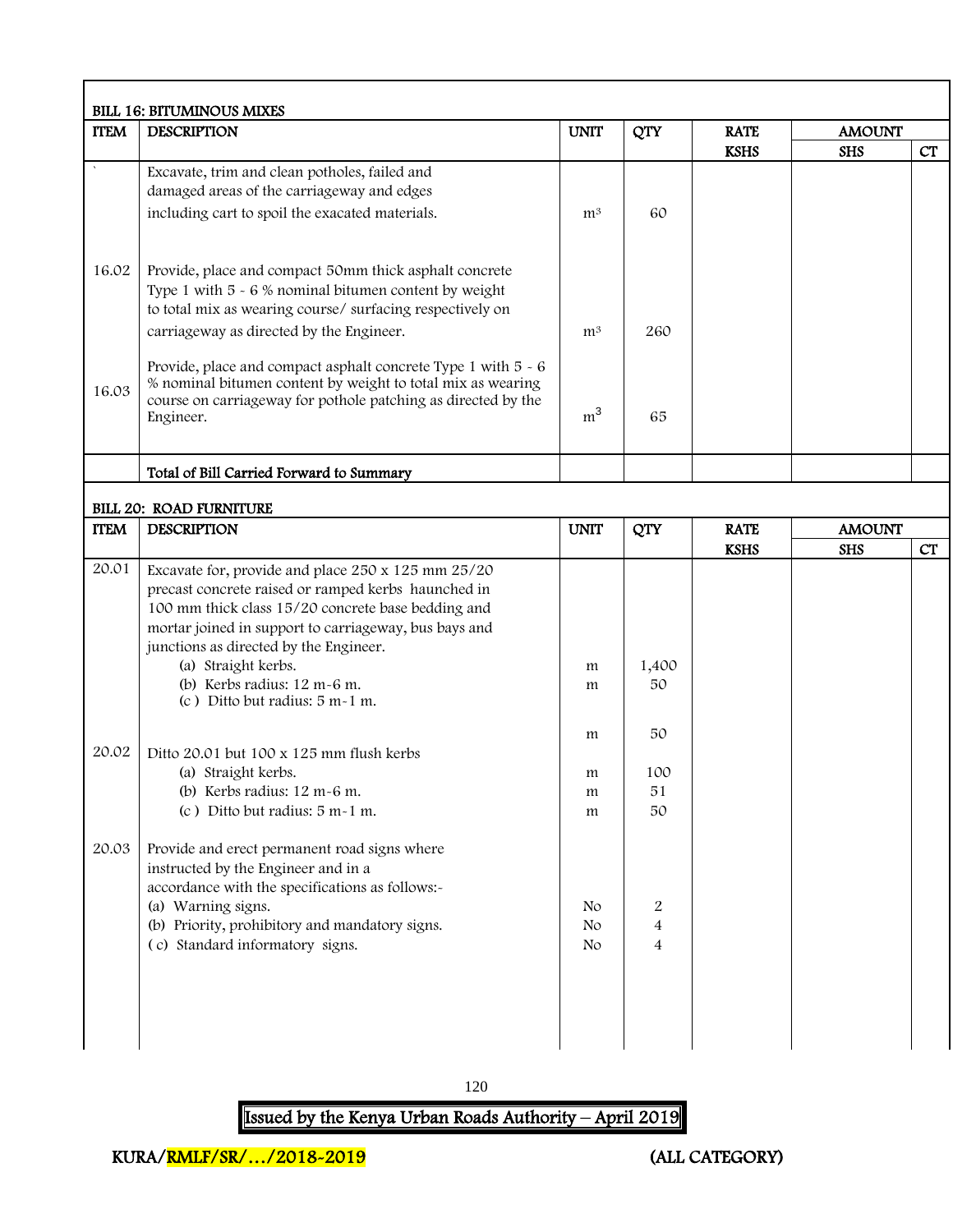|                  | Total of Bill Carried Forward to Summary                                       |               |     |
|------------------|--------------------------------------------------------------------------------|---------------|-----|
|                  | SUMMARY OF BILLS OF QUANTITIES                                                 |               |     |
| Bill             | <b>DESCRIPTION</b>                                                             | <b>AMOUNT</b> |     |
| No.              |                                                                                | SHS.          | CT. |
| $\mathbf{1}$     | General                                                                        |               |     |
| $\overline{4}$   | Site Clearance and Top soils Stripping                                         |               |     |
| $\sqrt{5}$       | Earthworks                                                                     |               |     |
| $\,8\,$          | Culverts and Drainage Works                                                    |               |     |
| $\boldsymbol{9}$ | Passage of Traffic                                                             |               |     |
| 11               | Shoulder to Pavement                                                           |               |     |
| 12               | Natural Materials Subbase and Base                                             |               |     |
| 15               | Bituminous Surface Treatment. & Surface Dressing                               |               |     |
| 16               | <b>Bituminous Mixes</b>                                                        |               |     |
| 20               | Road Furniture                                                                 |               |     |
|                  |                                                                                |               |     |
|                  |                                                                                |               |     |
|                  | Sub-total 1                                                                    |               |     |
|                  | Add 16% of Sub-total 1 for Value Added Tax to be reimbursed in<br>certificates |               |     |
|                  | against official receipts                                                      |               |     |
|                  | Grand Total Carried Forward to Form of Bid                                     |               |     |

121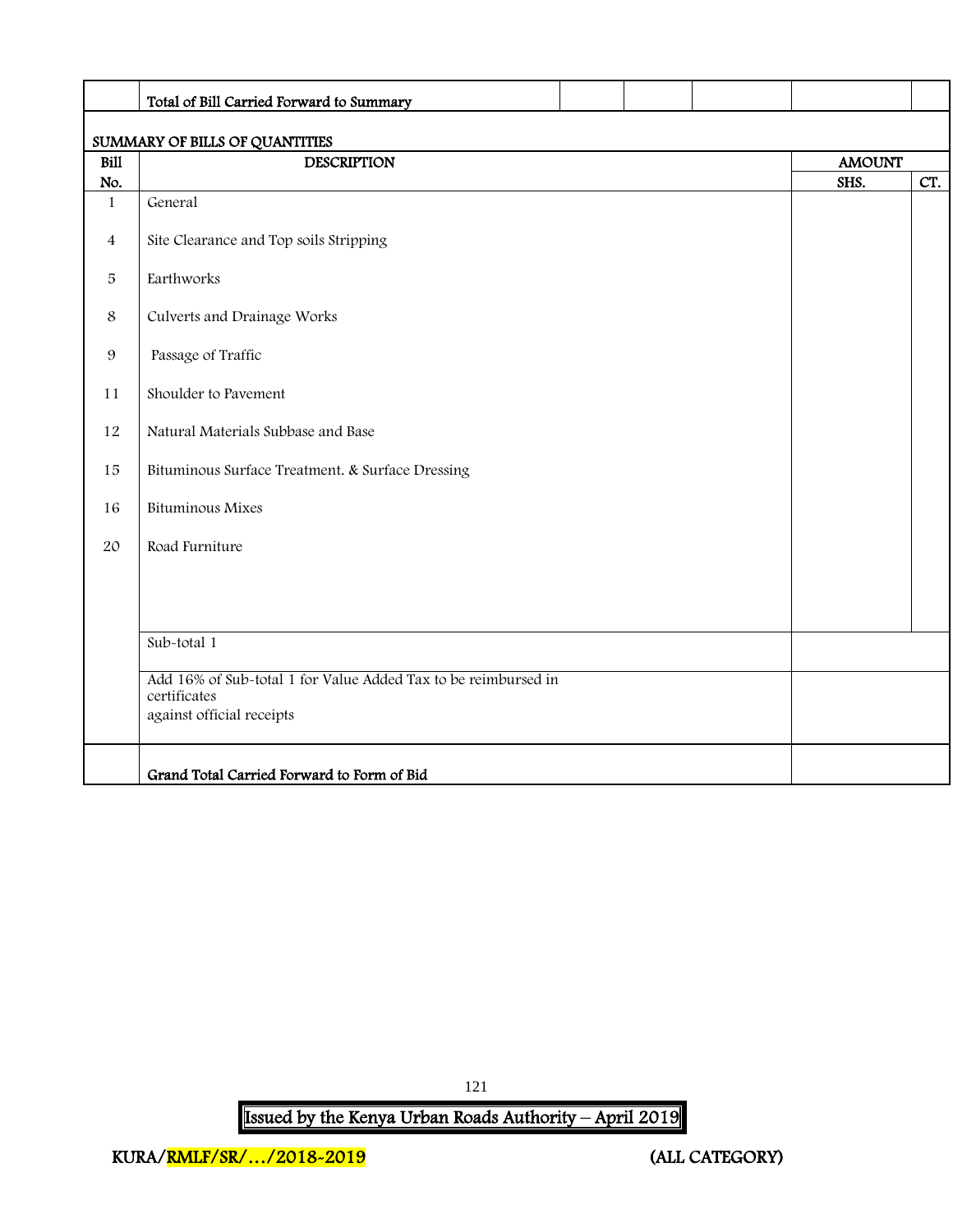SECTION X: STANDARD FORMS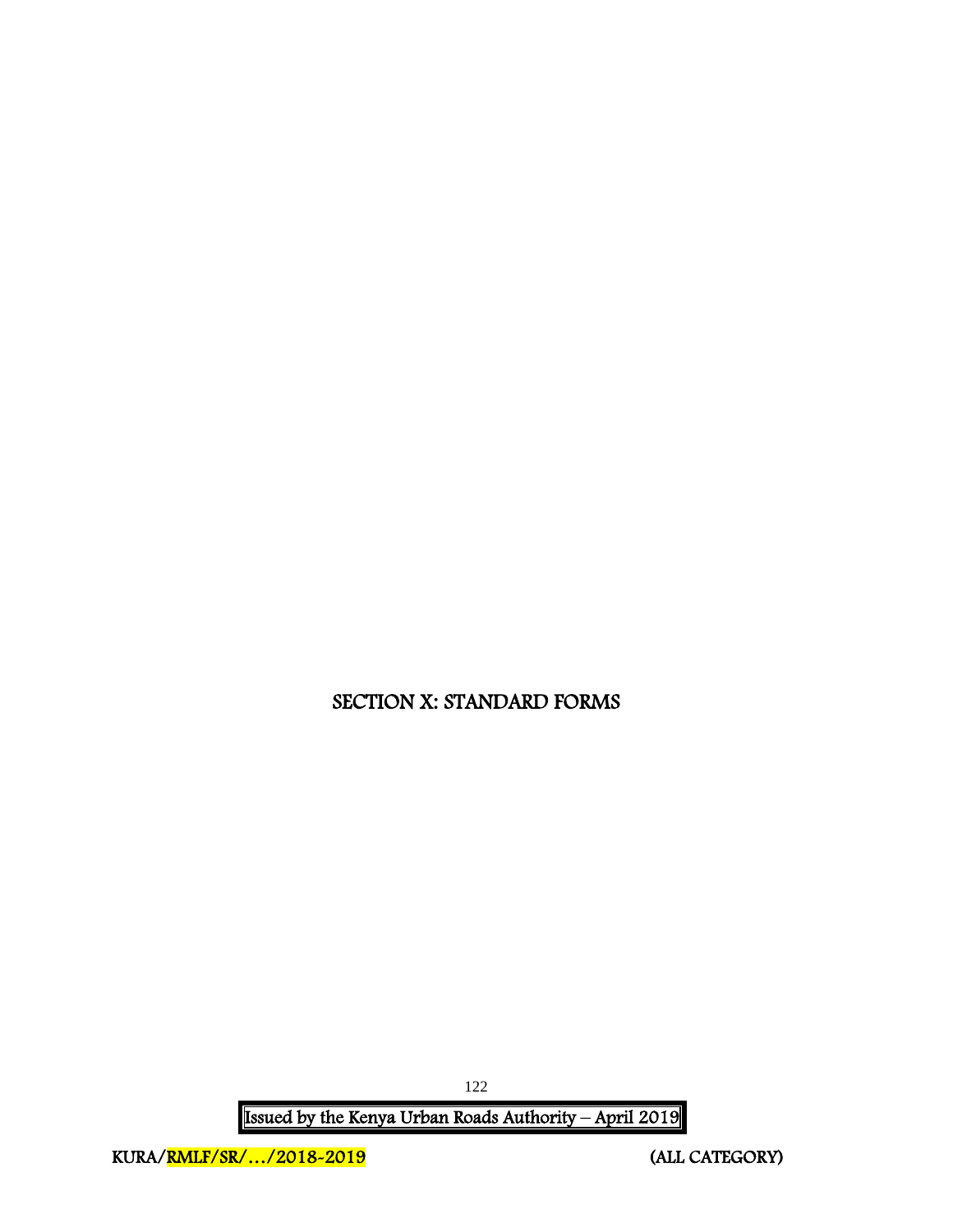# Form of Bid

(NOTE: The Appendix forms part of the Bid. Bidders are required to fill all the blank spaces in this form of Bid and Appendix)

# NAME OF CONTRACT:

# PERIODIC MAINTENANCE OF GENERAL MATHENGE ROAD IN NAKURU-LOT 14

TO: Director General, Kenya Urban Roads Authority, P. O. Box 41727-00100, NAIROBI, KENYA

Sir,

1. Having examined the Conditions of Contract, Specifications, Bill of Quantities, and Drawings for the execution of the above-named works we, the undersigned, offer to construct and install such works and remedy any defects therein in conformity with the said Bill of Quantities, Conditions of Contract, Specifications and Drawings for the sum of

(Insert amount in words)

…………………………………………………………………………………………………

(Insert amount in figures)…………………………………………………………………

as specified in the Appendix to Bid or such other sums as may be ascertained in accordance with the said Conditions.

- 2. We undertake, if our bid is accepted, to commence the works within fourteen (14) days of receipt of the Engineer's order to commence, and to complete and deliver the whole of the works comprised in the contract within the time stated in the Appendix to Bid.
- 3. If our bid is accepted we will, when required, obtain the guarantee of a Bank or other sureties (to be approved by you) to be jointly and severally bound with us in a sum not exceeding 5% of the above named sum for the due performance of the contract under the terms of a Bond to be approved by you.
- 4. We agree to abide by this bid for the period of 90 days from the date fixed for receiving the same and it shall remain binding upon us and may be extended at any time before the expiration of that period.
- 5. We understand that you are not bound to accept the lowest or any bid you may receive.
- 6. On the basis of our previous experience we are fully experienced and competent in the type of work included in this tender and we have adequate financial resources to carry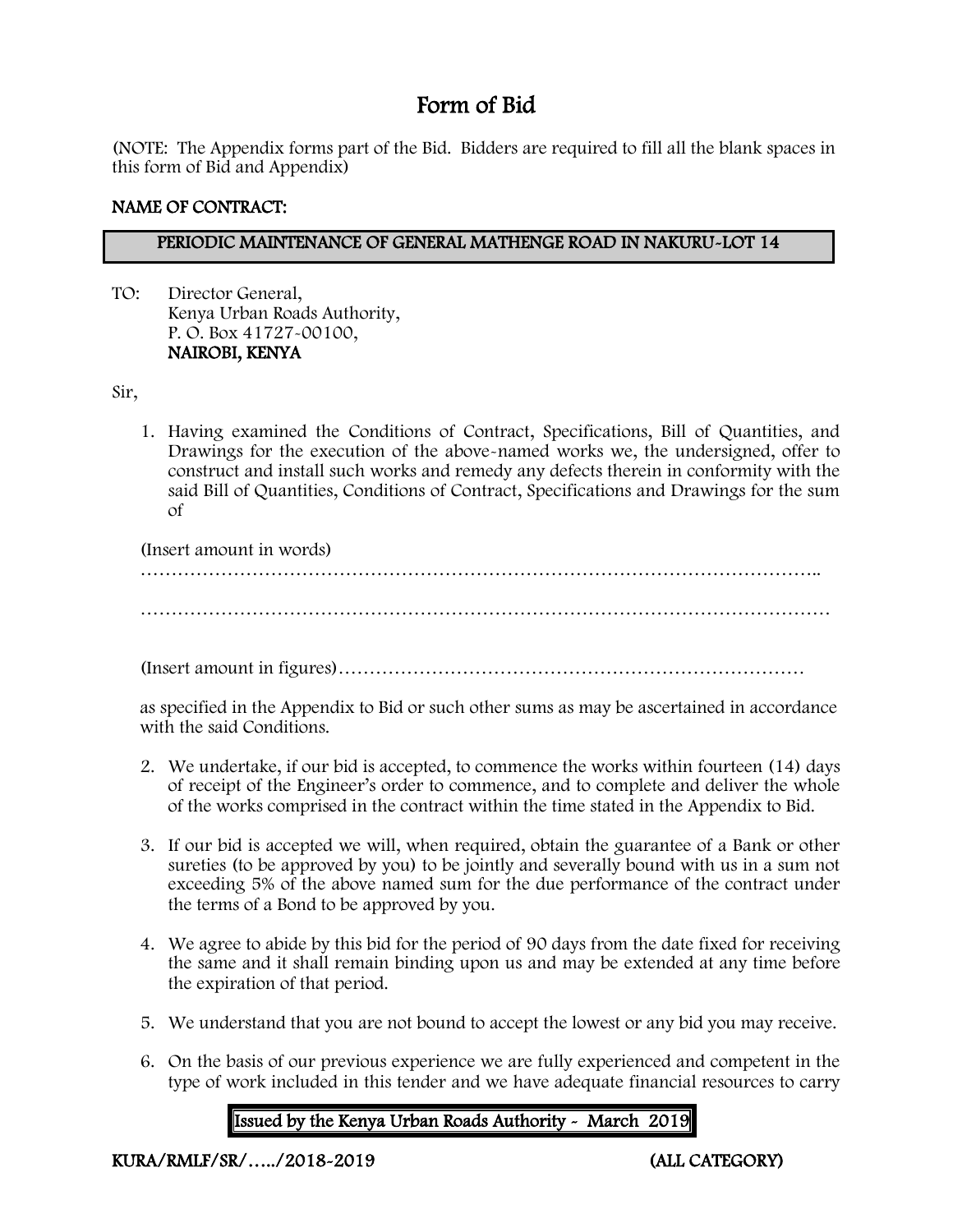#### Tender Document For Road Works For Periodic Maintenance of General Mathenge Road-Lot 14

out the works described within the period for completion. We are in a position to fulfil the contract for which we have tendered.

Issued by the Kenya Urban Roads Authority -March 2019

124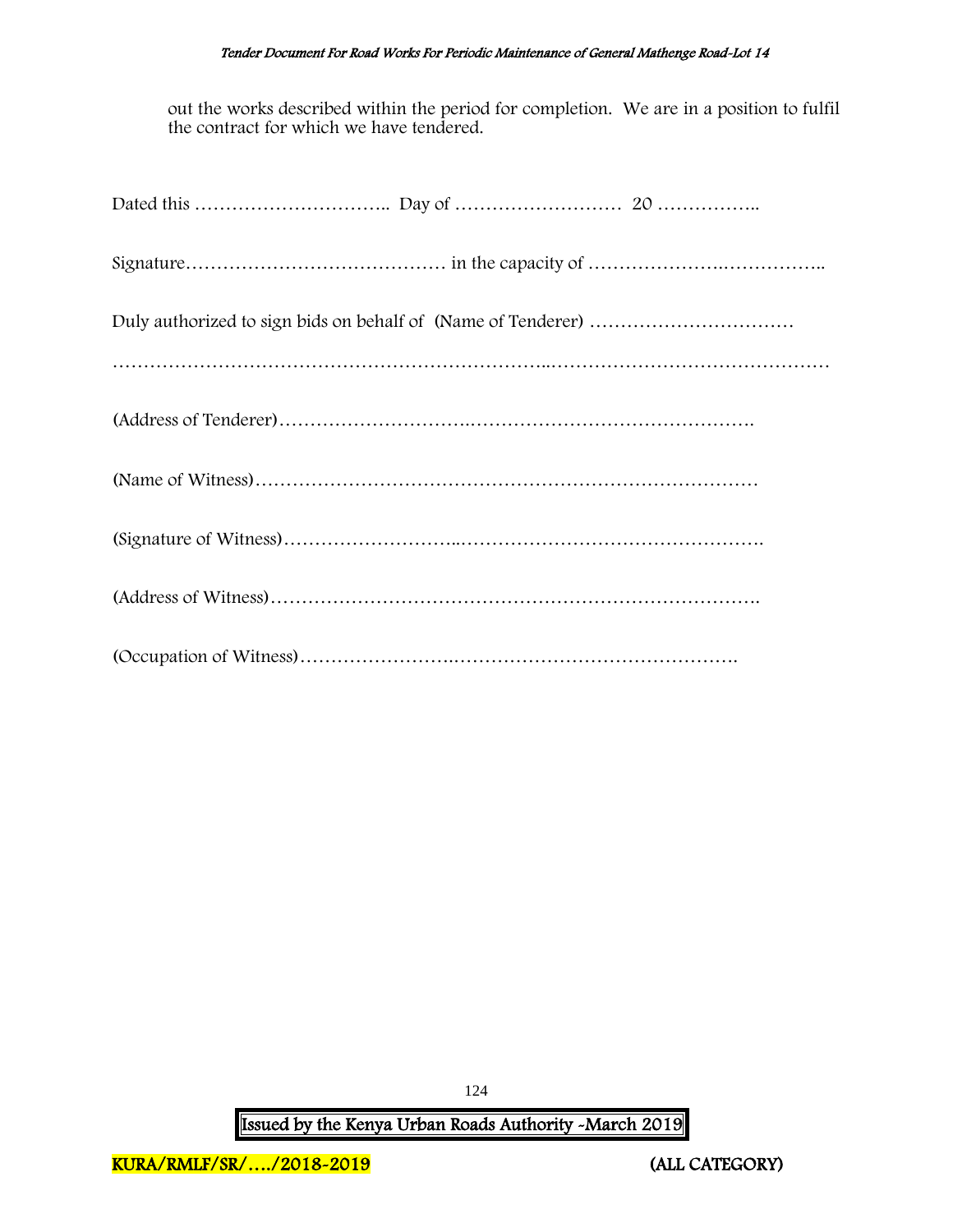Appendix to Form of Bid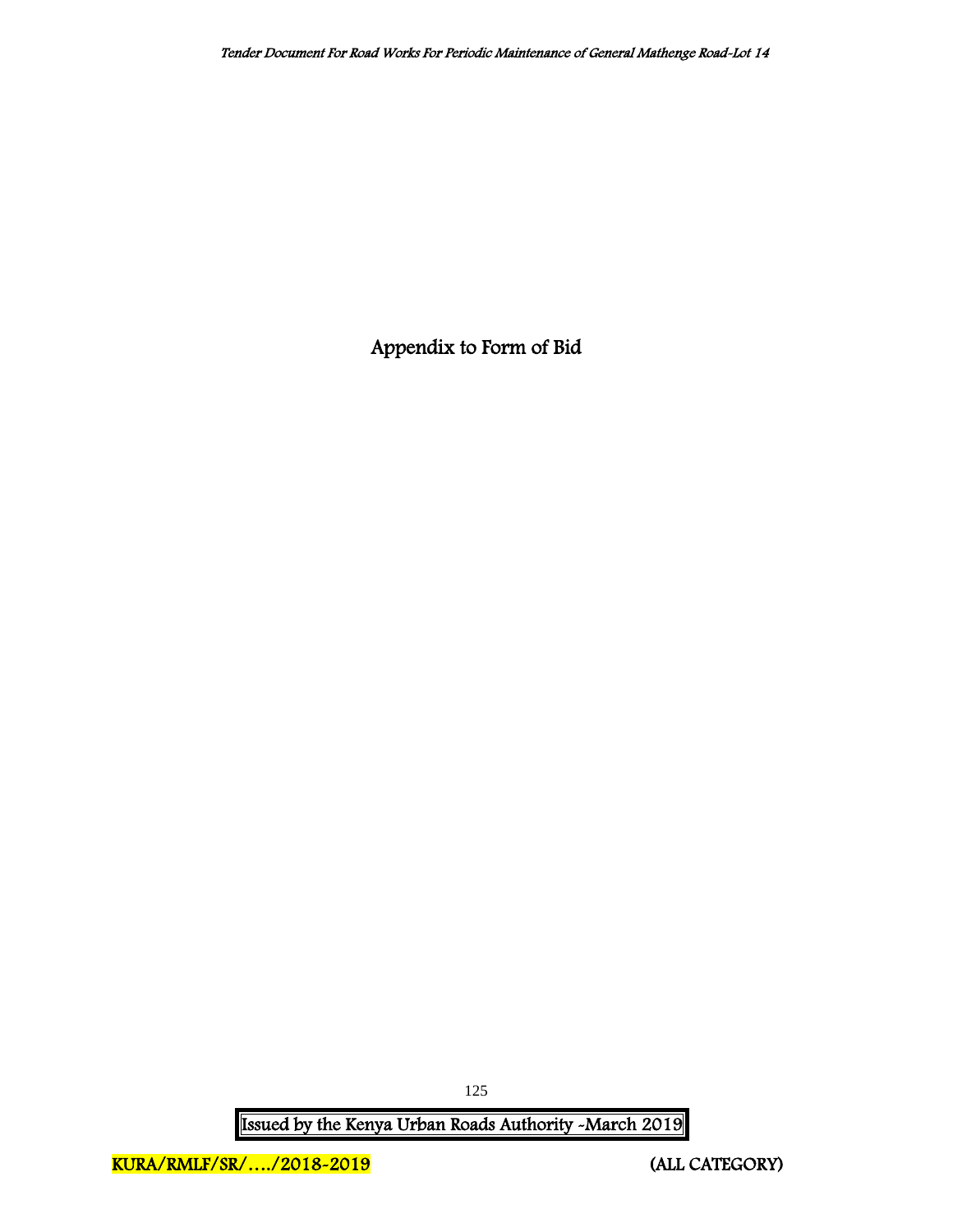| (This appendix forms part of the bid) |                                                                                               |
|---------------------------------------|-----------------------------------------------------------------------------------------------|
|                                       | <b>AMOUNT</b>                                                                                 |
|                                       | Kshs 400,000.00 (Unconditional bank                                                           |
|                                       | guarantee only)                                                                               |
| 2.5                                   | Execution of works under site instructions                                                    |
|                                       | from Resident Engineer to commence                                                            |
|                                       | within three (3) days                                                                         |
|                                       | 5 per cent of Tender Sum in the form of                                                       |
|                                       | Unconditional Bank Guarantee                                                                  |
|                                       | Immediately after issuance of Order to                                                        |
|                                       | Commence                                                                                      |
|                                       | Immediately after issuance of Order to                                                        |
|                                       | Commence                                                                                      |
|                                       | 1% of the Contract Sum                                                                        |
|                                       |                                                                                               |
|                                       | 14 days                                                                                       |
|                                       |                                                                                               |
|                                       |                                                                                               |
|                                       | 6 months                                                                                      |
|                                       | 0.05% of Contract Sum per day                                                                 |
|                                       | 5% of Contract Sum                                                                            |
| 60.3                                  | 4 months                                                                                      |
| 60.3                                  | 5% of Interim Payment Certificate                                                             |
| 60.3                                  | 5% of Contract Sum                                                                            |
|                                       |                                                                                               |
| 60.2                                  | Kshs 1,500,000.00                                                                             |
|                                       |                                                                                               |
| 60.10                                 | 28 days                                                                                       |
|                                       |                                                                                               |
| 60.10                                 | 28 days                                                                                       |
|                                       |                                                                                               |
|                                       | The Chartered Institute of Arbitrators                                                        |
|                                       | (Kenya)                                                                                       |
|                                       | The Employers address is:                                                                     |
|                                       | The Director General,                                                                         |
|                                       | Kenya Urban Roads Authority (KURA),                                                           |
|                                       | P.O. Box 41727 - 00100                                                                        |
|                                       | <b>NAIROBI</b>                                                                                |
|                                       |                                                                                               |
|                                       | The Engineer's address is:                                                                    |
|                                       | Director-(RACM)                                                                               |
|                                       | Kenya Urban Roads Authority (KURA),                                                           |
|                                       | P.O. Box 41727 - 00100                                                                        |
|                                       | <b>NAIROBI</b>                                                                                |
|                                       | <b>CLAUSE</b><br>10.1<br>14.1<br>14.3<br>23.2<br>41.1<br>43.1<br>47.2<br>47.2<br>67.3<br>68.2 |

# Appendix to Form of Bid (This appendix forms part of the bid)

Signature of Tenderer…………………………………….……. Date ………………………

126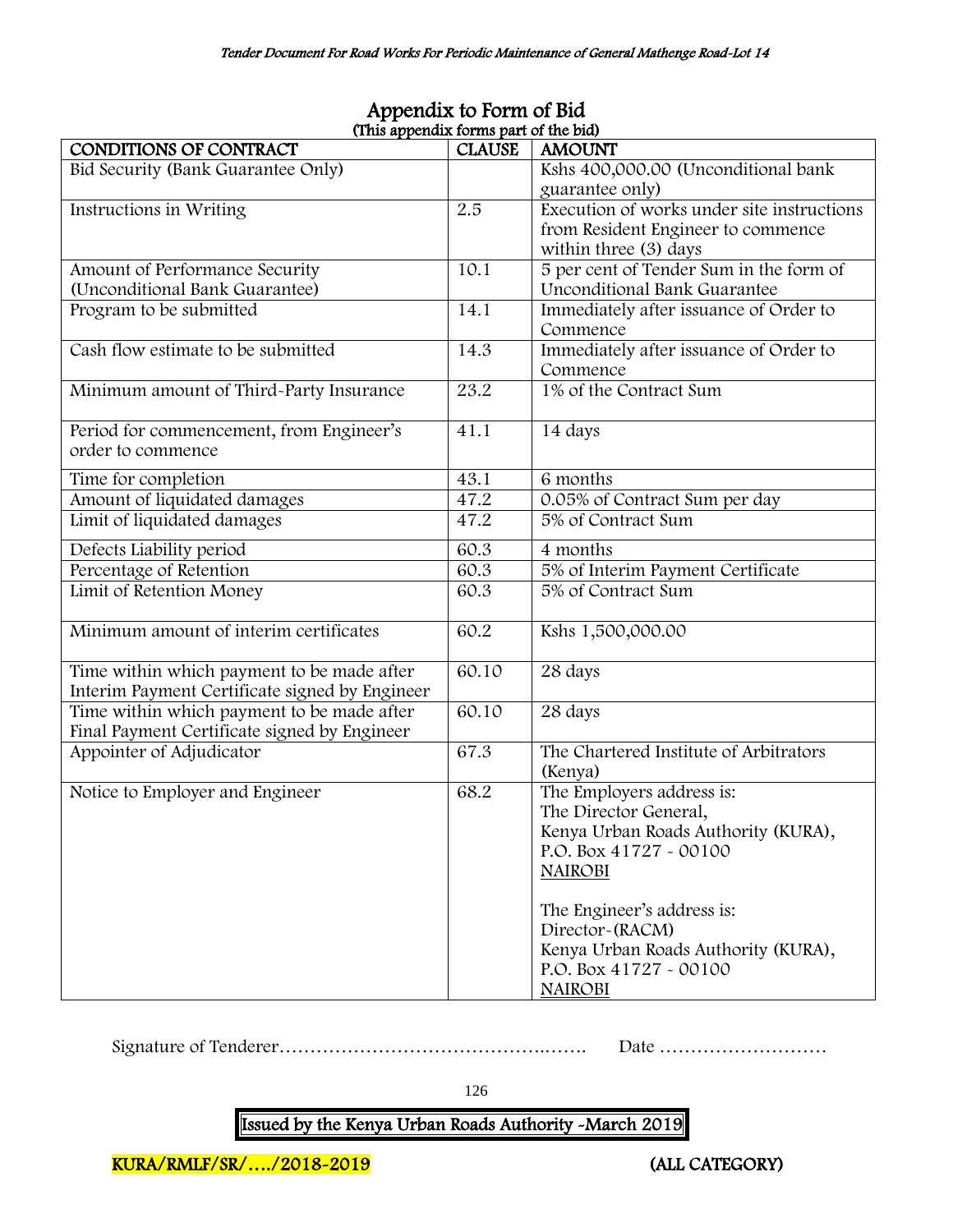Form of Bid Security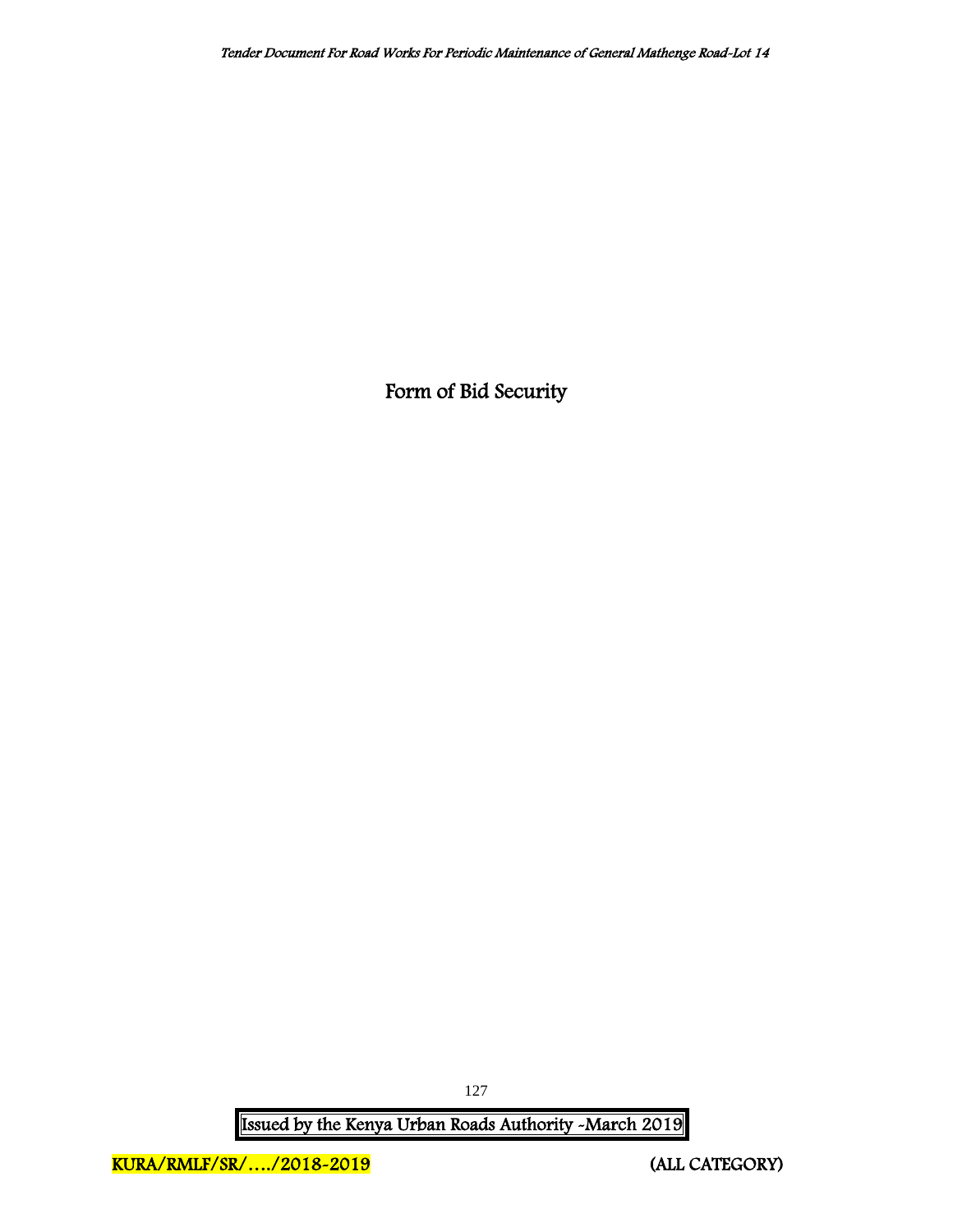#### TENDER BANK GUARANTEE

Note: The bidder shall complete only this form of Bank guarantee. No other Form of Bid Bond or any other forms of security will be accepted. Bidders who fail to comply with this requirement will be disqualified.

WHEREAS [Name of bidder]. ………………………………………………………………………………………………

………………………………………………………………………………………………

(herein after called "the Bidder") has submitted his bid dated ………….…………

#### for the

### PERIODIC MAINTENANCE OF GENERAL MATHENGE ROAD IN NAKURU-LOT 14

, hereinafter called "the bid"

KNOW ALL MEN by these presents that we [Name of Bank]

………………………………………………………………………………………………………

of [Name of Country]

………………………………………………………………………………………………

having our registered offices at

………………………………………………………………………………………………

(hereinafter called the Bank) are bound unto the Director General, Kenya Urban Roads Authority, (hereinafter called "the Employer") in the sum of

(in words Kshs)………………………………………………………………………….

……………………………………………………………………………………………

(In figures Kshs)……………………………………………………

for which payment will be well and truly made to the said Employer the Bank binds itself, its successors and assigns by these presents.

SEALED with the common Seal of the said Bank this ……………………… day of 20…….. THE CONDITIONS of this obligation are:

128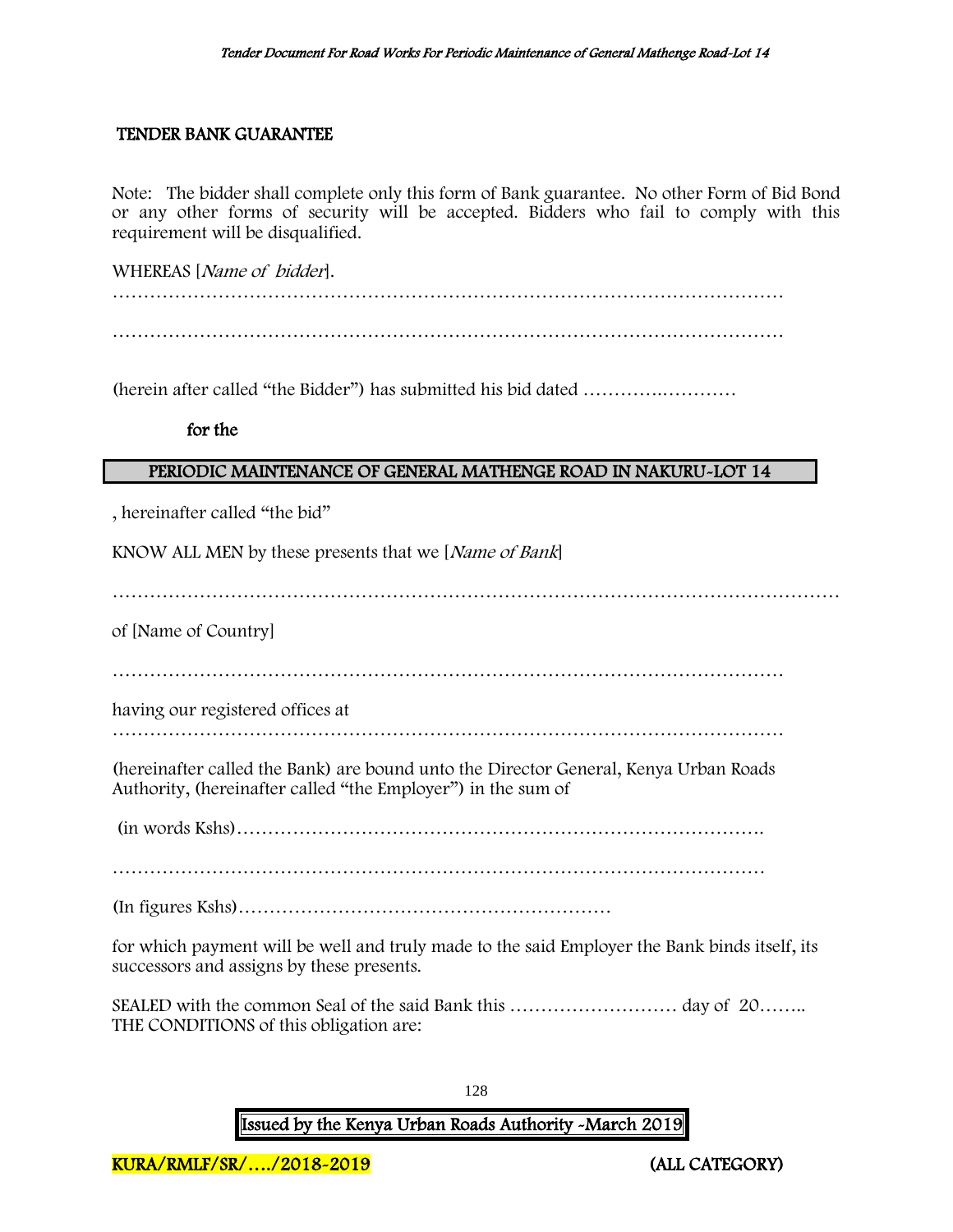- 1. If the bidder withdraws his Bid during the period of bid validity specified by the Bidder on the Bid Form; or
- 2. If the Bidder having been notified of the acceptance of his bid by the Employer during the period of bid validity

(i) Fails or refuses to execute the Form of Agreement in accordance with the Instructions to Tenderers when required or

 (ii) Fails or refuses to furnish the Performance Security, in accordance with the Instructions to Bidders.

We undertake to pay to the Employer up to the above amount upon receipt of his first written demand, without the Employer having to substantiate his demand, provided that in his demand the Employer will note that the amount claimed by him is due to him owing to the occurrence of any of the above conditions, specifying the occurred condition or conditions.

This guarantee will remain in force up to and including thirty days after the date of expiration of the bid validity, as stated in the Instructions to Bidders.

At the request of the Employer the Bid validity period may be extended by mutual agreement between the Employer and the Bidder and we undertake to extend the validity of this surety accordingly without you having to inform us of such an extension of the Bid validity period if within this period the Bidder has been notified of the acceptance of his Bid. This Surety shall remain valid up to the time the Contract Agreement has been executed.

129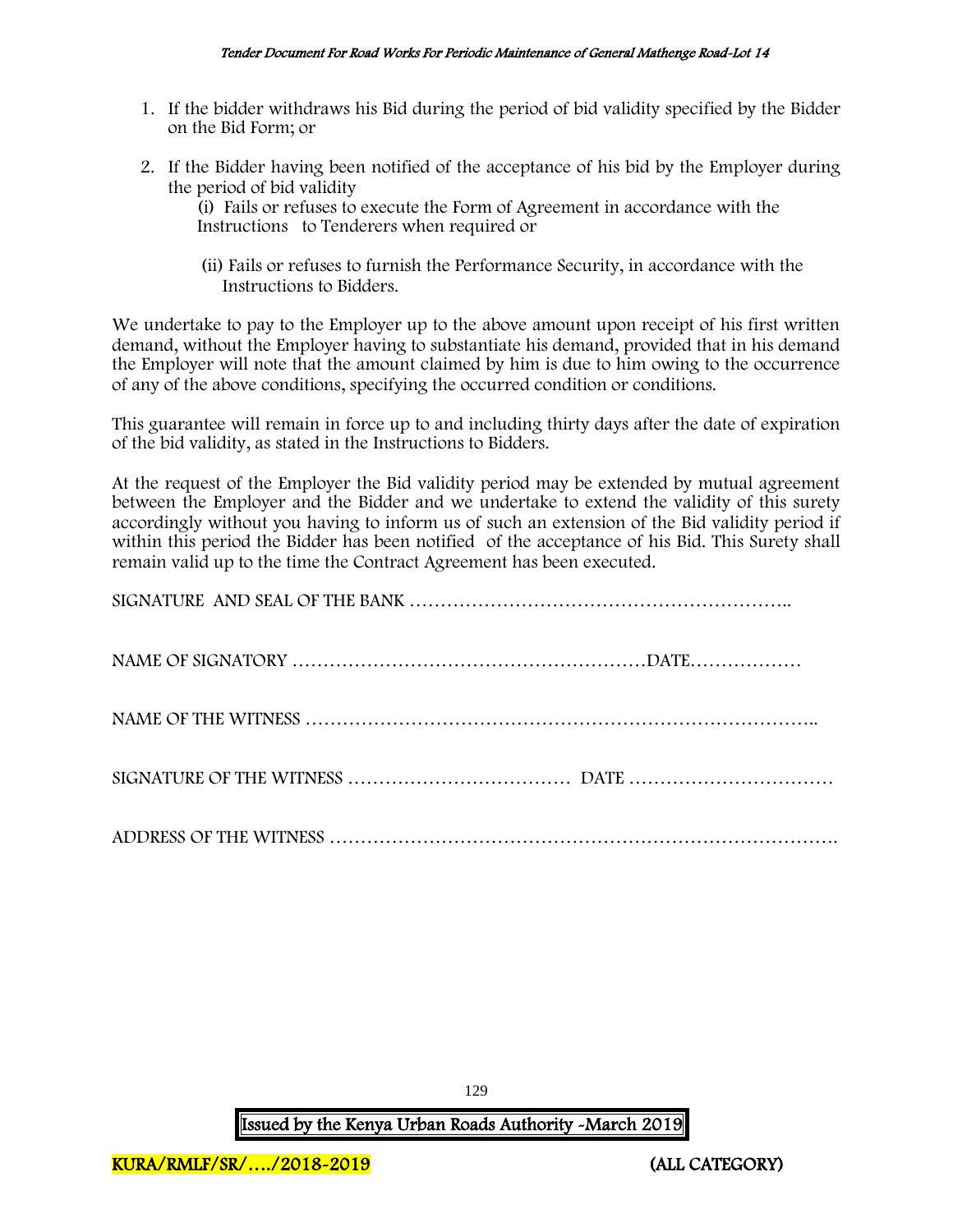# SECTION XI: SCHEDULES OF SUPPLEMENTARY INFORMATION

Issued by the Kenya Urban Roads Authority -March 2019

130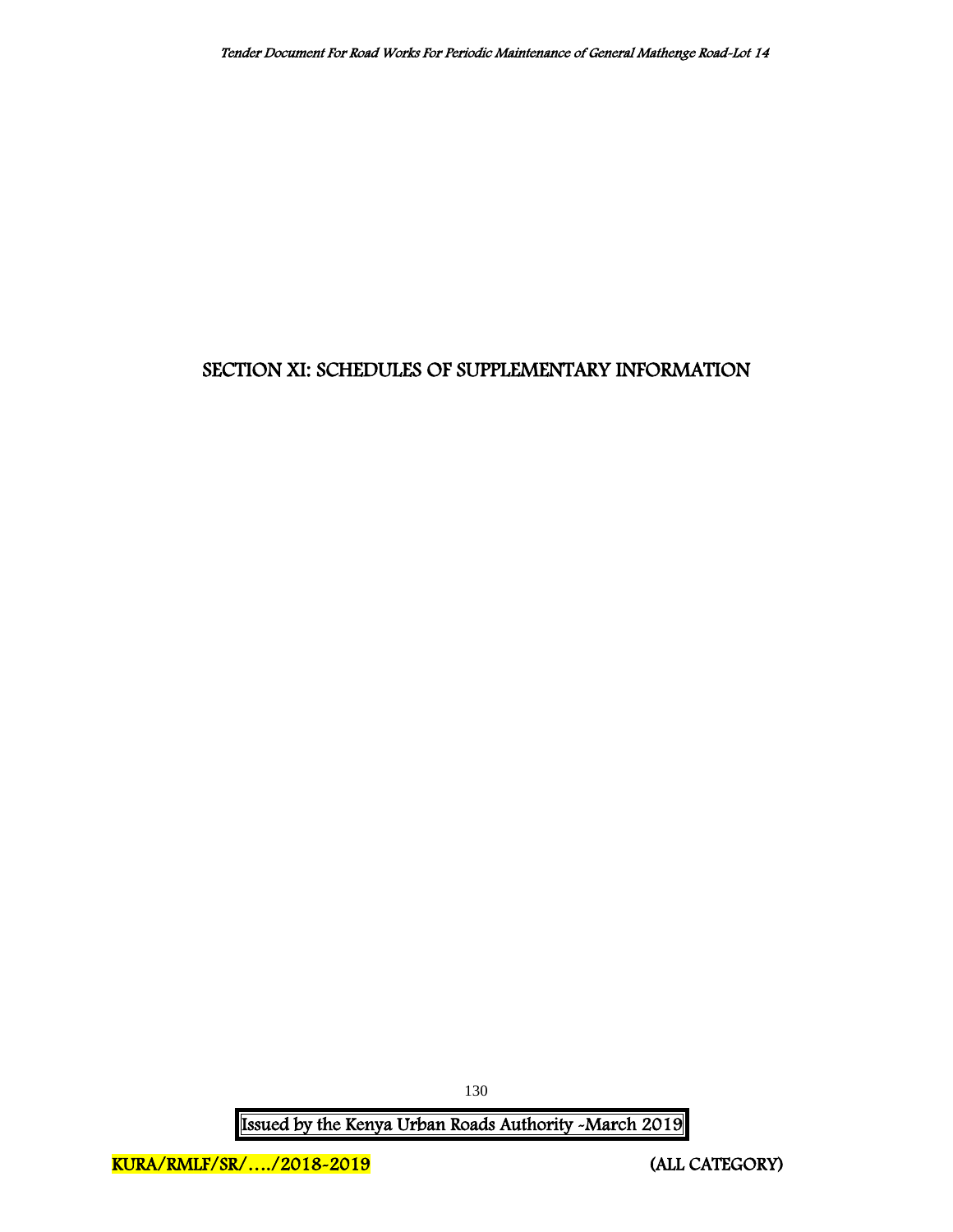| SCHEDULE 4: MAJOR ITEMS OF CONSTRUCTION PLANT AND EQUIPMENT  138        |  |
|-------------------------------------------------------------------------|--|
|                                                                         |  |
| SCHEDULE 6: SCHEDULE OF ROADWORKS CARRIED OUT BY THE BIDER IN THE LAST  |  |
|                                                                         |  |
|                                                                         |  |
|                                                                         |  |
|                                                                         |  |
|                                                                         |  |
| SCHEDULE 11: DECLARATION FORM (DEBARMENT)  Error! Bookmark not defined. |  |
| SCHEDULE 12: ANTI CORRUPTION FORM  Error! Bookmark not defined.         |  |

131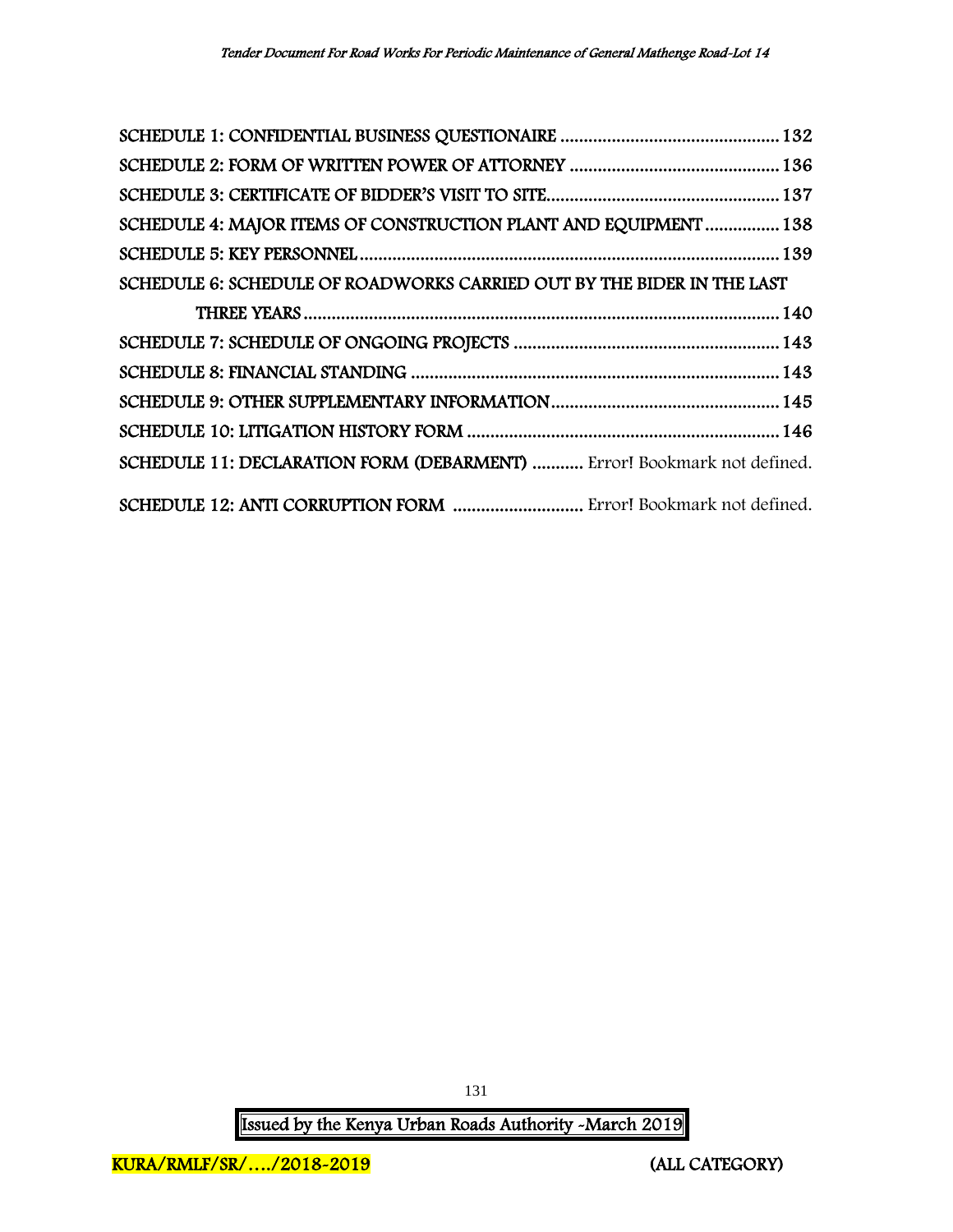# <span id="page-132-0"></span>SCHEDULE 1: CONFIDENTIAL BUSINESS QUESTIONAIRE

This Confidential Business Questionnaire of the Government of Kenya shall be completed by the Bidder.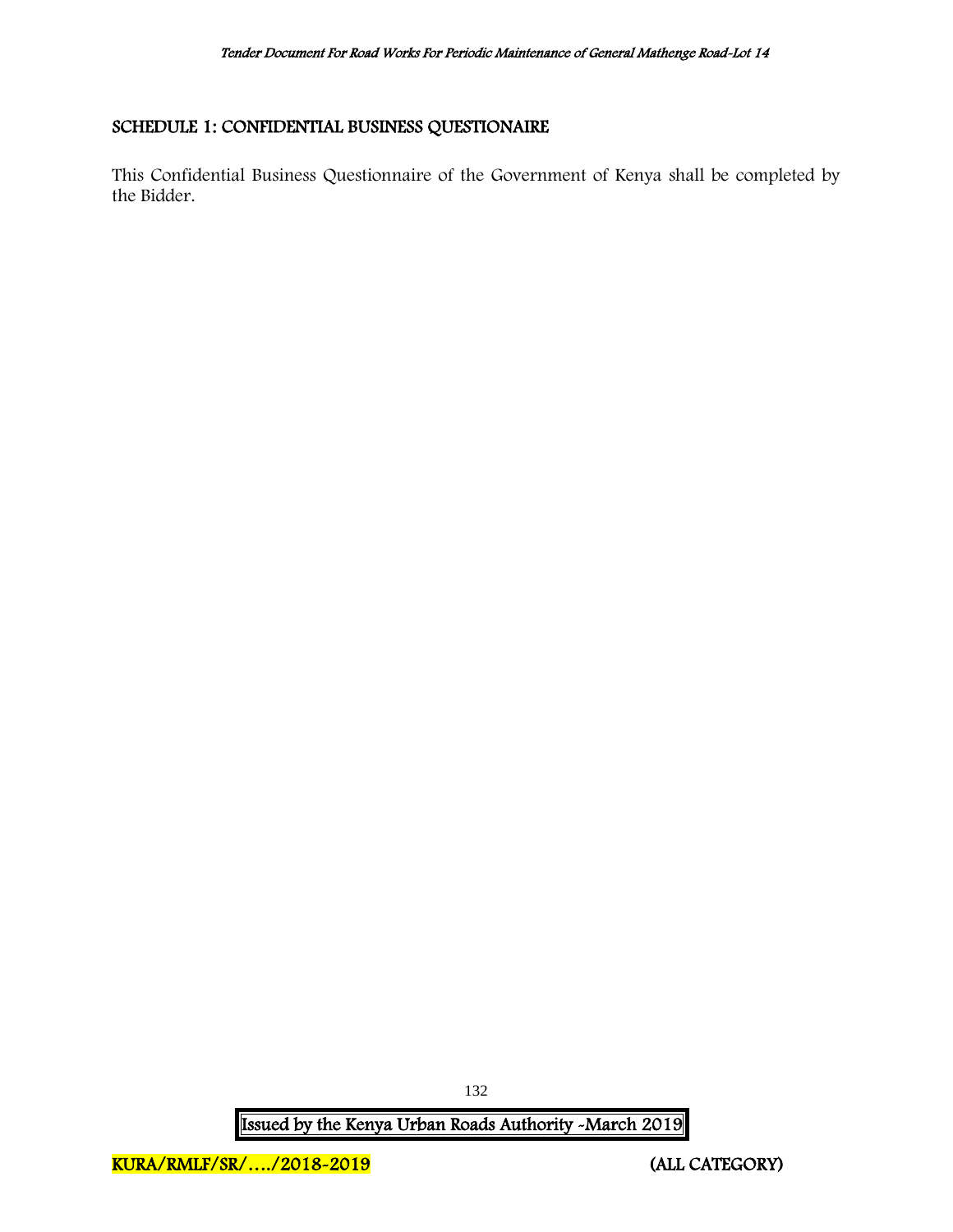# REPUBLIC OF KENYA

# CONFIDENTIAL BUSINESS QUESTIONNAIRE

| You are requested to give the particulars indicated in Part 1 and either Part 2 (a). $2(b)$ or $2(c)$<br>whichever applies to your type of business.<br>You are advised that it is a serious offence to give false information on this Form.<br>Part 1 - General: |
|-------------------------------------------------------------------------------------------------------------------------------------------------------------------------------------------------------------------------------------------------------------------|
| Business name                                                                                                                                                                                                                                                     |
| Location of business premises                                                                                                                                                                                                                                     |
|                                                                                                                                                                                                                                                                   |
|                                                                                                                                                                                                                                                                   |
|                                                                                                                                                                                                                                                                   |
|                                                                                                                                                                                                                                                                   |
| Maximum value of business which you can handle at any one time:                                                                                                                                                                                                   |
|                                                                                                                                                                                                                                                                   |
|                                                                                                                                                                                                                                                                   |
|                                                                                                                                                                                                                                                                   |
| Part 2(a) - Sole Proprietor:                                                                                                                                                                                                                                      |
| Your name in full                                                                                                                                                                                                                                                 |
|                                                                                                                                                                                                                                                                   |
|                                                                                                                                                                                                                                                                   |
|                                                                                                                                                                                                                                                                   |
|                                                                                                                                                                                                                                                                   |
| Part $2(b)$ - Partnership:                                                                                                                                                                                                                                        |
| 133                                                                                                                                                                                                                                                               |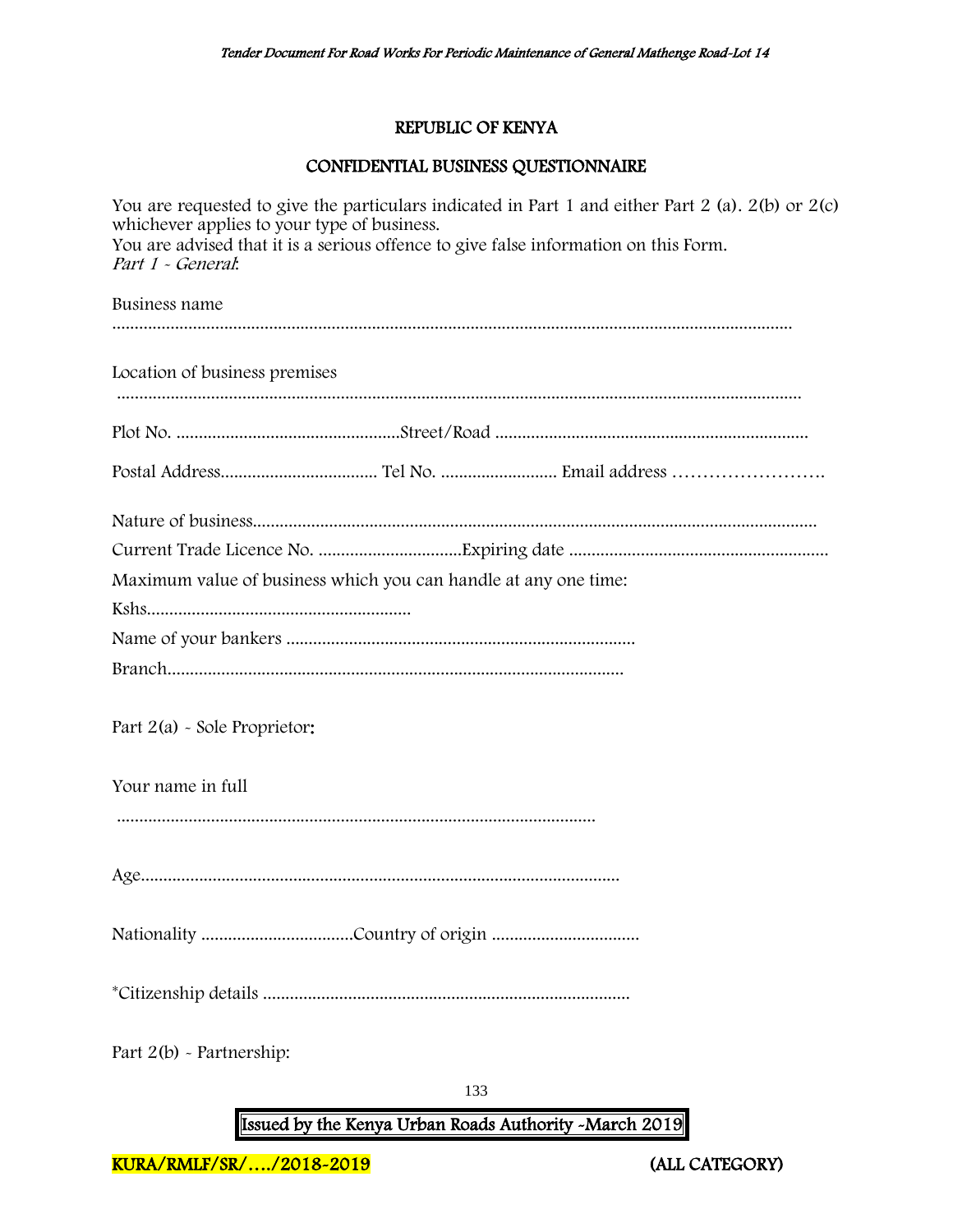|      | Give details of partners as follows:                 |                                  |        |
|------|------------------------------------------------------|----------------------------------|--------|
| Name | Nationality                                          | Citizenship Details <sup>•</sup> | Shares |
|      |                                                      |                                  |        |
|      |                                                      |                                  |        |
|      |                                                      |                                  |        |
|      |                                                      |                                  |        |
|      |                                                      |                                  |        |
|      | Part 2(c) - Registered Company:                      |                                  |        |
|      |                                                      |                                  |        |
|      | State the nominal and issued capital of the company- |                                  |        |
|      |                                                      |                                  |        |
|      |                                                      |                                  |        |
|      | Give details of all directors as follows:            |                                  |        |
| Name | Nationality                                          | Citizenship Details <sup>•</sup> | Shares |
|      |                                                      |                                  |        |
|      |                                                      |                                  |        |
|      |                                                      |                                  |        |
|      |                                                      |                                  |        |
|      |                                                      |                                  |        |

- Attach proof of citizenship (Compulsory)
- Attach certified copy of Form CR12 (Compulsory)

Part 3: Interest in the Firm: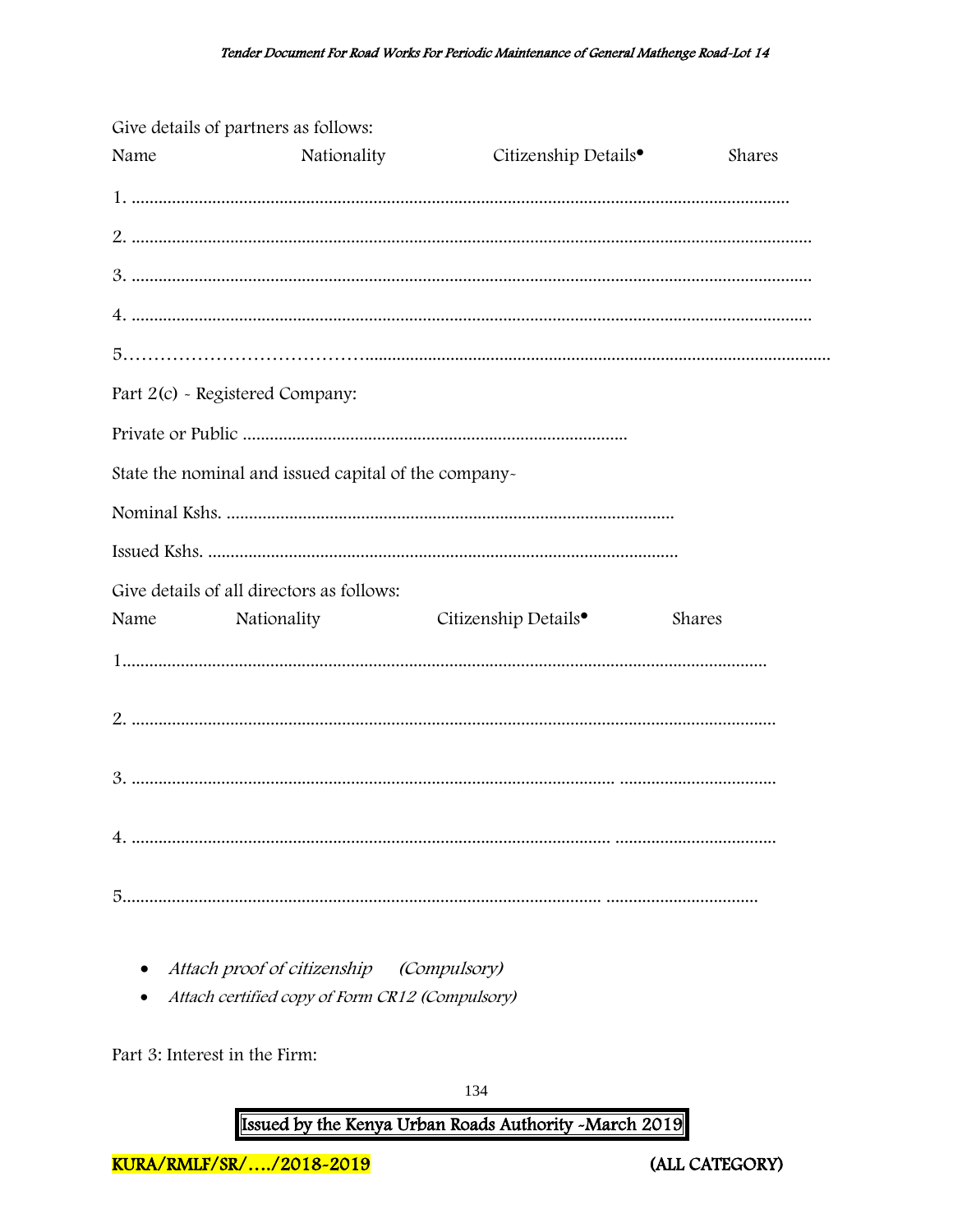Is there any person / persons in the Kenya Urban Roads Authority (KURA) who has interest in this firm? Yes /No\*\*………………………….

I certify that the information given above is correct.

............................... .............................................................. Date Signature of Bidder

\*\* Delete as necessary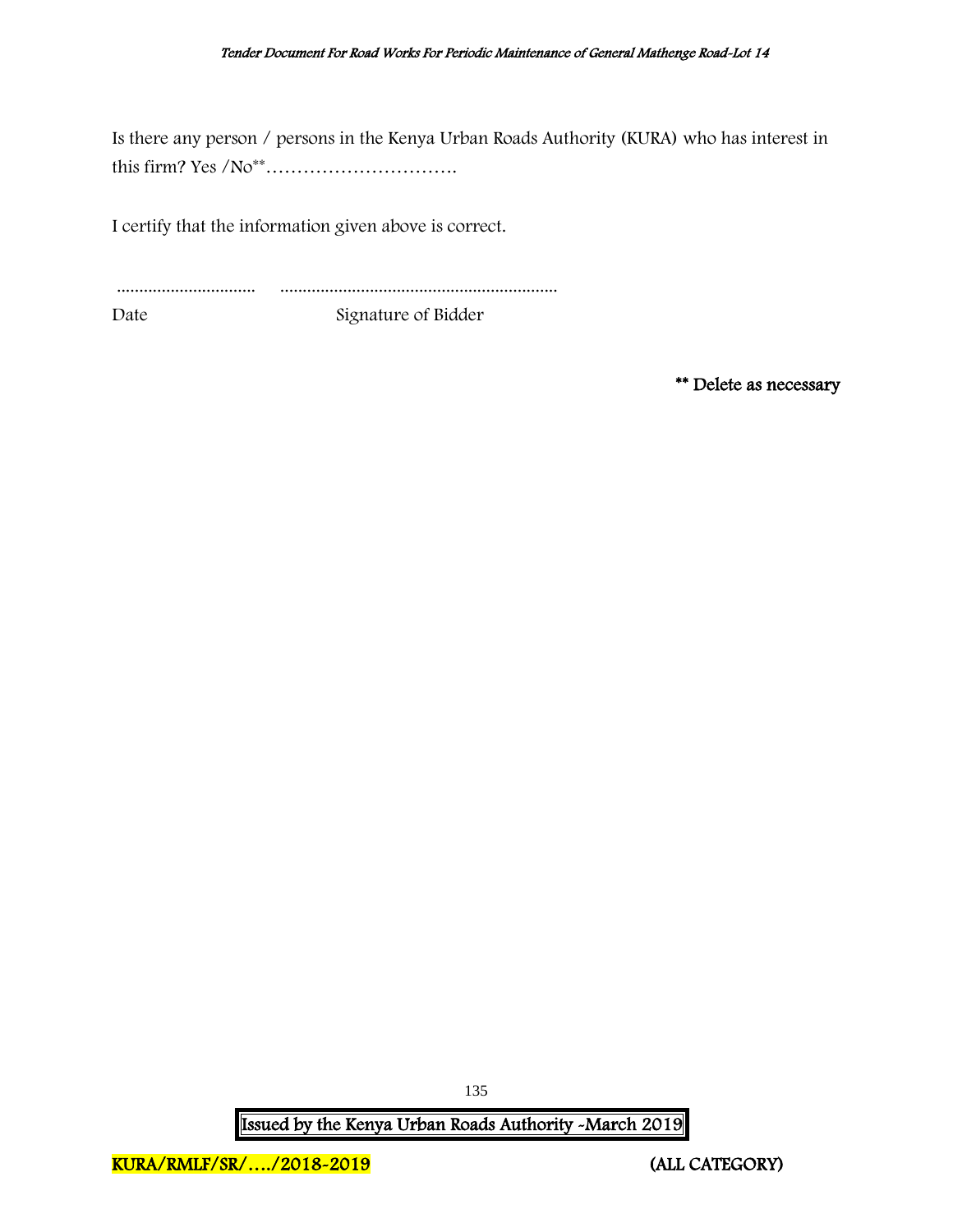# <span id="page-136-0"></span>SCHEDULE 2: FORM OF WRITTEN POWER OF ATTORNEY

The Bidder shall state here below the name(s) and address of his representative(s) who is/are authorized to receive on his behalf correspondence in connection with the Bid.

………………………………………………………….. (Name of Bidder's Representative in block letters)

………………………………………………………….. (Address of Bidder's Representative)

………………………………………………………….. (Signature of Bidder's Representative)

Alternate:

………………………………………………………….. (Name of Bidder's Representative in block letters)

………………………………………………………….. (Address of Bidder's Representative)

………………………………………………………………………… (Signature of Bidder's Representative)

\*To be filled by all Bidders.

\*Both representative and alternate must attach copy of National Identification card or Passport.

136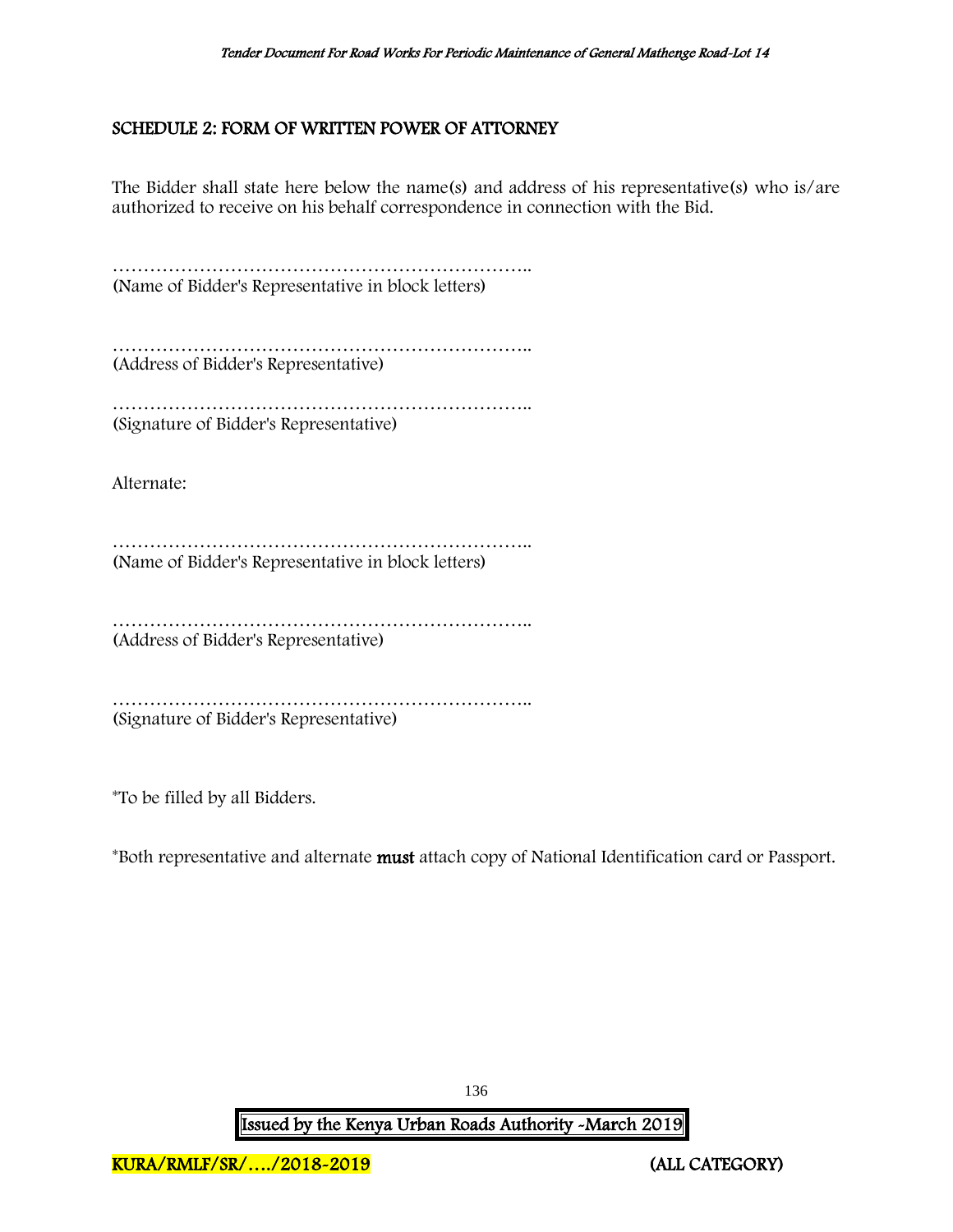## <span id="page-137-0"></span>SCHEDULE 3: CERTIFICATE OF BIDDER'S VISIT TO SITE

This is to certify that

[Name/s]……………………………………………………………………………………

………………………………………………………………….

Being the authorized representative/Agent of [Name of bidder]

…………………………………………………………………………………………………

…………………………………………………………………………………………………

participated in the organised inspection visit of the site of the works for the

# PERIODIC MAINTENANCE OF GENERAL MATHENGE ROAD IN NAKURU-LOT 14

|                                     | (Employer's Representative) |               |
|-------------------------------------|-----------------------------|---------------|
|                                     |                             |               |
|                                     |                             |               |
|                                     |                             |               |
| (Name of Employer's Representative) |                             | (Designation) |

NOTE: This form is to be completed at the time of the organized site visit.

137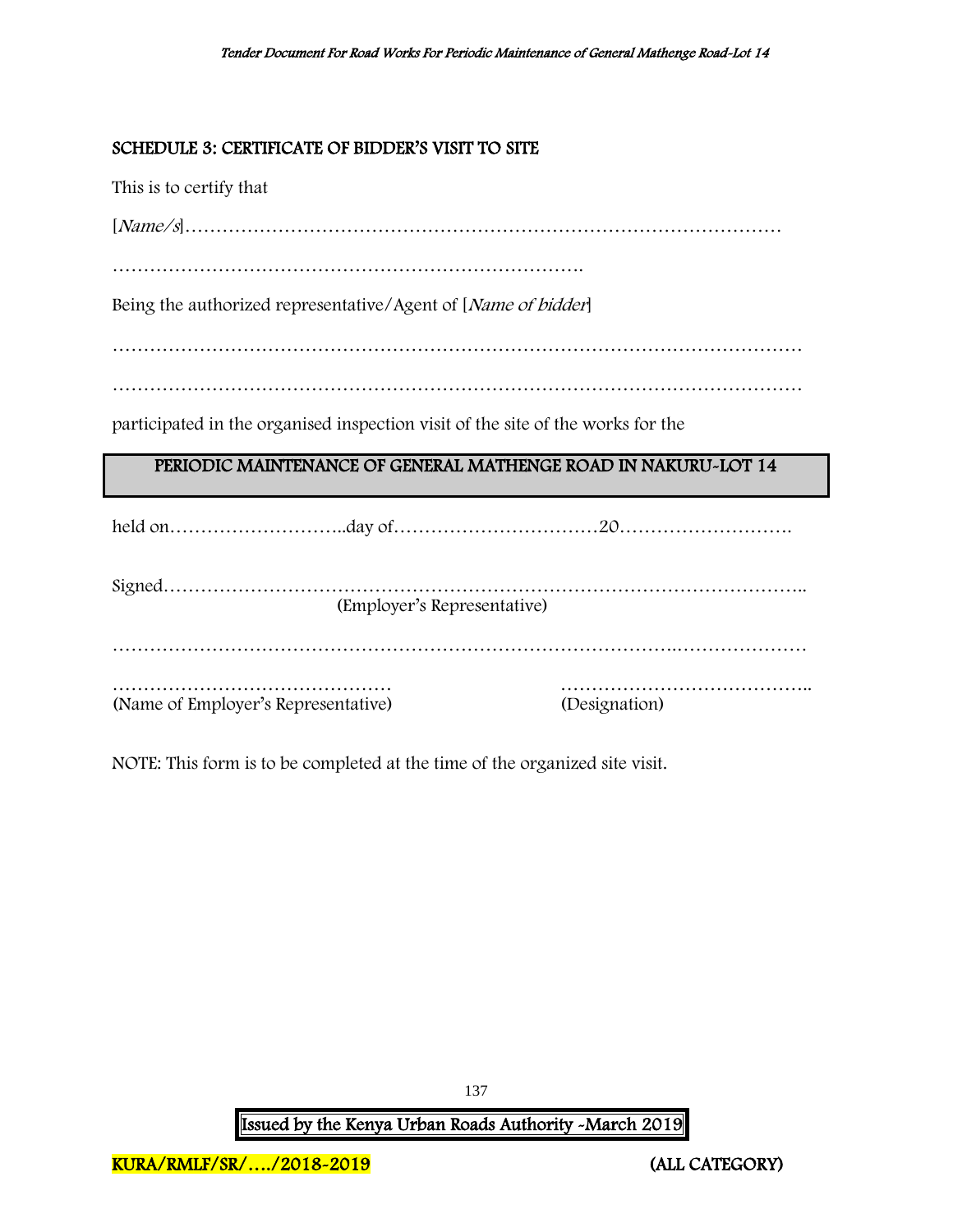| commence<br>Arrival on<br>Date of<br>Project<br>(Days<br>after                                                                                                                                                                                                                                                                     |             |  |  |  |
|------------------------------------------------------------------------------------------------------------------------------------------------------------------------------------------------------------------------------------------------------------------------------------------------------------------------------------|-------------|--|--|--|
| Rating<br>Power                                                                                                                                                                                                                                                                                                                    |             |  |  |  |
| Imported<br>Owned,<br>Leased/                                                                                                                                                                                                                                                                                                      |             |  |  |  |
| Sourc<br>$\mathbf 0$                                                                                                                                                                                                                                                                                                               |             |  |  |  |
| Imported)<br>Mombasa<br>Estimated<br>(If to be<br>Value<br>UE                                                                                                                                                                                                                                                                      |             |  |  |  |
| Capacity<br>t or $m^3$                                                                                                                                                                                                                                                                                                             |             |  |  |  |
| Used<br>New<br>$\sigma$                                                                                                                                                                                                                                                                                                            |             |  |  |  |
| $\operatorname*{Year}$ of $\operatorname*{Mannfactur}$<br>$\circ$                                                                                                                                                                                                                                                                  |             |  |  |  |
| 258                                                                                                                                                                                                                                                                                                                                |             |  |  |  |
| Descriptio<br>n Type,<br>Model,<br>Make                                                                                                                                                                                                                                                                                            |             |  |  |  |
| SCHEDULE 4: MAJOR ITEMS OF CONSTRUCTION PLANT AND EQUIPMENT                                                                                                                                                                                                                                                                        |             |  |  |  |
| The Bidder shall enter in this schedule all major items of plant and equipment which he<br>proposes to bring to site. Only reliable plant in good working order and suitable for the work<br>required of it shall be shown on this Schedule. Summary of the same shall be entered in Section<br>5: Qualification Criteria, Part 7. |             |  |  |  |
| I certify that the above information is correct.                                                                                                                                                                                                                                                                                   |             |  |  |  |
| (Signature of Bidder)                                                                                                                                                                                                                                                                                                              | .<br>(Date) |  |  |  |

#### <span id="page-138-0"></span>SCHEDULE 4: MAJOR ITEMS OF CONSTRUCTION PLANT AND EQUIPMENT

138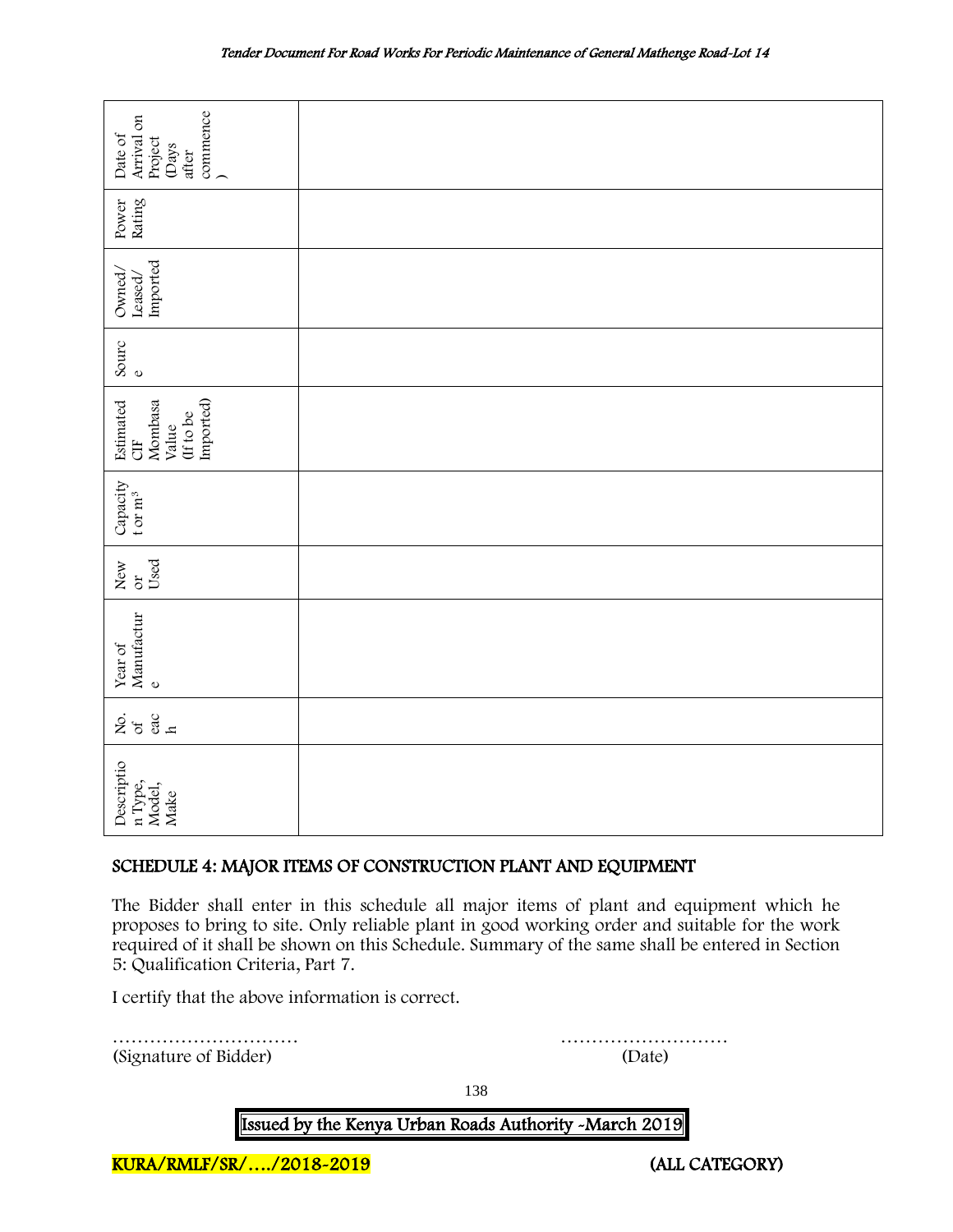### <span id="page-139-0"></span>SCHEDULE 5: KEY PERSONNEL

| <b>DESIGNATION</b>                       | <b>NAME</b> | <b>NATIONALITY</b> | SUMMARY OF QUALIFICATIONS AND<br><b>EXPERIENCE</b> |            |            |
|------------------------------------------|-------------|--------------------|----------------------------------------------------|------------|------------|
|                                          |             |                    | Qualifications                                     | General    | Specific   |
|                                          |             |                    |                                                    | Experience | Experience |
|                                          |             |                    |                                                    | (Yrs)      | (Yrs)      |
|                                          |             |                    |                                                    |            |            |
| Headquarters                             |             |                    |                                                    |            |            |
|                                          |             |                    |                                                    |            |            |
| Partner/Director                         |             |                    |                                                    |            |            |
| or other key staff<br>(give designation) |             |                    |                                                    |            |            |
|                                          |             |                    |                                                    |            |            |
|                                          |             |                    |                                                    |            |            |
|                                          |             |                    |                                                    |            |            |
| Site Office                              |             |                    |                                                    |            |            |
|                                          |             |                    |                                                    |            |            |
| 1. Site Agent                            |             |                    |                                                    |            |            |
|                                          |             |                    |                                                    |            |            |
| 2. Site Surveyor                         |             |                    |                                                    |            |            |
|                                          |             |                    |                                                    |            |            |
|                                          |             |                    |                                                    |            |            |
| 3. Foreman                               |             |                    |                                                    |            |            |
|                                          |             |                    |                                                    |            |            |
|                                          |             |                    |                                                    |            |            |
|                                          |             |                    |                                                    |            |            |

Note: The Bidder shall list in this schedule the key personnel he will employ from the Contractor's headquarters and from the Contractor's site office to direct and execute the work together with their qualifications, experience, position held and nationality in accordance with Clause 15.2 and 16.3 of the Conditions of Contract Part II (where required, use separate sheets to add extra data for column 4). Bidders shall attach certified copies of academic certificates, and CVs of all key staff.

I certify that the above information is correct.

(Signature of Bidder) (Date)

………………………… ………………………

139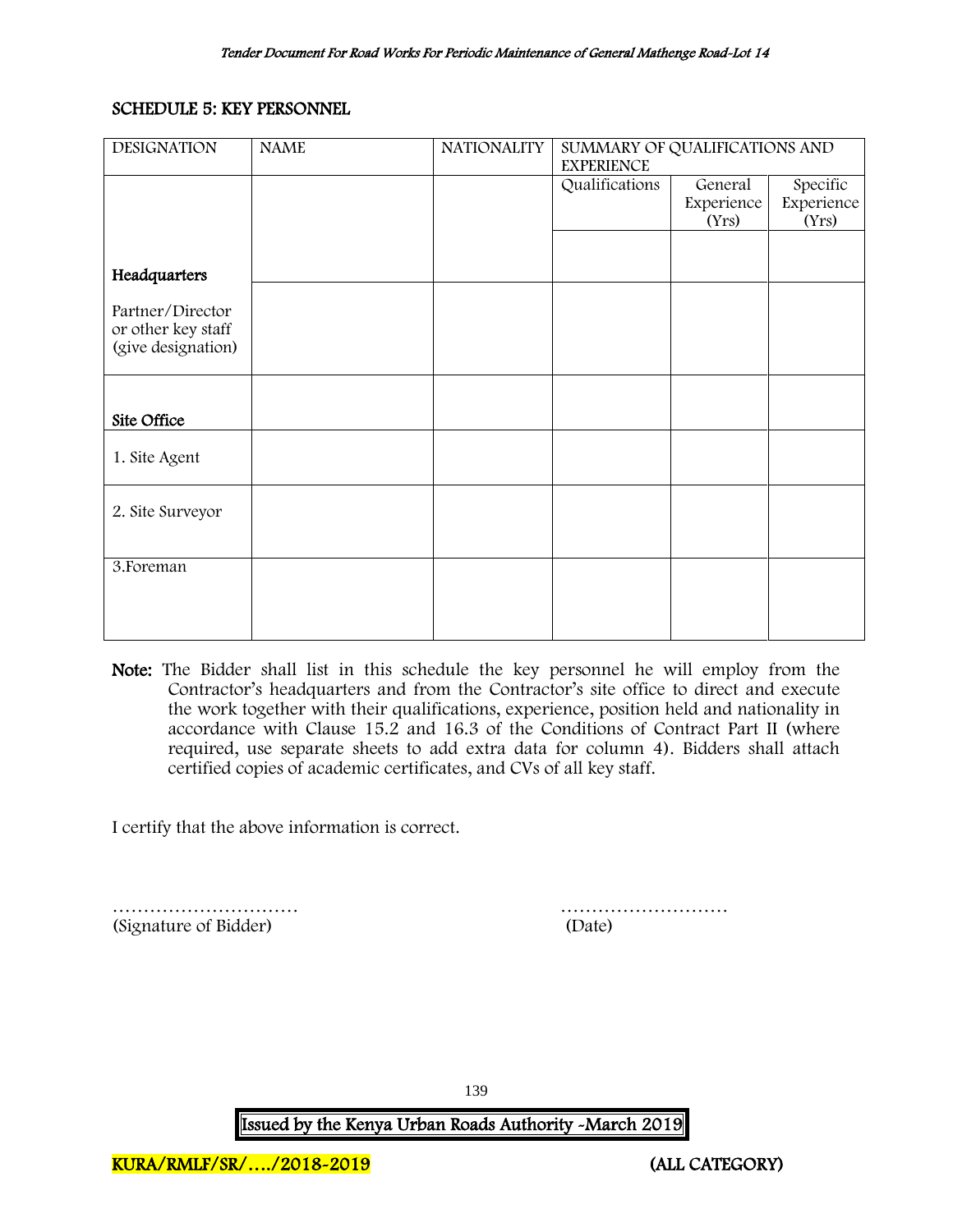## <span id="page-140-0"></span>SCHEDULE 6: SCHEDULE OF ROADWORKS CARRIED OUT BY THE BIDER IN THE LAST THREE **YEARS**

#### SCHEDULE 6A: COMPLETED WORKS

| DESCRIPTION OF WORKS | ----<br>NAME OF CLIENT | VALUE OF<br>WORKS (KSHS) * | YEAR COMPLETED/<br><b>REMARKS</b> |
|----------------------|------------------------|----------------------------|-----------------------------------|
|                      |                        |                            |                                   |
|                      |                        |                            |                                   |
|                      |                        |                            |                                   |
|                      |                        |                            |                                   |
|                      |                        |                            |                                   |
|                      |                        |                            |                                   |
|                      |                        |                            |                                   |
|                      |                        |                            |                                   |
|                      |                        |                            |                                   |
|                      |                        |                            |                                   |
|                      |                        |                            |                                   |
|                      |                        |                            |                                   |
|                      |                        |                            |                                   |
|                      |                        |                            |                                   |
|                      |                        |                            |                                   |
|                      |                        |                            |                                   |
|                      |                        |                            |                                   |

Note: Bidders shall attach certified copies of letters of award (for each listed project), certified copies of completion certificates.

I certify that the above works were successfully carried out by this Bidder.

………………………… ………………………

(Signature of Bidder) (Date) \* Value in KShs using Central Bank of Kenya mean exchange rate at a reference date 7 days before date of BID opening

140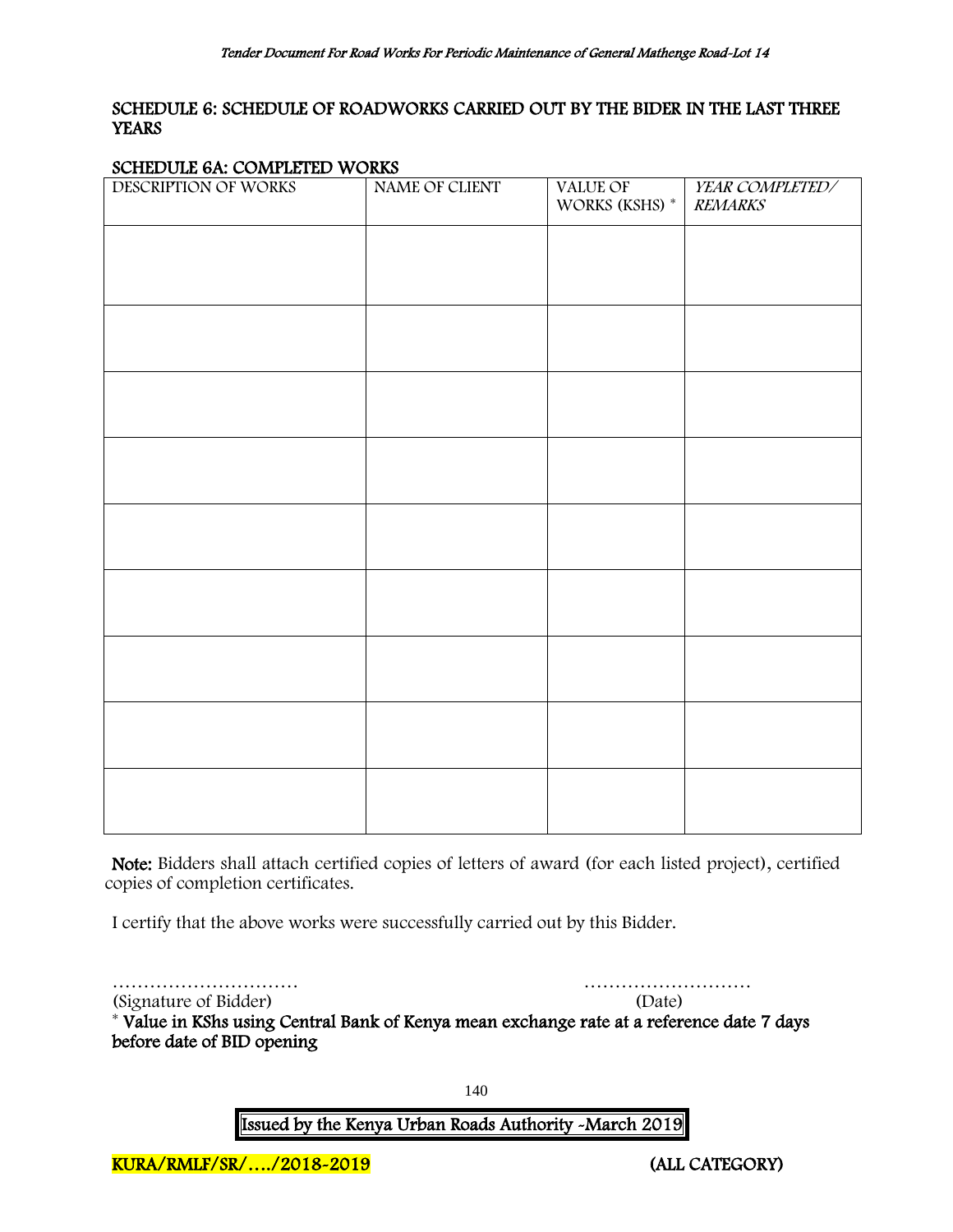# SCHEDULE 6B: NON-COMPLETED WORKS BEYOND COMPLETION DATE

| DESCRIPTION OF WORKS | NAME OF CLIENT | VALUE OF<br>WORKS (KSHS) * | YEAR COMPLETED/<br><b>REMARKS</b> |
|----------------------|----------------|----------------------------|-----------------------------------|
|                      |                |                            |                                   |
|                      |                |                            |                                   |
|                      |                |                            |                                   |
|                      |                |                            |                                   |
|                      |                |                            |                                   |
|                      |                |                            |                                   |
|                      |                |                            |                                   |
|                      |                |                            |                                   |
|                      |                |                            |                                   |
|                      |                |                            |                                   |
|                      |                |                            |                                   |
|                      |                |                            |                                   |
|                      |                |                            |                                   |
|                      |                |                            |                                   |
|                      |                |                            |                                   |
|                      |                |                            |                                   |

Note: Bidders shall attach certified copies of letters of award (for each listed project), certified evidence for executed works for non-completed projects e.g. copy of recent payment certificate.

I certify that the above works were successfully carried out by this Bidder.

|                       | .      |
|-----------------------|--------|
| (Signature of Bidder) | (Date) |

………………………… ………………………

\* Value in KShs using Central Bank of Kenya mean exchange rate at a reference date 7 days before date of BID opening

141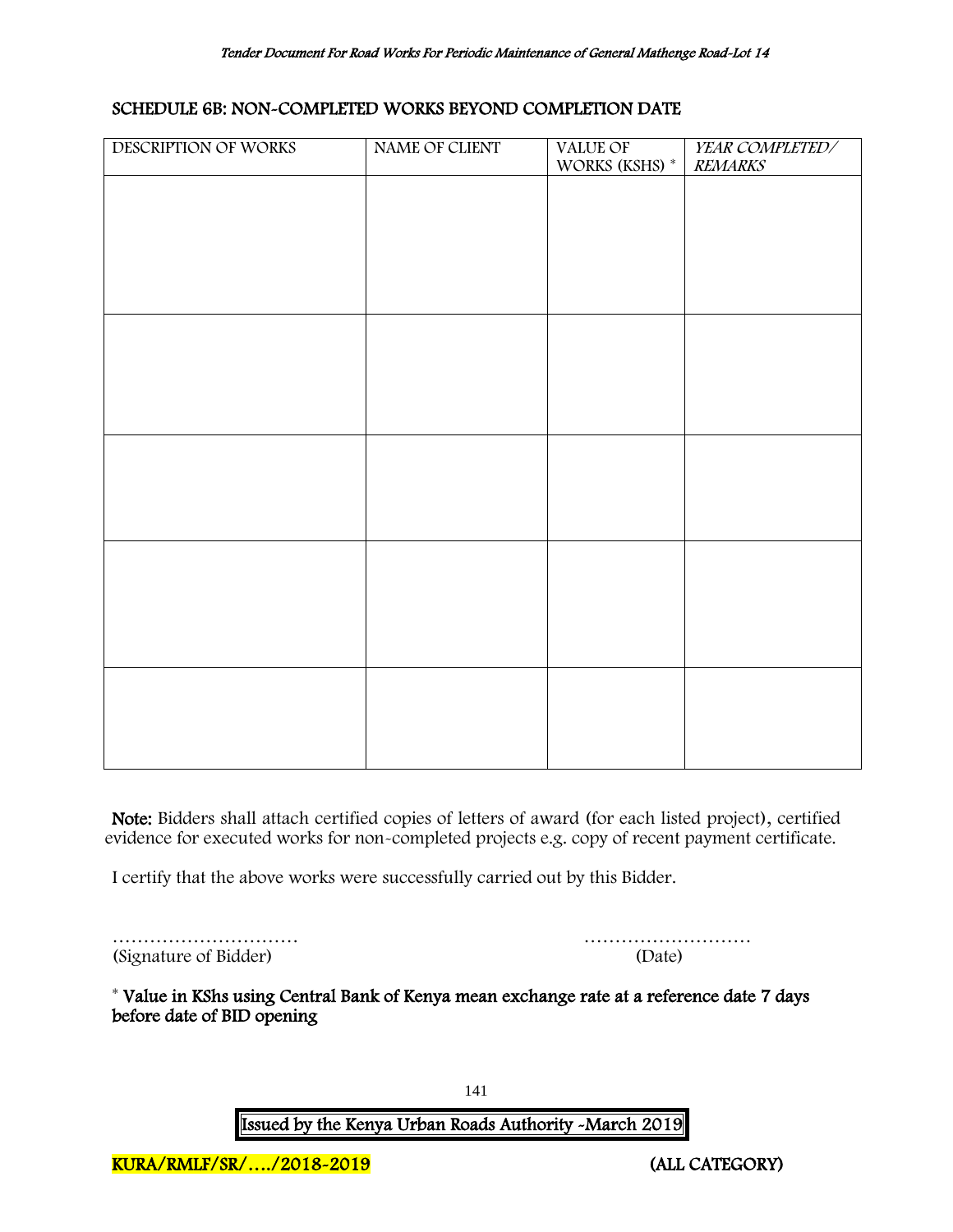# SCHEDULE 6C: SPECIFIC EXPERIENCE

| DESCRIPTION OF WORKS | NAME OF CLIENT | VALUE OF<br>WORKS (KSHS) $^\ast$ | YEAR COMPLETED/<br><b>REMARKS</b> |
|----------------------|----------------|----------------------------------|-----------------------------------|
|                      |                |                                  |                                   |
|                      |                |                                  |                                   |
|                      |                |                                  |                                   |
|                      |                |                                  |                                   |
|                      |                |                                  |                                   |
|                      |                |                                  |                                   |
|                      |                |                                  |                                   |
|                      |                |                                  |                                   |
|                      |                |                                  |                                   |
|                      |                |                                  |                                   |
|                      |                |                                  |                                   |
|                      |                |                                  |                                   |
|                      |                |                                  |                                   |
|                      |                |                                  |                                   |
|                      |                |                                  |                                   |
|                      |                |                                  |                                   |

Note: Bidders shall attach certified copies of letters of award (for each listed project), certified evidence for executed works for non-completed projects e.g. copy of recent payment certificate.

I certify that the above works were successfully carried out by this Bidder.

|                       | .      |
|-----------------------|--------|
| (Signature of Bidder) | (Date) |

| (Signature of Bidder) | (Date) |
|-----------------------|--------|

<span id="page-142-0"></span>\* Value in KShs using Central Bank of Kenya mean exchange rate at a reference date 7 days before date of BID opening

142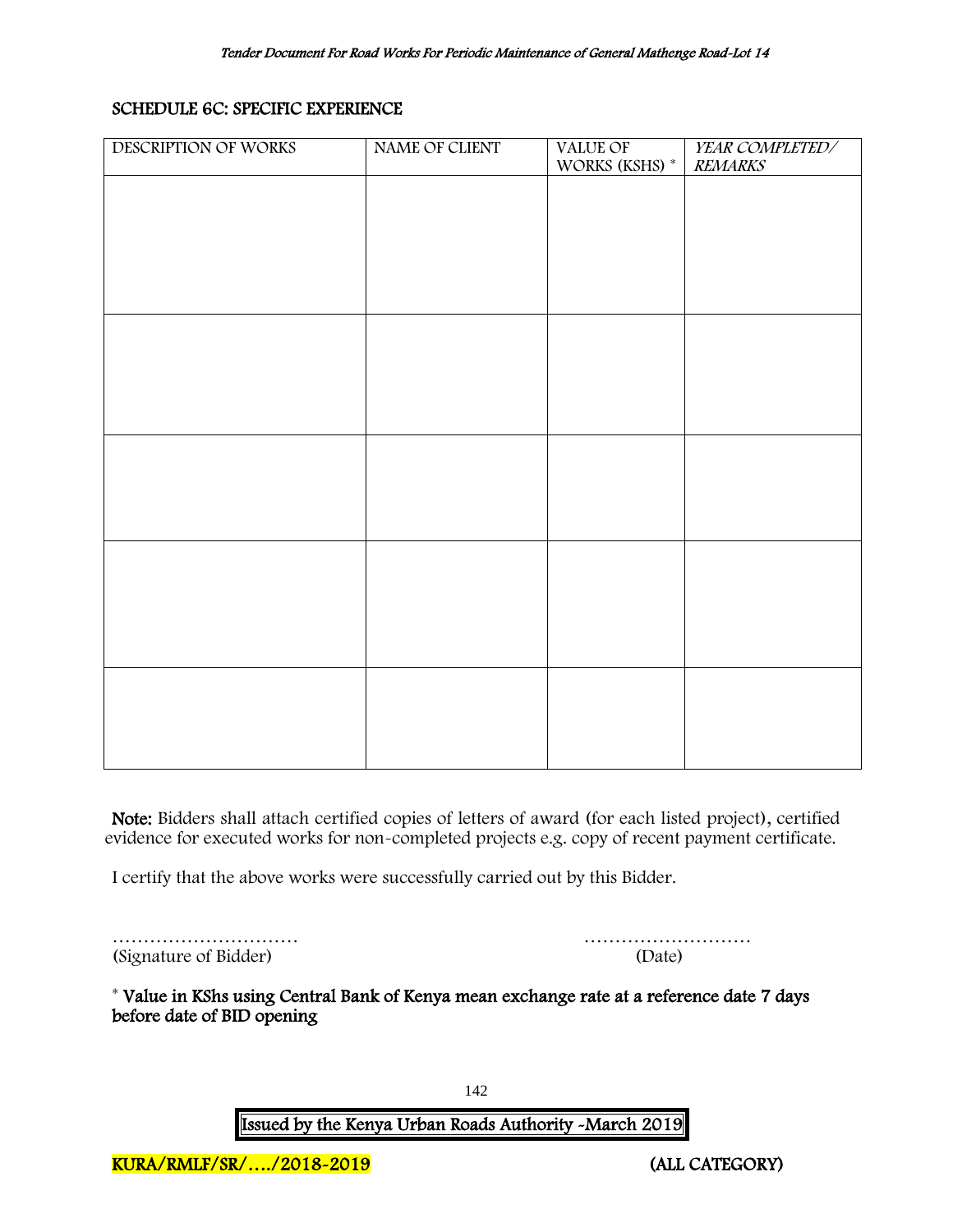# SCHEDULE 7: SCHEDULE OF ONGOING PROJECTS

| <b>DESCRIPTION OF</b><br><b>WORKS</b> | NAME OF<br><b>CLIENT</b> | DATE OF<br>COMMENC<br><b>EMENT</b> | DATE OF<br>COMPLETION | VALUE OF<br>WORKS (KSHS) | <b>VALUE</b><br>COMPLETED<br>UP TO DATE<br>$\%$ | <b>PHYSICALLY</b><br>COMPLETED<br>UP TO DATE<br>$\%$ |
|---------------------------------------|--------------------------|------------------------------------|-----------------------|--------------------------|-------------------------------------------------|------------------------------------------------------|
|                                       |                          |                                    |                       |                          |                                                 |                                                      |
|                                       |                          |                                    |                       |                          |                                                 |                                                      |
|                                       |                          |                                    |                       |                          |                                                 |                                                      |
|                                       |                          |                                    |                       |                          |                                                 |                                                      |
|                                       |                          |                                    |                       |                          |                                                 |                                                      |
|                                       |                          |                                    |                       |                          |                                                 |                                                      |

Note: 1. Bidders shall attach certified copies of letters of award (for each listed project) and any certified evidence for executed works e.g copy of recent payment certificate.

2. Bidders must indicate all their on-going works as at the time of bidding. Any nondisclosure shall constitute non-responsiveness)

I certify that the above works are being carried out by me and that the above information is correct.

(Signature of Bidder) (Date)

………………………… ………………………

# <span id="page-143-0"></span>SCHEDULE 8: FINANCIAL STANDING

1 Submit copies of audited profit and loss statements and balance sheet for the last five calendar years and estimated projection for the next two years with certified English translation where appropriate.

143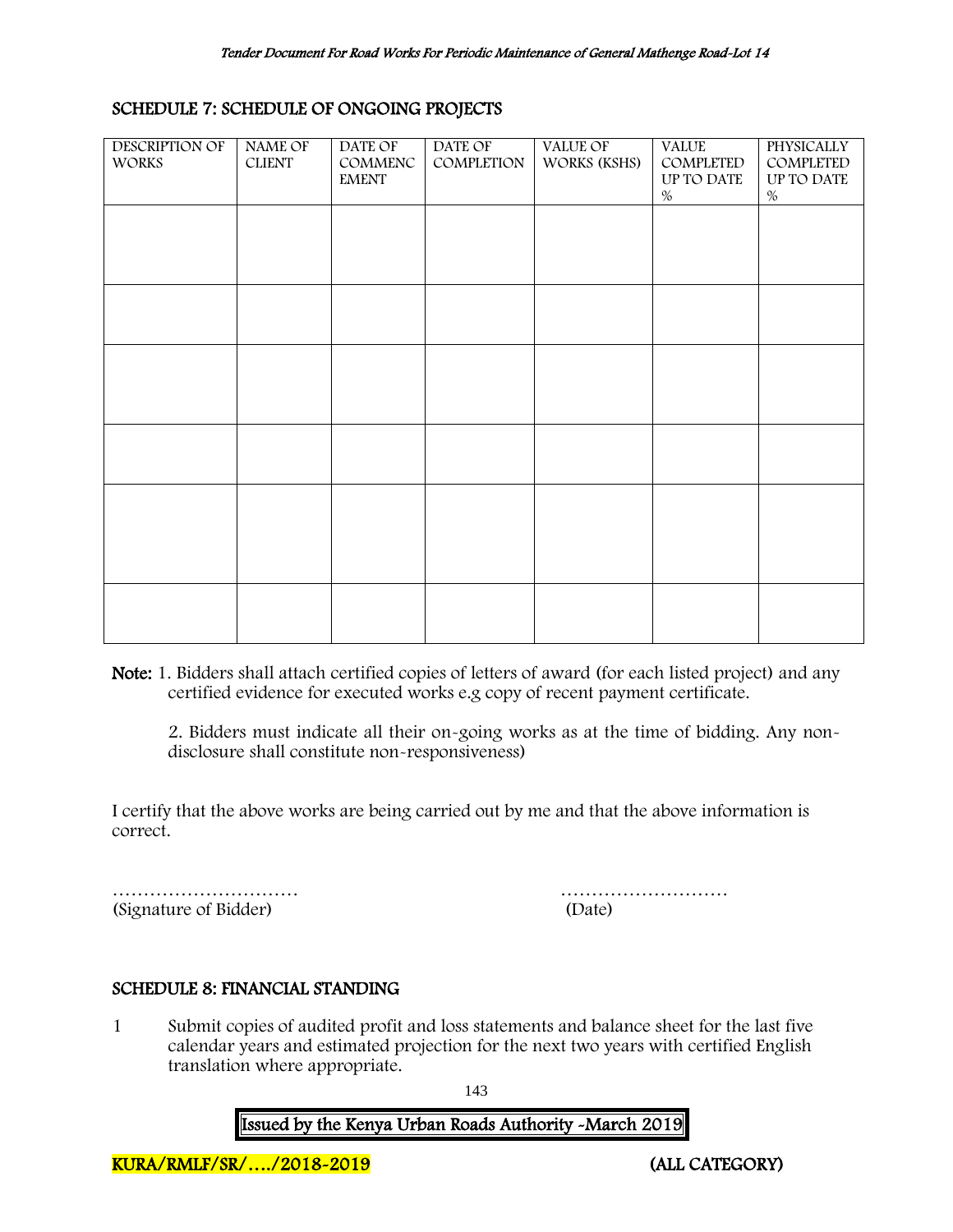2 Give turnover figures for each of the last two (2) financial years. Quote in millions and decimal thereof.

|                               | Year $1()$ | Year $2(\ldots)$ |
|-------------------------------|------------|------------------|
|                               | Ksh.       | Ksh.             |
| Road works                    |            |                  |
| Other civil Engineering works |            |                  |
| Other (specify)               |            |                  |
| Total                         |            |                  |

## SUMMARY OF ASSETS AND LIABILTIES OF THE AUDITED FINANCIAL STATEMENTS OF THE LAST TWO (2) FINANCIAL YEARS.

|                              | Year $1$ () | Year $2(\ldots)$ |
|------------------------------|-------------|------------------|
|                              | KShs.       | KShs.            |
| 1. Total Assets              |             |                  |
| 2. Current Assets            |             |                  |
| 3. Bank Credit Line Value    |             |                  |
| 4. Total Liabilities         |             |                  |
| 5. Current Liabilities       |             |                  |
| 6. Net Worth $(1-4)$         |             |                  |
| 7. Working capital $(2+3-4)$ |             |                  |

(a) Name/Address of Commercial Bank providing credit line

………………………………………………………………………………………………

………………………………………………………………………………………………

(b) Total amount of credit line KShs………………………………………………

Attach a certified copy of Undertaking of the Bank to provide the credit.

(c) Attach bank statements for the last six (6) months

144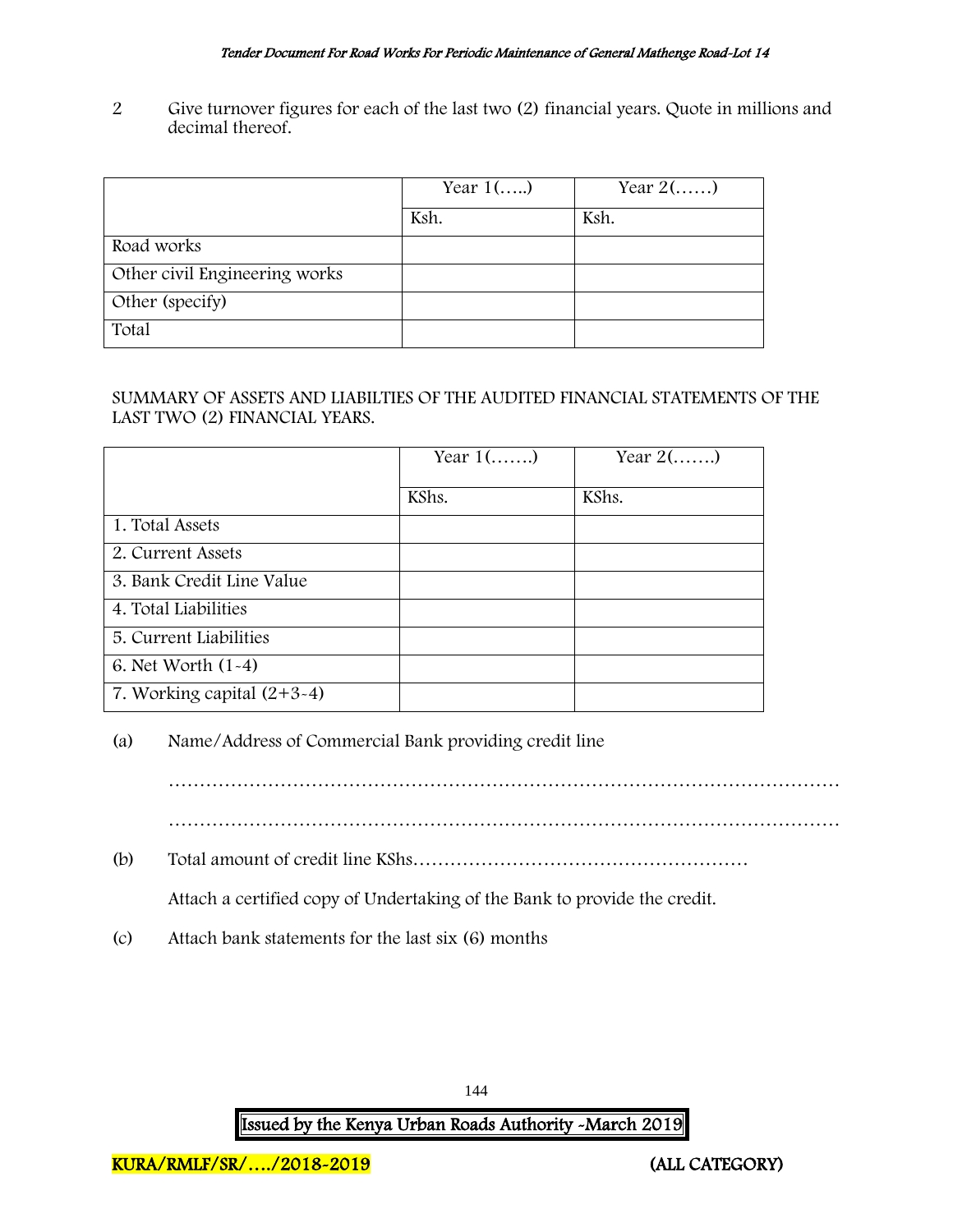## SCHEDULE 9: OTHER SUPPLEMENTARY INFORMATION

Financial reports for the last three years, balance sheets, profit and loss statements, auditors' reports etc. List them below and attach copies. ………………………………………………………………………………………………… ………………………………………………………………………………………………… ………………………………………………………………………………………………… Evidence of access to financial resources to meet the qualification requirements. Cash in hand, lines of credit etc. List below and attach copies of supporting documents ………………………………………………………………………………………………… …………………………………………………………………………………………………. …………………………………………………………………………………………………. ………………………………………………………………………………………………… Name, address, telephone, telex, fax numbers and email of the Bidders Bankers who may provide reference if contacted by the Contracting Authority. ………………………………………………………………………………………………. ………………………………………………………………………………………………. I certify that the above information is correct. ……………………………. …………………………………….. Date Signature of Bidder

(To be signed by authorized representative and officially stamped)

145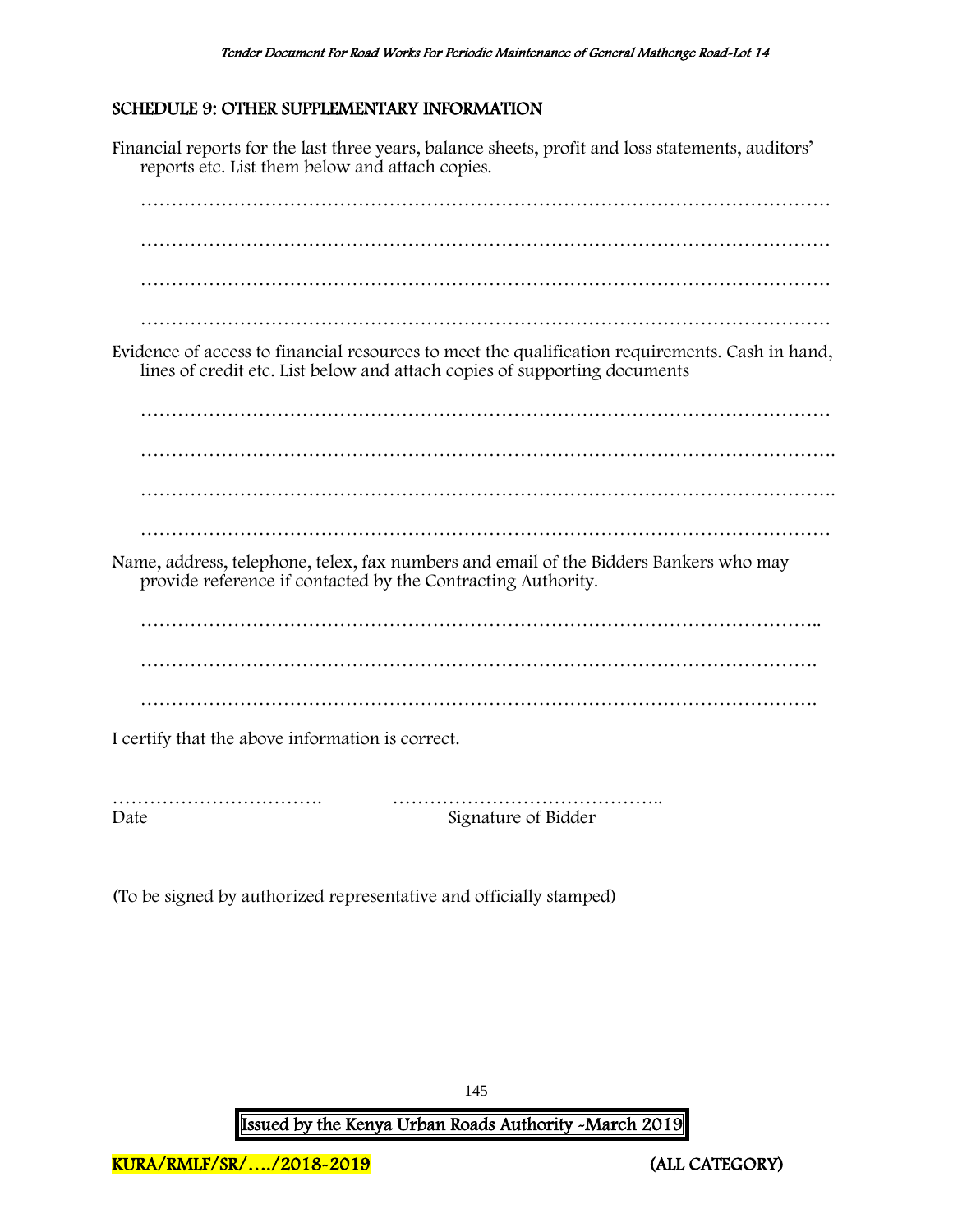## SCHEDULE 10: LITIGATION HISTORY FORM

Information on current litigation in which the Bidder is involved.

| <b>OTHER PARTY (IES)</b> | <b>CAUSE OF DISPUTE</b> | AMOUNT INVOLVED (KSHS) |
|--------------------------|-------------------------|------------------------|
|                          |                         |                        |
|                          |                         |                        |
|                          |                         |                        |
|                          |                         |                        |
|                          |                         |                        |

I certify that the above information is correct.

| Date | Signature of Bidder |
|------|---------------------|

(To be signed by authorized representative and officially stamped)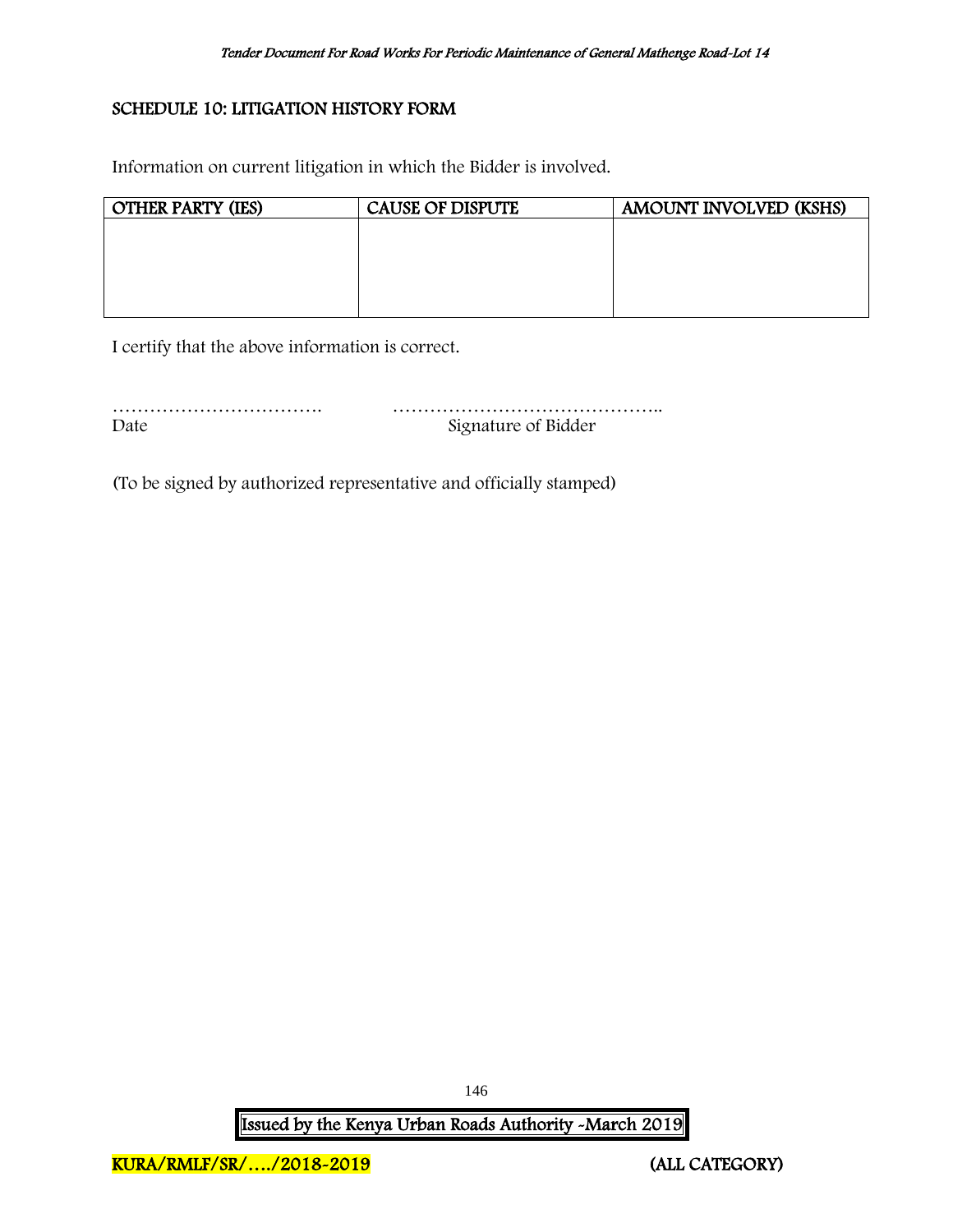## SCHEDULE 11: DECLARATION FORM FOR BANKRUPT OR INSOLVENT AND DEBARMENT

Date

To

The Kenya Urban Roads Authority

P.O Box 41727 – 00100,

IKM Place, 5th Ngong Ave, Nairobi,

KENYA.

Ladies and Gentlemen,

The Tenderer i.e. (full name and complete physical and postal address)

……………………………………………………………………………………………………… ……………………………………………………………………………………………………… ……………………declare the following: -

a) That I/ We have not been debarred from participating in public procurement by anybody, institution or person.

b) That I/ We have not been involved in and will not be involved in corrupt and fraudulent practices regarding public procurement anywhere.

c) That I/ We are not insolvent, in receivership, bankrupt or in the process of being wound up and is not the subject of legal proceedings relating to the foregoing.

d) That I/We are not under any ongoing investigation by the Ethics and Anti-Corruption Commission (EACC) for any corrupt and/or economic crimes or practices.

e) That I/ We are not associated with any other Tenderer participating in this Tender.

f) That I/We do hereby confirm that all the information given in this tender is accurate, factual and true to the best of our knowledge.

Yours sincerely,

……………………………………………………

Name of Tenderer

………………………………………………………………………………..

Signature of duly authorised person signing the Tender

…………………………………………………………………………..

Name and Capacity of duly authorised person signing the Tender

………………………………………………………

147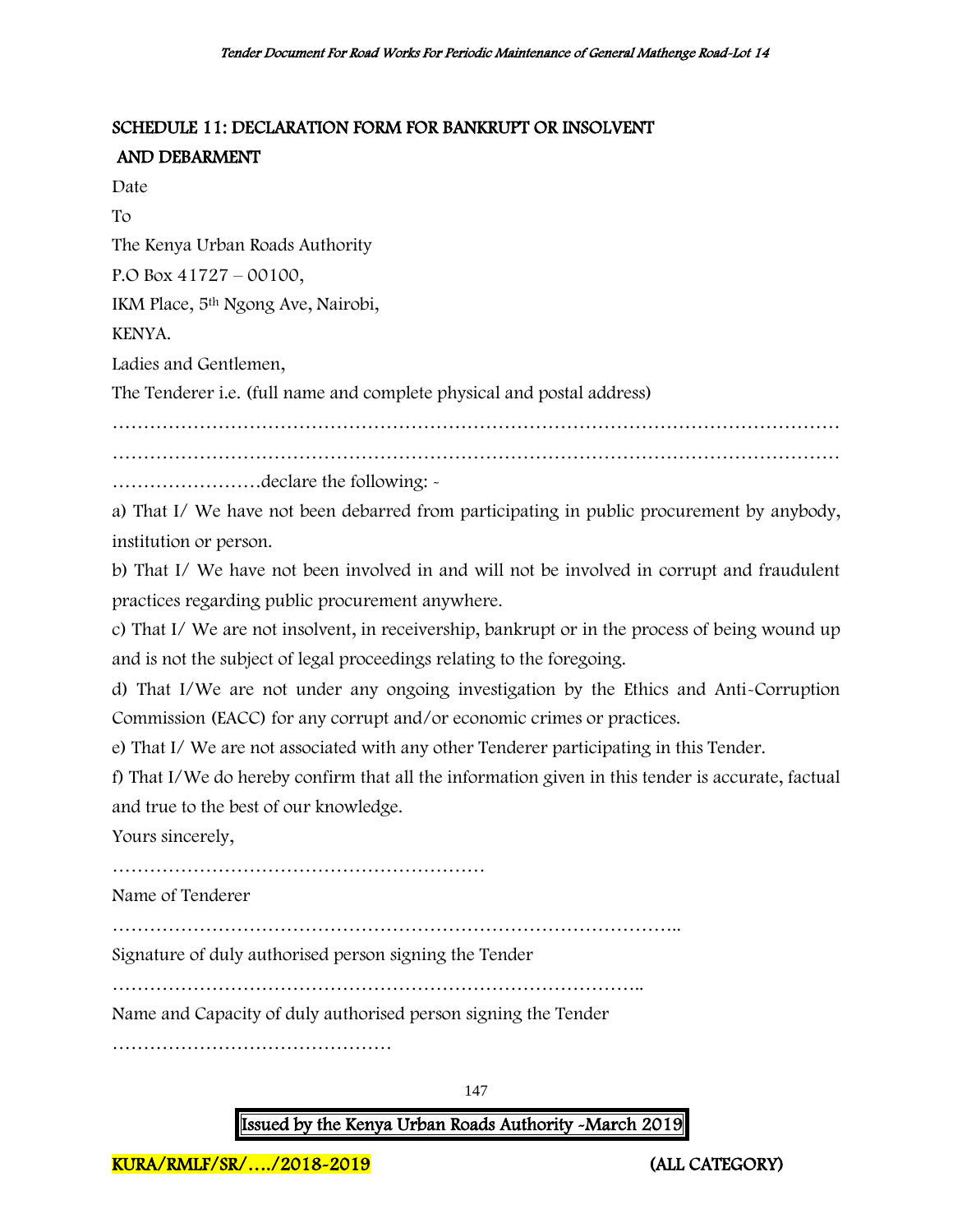Stamp or Seal of Tenderer

## SCHEDULE 12: ANTI CORRUPTION DECLARATION / COMMITMENT / PLEDGE FORM

I/We …………………………………………………………………………… of Post Office Box …………………………………………………………. declare that I/ We recognize that Public Procurement is based on a free, fair and competitive tendering process which should not be open to abuse.

I/We ……………………………………………………………………….. Declare that I/We will not offer or facilitate, directly or indirectly, any inducement or reward to any public officer, their relations or business associates, in connection with tender No.

………………………………………………. for or in the subsequent performance of the contract if I/We am/are successful.

Signed by ……………………………… C.E.O. or Authorized

Representative. Name ……………………………………………..

Designation………………………………..

Signature…………………………………….

Date………………………………………..

In case of sub-contracting

Signed by ………………………………….. CEO of the firm to be subcontracted

Name……………………………………………

Designation……………………………………..

Signature………………………………….

Date………………………………………..

148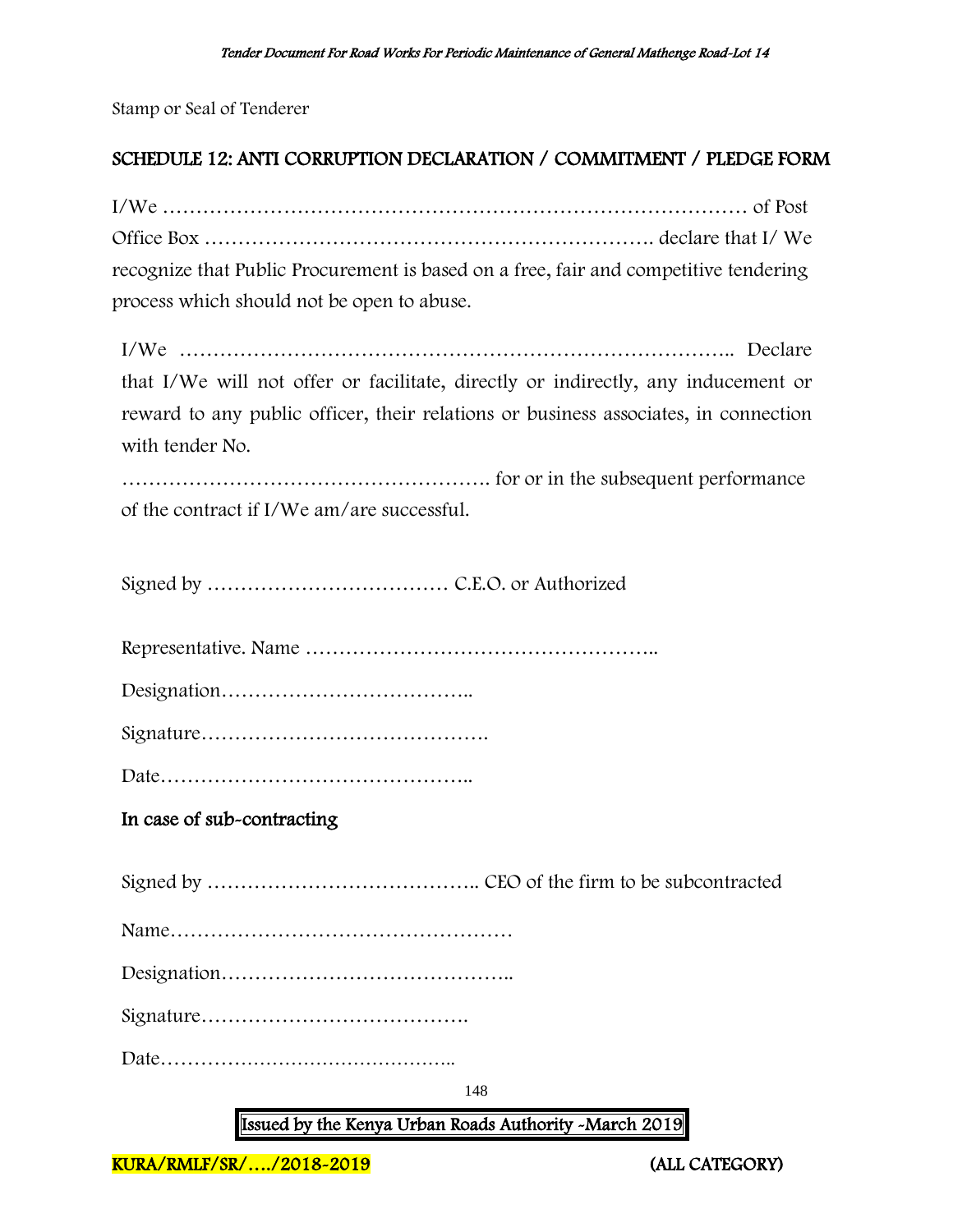## SECTION XII: FORM OF AGREEMENT

Issued by the Kenya Urban Roads Authority -March 2019

149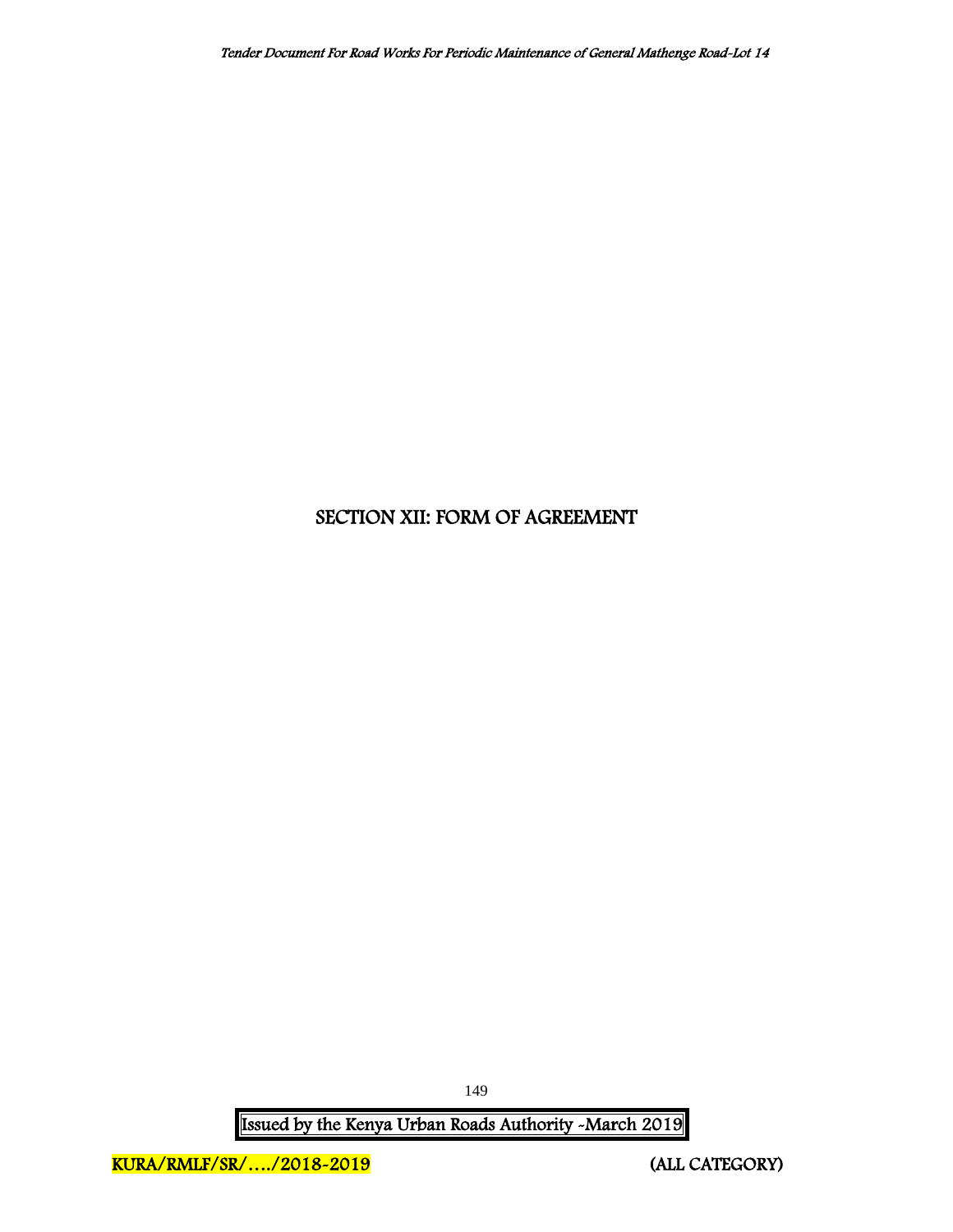FORM OF AGREEMENT

\*\*(To be signed after the award of a contract)

THIS AGREEMENT is made on the …………………… day of …………………. 20 …………… between the Kenya Urban Roads Authority of P. O. Box 41727-00100, Nairobi, Kenya hereinafter called "the

Employer" of the one part and M/S ................................................................................. (Contractor) of P. O . .................................................... (address) hereinafter called "the

Contractor" of the other part.

WHEREAS the Employer is desirous that certain works should be executed, viz.

### PERIODIC MAINTENANCE OF GENERAL MATHENGE ROAD IN NAKURU-LOT 14

and has a Contract with the Contractor for the execution completion and maintenance of such works in the region NOW THIS AGREEMENT WITNESSETH as follows:

In this agreement words and expressions shall have the same meanings as are respectively assigned to them in the Conditions of Contract hereinafter referred to.

The following document shall be deemed to form and be read and construed as part of this Agreement, viz.:

- The Conditions of Contract (FIDIC IV) Part 2
- The Conditions of Contract (FIDIC IV) Part 1
- The Special Specification
- The Standard Specifications
- The Priced Bill of Quantities
- The Letter of Award and Acceptance
- Schedules of Supplementary Information
- -The Drawings
- -Other documents as may be agreed and listed

All aforesaid documents are hereinafter referred to as "The Contract".

In consideration of the payment to be made by the Employer to the Contractor, the Contractor hereby covenants with the Employer to execute, complete and maintain the works in conformity in all respects with the provisions of the Contract.

The Employer hereby covenants to pay the Contractor in consideration of the execution, completion and maintenance of the works the Contract Price at the times and in the manner prescribed by the Contract.

IN WITNESS WHEREOF the parties have hereunto set their respective hands on the day and year first above written.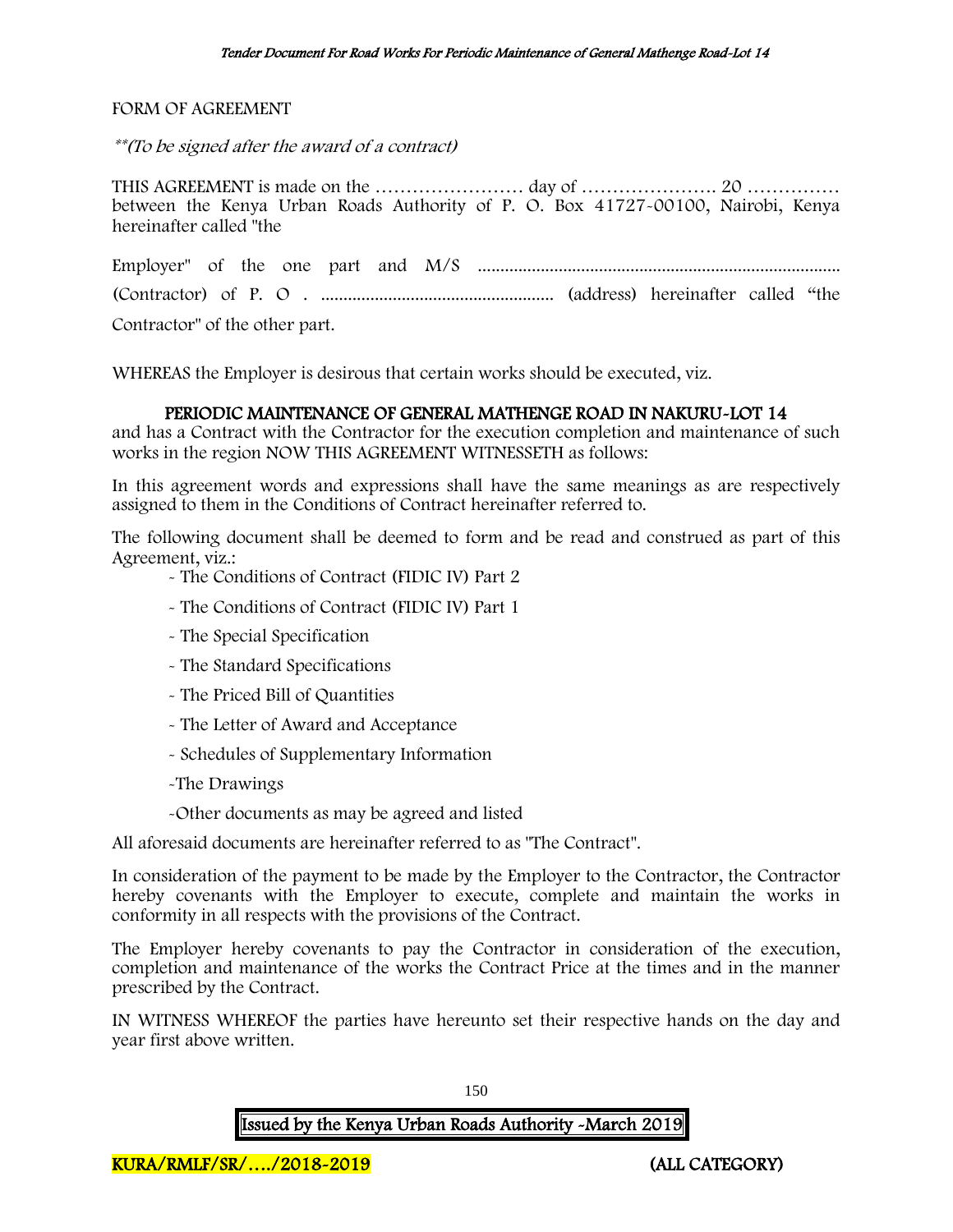#### SIGNED SEALED AND DELIVERED

| By the said Employer:   | (Director General, Kenya Urban Roads Authority)<br>For and on behalf of the said Employer |
|-------------------------|-------------------------------------------------------------------------------------------|
| In the presence of:     | (Name and Designation of Witness)<br>(Signature of Witness)                               |
|                         | (Address Of witness)                                                                      |
| By the said Contractor: | (Signature)                                                                               |
|                         | (Name of the Director)                                                                    |
| In the presence of:     | (Name and Designation of Witness)                                                         |
|                         | (Signature of Witness)                                                                    |
|                         | (Address Of witness)                                                                      |

151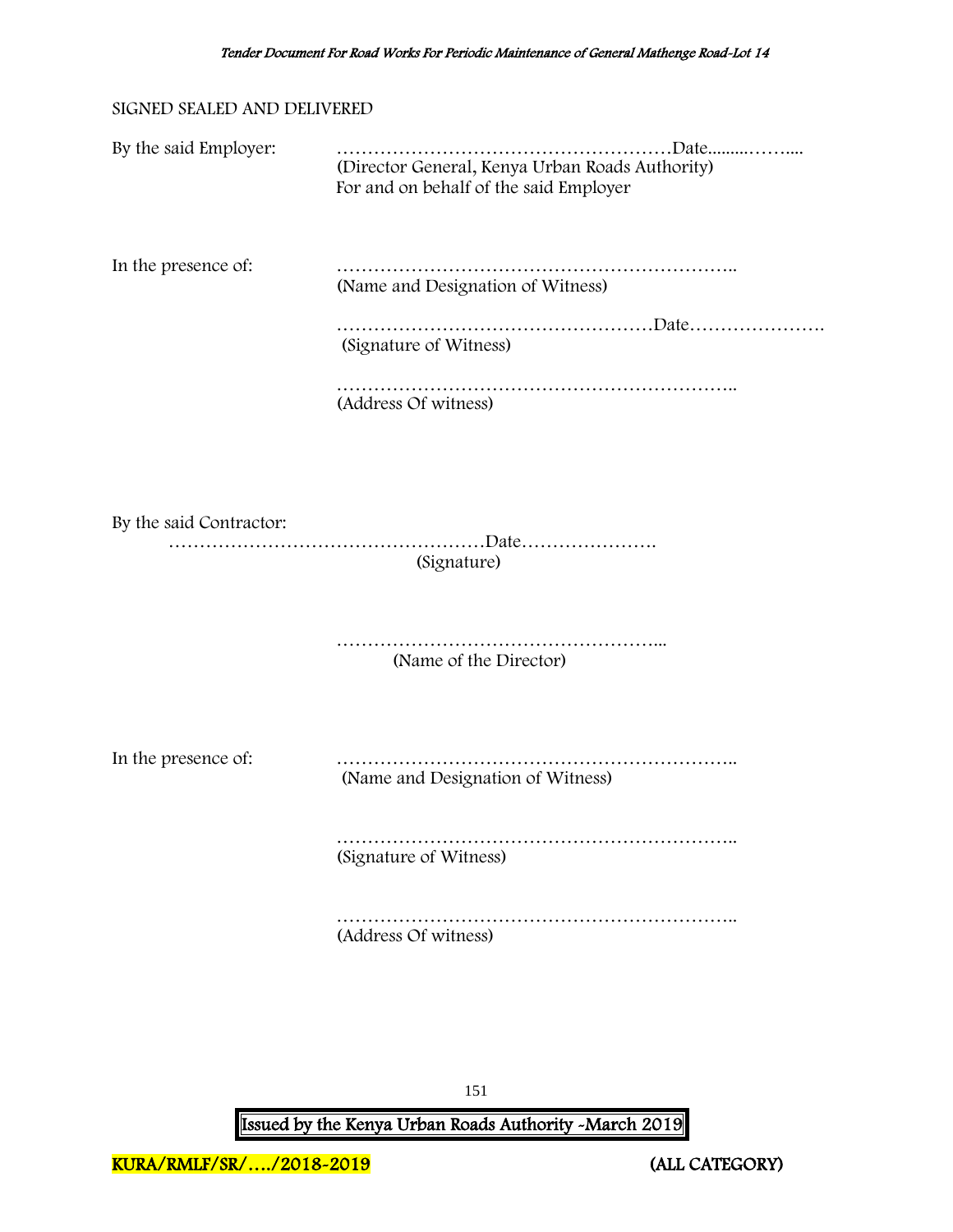# SECTION XIII: FORM OF PERFORMANCE BANK GUARANTEE (UNCONDITIONAL)

152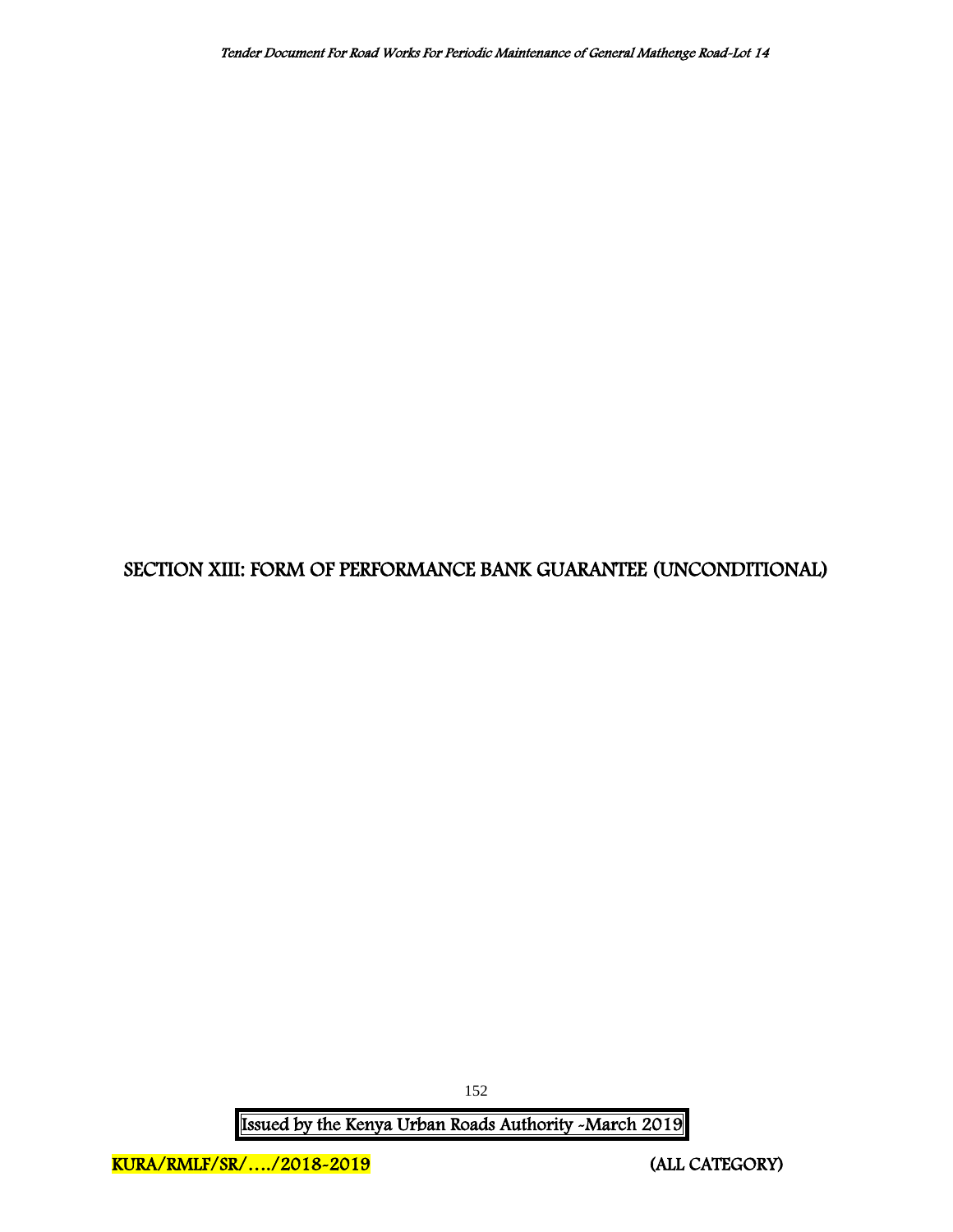FORM OF PERFORMANCE BANK GUARANTEE (UNCONDITIONAL)

To The Director General, Kenya Urban Roads Authority (KURA), P.O. Box 41727 - 00100 NAIROBI

WHEREAS …………………………………………………………………… (hereinafter called "the Contractor") has undertaken in pursuance of Contract No. ……………………………………Dated …..………………to execute the

#### PERIODIC MAINTENANCE OF GENERAL MATHENGE ROAD-LOT 14

, ( hereinafter called the "Contract")

AND WHEREAS it has been stipulated by you in the said Contract that the Contractor shall furnish you with a Bank Guarantee by a recognized bank for the sum specified in the Appendix to Form of Bid as security for compliance with his obligations in accordance with the Contract;

AND WHEREAS we have agreed to give the Contractor such a Bank Guarantee;

NOW THEREFORE we hereby affirm that we are the Guarantor and responsible to you on behalf of the Contractor, up to a total of

Kshs………………………………………………………………..………………… (amount in figures)Kshs. …………………………………………………………..………………………

……………………………………………………………………………… (amount in words)

and we undertake to payment to you, upon your first written demand and without cavil or argument, any sum or sums within and up to the limits as aforesaid without your needing to prove or show grounds or reasons for the sum specified therein.

We hereby waive the necessity of you demanding the said debt from the Contractor before presenting us with the demand.

We further agree that no change or addition to or other modification of the terms of the Contract or of the Works to be performed thereunder or of any of the Contract Documents which may be made between you and the Contractor shall in any way release us from any liability under this Guarantee and we hereby waive notice of any such change, addition or modification

This Guarantee shall be valid until 28 days after issuing of the Defects Liability Certificate.

AUTHORIZED SIGNATURE OF THE BANK

……………………………………………………..

Name of Signatory……………………………………………………………………………

153